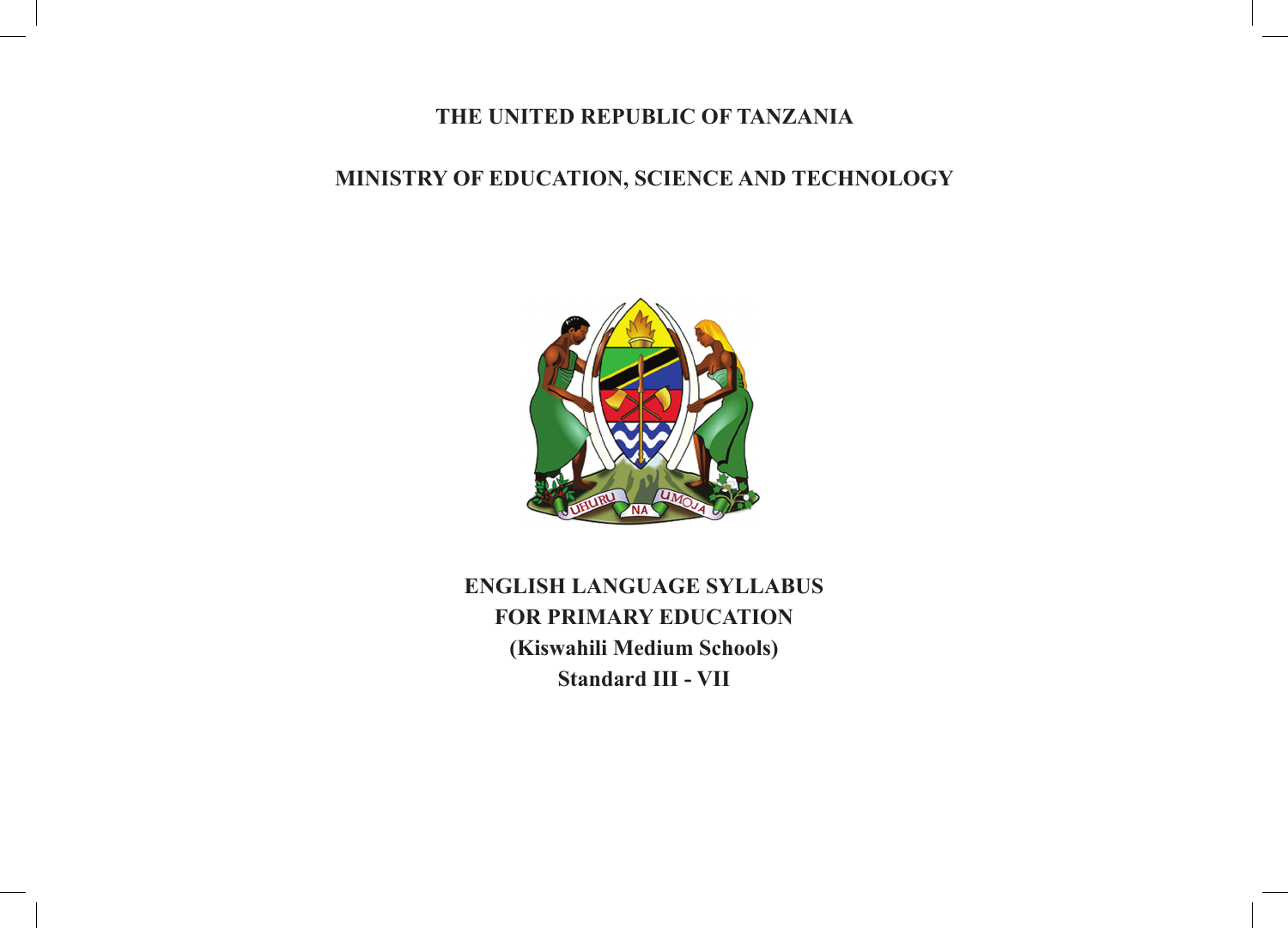© Ministry of Education, Science and Technology, 2015

First edition, 2015 Second edition, 2016 Third edition, 2019

ISBN 978-9987-09-057-0

Tanzania Institute of Education P. O. Box 35094 Dar es Salaam Tanzania

Tel: +255 22 2773005/+255 22 277 1358 Fax:  $+255222774420$ Email: director.general@tie.go.tz Website: www.tie.go.tz

This syllabus should be cited as: Tanzania Institute of Education. (2015). English language syllabus for Primary Education; Kiswahili medium schools. Dar es Salaam: Ministry of Education, Science and Technology.

All rights reserved. No part of this syllabus may be reproduced, stored in any retrieval system or transmitted in any form or by any means; electronic, mechanical, photocopying, recording or otherwise without the prior permission of the Ministry of Education, Science and Technology.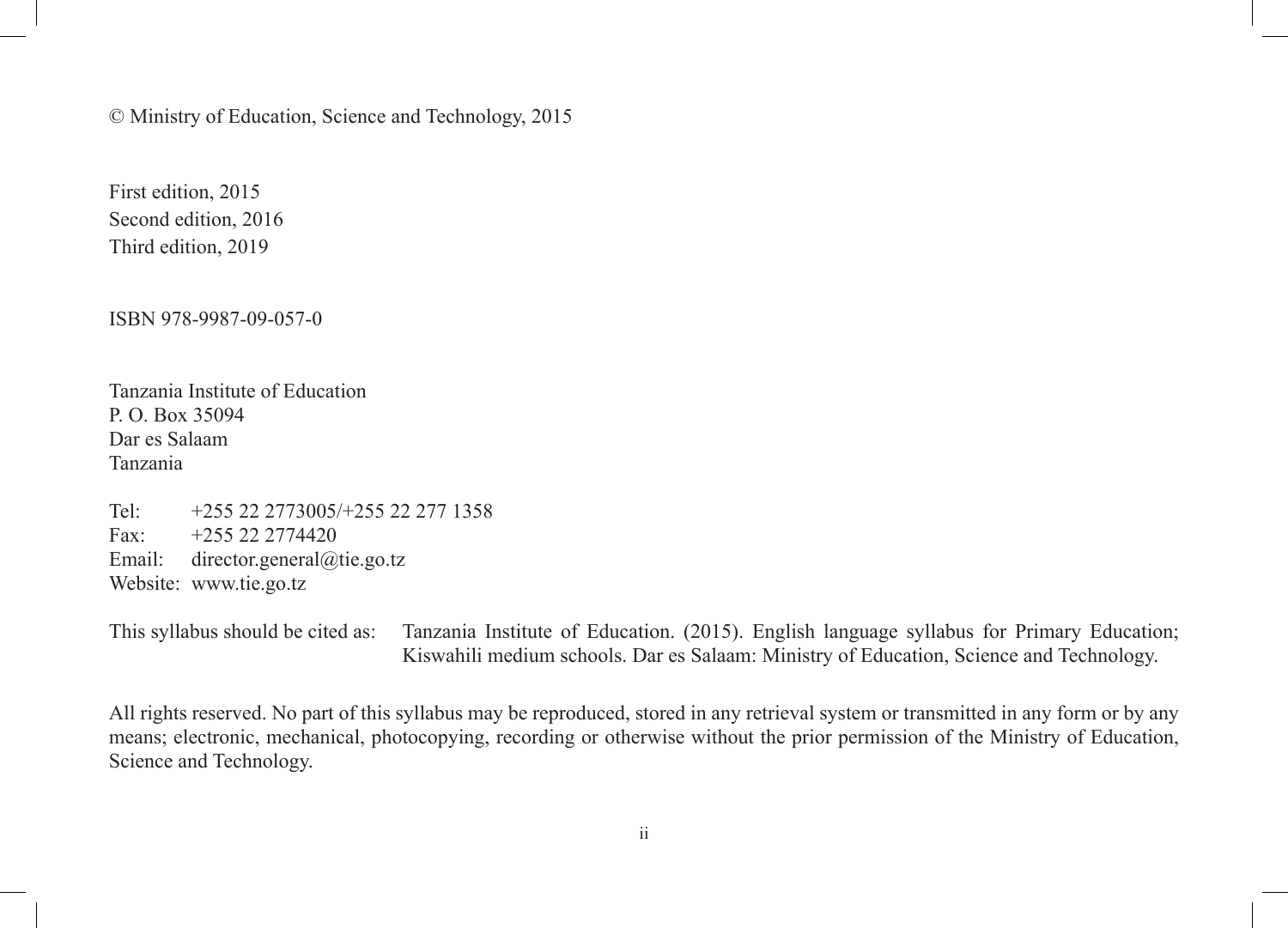# **Table of contents**

|      | Page           |
|------|----------------|
|      | iv             |
|      | V              |
| 1.   |                |
| 2.   | 1              |
| 2.1  |                |
| 2.2  | $\overline{2}$ |
| 2.3  | $\overline{2}$ |
| 2.4  | 2              |
| 2.5  | $\overline{4}$ |
| 2.6  | 4              |
| 3.   | 5              |
| 3.1  | 5              |
| 3.2  | 5              |
| 3.3  | 5              |
| 3.4  | 5              |
| 3.5  | 5              |
| 3.6  | 5              |
| 3.7  | 6              |
| 3.8  | 21             |
| 3.9  | 32             |
| 3.10 | 48             |
| 3.11 | 59             |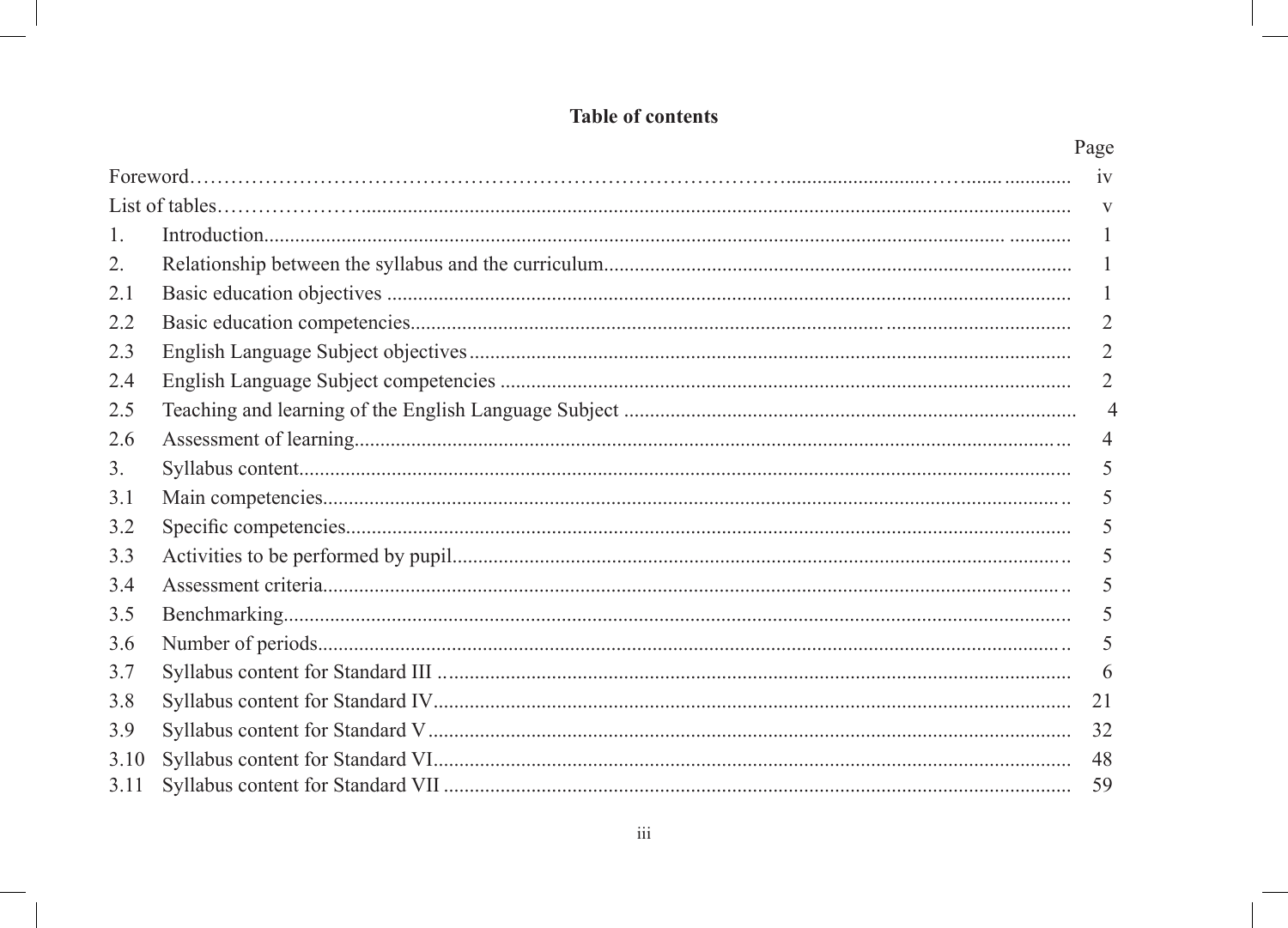#### **Foreword**

The English Language Syllabus has been prepared following the introduction of Primary Education Curriculum of 2015, 2016 and 2019 that introduces English Language Subject in primary schools from Standard III. Some reforms in the curriculum have been introduced to facilitate its implementation. Some old subjects have been retained or reorganised while new ones have been introduced in the Standard III- VII curriculum. In the curriculum reform, now English Language Subject begins in Standard III in public schools instead of Standard I in the previous syllabus. This is to allow young pupils to learn language skills first in Kiswahili before they apply the same skills to learn English.

English language is the medium of instruction in secondary schools and tertiary institutions. As much as possible, every child should have good mastery of English Language Subject to excel academically and in other social endeavours in the upper levels. Clearly, the quality of English language instruction in our schools is affected by the quality of curriculum programmes that are presented throughout syllabi and support materials.

This syllabus contains competencies required to help the upper primary school learner to grow into competent user of the English language by the end of Standard VII. Thus, this syllabus also provides teachers with guidance on how to assess learners' progress at every stage of learning. I believe this syllabus will be a handy tool in the hands of teachers.

The Ministry of Education, Science and Technology takes this opportunity to thank all organisations, coordinators and experts who contributed to designing and writing of this syllabus. The Ministry of Education, Science and Technology expresses its gratitude to teachers for their input and regular feedback which contributed significantly to the development of this syllabus. We will appreciate to receive relevant feedback from all stakeholders so as to improve the English language syllabus. All recommendations should be sent to the Director of Tanzania Institute of Education.

The Ministry of Education, Science and Technology urges all teachers of English to make the syllabus their companion and a useful resource in the planning and teaching of English.

**................................................**

Dr. Lyabwene M. Mtahabwa **Acting Commissioner for Education Ministry of Education, Science and Technology**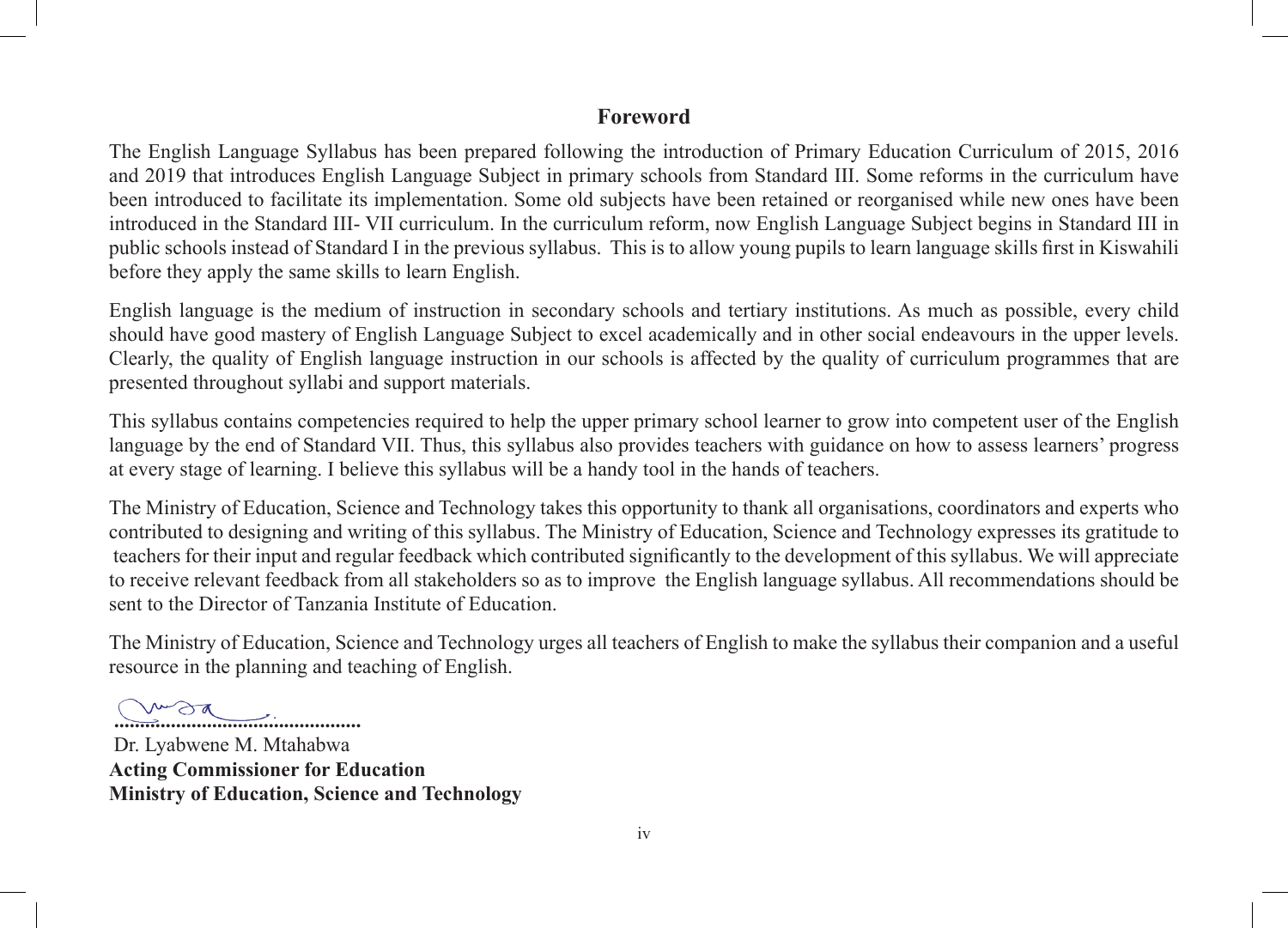# **List of tables**

| Table 1  | 3  |
|----------|----|
| Table 2  | 3  |
| Table 3  | 6  |
| Table 4  | 6  |
| Table 5  | 21 |
| Table 6  | 22 |
| Table 7  | 32 |
| Table 8  | 33 |
| Table 9  | 48 |
| Table 10 | 49 |
| Table 11 | 59 |
| Table 12 | 60 |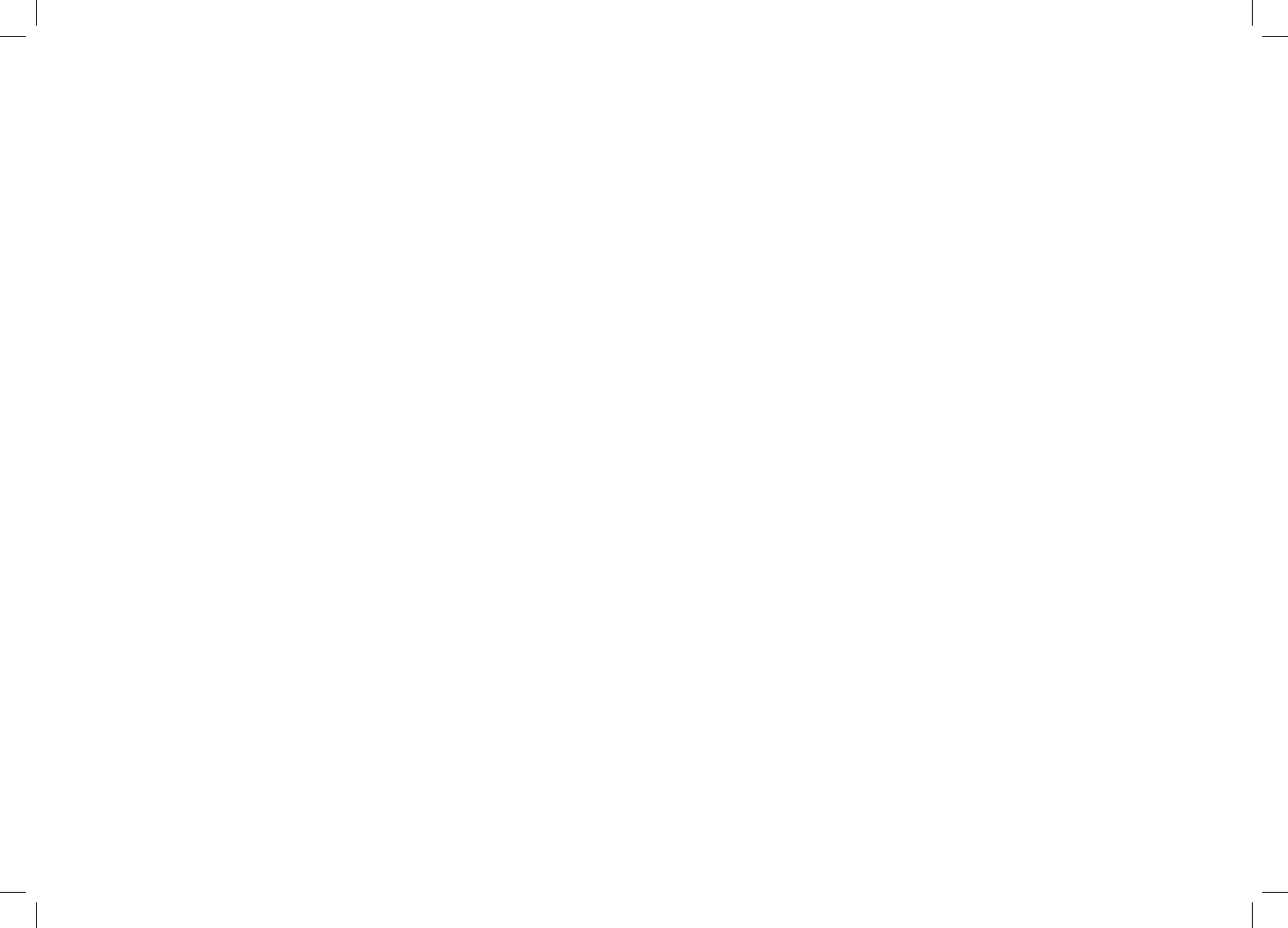#### **1. Introduction**

This English Language syllabus is for Kiswahili medium schools. It is prepared based on the 2015 Primary Education Curriculum, third edition of 2019. The syllabus is divided into three parts. The first part is the introduction; the second part is the curriculum overview and the third part is the syllabus content.

The English Language Syllabus has been prepared following the introduction of Basic Education Curriculum of 2015 that introduces English Language Subject in primary schools from Standard III. Pupils in Standard, I and II are taught literacy and numeracy competencies. The teaching of English Language Subject aims at developing the four language skills namely Listening, Speaking, Reading and Writing according to class level. It is based on the communicative approach to language teaching and learning.

In designing this syllabus, special attention has been paid to the prevailing linguistic situation in Tanzania, and the need to enhance the teaching and learning of English language. Teachers are advised to be creative by providing more activities which will suit and enable the learner to acquire the intended competencies.

#### **2. Relationship between the syllabus and the curriculum**

The curriculum for basic education comprises of various aspects which shows that, the curriculum is an inclusive concept of various aspects that correlate. The curriculum aspects includes; objectives of Primary Education, competencies of primary education, the English Language Subject objectives, the main and specific competencies, teaching and learning the English language and assessment of learning. In line with these aspects, the syllabus deeply analyses competencies, activities to be performed by the pupil, assessment criteria, the benchmarking and number of periods. The description provided, enables the teacher to interpret and use this syllabus for effective teaching and learning English language.

#### **2.1 Basic education objectives in Standard III-VII**

The objectives of Basic Education are to enable the pupil to:

- a) develop skills in reading, writing, arithmetic and oral communication;
- b) know, use and appreciate the Kiswahili language;
- c) know the foundation of the rule of law;
- d) appreciate the Tanzanian culture and those of other countries;
- e) think, create and solve problems;
- f) recognize the importance of ethics, integrity and accountability as being the qualities of a good citizen;
- g) participate in games and sports and appreciate artistic activities;
- h) discover and develop talents and abilities;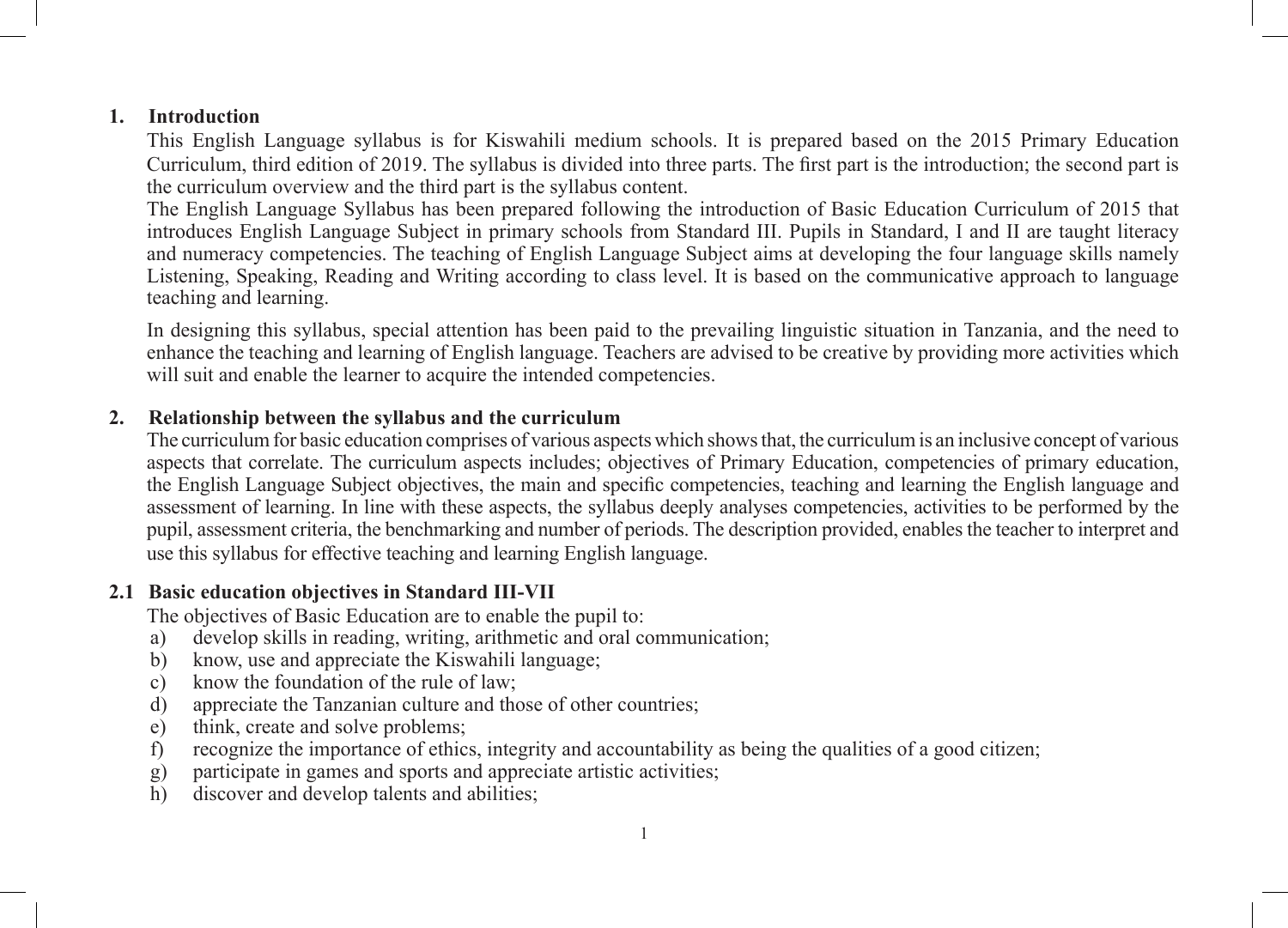- i) appreciate and like to work;
- j) recognise, appreciate and make use of science and technology; and
- k) get prepared for the next level of education and enhance a spirit of lifelong learning.

#### **2.2 Basic education competencies for Standard III-VII**

- a) communicate correctly in Kiswahili and English orally and in writing;
- b) read confidently and understand specified texts;
- c) use theoretical and mathematical principles in daily life situations;
- d) apply scientific, technological and vocational skills in real life situations;
- e) use their culture and that of other communities in daily life situations;
- f) respect the diverse beliefs and ideologies of the community in which he/she lives;
- g) participate in games and sports and artistic activities;<br>h) respect oneself and others;
- respect oneself and others;
- i) use patriotic duties in daily life situations;<br>i) participate in different activities which are
- j) participate in different activities which are in line with his/her age;
- participate in activities which enhance his/her logical and analytical thinking; and
- l) collaborate with other people to perform acceptable activities in the community.

### **2.3 English Language Subject objectives**

The objectives of teaching and learning English language in Basic Education Standard III-VII are to:

- a) enable the pupil to express him/herself appropriately in a given situation;
- b) develop the pupil's basic skills in listening (lip reading, for the deaf), speaking, reading and writing (writing into Braille for the blind) through English language;
- c) acquire and use vocabulary through the four language skills;
- d) enable the pupil to acquire and apply correct English grammar; and
- e) provide the pupil with a sound base for higher education and further personal advancement through English language use.

#### **2.4 English Language Subject competencies**

The main and specific competencies for Standard III – VII are the same except for the inclusion of competencies in Standard III. These competencies focus on listening and comprehending phonemic symbols (1.2), listening, pronouncing, and reading English phonemic symbols (1.3) (See table 1 and 2). It is necessary to include these competencies to ensure that pupils have a strong foundation in English language learning.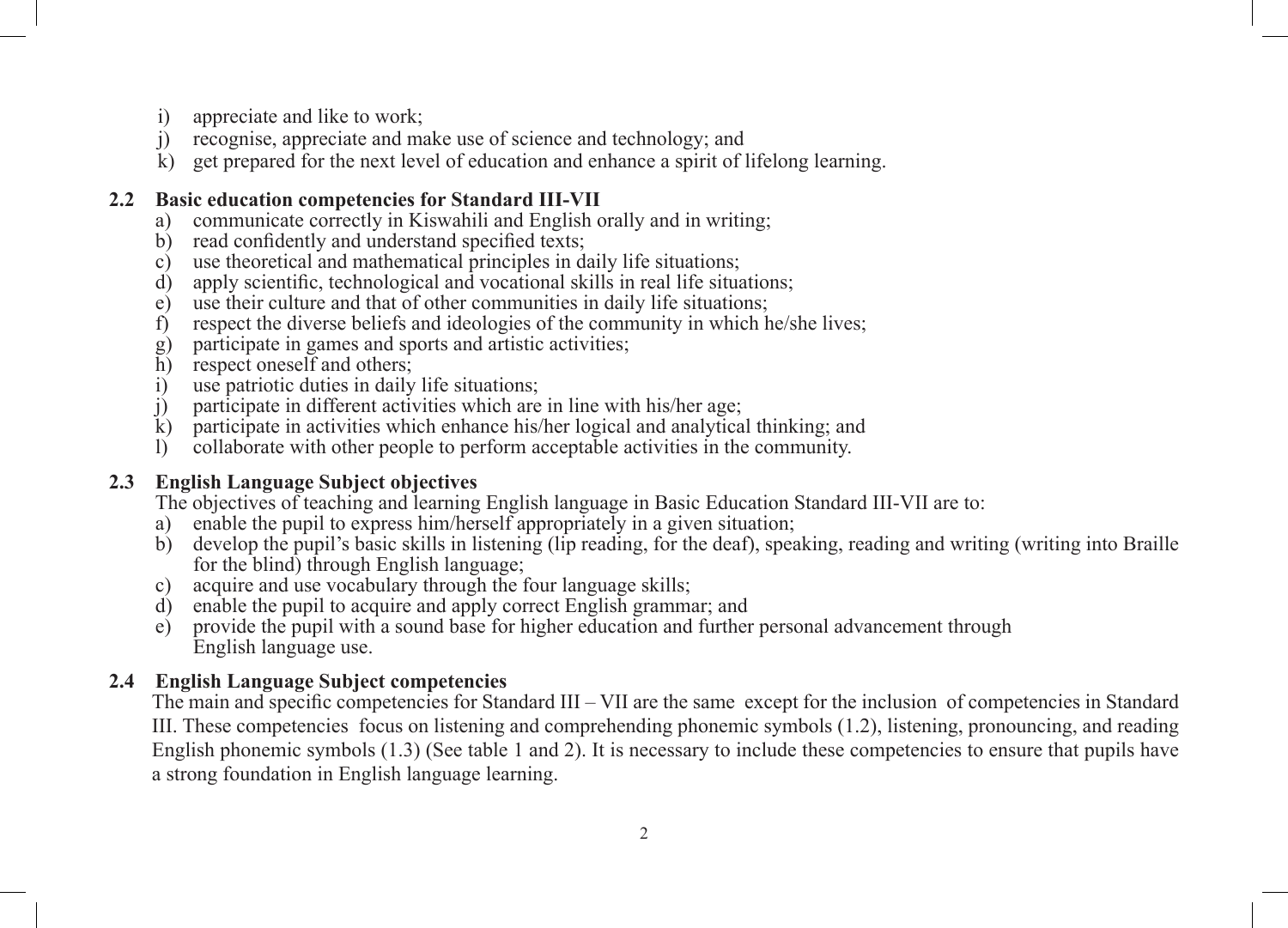|     | <b>Main competencies</b>                                                                                  | <b>Specific competencies</b>                                                                                                                                                   |
|-----|-----------------------------------------------------------------------------------------------------------|--------------------------------------------------------------------------------------------------------------------------------------------------------------------------------|
| 1.0 | Comprehend oral and written information                                                                   | Listen and comprehend information presented orally<br>1.1<br>Listen and comprehend phonemic symbols<br>1.2<br>Listen, pronounce and read phonemic symbols<br>1.3               |
| 2.0 | Communicate orally and through writing                                                                    | Communicate simple ideas through speaking<br>2.1<br>Communicate simple ideas through writing<br>2.2                                                                            |
| 3.0 | Acquire and use vocabulary through the four language<br>skills (listening, speaking, reading and writing) | Develop and use appropriate vocabulary through<br>3.1<br>listening and speaking<br>Develop vocabulary through reading<br>3.2<br>Use appropriate vocabulary when writing<br>3.3 |

## **Table 1: English Language Subject competencies for Standard III**

## **Table 2: English Language Subject competencies for Standard IV – VII**

|                   | <b>Main competencies</b>                                                                                  | <b>Specific competencies</b>                                                                                                                                          |
|-------------------|-----------------------------------------------------------------------------------------------------------|-----------------------------------------------------------------------------------------------------------------------------------------------------------------------|
| 1.0               | Comprehend oral and written information                                                                   | 1.1 Listen and comprehend information presented orally<br>1.2 Read and comprehend written information                                                                 |
| 2.0               | Communicate orally and through writing                                                                    | 2.1 Communicate simple ideas through speaking<br>2.2 Communicate simple ideas through writing                                                                         |
| $\vert 3.0 \vert$ | Acquire and use vocabulary through the four language<br>skills (listening, speaking, reading and writing) | 3.1 Develop and use appropriate vocabulary through listening<br>and speaking<br>3.2 Develop vocabulary through reading<br>3.3 Use appropriate vocabulary when writing |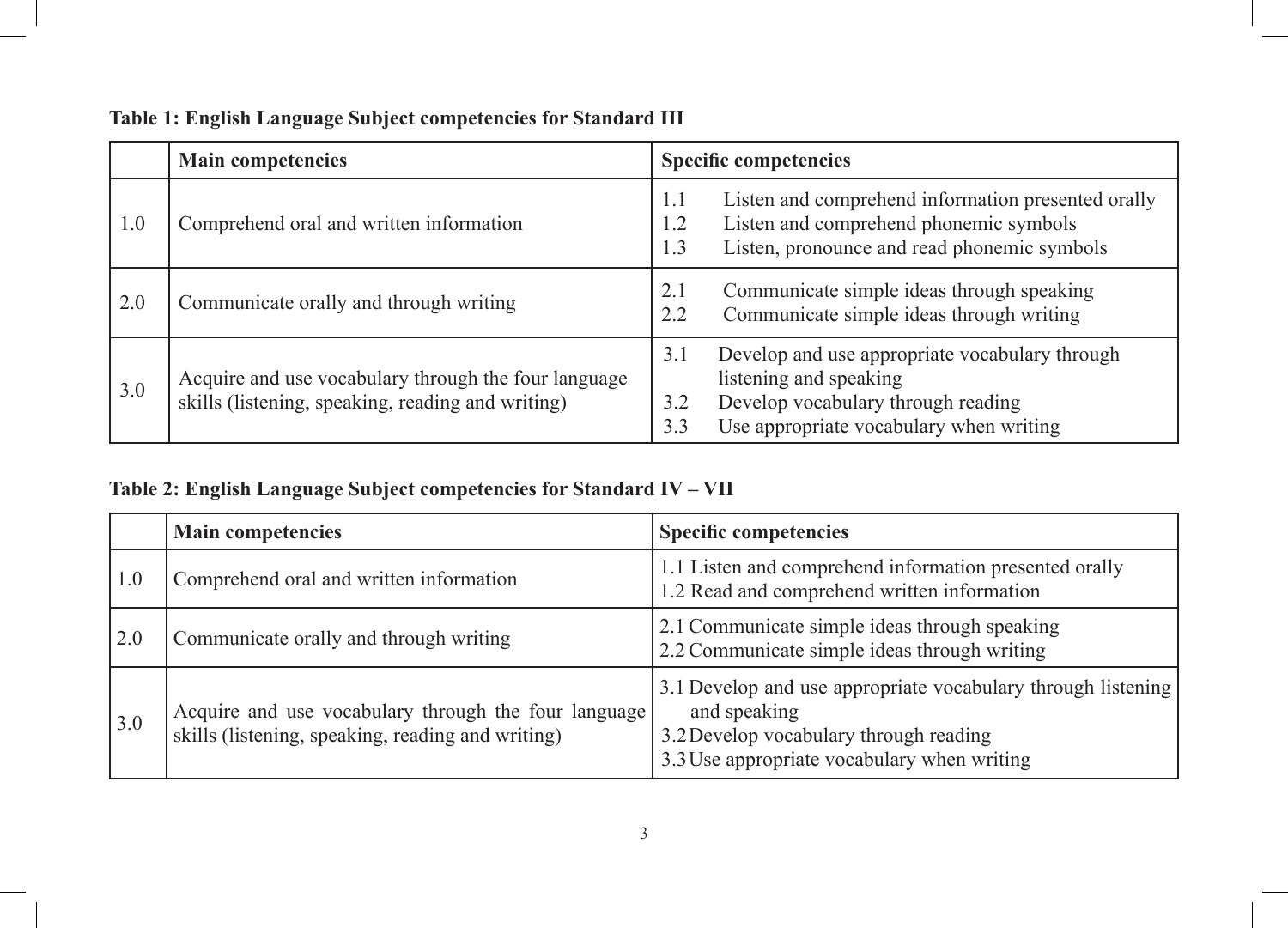#### **2.5 Teaching and learning of English Language Subject**

Teaching and learning of English Language focuses on the three main competencies namely; comprehension, communication, development and use of vocabulary. The English language in basic education is designed for beginners; therefore; it starts with simple concepts (concrete objects in the immediate surroundings) to complex concepts (abstract ideas and beyond surroundings).

In addition, the specific competency expectations change from Standard III to Standard VII, beginning with an emphasis on listening and speaking as a first step toward mastery of the language. These competencies are supported by putting efforts at reading and writing in a supported setting. This follows research-based best practices in second-language learning, and provides a strong set of foundational skills for real-world applied use of the English language. As pupils master spoken language, the curriculum gradually moves to Standard IV - VII toward a balance of reading, writing, speaking, and listening to support development of well-rounded English users.

Teaching and learning emphasises on pupils ability to perform tasks by applying all four aspects of any language. The outcome of the process foresees a learner who is able to communicate simple ideas, speaking and writing, while comprehending oral and written information. The teaching and learning of English Language in primary education is important because English Language is used as an official language alongside Kiswahili in Tanzania. It is a dominant business language and it opens the door to learn different cultures and get more knowledge.

#### **2.6 Assessment of learning**

Assessment of the English language subject for Standard III - VII, focuses on three main demonstrations of learning namely, communicating orally and through writing, comprehending oral and written information and acquisition and the use of vocabulary through the four language skills. Therefore; assessment will involve competencies achieved in teaching and learning the subject. Assessing comprehension competency will involve assessing listening using information presented orally with ability to explain the speech and reading information in texts with ability to explain the content of the text. Assessing communication competency will involve direct use of speaking and writing skills. Both comprehension and communication competencies include the development and use of vocabulary in the four language skills (listening, speaking, reading and writing)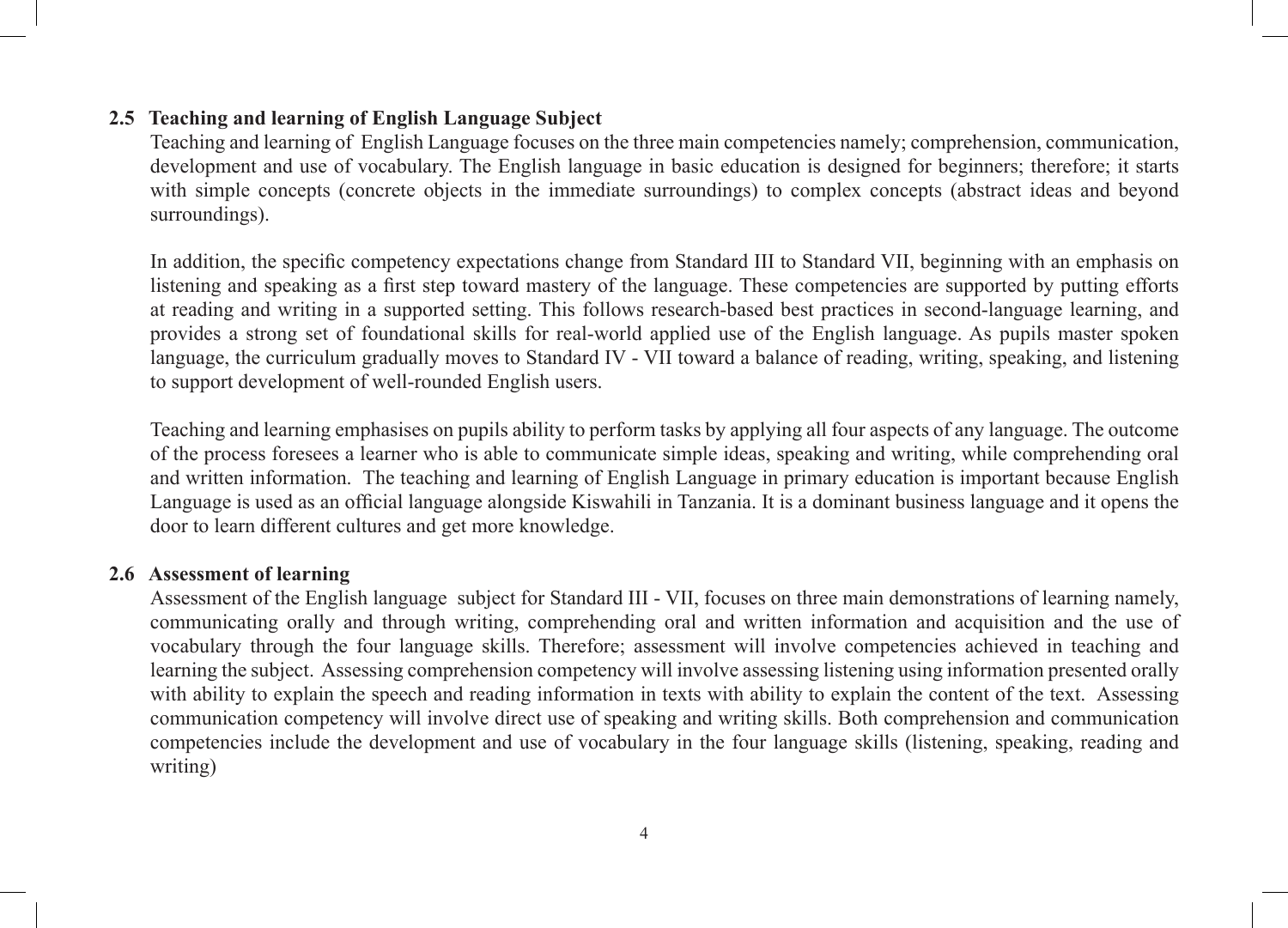#### **3. Syllabus content**

This content comprises of information on main competencies, specific competencies, activities to be performed by the pupil, assessment criteria, the benchmarking and number of periods for each specific competency.

#### **3.1 Main competencies**

Main competencies represent the long-term language skills, pupils develop over time. They are enabled by several specific competencies that are developed within direct instructional experiences, and build on each other to create a large set of usable skills.

#### **3.2 Specific competencies**

These are enabling competencies that are developed by a pupil in performing small different tasks.

#### **3.3 Activities to be performed by the pupil**

These are tasks that a pupil is expected to perform in achieving specific competencies based on the pupil's class level and ability.

#### **3.4 Assessment criteria**

These are levels of efficiency in a pupil's performance towards achieving specific competencies.

#### **3.5 Benchmarking**

These are levels of achievements in each task against the assessment criteria.

#### **3.6 Number of periods**

This is an appropriate length of instructional time estimated against the complexity of the specific competency and tasks. Generally, pupils should engage in English instruction for 40 minutes during each instructional time. The recommended number of periods for Standard III and IV is 7 per week while for Standard V to VII is 6 periods. However, the number of periods can be changed depending on the teaching and learning contexts.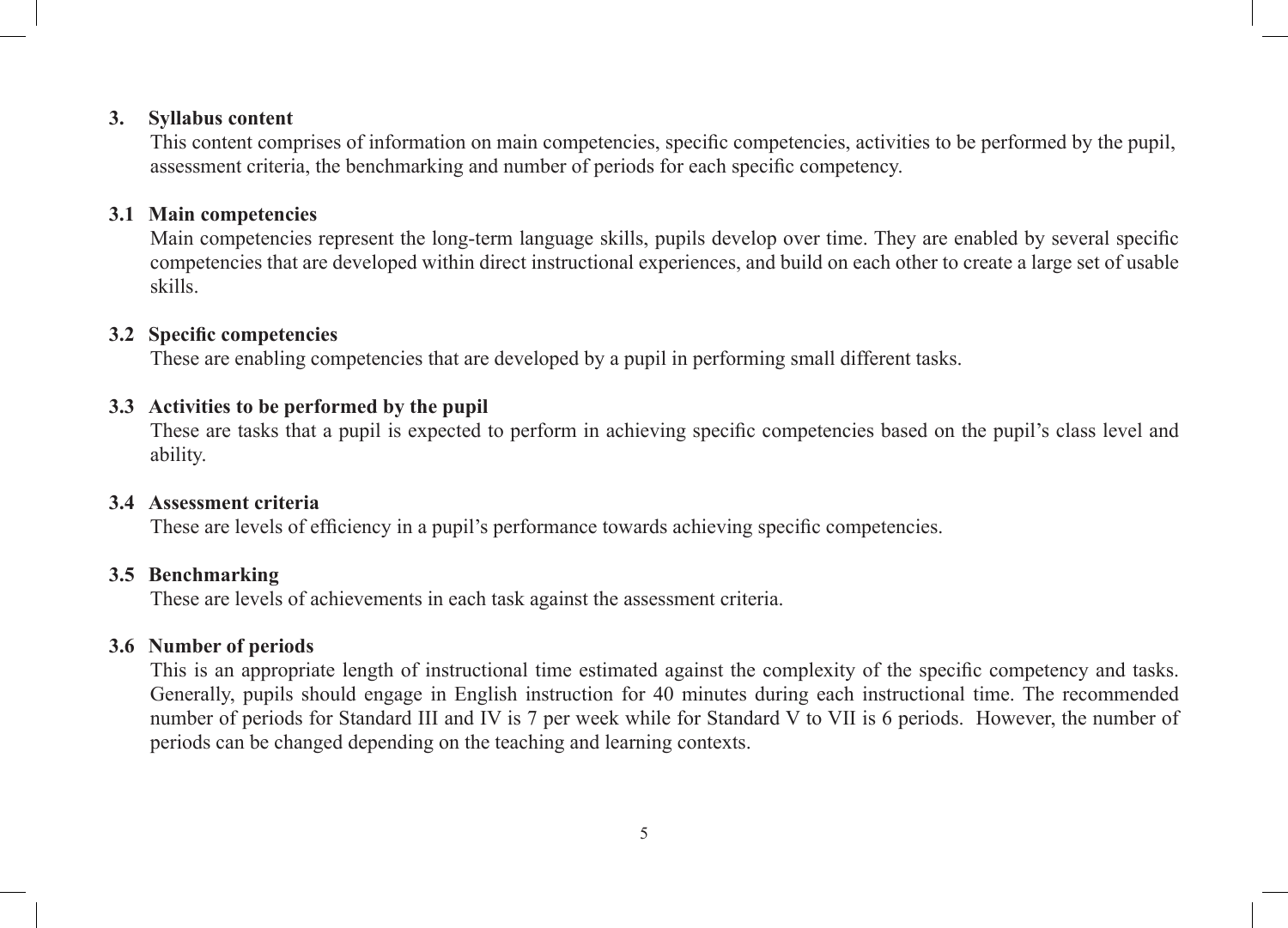#### **3.7 Syllabus content for Standard III**

| Table 3: Competencies to be developed by Standard III pupil |  |  |
|-------------------------------------------------------------|--|--|
|                                                             |  |  |

|    | <b>Competencies</b>                                                                                       | <b>Specific competencies</b>                                                                                                                                                   |
|----|-----------------------------------------------------------------------------------------------------------|--------------------------------------------------------------------------------------------------------------------------------------------------------------------------------|
|    | Comprehend oral and written information                                                                   | Listen and comprehend information presented orally<br>1.1<br>Listen and comprehend phonemic symbols<br>1.2<br>Listen, pronounce and read phonemic symbols<br>1.3               |
| 2. | Communicate orally and through writing                                                                    | Communicate simple ideas through speaking<br>2.1<br>Communicate simple ideas through writing<br>2.2                                                                            |
| 3. | Acquire and use vocabulary through the four language<br>skills (listening, speaking, reading and writing) | Develop and use appropriate vocabulary through listening<br>3.1<br>and speaking<br>Develop vocabulary through reading<br>3.2<br>Use appropriate vocabulary when writing<br>3.3 |

**Note:** Vocabulary in the teaching and learning process is embedded in all four language skills. The specific competencies 3.1, 3.2 and 3.3 of the main competency, "Develop and use vocabulary through the four language skills" are embedded in all skills depending on what skill is in the process. The arrangement of the syllabus content therefore shows how these specific competencies are embedded following the skills. For example, the specific competency 3.2 appears as 1.4 in the matrix table, 3.1 appears as 2.2 and 3.3 appears as 2.4 in the matrix table.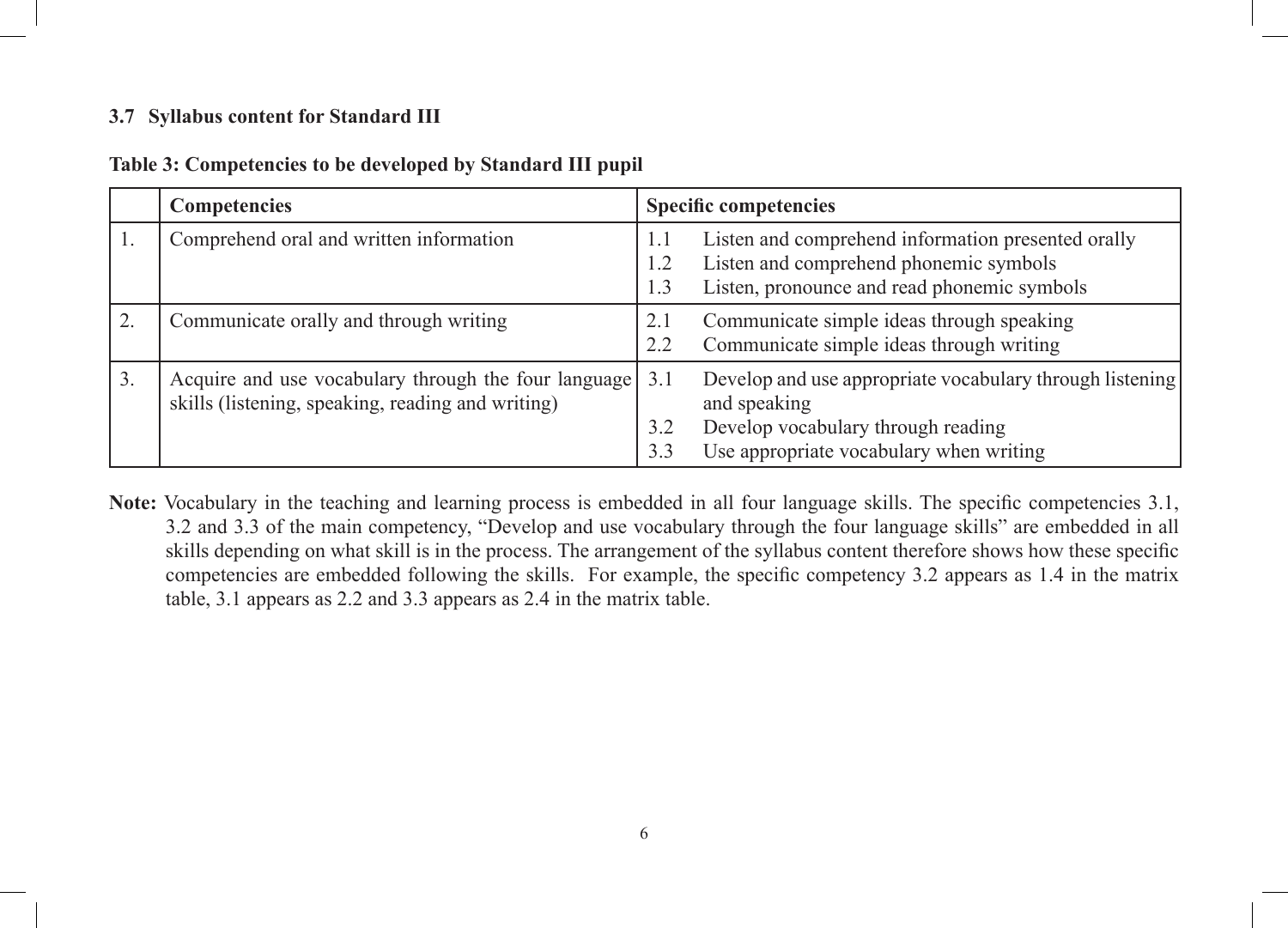| Main                                                   | <b>Specific</b>                                                    | <b>Activities to be</b>                                                                                                                            | <b>Assessment</b>                                                                                                               |                                                                                                                          | <b>Benchmarking</b>                                                                                                      |                                                                                                                                                  |                                                                                                                                        | No.                      |
|--------------------------------------------------------|--------------------------------------------------------------------|----------------------------------------------------------------------------------------------------------------------------------------------------|---------------------------------------------------------------------------------------------------------------------------------|--------------------------------------------------------------------------------------------------------------------------|--------------------------------------------------------------------------------------------------------------------------|--------------------------------------------------------------------------------------------------------------------------------------------------|----------------------------------------------------------------------------------------------------------------------------------------|--------------------------|
| competencies                                           | competencies                                                       | performed by<br>the pupil                                                                                                                          | criteria                                                                                                                        | <b>Below average</b>                                                                                                     | Average                                                                                                                  | Good                                                                                                                                             | Very good                                                                                                                              | <sub>of</sub><br>periods |
| 1.0 Compre-<br>hend oral<br>and written<br>information | 1.1 Listen and<br>comprehend<br>information<br>presented<br>orally | a) Listen in order<br>to recognise<br>all familiar<br>words and<br>basic phrases<br>concerning<br>self,<br>family and<br>immediate<br>surroundings | Familiar<br>words and<br>basic phrases<br>concerning<br>self, family<br>and immediate<br>surroundings<br>are recognised<br>well | Recognises<br>some familiar<br>words and<br>basic phrases<br>concerning self,<br>family<br>and immediate<br>surroundings | Recognises<br>most familiar<br>words and<br>basic phrases<br>concerning self,<br>family<br>and immediate<br>surroundings | Recognises<br>familiar<br>words and<br>basic phrases<br>concerning<br>self, family<br>and immediate<br>surroundings<br>with relevant<br>examples | Uses familiar<br>words and<br>basic phrases<br>concerning<br>self, family<br>and immediate<br>surroundings<br>to identify<br>new words | 18                       |
|                                                        |                                                                    | b) Listen in order<br>to comprehend<br>the main points<br>in short, clear<br>and simple<br>messages and<br>announcements                           | The main<br>points in short/<br>clear, simple<br>messages and<br>announcements<br>are captured<br>correctly                     | Captures main<br>points in short,<br>clear, simple<br>messages and<br>announcements<br>with omissions                    | Captures most<br>main points<br>in short,<br>clear, simple<br>messages and<br>announcements                              | Captures all<br>main points<br>in short,<br>clear, simple<br>messages and<br>announcement                                                        | Captures main<br>points in short,<br>clear, simple<br>messages and<br>announcements<br>and attempts<br>to add<br>comments              |                          |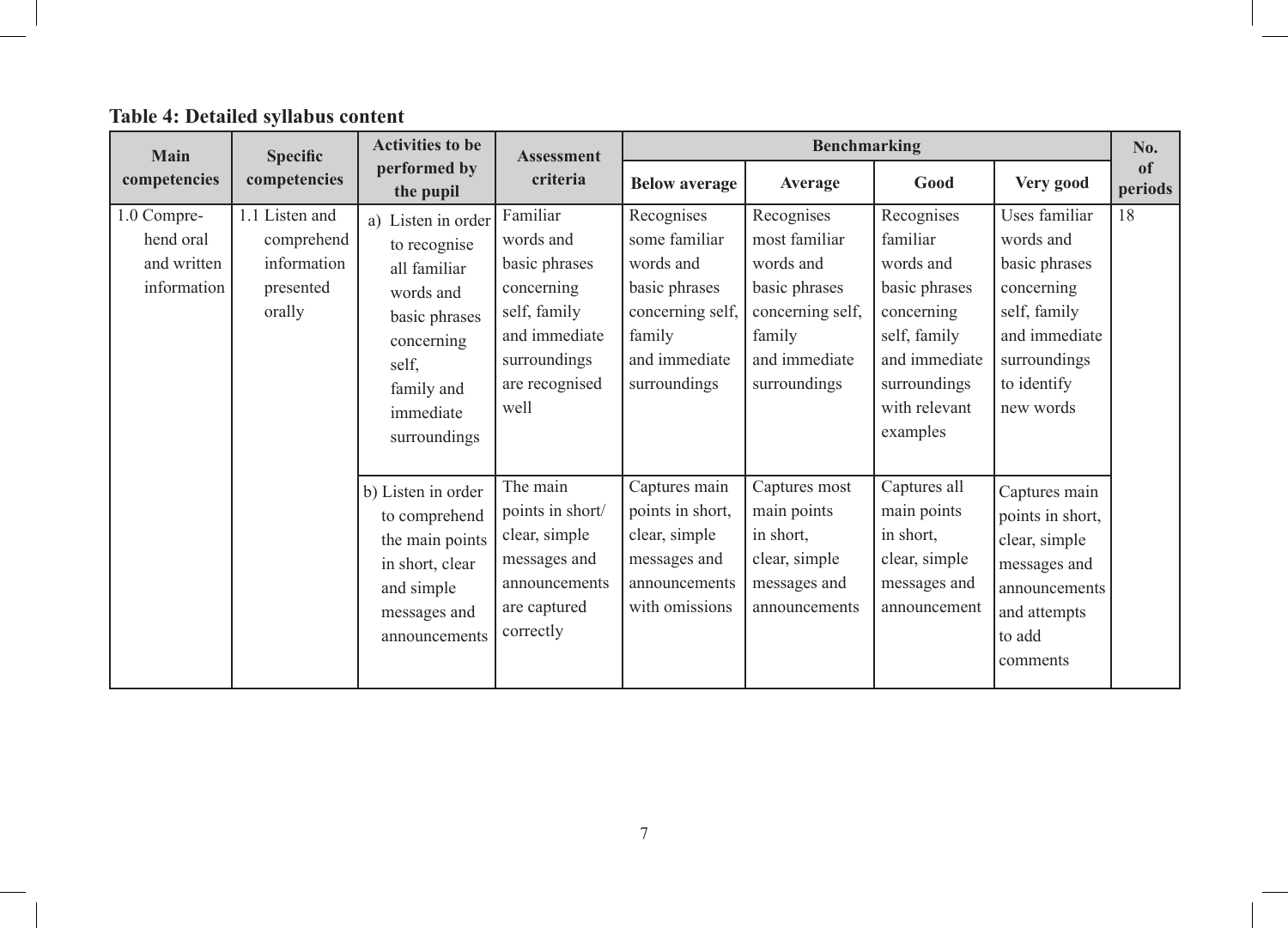| Main         | <b>Specific</b>                                     | <b>Activities to be</b>                                                                           | <b>Assessment</b><br>criteria                                                               | <b>Benchmarking</b>                                                                |                                                                                                       |                                                                                        |                                                                                                                                           | No.           |
|--------------|-----------------------------------------------------|---------------------------------------------------------------------------------------------------|---------------------------------------------------------------------------------------------|------------------------------------------------------------------------------------|-------------------------------------------------------------------------------------------------------|----------------------------------------------------------------------------------------|-------------------------------------------------------------------------------------------------------------------------------------------|---------------|
| competencies | competencies                                        | performed by<br>the pupil                                                                         |                                                                                             | <b>Below average</b>                                                               | Average                                                                                               | Good                                                                                   | Very good                                                                                                                                 | of<br>periods |
|              |                                                     | c) Listen to<br>simple<br>instructions<br>in different<br>situations<br>in order to<br>respond    | Simple<br>instructions<br>in different<br>situations are<br>responded to<br>correctly       | Struggles<br>to respond<br>to simple<br>instructions<br>in different<br>situations | Responds<br>to simple<br>instructions<br>in different<br>situations with<br>much teacher's<br>support | Responds to<br>instructions<br>in different<br>situations<br>correctly                 | Responds to<br>simple<br>instructions in<br>different<br>situations and<br>attempts to<br>ask questions<br>concerning the<br>instructions |               |
|              | 1.2 Listen and<br>comprehend<br>phonemic<br>symbols | a) Listen to<br>alphabetic<br>letters to form<br>words which<br>begin with the<br>selected letter | Words which<br>begin with<br>selected letters<br>are listened to<br>and formed<br>correctly | Forms some<br>words which<br>begin with the<br>selected letters<br>with support    | Forms a range<br>of words which<br>begin with<br>selected letters                                     | Forms a wide<br>range of<br>words which<br>begin with<br>selected letters<br>correctly | Forms words<br>which begin<br>with selected<br>letters and<br>attempts to<br>use the words<br>in simple<br>sentences                      | 68            |
|              |                                                     | b) Listen to and<br>pronounce<br>different<br>words                                               | Different words<br>are<br>listened to and<br>pronounced<br>accurately                       | Listen to and<br>pronounces<br>very few words<br>accurately                        | Pronounces<br>words with<br>much support                                                              | Listens to<br>attentively and<br>pronounces<br>accurately<br>a variety of<br>words     | Pronounces<br>words<br>accurately and<br>attempts to<br>use the words<br>in simple<br>sentences                                           |               |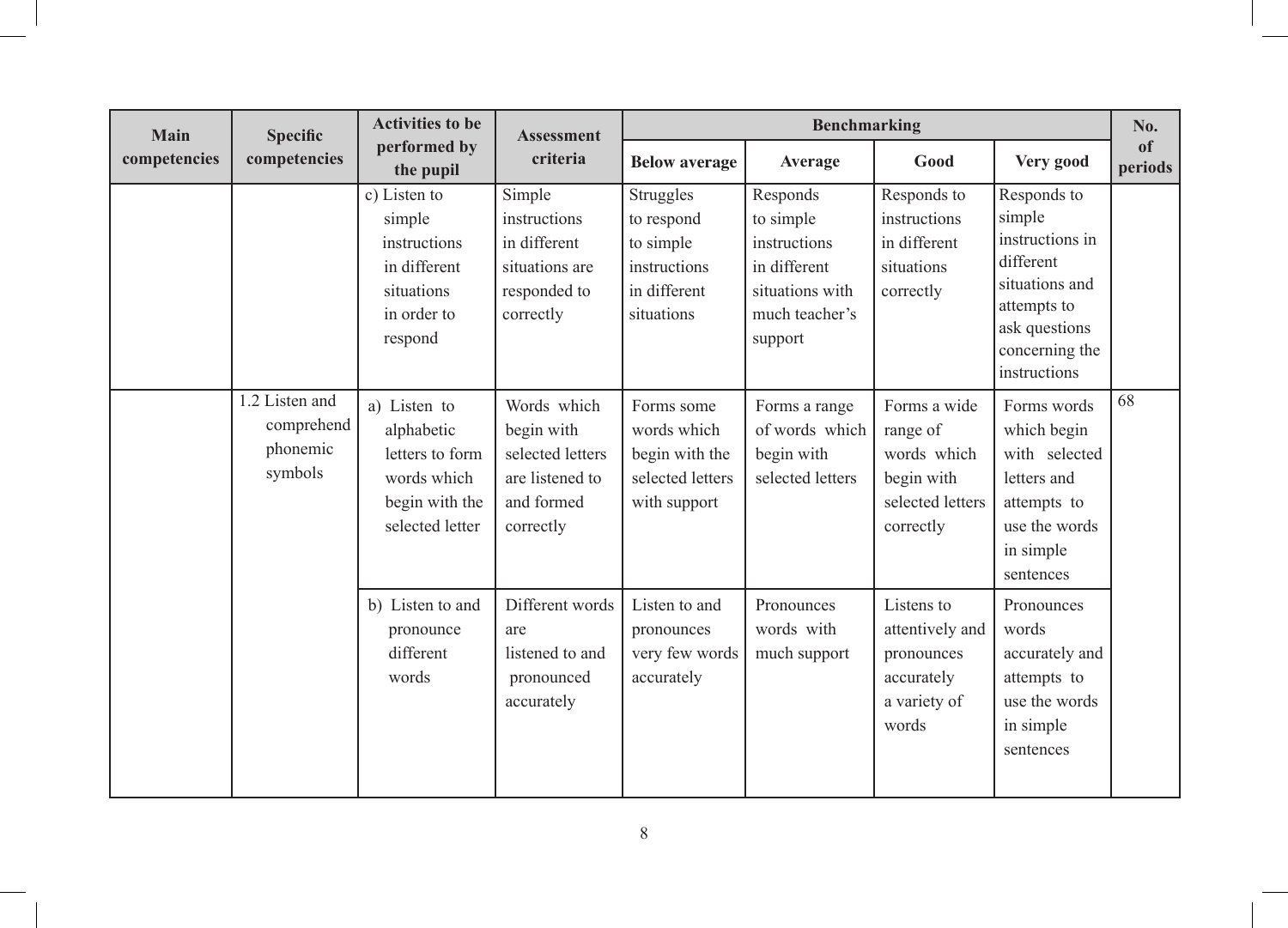| Main         | <b>Specific</b> | <b>Activities to be</b>                                                                                                 | <b>Assessment</b>                                                                                                |                                                                                                                   |                                                                                                                                   | <b>Benchmarking</b>                                                                                           |                                                                                                                       | No.           |
|--------------|-----------------|-------------------------------------------------------------------------------------------------------------------------|------------------------------------------------------------------------------------------------------------------|-------------------------------------------------------------------------------------------------------------------|-----------------------------------------------------------------------------------------------------------------------------------|---------------------------------------------------------------------------------------------------------------|-----------------------------------------------------------------------------------------------------------------------|---------------|
| competencies | competencies    | performed by<br>the Pupil                                                                                               | criteria                                                                                                         | <b>Below</b><br>average                                                                                           | Average                                                                                                                           | Good                                                                                                          | Very good                                                                                                             | of<br>periods |
|              |                 | c) Identify<br>rhyming<br>words in<br>stories and<br>poems read<br>aloud                                                | Rhyming<br>words are<br>identified<br>correctly                                                                  | Identifies<br>rhyming<br>words with<br>difficulty                                                                 | Identifies<br>rhyming<br>words with<br>some support                                                                               | Identifies<br>rhyming<br>words that are<br>appropriate<br>to grade level<br>correctly                         | Identifies rhyming<br>words that are<br>appropriate to<br>grade level and<br>attempts to add<br>more rhyming<br>words | 68            |
|              |                 | d) Generate<br>rhyming words based on a<br>based on a<br>given rhyming<br>pattern                                       | Rhyming words Generates very<br>given rhyming<br>pattern are<br>generated                                        | few rhyming<br>words                                                                                              | Generates<br>a range of<br>rhyming words                                                                                          | Generates a<br>wider range of<br>rhyming words<br>that are appro-<br>priate to grade<br>level correctly       | Generates rhyming<br>words that show<br>mastery of the<br>language in any<br>given pattern                            |               |
|              |                 | e) Substitute the<br>beginning<br>phonemes<br>(sounds) to<br>make new<br>words in<br>stories and<br>poems read<br>aloud | Beginning<br>phonemes<br>(sounds) of<br>rhyming<br>words are<br>substituted<br>to make<br>new words<br>correctly | Substitutes<br>the beginning<br>phonemes<br>(sounds) of<br>rhyming<br>words to<br>make new<br>irrelevant<br>words | Substitutes<br>the beginning<br>phonemes<br>(sound) of<br>rhyming<br>words to make<br>relevant new<br>words with<br>few<br>errors | Substitutes<br>the beginning<br>phonemes<br>(sounds) of<br>rhyming<br>words to form<br>new words<br>correctly | Attempts to<br>create simple<br>stories/poems by<br>substituting words<br>in a given story/<br>poem                   |               |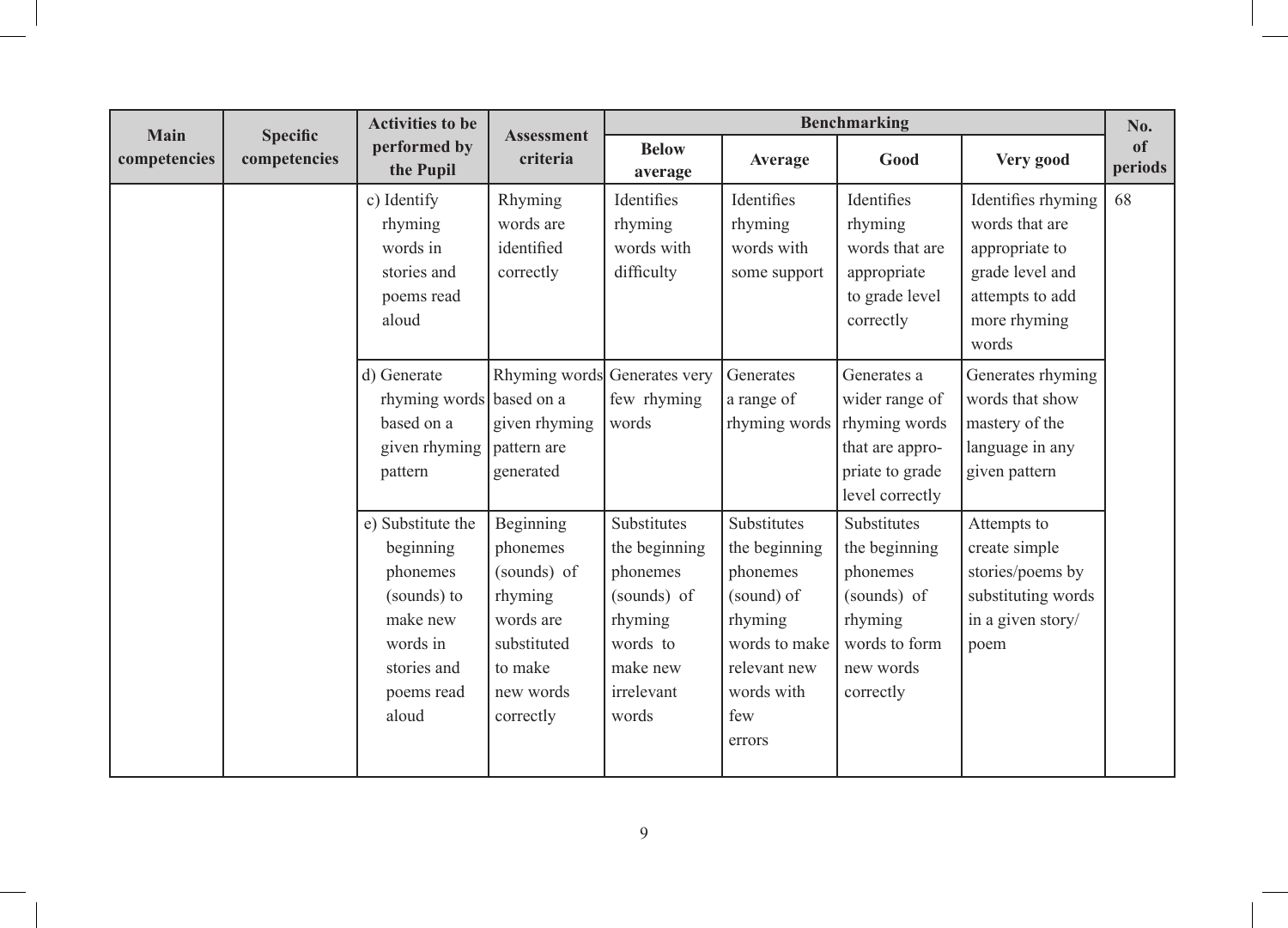| <b>Main</b>  | <b>Specific</b><br>competencies                             | <b>Activities to be</b>                                                              | <b>Assessment</b>                                                                            | <b>Benchmarking</b>                                                                                                                            |                                                                                                                        |                                                                                           |                                                                                                        | No.           |
|--------------|-------------------------------------------------------------|--------------------------------------------------------------------------------------|----------------------------------------------------------------------------------------------|------------------------------------------------------------------------------------------------------------------------------------------------|------------------------------------------------------------------------------------------------------------------------|-------------------------------------------------------------------------------------------|--------------------------------------------------------------------------------------------------------|---------------|
| competencies |                                                             | performed by the<br>pupil                                                            | criteria                                                                                     | <b>Below</b><br>average                                                                                                                        | Average                                                                                                                | Good                                                                                      | Very good                                                                                              | of<br>periods |
|              | 1.3 Listen,<br>pronounce<br>and read<br>phonemic<br>symbols | a) Listen to<br>recorded<br>materials and<br>pronounce the<br>words you hear         | Words<br>in the recorded<br>materials are<br>listened to and<br>pronounced<br>correctly      | Pronounces<br>words heard<br>from recorded<br>materials with<br>omissions<br>of required<br>sounds and<br>additions of<br>unrequired<br>sounds | Pronounces<br>words from<br>the recorded<br>materials with<br>less support                                             | Pronounces<br>words from<br>the recorded<br>materials<br>correctly                        | Able to<br>pronounce<br>words and<br>repeats complete<br>sentences heard<br>from recorded<br>materials | 30            |
|              |                                                             | b) Use words heard<br>from recorded<br>materials to<br>construct simple<br>sentences | Sentences are<br>constructed<br>correctly using<br>words heard<br>from recorded<br>materials | <b>Struggles</b><br>to construct<br>sentences<br>using words<br>heard from<br>recorded<br>materials                                            | Constructs<br>sentences<br>using words<br>heard from<br>the recorded<br>materials<br>with few<br>grammatical<br>errors | Constructs<br>sentences<br>using words<br>from the<br>recorded<br>materials<br>correctly. | Constructs<br>compound<br>sentences<br>using words<br>heard from<br>the recorded<br>materials          |               |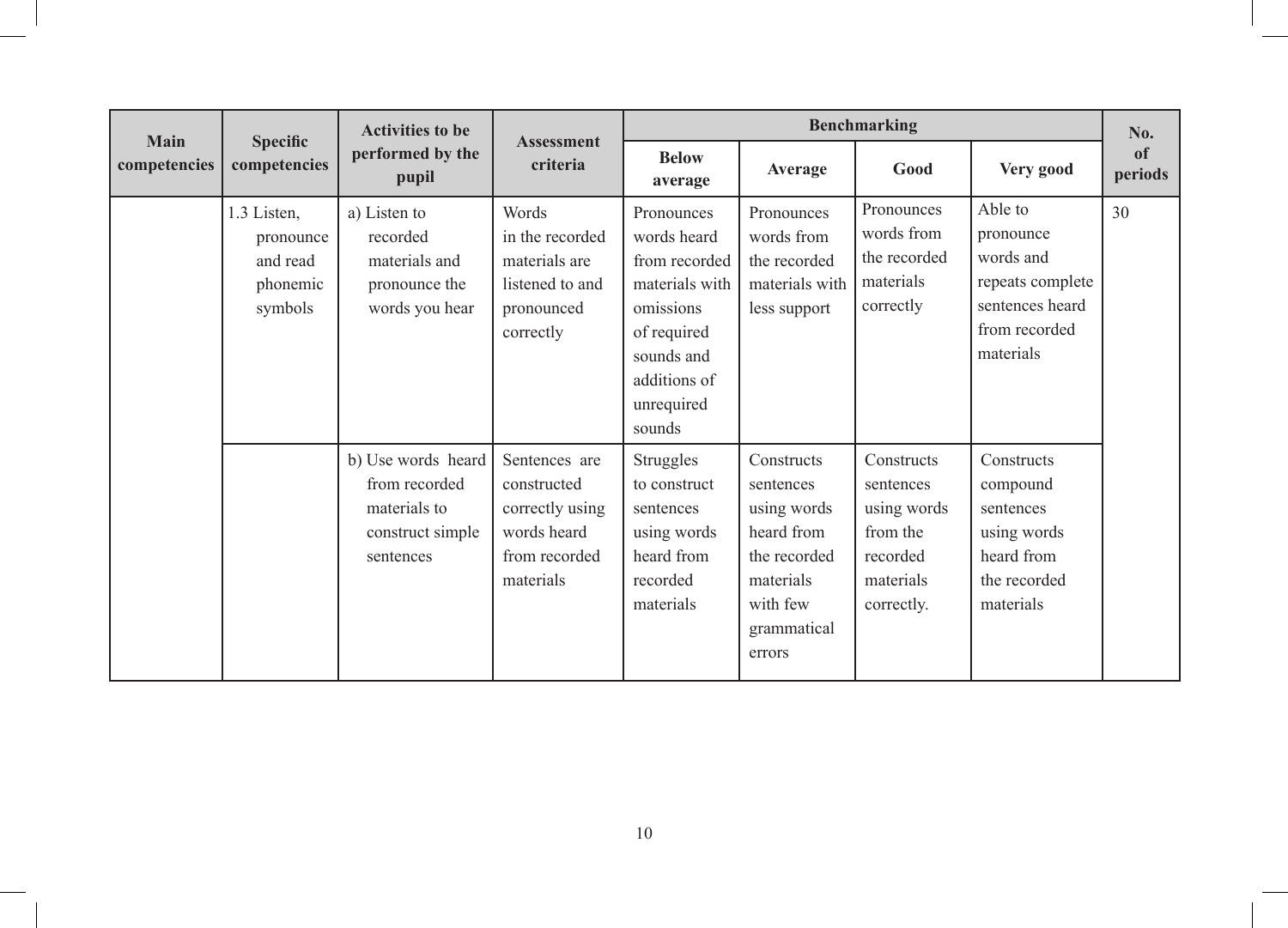| <b>Main</b>  |                                           | <b>Activities to be</b><br><b>Specific</b>                                                                                                                                                                                                                   | <b>Assessment</b>                                                                                                                | <b>Benchmarking</b>                                                                                   |                                                                                                       |                                                                                                                     |                                                                                                                                                             |                          |
|--------------|-------------------------------------------|--------------------------------------------------------------------------------------------------------------------------------------------------------------------------------------------------------------------------------------------------------------|----------------------------------------------------------------------------------------------------------------------------------|-------------------------------------------------------------------------------------------------------|-------------------------------------------------------------------------------------------------------|---------------------------------------------------------------------------------------------------------------------|-------------------------------------------------------------------------------------------------------------------------------------------------------------|--------------------------|
| competencies | performed by the<br>competencies<br>pupil |                                                                                                                                                                                                                                                              | criteria                                                                                                                         | <b>Below</b><br>average                                                                               | Average                                                                                               | Good                                                                                                                | Very good                                                                                                                                                   | <sub>of</sub><br>periods |
|              |                                           | c) Read short and<br>simple texts<br>aloud in order<br>to recognise<br>common names,<br>words and basic<br>phrases on<br>simple notices<br>with good<br>pronunciation<br>(Including moral<br>values e.g.<br>environmental<br>issues and<br>corruption texts) | Short and simple<br>texts with<br>common names,<br>words and basic<br>phrases are read<br>and pronounced<br>correctly            | Struggles to<br>pronounce and<br>read common<br>names, words<br>and basic<br>phrases                  | Reads and<br>pronounces<br>common<br>names, words<br>and basic<br>phrases with<br>some supports       | Reads and<br>pronounces<br>common<br>names.<br>words and<br>basic phrases<br>correctly<br>with slight<br>hesitation | Reads and<br>pronounces<br>common names,<br>words and basic<br>phrases fluently                                                                             |                          |
|              |                                           | d) Respond to short<br>and simple<br>messages on<br>cards/flashcards.<br>posters and<br>catalogue                                                                                                                                                            | Short and simple<br>messages on<br>cards / flashcards,<br>posters and<br>catalogue<br>are read/ and<br>responded to<br>correctly | Responds to<br>messages on<br>cards/flashcard.<br>posters and<br>catalogue<br>with minimal<br>success | Responds<br>to messages<br>on cards/<br>flashcards,<br>posters and<br>catalogue with<br>less supports | Responds<br>correctly to<br>messages<br>on cards/<br>flashcards,<br>posters and<br>catalogue                        | Responds to<br>messages on<br>cards/ flashcards,<br>posters and<br>catalogue and<br>attempts to<br>initiate new<br>conversation<br>based on the<br>messages |                          |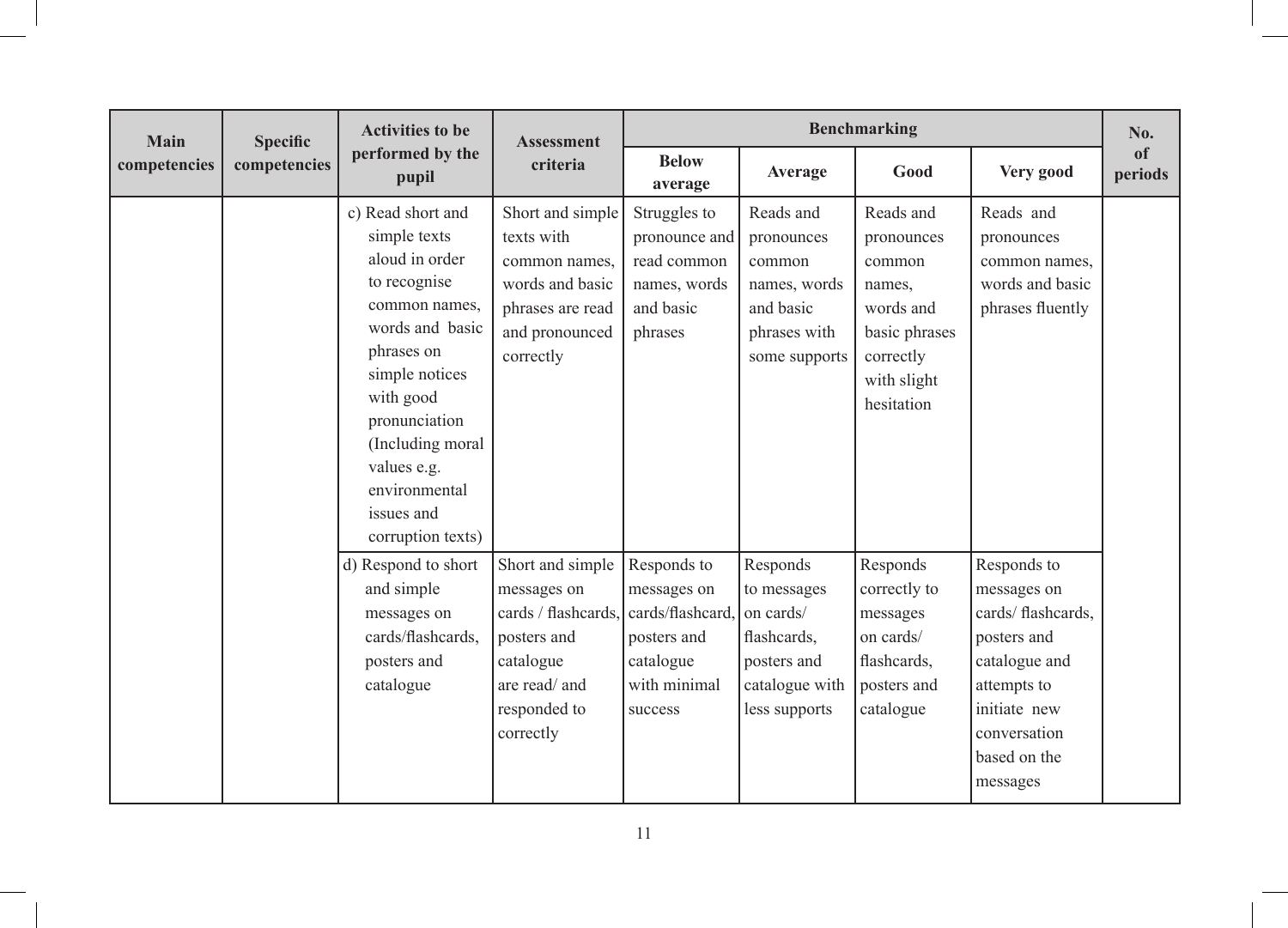| <b>Main</b>  | <b>Specific</b> | <b>Activities to be</b>   | <b>Assessment</b> |                         |                 | <b>Benchmarking</b> |                    | No.           |
|--------------|-----------------|---------------------------|-------------------|-------------------------|-----------------|---------------------|--------------------|---------------|
| competencies | competencies    | performed by the<br>pupil | criteria          | <b>Below</b><br>average | Average         | Good                | Very good          | of<br>periods |
|              |                 | e) Read in order          | Content of        | Reads and               | Reads and       | Reads and           | Reads and          |               |
|              |                 | to explain ideas          | simple            | explains                | explains        | explains            | explains content   |               |
|              |                 | of the content            | information       | content ideas           | content         | correctly           | of simple          |               |
|              |                 | of simple                 | material and      | of simple               | of simple       | content             | informational      |               |
|              |                 | information               | short simple      | informational           | informational   | of simple           | material and       |               |
|              |                 | material and              | descriptions      | material and            | material and    | information         | short simple       |               |
|              |                 | short simple              | are explained     | short simple            | short simple    | material and        | descriptions       |               |
|              |                 | descriptions              | correctly         | descriptions            | descriptions    | short simple        | correctly and      |               |
|              |                 | (include moral            |                   | with much               | with less       | descriptions        | attempts to create |               |
|              |                 | values e.g road           |                   | support                 | supports        |                     | her/his own        |               |
|              |                 | safety texts)             |                   |                         |                 |                     | content of simple  |               |
|              |                 |                           |                   |                         |                 |                     | information        |               |
|              |                 |                           |                   |                         |                 |                     | material and short |               |
|              |                 |                           |                   |                         |                 |                     | descriptions       |               |
|              | 1.4 Develop     | a) Read words with        | Words are read    | Pronounces              | Pronounces      | Pronounces          | Pronounces         |               |
|              | and use         | correct                   | and pronounced    | word read in            | words with less | words read in a     | words read         |               |
|              | vocabulary      | pronunciation             | correctly         | a text with             | support         | text correctly      | in a text and      |               |
|              | through         |                           |                   | omissions               |                 |                     | attempt to make    |               |
|              | reading         |                           |                   | of required             |                 |                     | sentences using    |               |
|              |                 |                           |                   | sounds and              |                 |                     | these words        |               |
|              |                 |                           |                   | additional of           |                 |                     |                    |               |
|              |                 |                           |                   | unrequired              |                 |                     |                    |               |
|              |                 |                           |                   | sounds                  |                 |                     |                    |               |
|              |                 |                           |                   |                         |                 |                     |                    |               |
|              |                 |                           |                   |                         |                 |                     |                    |               |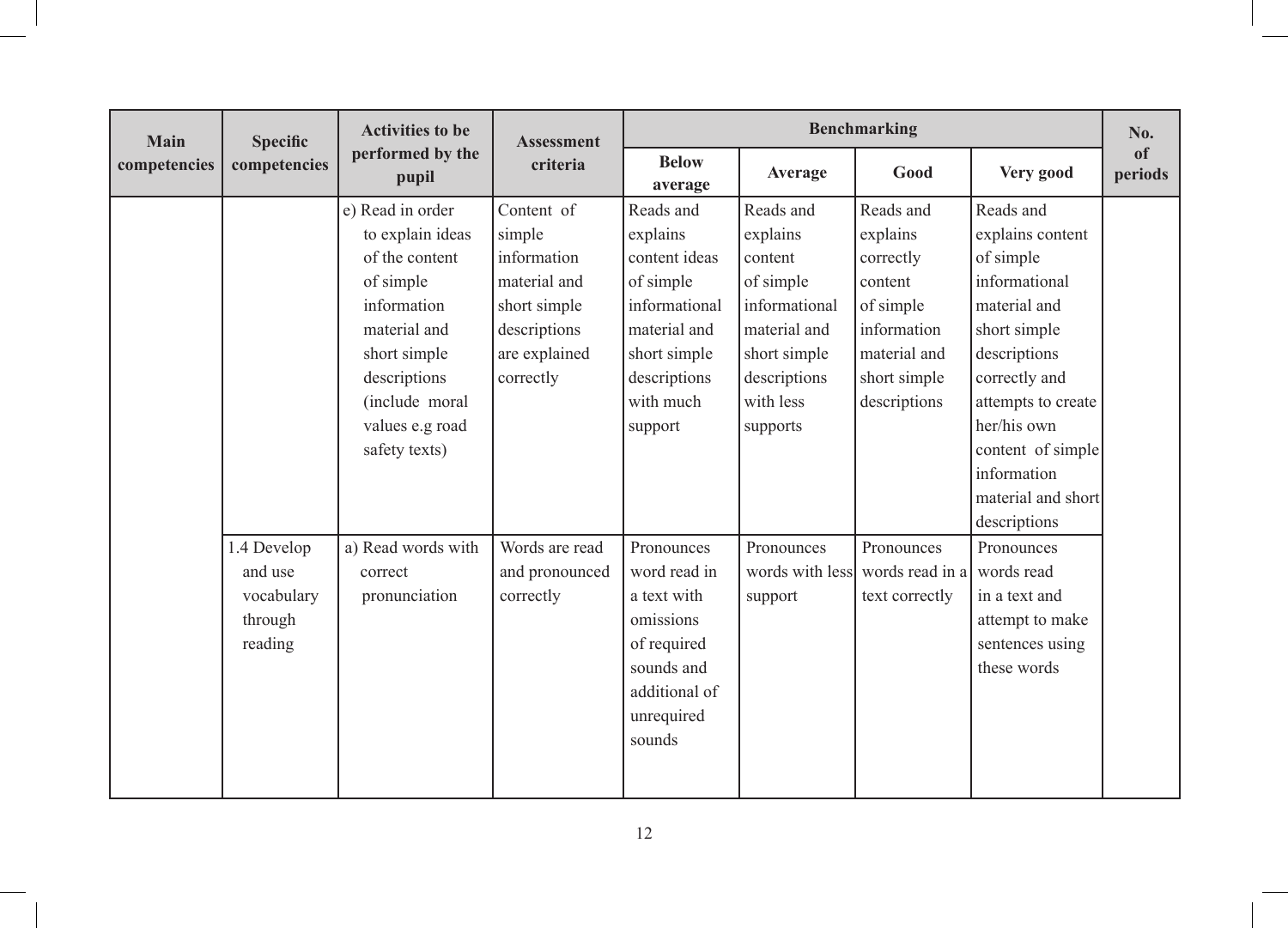| <b>Main</b>  |                                 | <b>Activities to be</b>                                                                                                                                                                                                                                                 | <b>Assessment</b>                                                                             |                                                                                                                   | Benchmarking                                                                                                     |                                                                                                                               |                                                                                                    | No.           |
|--------------|---------------------------------|-------------------------------------------------------------------------------------------------------------------------------------------------------------------------------------------------------------------------------------------------------------------------|-----------------------------------------------------------------------------------------------|-------------------------------------------------------------------------------------------------------------------|------------------------------------------------------------------------------------------------------------------|-------------------------------------------------------------------------------------------------------------------------------|----------------------------------------------------------------------------------------------------|---------------|
| competencies | <b>Specific</b><br>competencies | performed by the<br>pupil                                                                                                                                                                                                                                               | criteria                                                                                      | <b>Below</b><br>average                                                                                           | Average                                                                                                          | Good                                                                                                                          | Very good                                                                                          | of<br>periods |
|              |                                 | b) Read various<br>texts aloud<br>to develop<br>vocabulary<br>in different<br>fields (family,<br>surroundings, etc                                                                                                                                                      | Texts are read<br>aloud and<br>vocabulary in<br>different fields<br>is developed<br>correctly | Struggles to<br>read various<br>texts aloud<br>to develop<br>vocabulary in<br>different fields                    | Reads aloud and<br>pronounces texts<br>with few errors<br>and develops<br>vocabulary in<br>different fields      | Reads a text<br>aloud correctly,<br>develop<br>vocabulary in<br>different fields                                              | Reads a text<br>aloud more<br>correctly and<br>develops<br>vocabulary in<br>different fields       |               |
|              |                                 | c) Read texts to<br>develop sufficient vocabulary to<br>vocabulary to<br>communicate in<br>everyday simple<br>transactions (such) transactions<br>as family, hobbies are read and<br>and current<br>events, (include<br>moral values<br>finance and<br>entrepreneurship | Sufficient<br>communicate<br>in everyday<br>simple<br>developed<br>appropriately              | Reads and<br>develops<br>vocabulary to<br>communicate<br>in everyday<br>simple<br>transactions<br>with difficulty | Reads and<br>develops<br>vocabulary to<br>communicate in<br>everyday simple<br>transactions with<br>some support | Reads and<br>develops<br>sufficient<br>vocabulary to<br>communicate<br>in everyday<br>simple<br>transactions<br>appropriately | Attempts to read<br>and re-write<br>the text using<br>other words that<br>have the same<br>meaning |               |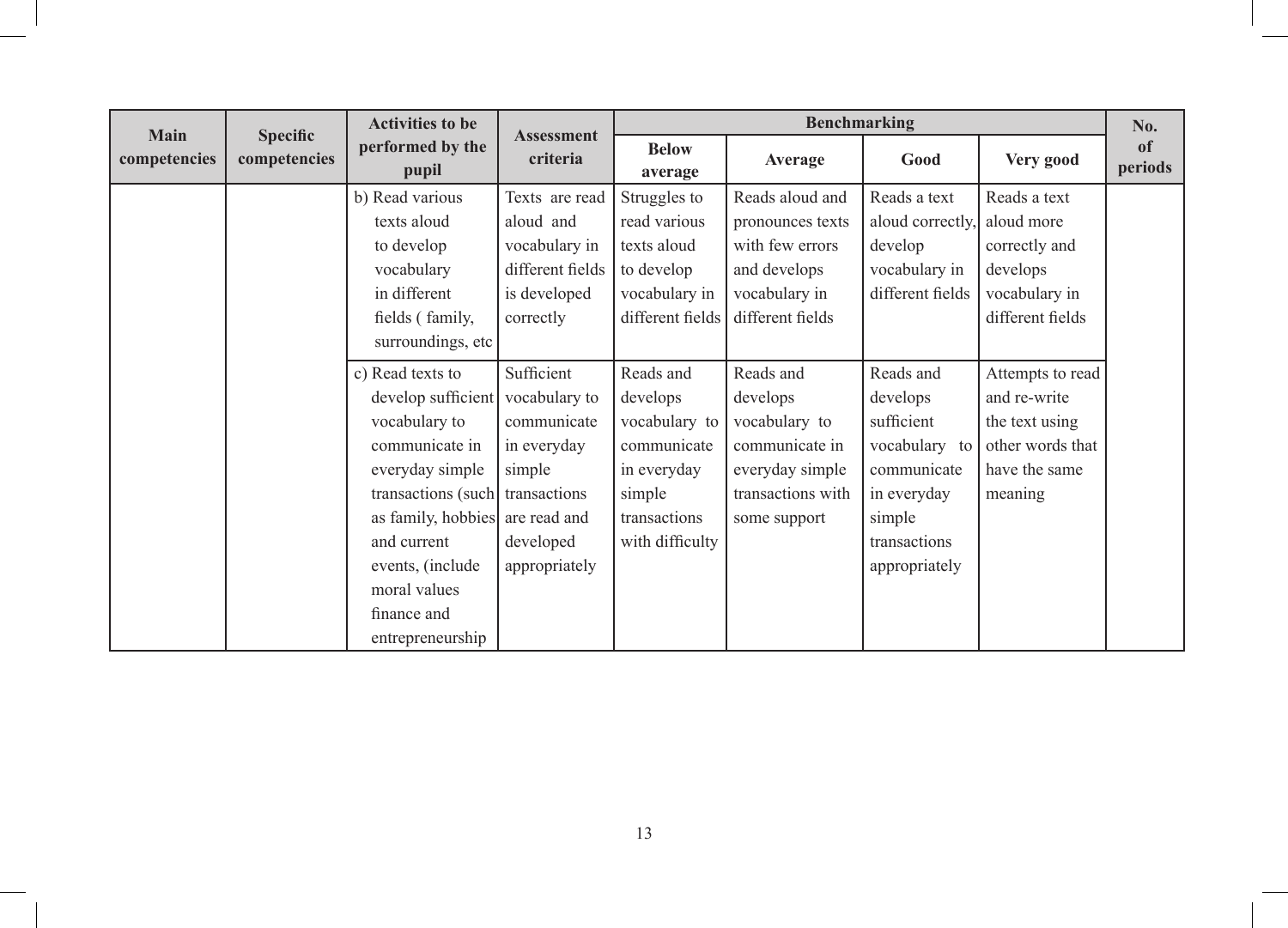| Main                                                                                             | <b>Specific</b>                     | <b>Activities to be</b>                                                                                                                                   |                                                                                                                                                                               |                                                                                                                |                                                                                                                                       | <b>Benchmarking</b>                                                                      |                                                                                                                                                                                                           | No.           |
|--------------------------------------------------------------------------------------------------|-------------------------------------|-----------------------------------------------------------------------------------------------------------------------------------------------------------|-------------------------------------------------------------------------------------------------------------------------------------------------------------------------------|----------------------------------------------------------------------------------------------------------------|---------------------------------------------------------------------------------------------------------------------------------------|------------------------------------------------------------------------------------------|-----------------------------------------------------------------------------------------------------------------------------------------------------------------------------------------------------------|---------------|
| competencies                                                                                     | competencies                        | performed by the<br>pupil                                                                                                                                 | <b>Assessment</b><br>criteria                                                                                                                                                 | <b>Below</b><br>average                                                                                        | Average                                                                                                                               | Good                                                                                     | Very good                                                                                                                                                                                                 | of<br>periods |
| 2.0 Communicate $ 2.1$ Communicate $ a\rangle$ Use cards or<br>orally and<br>through<br>writing. | simple ideas<br>through<br>speaking | pictures with<br>common topics<br>to converse and<br>interact in a<br>simple way<br>b) Ask and respond<br>to simple<br>questions in areas<br>of immediate | Conversation and Struggles to<br>interaction about<br>common topics<br>are carried out<br>effectively<br>Simple questions<br>in areas of<br>immediate needs<br>or on selected | converse and<br>interact about<br>common<br>topics<br>Responds<br>to simple<br>questions in<br>selected topics | Converses<br>and interacts<br>about common<br>topics with less<br>support<br>Responds<br>to simple<br>questions in<br>selected topics | Converses and<br>effectively<br>Responds<br>to simple<br>questions in<br>selected topics | Converses and<br>interacts about interacts about<br>common topics common topics<br>effectively and<br>attempts to<br>converse about<br>unfamiliar topics<br>Responds to<br>some questions<br>conversantly | 75            |
|                                                                                                  |                                     | need or on<br>selected topics<br>c) Follow short and<br>simple directions<br>given orally                                                                 | topics are<br>responded<br>logically<br>Short and simple<br>directions<br>given orally<br>are followed<br>effectively                                                         | with a lot of<br>inconsistency<br>and short<br>many errors                                                     | with some<br>inconsistency<br>Follows simple Follows simple<br>and short<br>directions with directions with directions<br>few errors  | logically<br>and short<br>effectively<br>Expresses                                       | Follows simple Follows simple<br>and short<br>directions more<br>effectively and<br>promptly                                                                                                              |               |
|                                                                                                  |                                     | d) Use dialogue to<br>express every day<br>needs. (include<br>financial and<br>entrepreneurial<br>matters)                                                | Every day needs<br>are expressed<br>correctly through<br>dialogue                                                                                                             | Expresses<br>everyday<br>needs through<br>dialogue, with<br>many errors                                        | Expresses<br>everyday<br>needs through<br>dialogue with<br>some errors                                                                | everyday<br>needs through<br>dialogue<br>correctly with<br>sufficient<br>fluency         | Expresses<br>everyday needs<br>through dialogue<br>with more<br>fluency                                                                                                                                   |               |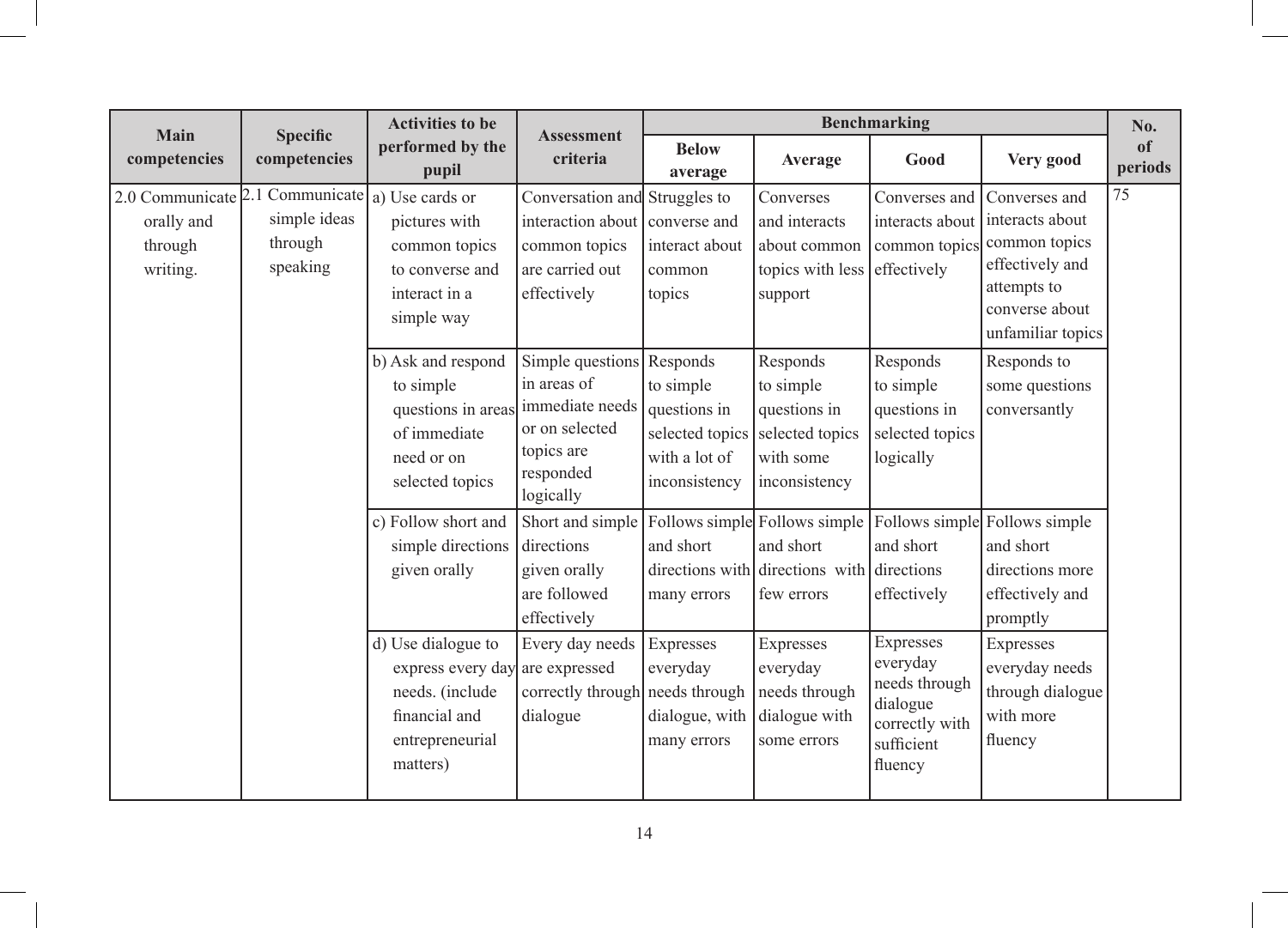| <b>Main</b>  | <b>Specific</b> | <b>Activities to be</b>                                                                                      | <b>Assessment</b>                                                                                       |                                                                                           |                                                                                                            | <b>Benchmarking</b>                                                                                    |                                                                                                          | No.                      |
|--------------|-----------------|--------------------------------------------------------------------------------------------------------------|---------------------------------------------------------------------------------------------------------|-------------------------------------------------------------------------------------------|------------------------------------------------------------------------------------------------------------|--------------------------------------------------------------------------------------------------------|----------------------------------------------------------------------------------------------------------|--------------------------|
| competencies | competencies    | performed by the<br>pupil                                                                                    | criteria                                                                                                | <b>Below</b><br>average                                                                   | Average                                                                                                    | Good                                                                                                   | Very good                                                                                                | <sub>of</sub><br>periods |
|              |                 | e) Ask how people<br>are and respond<br>to conversation                                                      | Questions and<br>news about<br>how people<br>are, are asked<br>and responded<br>correctly               | Struggles<br>to ask and<br>respond to<br>questions<br>about news<br>and how<br>people are | Asks and<br>responds to<br>few questions<br>about news<br>and how<br>people are<br>with some<br>difficulty | Asks and<br>responds<br>correctly to<br>a range of<br>questions<br>about news<br>and how<br>people are | Attempts to<br>make own<br>conversation<br>with new<br>words                                             |                          |
|              |                 | f) Use<br>conversation<br>to make an<br>introduction,<br>greetings<br>and bidding<br>farewell<br>expressions | Conversation<br>on<br>Introduction,<br>greetings<br>and bidding<br>farewell is<br>appropriately<br>done | Makes<br>introduction,<br>greets and<br>bids farewell<br>with many<br>omissions           | Makes<br>introduction,<br>greets and<br>bids farewell<br>with less<br>omissions                            | Makes<br>introduction,<br>greets and<br>bids farewell<br>appropriately                                 | Attempts to<br>create own<br>conversation<br>in<br>introduction,<br>greetings<br>and bidding<br>farewell |                          |
|              |                 | g) Make and<br>respond to<br>requests                                                                        | Requests are<br>made and<br>responded to<br>flawlessly                                                  | Makes and<br>respond to<br>requests with<br>many errors                                   | Makes and<br>responds to<br>requests with<br>less errors                                                   | Makes and<br>responds<br>to a range<br>of requests<br>flawlessly                                       | Makes and<br>responds to<br>a wide range<br>of requests<br>flawlessly and<br>independently               |                          |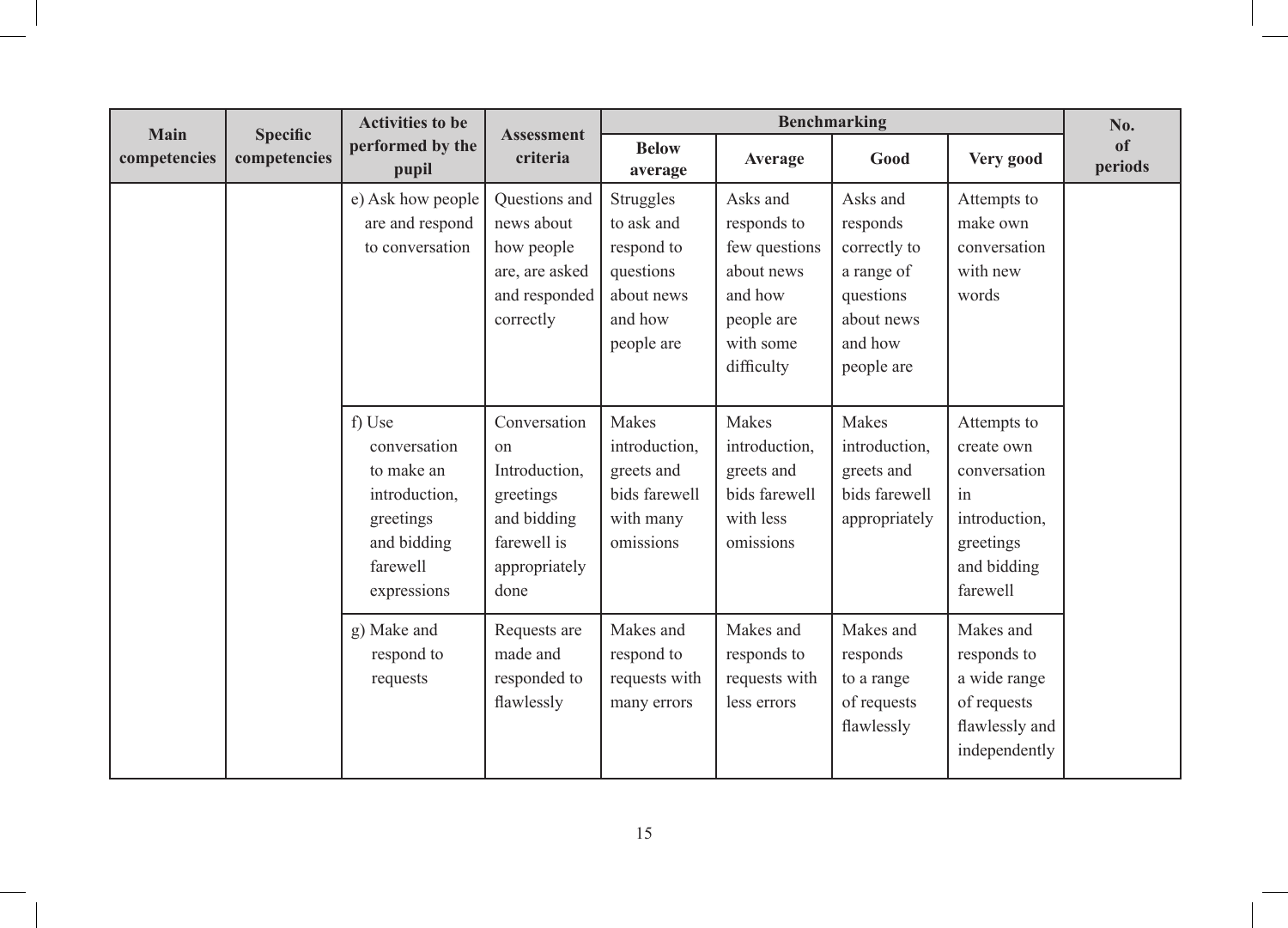|                             |                                 | <b>Activities to be</b>                                                                                                                                                      |                                                                                                                    |                                                                                                                       |                                                                                                                      | <b>Benchmarking</b>                                                                                         |                                                                                                                              | No.           |
|-----------------------------|---------------------------------|------------------------------------------------------------------------------------------------------------------------------------------------------------------------------|--------------------------------------------------------------------------------------------------------------------|-----------------------------------------------------------------------------------------------------------------------|----------------------------------------------------------------------------------------------------------------------|-------------------------------------------------------------------------------------------------------------|------------------------------------------------------------------------------------------------------------------------------|---------------|
| <b>Main</b><br>competencies | <b>Specific</b><br>competencies | performed by the<br>pupil                                                                                                                                                    | <b>Assessment</b><br>criteria                                                                                      | <b>Below</b><br>average                                                                                               | Average                                                                                                              | Good                                                                                                        | Very good                                                                                                                    | of<br>periods |
|                             |                                 | h) Discuss numbers,<br>quantities, cost<br>and time (first,<br>second, last, one,<br>two, three, many,<br>now, etc.) (Include<br>financial and<br>entrepreneurial<br>matters | Numbers,<br>quantities,<br>cost and time<br>are discussed<br>correctly                                             | Minimally<br>discusses<br>numbers,<br>quantities,<br>cost and time<br>with much<br>difficulty                         | <b>Discusses</b><br>numbers,<br>quantities,<br>cost and time<br>with less<br>difficulty                              | <b>Discusses</b><br>numbers,<br>quantities,<br>cost and time<br>with some<br>relevant<br>examples           | <b>Discusses</b><br>numbers,<br>quantities, cost<br>and time with<br>many relevant<br>examples                               |               |
|                             |                                 | i) Indicate time by<br>phrases like next<br>week, last Friday,<br>in November,<br>three o'clock, etc                                                                         | Time by<br>phrases as<br>next week,<br>last Friday,<br>in November,<br>three o'clock<br>are indicated<br>correctly | Indicates time<br>by phrases as<br>next week,<br>last Friday,<br>in November,<br>three o'clock<br>with many<br>errors | Indicates time<br>by phrases as<br>next week,<br>last Friday,<br>in November,<br>three o'clock<br>with few<br>errors | Indicates time<br>by phrases as<br>next week,<br>last Friday,<br>in November,<br>three o'clock<br>correctly | Indicates time by<br>phrases as next<br>week, last Friday,<br>in November,<br>three o'clock and<br>adds more time<br>phrases |               |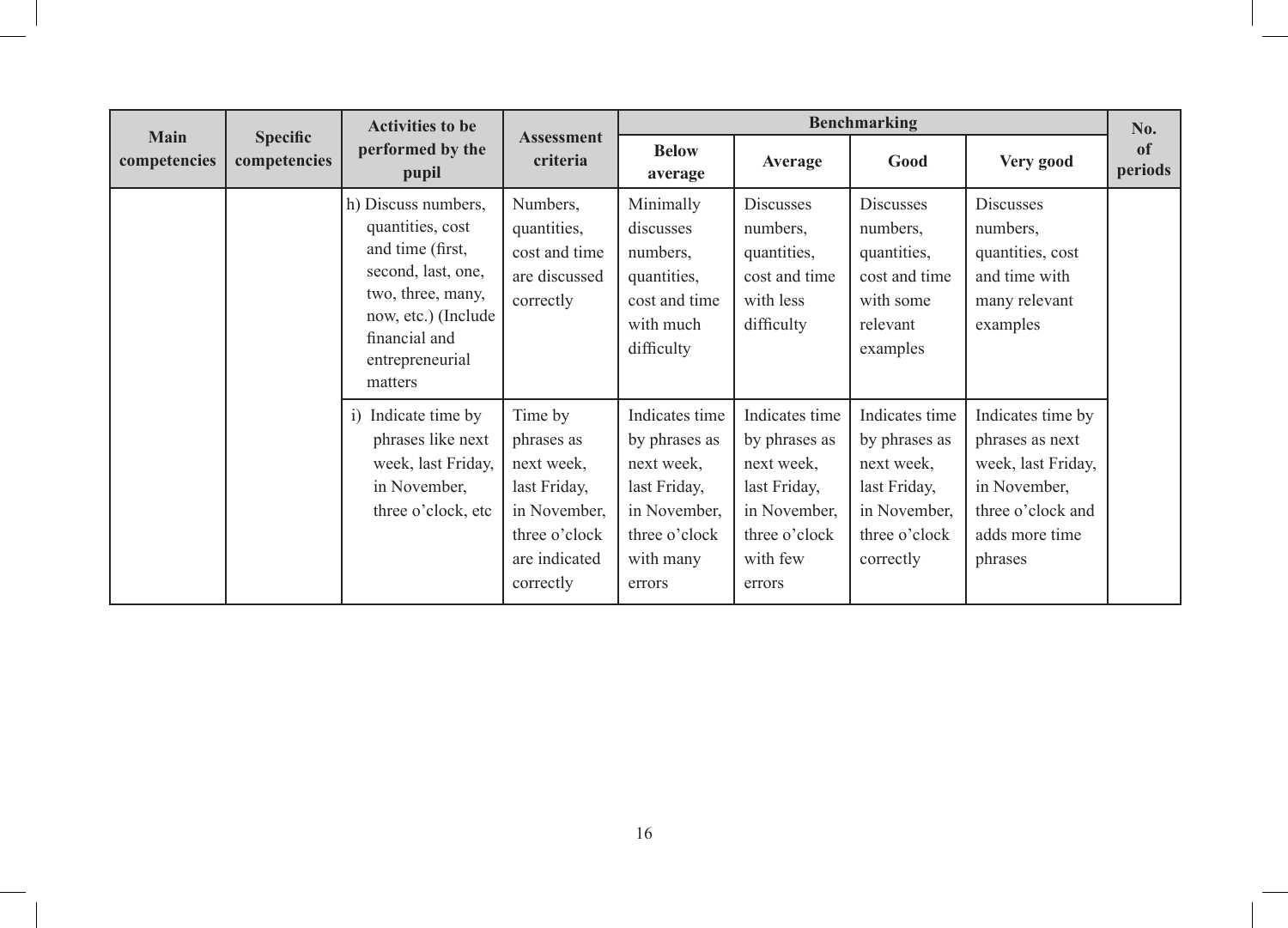| <b>Main</b>  |                                 | <b>Activities to be</b>   |                               |                         |                | <b>Benchmarking</b> |                   | No.                      |
|--------------|---------------------------------|---------------------------|-------------------------------|-------------------------|----------------|---------------------|-------------------|--------------------------|
| competencies | <b>Specific</b><br>competencies | performed by the<br>pupil | <b>Assessment</b><br>criteria | <b>Below</b><br>average | Average        | Good                | Very good         | <sub>of</sub><br>periods |
|              |                                 | j) Converse               | Conversation                  | Converses               | Converses      | Converses           | Converses very    |                          |
|              |                                 | about self and            | about self and                | about self and          | about self and | about self and      | well about        |                          |
|              |                                 | other people,             | other people,                 | other people,           | other people,  | other people,       | self and other    |                          |
|              |                                 | where they                | where they                    | where they              | where they     | where they          | people, where     |                          |
|              |                                 | live, people              | live, people                  | live, people            | live, people   | live, people        | they live, people |                          |
|              |                                 | they know and             | they know and                 | they know and           | they know      | they know and       | they know and     |                          |
|              |                                 | things they               | things they                   | things they             | and things     | things they         | things they have  |                          |
|              |                                 | have                      | have is carried               | have unclearly          | they have with | have clearly        | and attempts      |                          |
|              |                                 |                           | out clearly                   |                         | some clarity   |                     | to begin new      |                          |
|              |                                 |                           |                               |                         |                |                     | conversation      |                          |
|              | 2.2 Develop                     | (a) Develops and          | Sufficient                    | Develops and            | Develops and   | Develops and        | Develops and      |                          |
|              | and use                         | use sufficient            | words for                     | uses sufficient         | uses words for | uses sufficient     | uses sufficient   | 8                        |
|              | vocabulary                      | words for                 | expressions of                | oral words for          | expressions of | words for           | oral words for    |                          |
|              | through                         | expressions of            | communicative                 | expressions of          | communicative  | expressions of      | expressions of    |                          |
|              | listening                       | communicative             | needs are                     | communicative           | needs less     | communicative       | communicative     |                          |
|              | and                             | needs, for                | correctly                     | needs                   | effectively    | needs               | needs more        |                          |
|              | speaking                        | example,                  | developed and                 | ineffectively           |                | effectively         | effectively       |                          |
|              |                                 | survival                  | used                          |                         |                |                     |                   |                          |
|              |                                 | needs, routine            |                               |                         |                |                     |                   |                          |
|              |                                 | transactions              |                               |                         |                |                     |                   |                          |
|              |                                 | <i>(include)</i>          |                               |                         |                |                     |                   |                          |
|              |                                 | gender)                   |                               |                         |                |                     |                   |                          |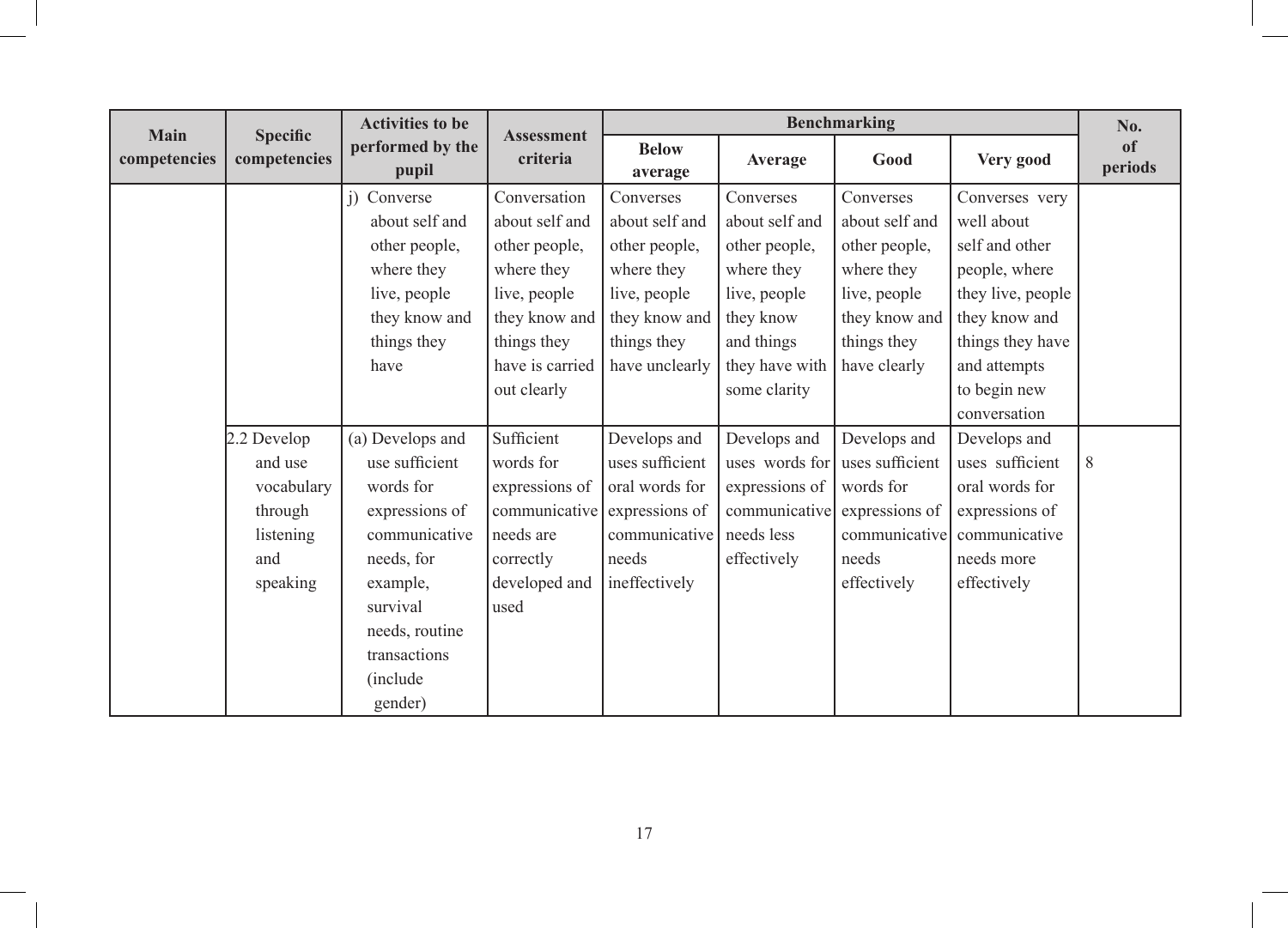| <b>Main</b>  |                                                       | <b>Activities to be</b>                                                                        | <b>Assessment</b>                                                                                               |                                                                                                                 |                                                                                                              | <b>Benchmarking</b>                                                                                     |                                                                                                                                     | No.           |
|--------------|-------------------------------------------------------|------------------------------------------------------------------------------------------------|-----------------------------------------------------------------------------------------------------------------|-----------------------------------------------------------------------------------------------------------------|--------------------------------------------------------------------------------------------------------------|---------------------------------------------------------------------------------------------------------|-------------------------------------------------------------------------------------------------------------------------------------|---------------|
| competencies | <b>Specific</b><br>competencies                       | performed by<br>the pupil                                                                      | criteria                                                                                                        | <b>Below</b><br>average                                                                                         | Average                                                                                                      | Good                                                                                                    | Very good                                                                                                                           | of<br>periods |
|              |                                                       | b) Use word<br>cards/charts<br>to identify<br>words with<br>similar and<br>opposite<br>meaning | Words with<br>similar and<br>opposite<br>meanings<br>are identified<br>correctly using<br>word cards/<br>charts | Identifies<br>words with<br>similar and<br>opposite<br>meanings on<br>word cards/<br>charts with<br>many errors | Identifies words<br>with similar<br>and opposite<br>meanings on<br>word cards/<br>charts with less<br>errors | Identifies<br>words with<br>similar and<br>opposite<br>meanings<br>on word<br>cards/charts<br>correctly | Identifies words<br>with similar<br>and opposite<br>meanings on<br>word cards/<br>charts correctly<br>and uses them in<br>sentences |               |
|              | 2.3 Communicate<br>simple ideas<br>through<br>writing | a) Use different<br>written<br>forms to<br>complete<br>personal<br>details                     | Personal details<br>on different<br>written forms<br>are completed<br>accurately                                | Use some<br>written forms<br>to complete<br>personal<br>details with<br>difficulty                              | Uses different<br>written forms<br>to complete<br>personal details<br>with less<br>difficulty                | Uses different<br>written forms<br>to complete<br>personal<br>details<br>accurately                     | Attempts to give<br>clearer open<br>ended personal<br>details                                                                       | 18            |
|              |                                                       | b) Write short<br>and simple<br>postcard for<br>different<br>occasions                         | Short and<br>simple postcards<br>for different<br>occasions are<br>written correctly                            | Writes short<br>and simple<br>post cards<br>with much<br>support                                                | Writes short<br>and simple post<br>cards with less<br>support                                                | Writes short<br>and simple<br>post card<br>correctly                                                    | Attempts to<br>write longer<br>post-cards                                                                                           |               |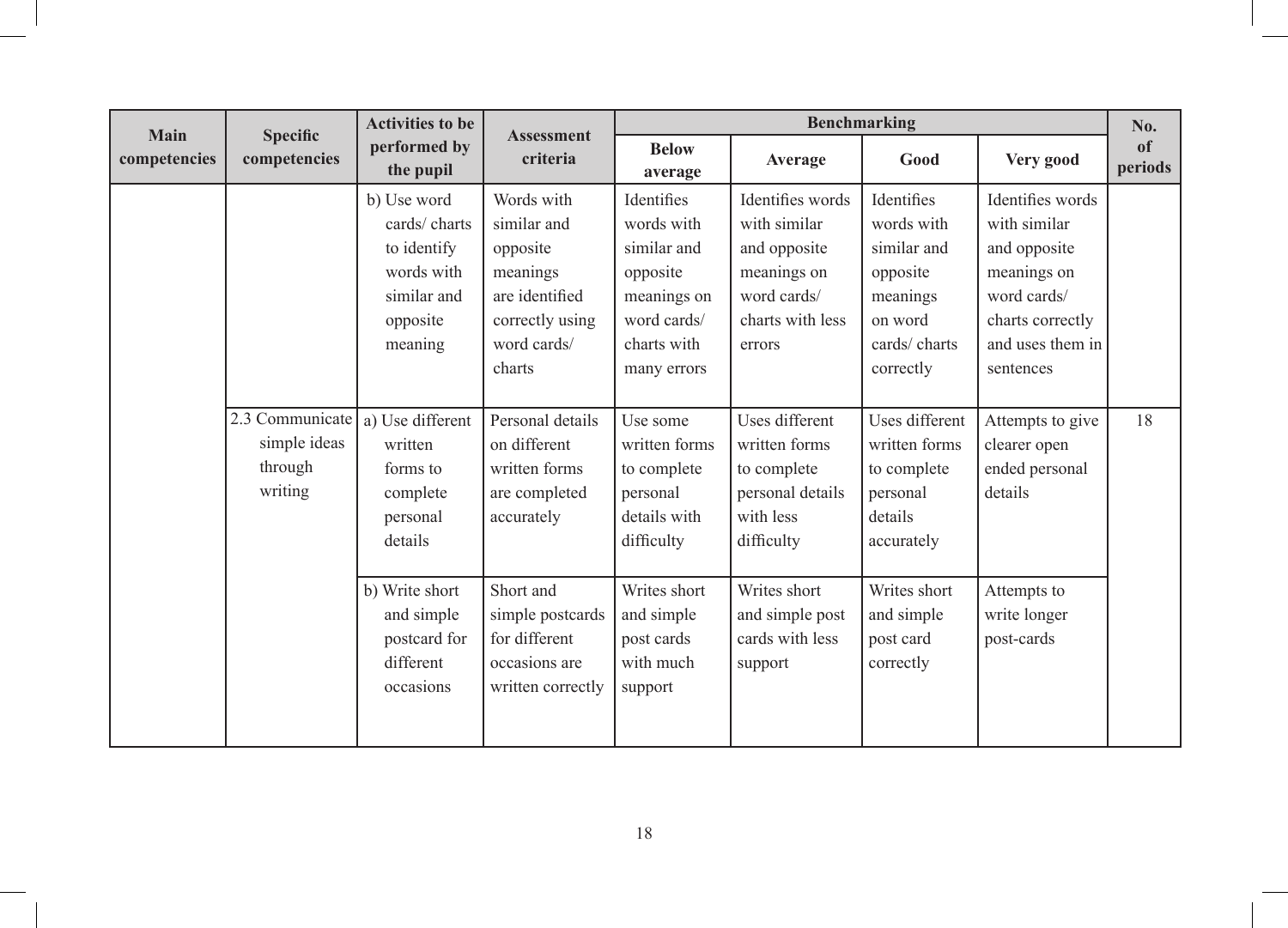| Main         | <b>Specific</b> | <b>Activities to be</b>   | <b>Assessment</b> |                         |                  | <b>Benchmarking</b> |                      | No.                      |
|--------------|-----------------|---------------------------|-------------------|-------------------------|------------------|---------------------|----------------------|--------------------------|
| competencies | competencies    | performed by the<br>pupil | criteria          | <b>Below</b><br>average | Average          | Good                | very Good            | <sub>of</sub><br>periods |
|              |                 | c) Write numbers          | Numbers in        | Write numbers           | Writes           | Writes              | Attempts to write    |                          |
|              |                 | in words, days            | words and         | in words and            | numbers in       | numbers in          | a true/fictions text |                          |
|              |                 | of the week               | dates, days       | days of the             | words and        | words and           | with numbers         |                          |
|              |                 | and month,                | of the week       | week and                | days of the      | days of the         | and days of the      |                          |
|              |                 | own name,                 | and month,        | month dates,            | week and         | week and            | week and months,     |                          |
|              |                 | nationality,              | own name,         | own name,               | months,          | months, own         | nationality,         |                          |
|              |                 | address, age,             | nationality,      | nationality,            | own name         | name,               | address, age, date   |                          |
|              |                 | date of birth or          | address, age,     | address, age,           | nationality,     | nationality,        | of birth or arrival  |                          |
|              |                 | arrival in the            | date of birth     | date of birth or        | address, age,    | address, age,       | in the country       |                          |
|              |                 | country; such             | or arrival in     | arrival in the          | date of birth or | date of birth or    |                      |                          |
|              |                 | as on a hotel             | the country;      | country with            | arrival in the   | arrival in the      |                      |                          |
|              |                 | registration              | form are writ-    | many errors             | country with     | country             |                      |                          |
|              |                 | form                      | ten correctly     |                         | less errors      | correctly           |                      |                          |
|              | 2.4 Use         | a) Write simple           | Simple words      | Struggles to            | Writes simple    | Writes simple       | Attempts to create   | 12                       |
|              | appropriate     | words when                | are written       | write simple            | words when       | words when          | clear complete       |                          |
|              | vocabulary      | handling                  | effectively       | words when              | handling         | handling            | sentences            |                          |
|              | when            | familiar                  | when handling     | handling                | familiar topics  | familiar topics     |                      |                          |
|              | writing         | situations and            | familiar          | familiar topics         | and situations   | and situations      |                      |                          |
|              |                 | communication             | situations and    | and situations          | with few         | effectively         |                      |                          |
|              |                 | needs (traveling,         | communication     |                         | errors           |                     |                      |                          |
|              |                 | settling quarrels, needs  |                   |                         |                  |                     |                      |                          |
|              |                 | transaction/              |                   |                         |                  |                     |                      |                          |
|              |                 | shopping,                 |                   |                         |                  |                     |                      |                          |
|              |                 | greetings,                |                   |                         |                  |                     |                      |                          |
|              |                 | asking for                |                   |                         |                  |                     |                      |                          |
|              |                 | permission)               |                   |                         |                  |                     |                      |                          |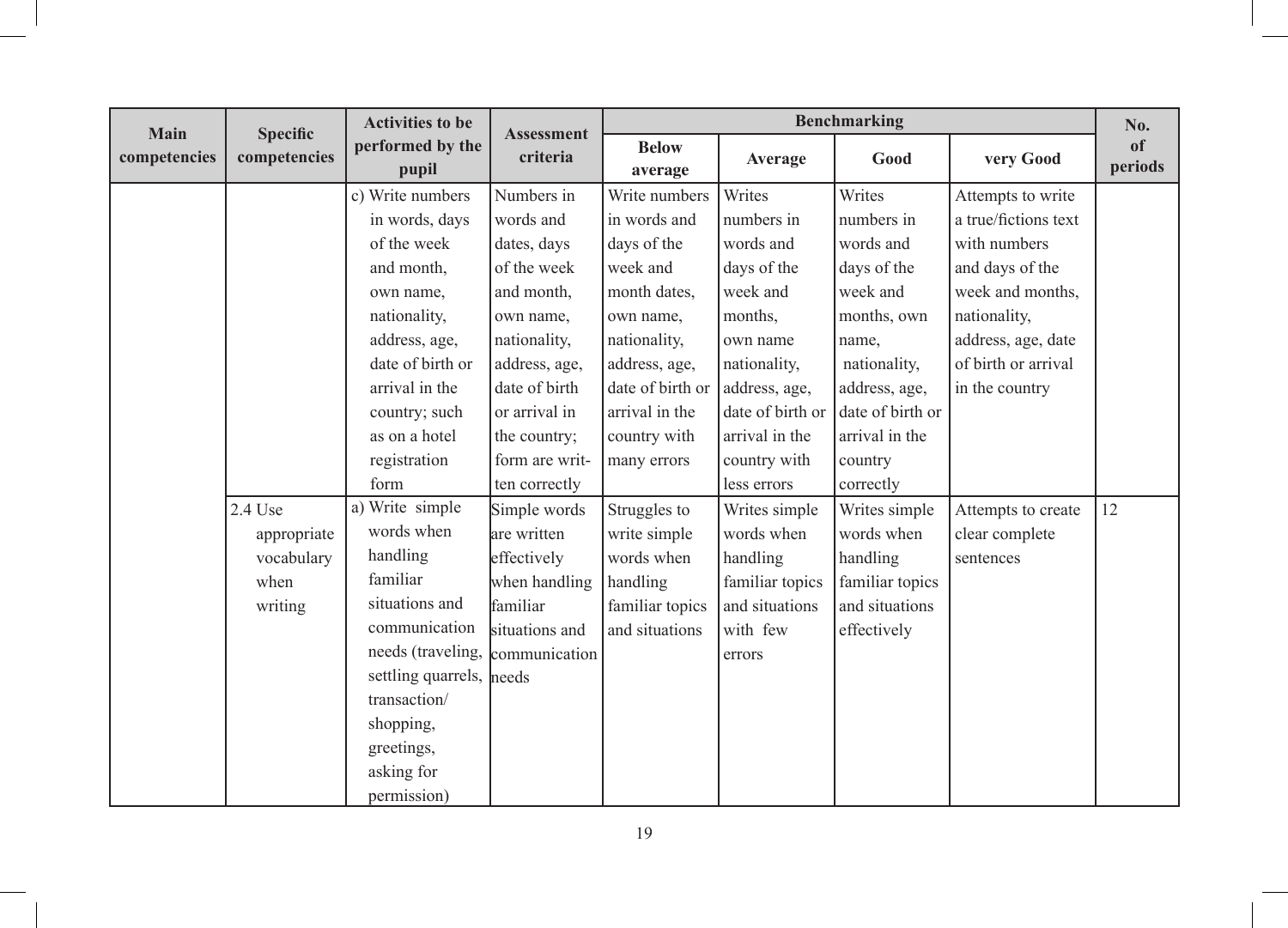| <b>Main</b>  | <b>Specific</b> | <b>Activities to be</b>                                                                                                              | <b>Assessment</b>                                                                |                                                                                  |                                                                             | <b>Benchmarking</b>                                               |                                                                              | No.                      |
|--------------|-----------------|--------------------------------------------------------------------------------------------------------------------------------------|----------------------------------------------------------------------------------|----------------------------------------------------------------------------------|-----------------------------------------------------------------------------|-------------------------------------------------------------------|------------------------------------------------------------------------------|--------------------------|
| competencies | competencies    | performed by the<br>pupil                                                                                                            | criteria                                                                         | <b>Below</b><br>average                                                          | Average                                                                     | Good                                                              | Very good                                                                    | <sub>of</sub><br>periods |
|              |                 | b) Write simple<br>texts; letters,<br>reports, orders,<br>(including)<br>environmental<br>issues) using<br>appropriate<br>vocabulary | Simple texts<br>using ap-<br>propriate<br>vocabulary<br>are written<br>correctly | Write simple<br>texts using<br>appropriate<br>words with<br>much diffi-<br>culty | Writes simple<br>texts using<br>appropriate<br>word with less<br>difficulty | Writes simple<br>texts using<br>appropriate<br>words<br>correctly | Attempts to<br>write more<br>advanced<br>texts using<br>appropriate<br>words |                          |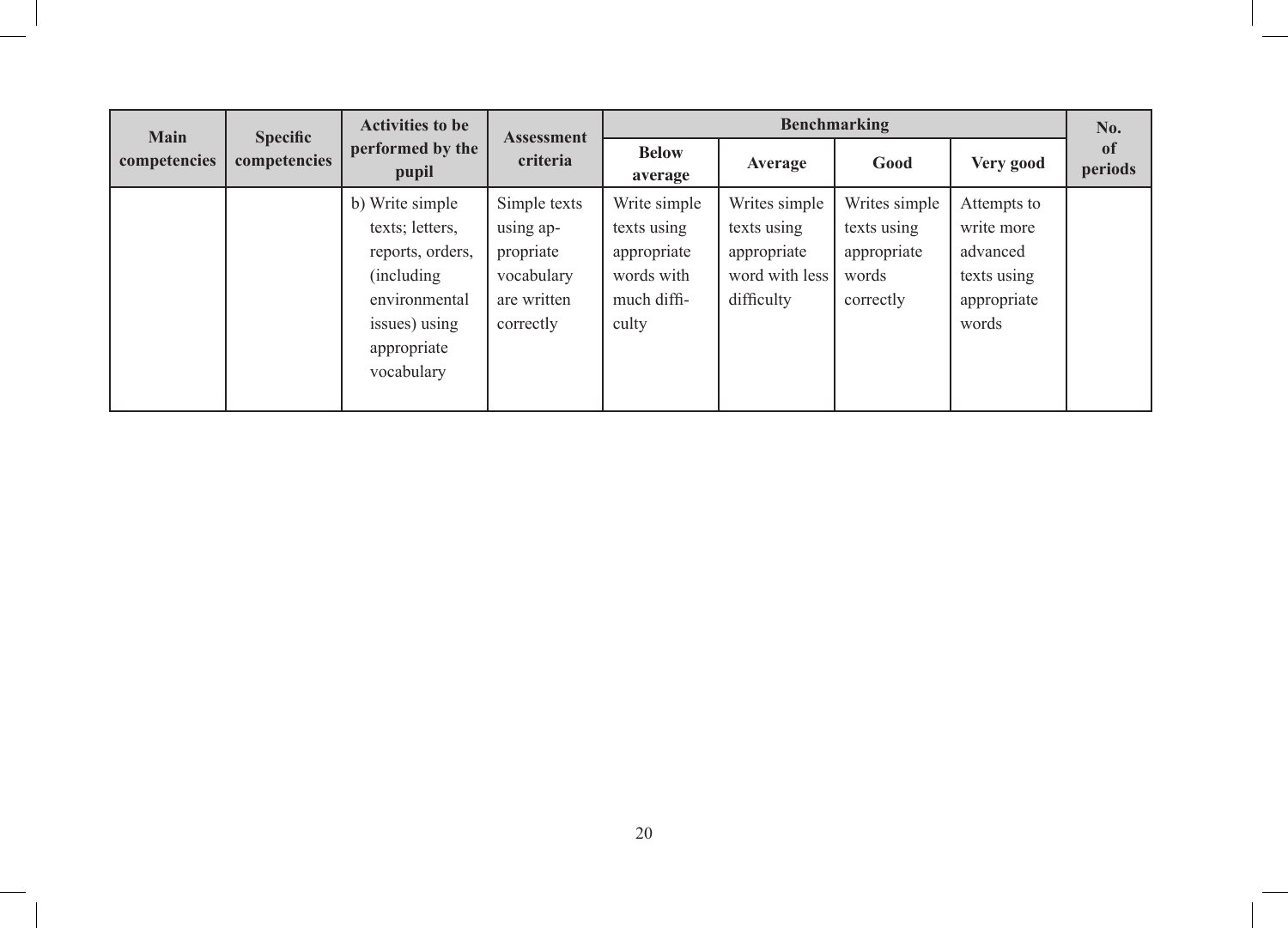#### **3.8 Syllabus content for Standard IV**

|    | <b>Competencies</b>                                                                                       | <b>Specific Competencies</b>                                                                                                                                          |
|----|-----------------------------------------------------------------------------------------------------------|-----------------------------------------------------------------------------------------------------------------------------------------------------------------------|
|    | Comprehend oral and written information                                                                   | 1.1 Listen and comprehend information presented orally<br>1.2 Read and comprehend written information                                                                 |
|    | Communicate orally and through writing                                                                    | 2.1 Communicate simple ideas through speaking<br>2.2 Communicate simple ideas through writing                                                                         |
| 3. | Acquire and use vocabulary through the four language<br>skills (listening, speaking, reading and writing) | 3.1 Develop and use appropriate vocabulary through<br>listening and speaking<br>3.2 Develop vocabulary through reading<br>3.3 Use appropriate vocabulary when writing |

| Table 5: The competencies to be developed by Standard IV pupil |
|----------------------------------------------------------------|
|----------------------------------------------------------------|

Note: Vocabulary in the teaching and learning process is embedded across all four language skills. The specific competencies 3.1, 3.2 and 3.3 of the main competency, "Develop and use vocabulary through the four language skills" are embedded within listening, speaking, reading and writing. The arrangement of the syllabus content shows the embedded feature.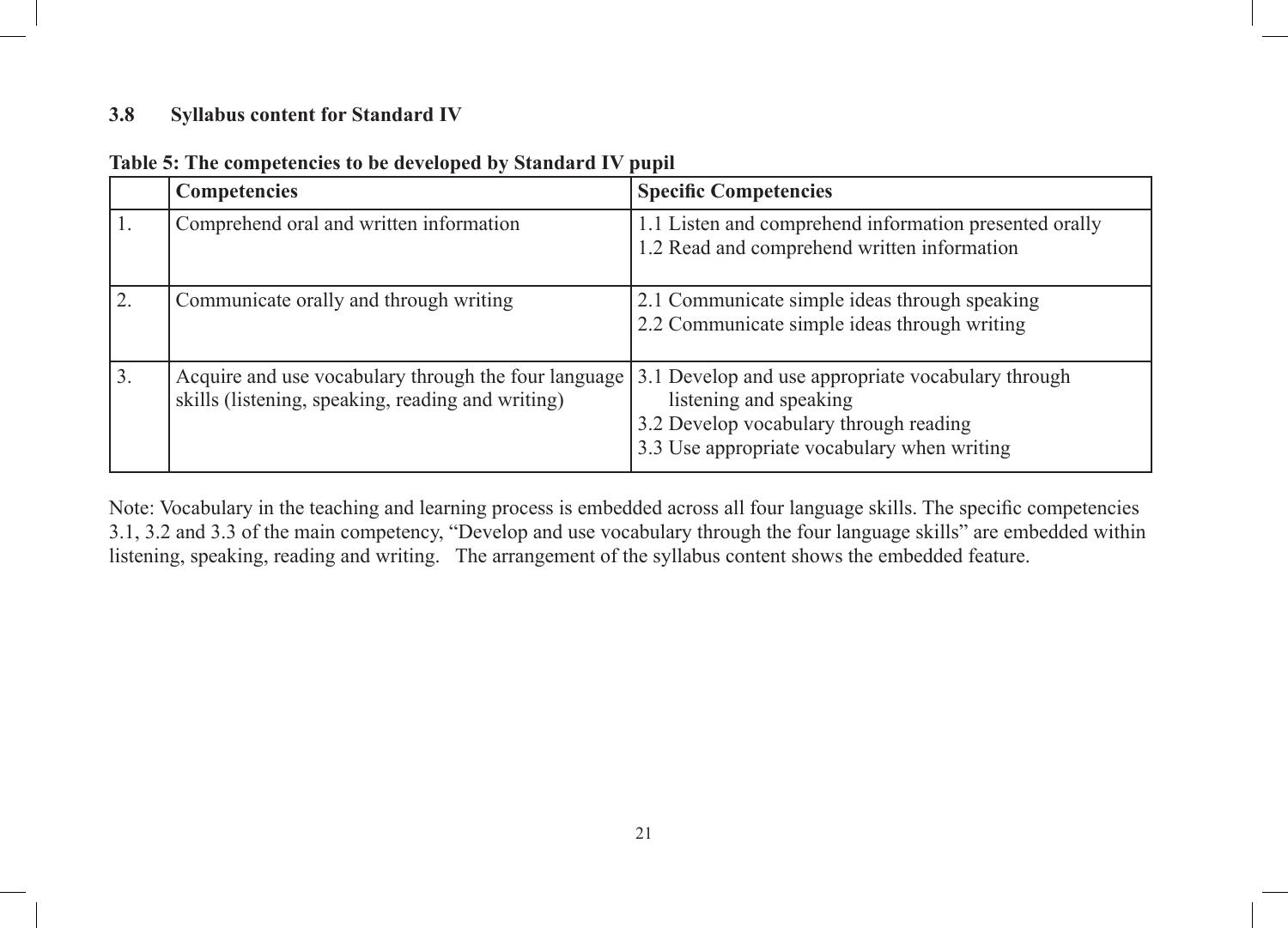# **Table 6: Detailed syllabus content**

| Main                                                 | <b>Specific</b>                                                    | <b>Activities to be</b>                                                                                                                | <b>Assessment</b>                                                                                |                                                                                                | <b>Benchmarking</b>                                                                                                 |                                                                                                      |                                                                                                                                                                  | No.                      |
|------------------------------------------------------|--------------------------------------------------------------------|----------------------------------------------------------------------------------------------------------------------------------------|--------------------------------------------------------------------------------------------------|------------------------------------------------------------------------------------------------|---------------------------------------------------------------------------------------------------------------------|------------------------------------------------------------------------------------------------------|------------------------------------------------------------------------------------------------------------------------------------------------------------------|--------------------------|
| competencies                                         | competencies                                                       | performed by<br>the pupil                                                                                                              | criteria                                                                                         | <b>Below average</b>                                                                           | Average                                                                                                             | Good                                                                                                 | Very good                                                                                                                                                        | <sub>of</sub><br>periods |
| 1.0 Comprehend<br>oral and<br>written<br>information | 1.1 Listen and<br>comprehend<br>information<br>presented<br>orally | a) Listen to words/<br>phrases which<br>give orders and listened<br>obey the orders                                                    | Phrases which<br>give orders are<br>to and the<br>orders are<br>obeyed                           | Understands<br>minimally oral<br>phrases which<br>give orders and<br>hence obeys few<br>orders | Understand to a<br>good extent oral<br>phrases which<br>give orders and<br>hence obeys a<br>number of the<br>orders | Understands<br>well oral<br>phrases which<br>give orders and<br>hence obeys<br>most of the<br>orders | Understands<br>very well oral<br>phrases which<br>give orders and<br>hence obeys<br>the orders<br>excellently                                                    | 24                       |
|                                                      |                                                                    | b) Listen to oral<br>or recorded<br>announcements<br>and identify<br>main ideas                                                        | Recorded<br>announcements<br>are listened to<br>and main ideas<br>are identified<br>successfully | Identifies few<br>main ideas<br>of recorded<br>announcements                                   | Identifies<br>some of the<br>main ideas<br>of recorded<br>announcements                                             | Identifies<br>many of the<br>main ideas<br>of recorded<br>announcements<br>successfully              | Comprehends<br>the whole<br>announcement<br>thoroughly                                                                                                           |                          |
|                                                      |                                                                    | c) Listen to<br>narration<br>about general<br>topics and list<br>main ideas<br>(include Good<br>Governance<br>and the Rule of<br>Laws) | Main ideas of<br>narrations are<br>listened to and<br>listed well                                | Understand and<br>list main ideas<br>narrated about<br>general topics                          | Listens to<br>narrations and<br>lists some main<br>ideas about<br>general topics                                    | Listens to<br>narrations<br>and lists main<br>ideas about<br>general topics<br>competently           | Listens to<br>narrations<br>then lists<br>and explains<br>the main<br>ideas about<br>general topics<br>competently<br>and attempts to<br>work on longer<br>texts |                          |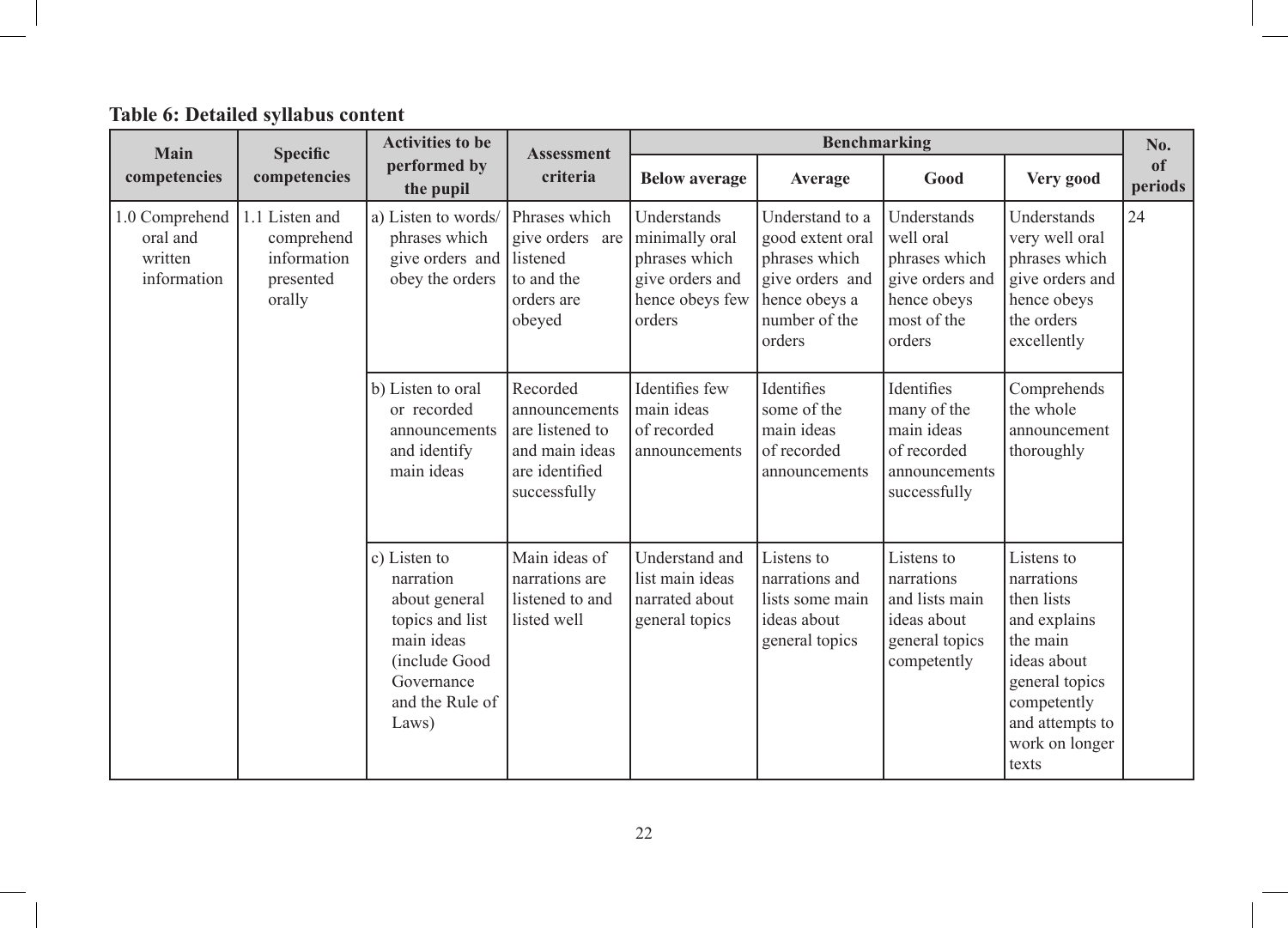| Main         | <b>Specific</b>                                                | <b>Activities to be</b>                                                                                                                               | <b>Assessment</b>                                                                                         | <b>Benchmarking</b>                                                                            |                                                                                                |                                                                                         | No.                                                                                                                                                   |                          |
|--------------|----------------------------------------------------------------|-------------------------------------------------------------------------------------------------------------------------------------------------------|-----------------------------------------------------------------------------------------------------------|------------------------------------------------------------------------------------------------|------------------------------------------------------------------------------------------------|-----------------------------------------------------------------------------------------|-------------------------------------------------------------------------------------------------------------------------------------------------------|--------------------------|
| competencies | competencies                                                   | performed by the<br>pupil                                                                                                                             | criteria                                                                                                  | <b>Below</b><br>average                                                                        | Average                                                                                        | Good                                                                                    | Very good                                                                                                                                             | <sub>of</sub><br>periods |
|              | 1.2 Read and<br>com-<br>prehend<br>written<br>informa-<br>tion | a) Read simple<br>texts to interpret<br>the contents<br>(time tables,<br>menu, directions,<br>instructions in<br>public places and<br>simple manuals) | Contents<br>of various<br>simple texts<br>are read and<br>interpreted<br>well                             | Interprets<br>contents of the<br>simple texts<br>with many<br>errors                           | Interprets<br>correctly<br>contents of<br>various simple<br>texts with less<br>errors          | Interprets<br>contents of<br>various simple<br>texts well                               | Attempts<br>to interpret<br>contents of<br>various simple<br>texts with<br>more details<br>giving some<br>examples                                    | 51                       |
|              |                                                                | b) View warning<br>signs and match<br>them with their<br>corresponding<br>simple and short<br>descriptions<br>(include road<br>signs)                 | Warning signs<br>are viewed<br>and matched<br>with their<br>corresponding<br>descriptions<br>successfully | Matches<br>warning signs<br>with their<br>corresponding<br>descriptions<br>with many<br>errors | Matches<br>warning signs<br>with their<br>corresponding<br>descriptions<br>with less<br>errors | Matches<br>warning signs<br>with their<br>corresponding<br>descriptions<br>successfully | Matches<br>warning signs<br>with their<br>corresponding<br>descriptions<br>successfully<br>and attempts<br>to give simple<br>explanations<br>for each |                          |
|              |                                                                | c) Read simple and<br>short personal<br>letters to identify<br>necessary parts<br>of the letter                                                       | Necessary<br>parts of the<br>letter are iden-<br>tified correctly                                         | Identifies few<br>necessary<br>parts of the<br>letter with<br>little success                   | Identifies a<br>range of nec-<br>essary parts of<br>personal letter                            | Identifies all<br>necessary<br>parts of the<br>letter                                   | Attempts to<br>explain the<br>significance<br>of each part of<br>the letter                                                                           |                          |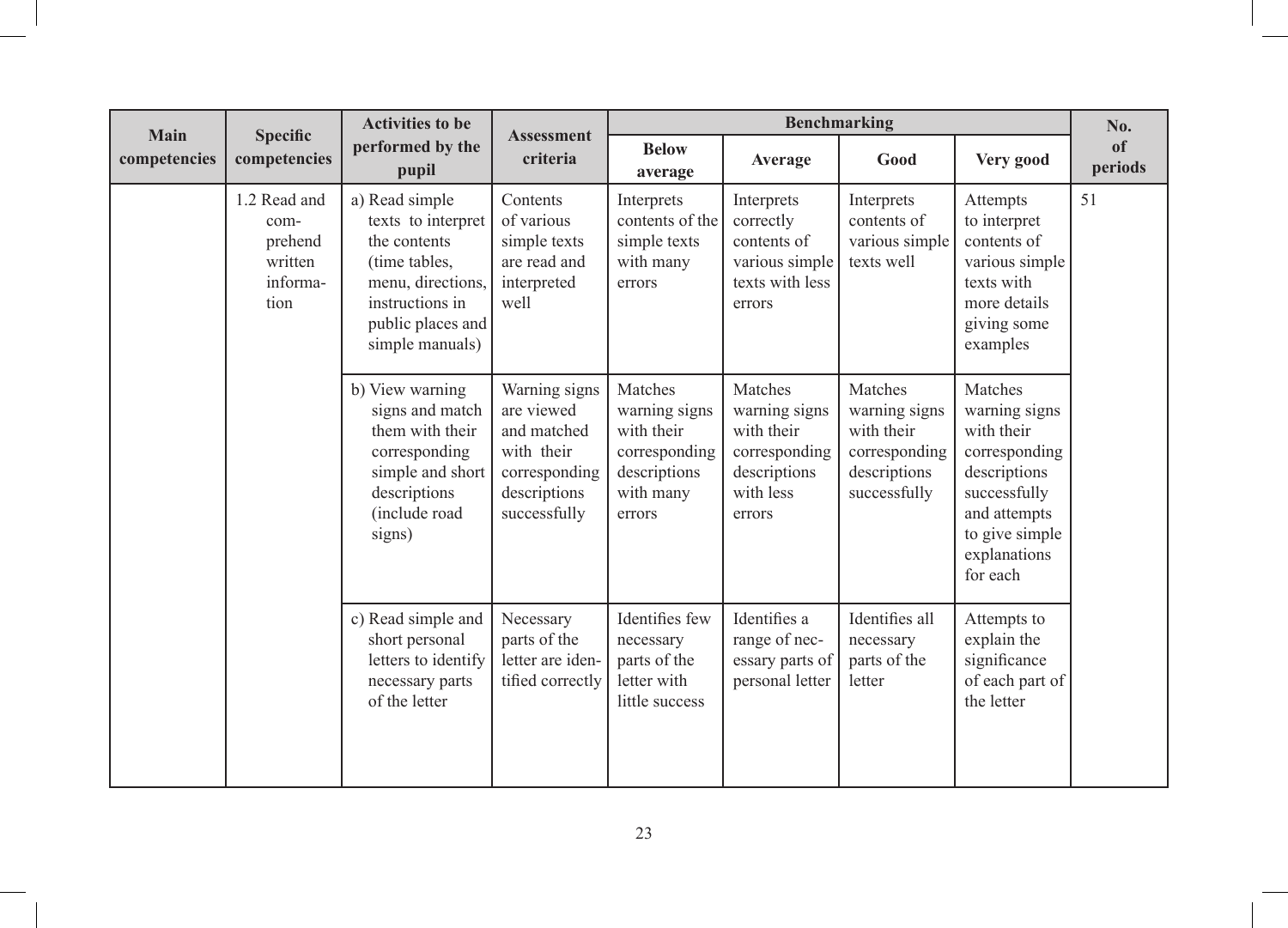| Main         | <b>Specific</b>                                                        | <b>Activities to be</b>                                                               | <b>Assessment</b>                                                                                                      |                                                                                             | No.                                                                                       |                                                                                                                    |                                                                             |               |
|--------------|------------------------------------------------------------------------|---------------------------------------------------------------------------------------|------------------------------------------------------------------------------------------------------------------------|---------------------------------------------------------------------------------------------|-------------------------------------------------------------------------------------------|--------------------------------------------------------------------------------------------------------------------|-----------------------------------------------------------------------------|---------------|
| competencies | competencies                                                           | performed by<br>the pupil                                                             | criteria                                                                                                               | <b>Below</b><br>average                                                                     | Average                                                                                   | Good                                                                                                               | Very good                                                                   | of<br>periods |
|              |                                                                        | d) Read simple<br>and short<br>personal<br>letters<br>and make<br>relevant<br>replies | Simple and<br>short personal<br>letters are read<br>and relevant<br>replies to<br>personal<br>letters are<br>made well | Minimally<br>understands<br>personal<br>letters and<br>hence makes<br>irrelevant<br>replies | Reads and<br>makes some<br>relevant<br>replies to<br>personal<br>letters                  | Reads and<br>makes<br>relevant<br>replies to<br>personal<br>letters                                                | Adds details to the<br>replies of personal<br>letters                       |               |
|              | e) Read simple<br>texts on<br>different<br>topics for<br>comprehension | Simple texts<br>on different<br>topics are<br>read and<br>comprehended<br>well        | Reads and<br>comprehends<br>simple texts<br>on different<br>topics with<br>difficult                                   | Reads and<br>comprehends<br>simple texts<br>on different<br>topics with<br>less difficult   | Reads and<br>comprehends<br>well simple<br>texts on<br>different<br>topics                | Reads and<br>comprehends<br>simple texts well<br>and attempts to<br>compose simple<br>texts on different<br>topics |                                                                             |               |
|              |                                                                        | f) Read<br>information<br>and<br>summarise<br>ideas in<br>writing                     | Information<br>is read and<br>summarised<br>correctly in<br>writing                                                    | Reads<br>correctly but<br>minimally<br>summarises<br>the<br>information in<br>writing       | Reads and<br>summarises<br>information<br>in writing to<br>a sufficiently<br>ample length | Reads and<br>summarises<br>information<br>in writing<br>to a nearly<br>appropriate<br>length                       | Reads and<br>summarises<br>information in<br>writing to the right<br>length |               |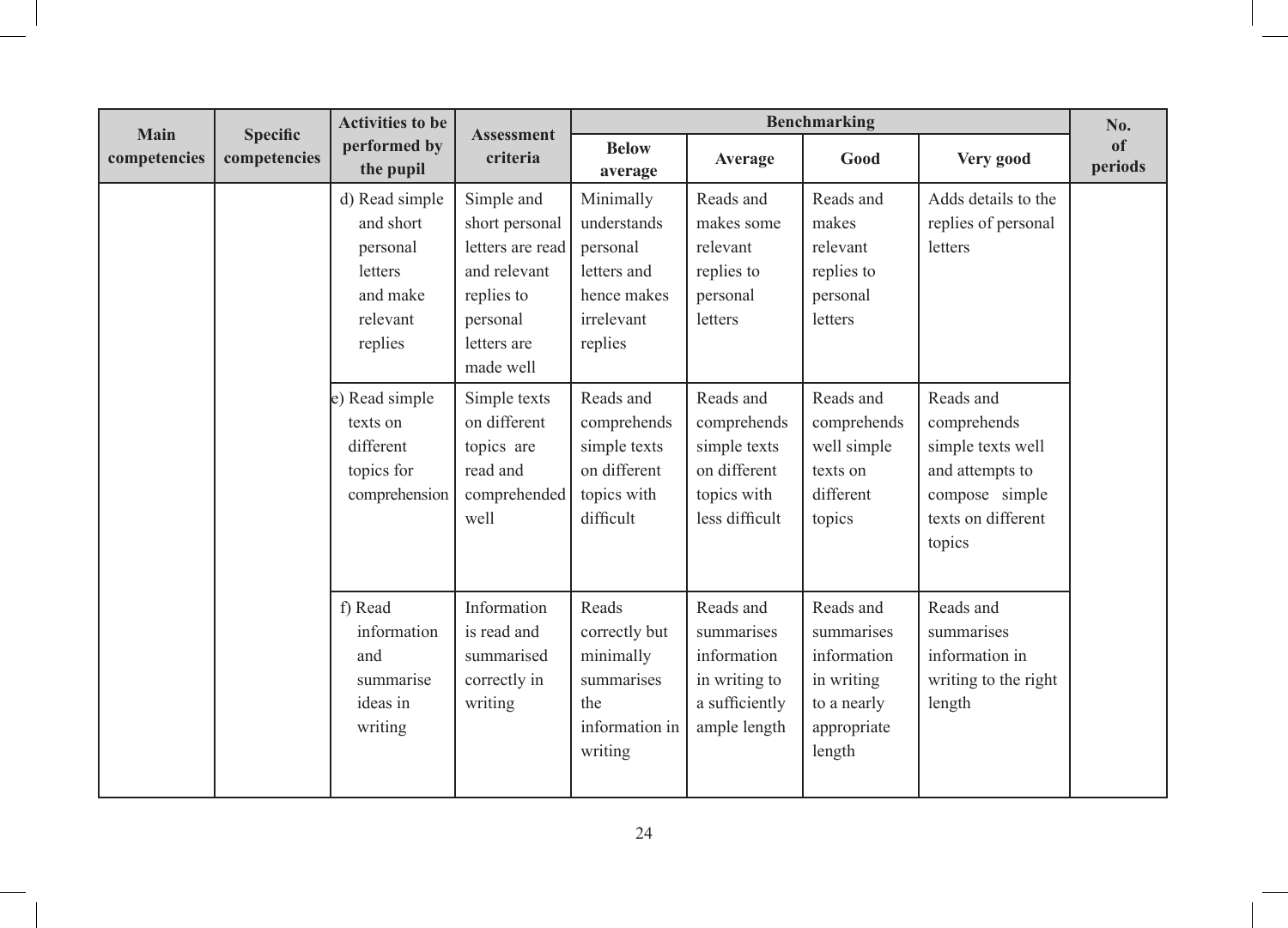| <b>Main</b>  | <b>Specific</b>                                 | <b>Activities to be</b>                                                                                                            |                                                                           | <b>Benchmarking</b><br><b>Assessment</b>                                       |                                                                                  |                                                                         |                                                                                                                                                |               |
|--------------|-------------------------------------------------|------------------------------------------------------------------------------------------------------------------------------------|---------------------------------------------------------------------------|--------------------------------------------------------------------------------|----------------------------------------------------------------------------------|-------------------------------------------------------------------------|------------------------------------------------------------------------------------------------------------------------------------------------|---------------|
| competencies | competencies                                    | performed by<br>the pupil                                                                                                          | criteria                                                                  | <b>Below average</b>                                                           | average                                                                          | good                                                                    | Very good                                                                                                                                      | of<br>periods |
|              |                                                 | g) Read simple<br>texts to<br>describe<br>events on<br>different topics<br>(school, home)<br>(including)<br>Road Safety<br>issues) | Simple texts<br>describing<br>events are read<br>correctly                | Reads and<br>struggles to<br>describe events<br>in simple texts                | Reads and<br>describes<br>events in<br>simple texts<br>with less<br>support      | Reads and<br>describes<br>events in<br>simple texts<br>correctly        | Reads and<br>describes<br>events in<br>simple texts<br>correctly and<br>attempts to<br>write simple<br>texts with<br>descriptions of<br>events |               |
|              | 1.3 Develop<br>vocabulary<br>through<br>reading | a) Read and use<br>vocabulary<br>related to time<br>reading                                                                        | Vocabulary<br>related to time<br>reading is<br>read and used<br>correctly | Reads and uses<br>vocabulary<br>related to time<br>reading with<br>many errors | Reads<br>and uses<br>vocabulary<br>related to time<br>reading with<br>few errors | Reads and uses<br>vocabulary<br>related to<br>time reading<br>correctly | Reads and uses<br>vocabulary<br>related to<br>time reading<br>and attempts<br>to construct<br>correct<br>sentences                             | 24            |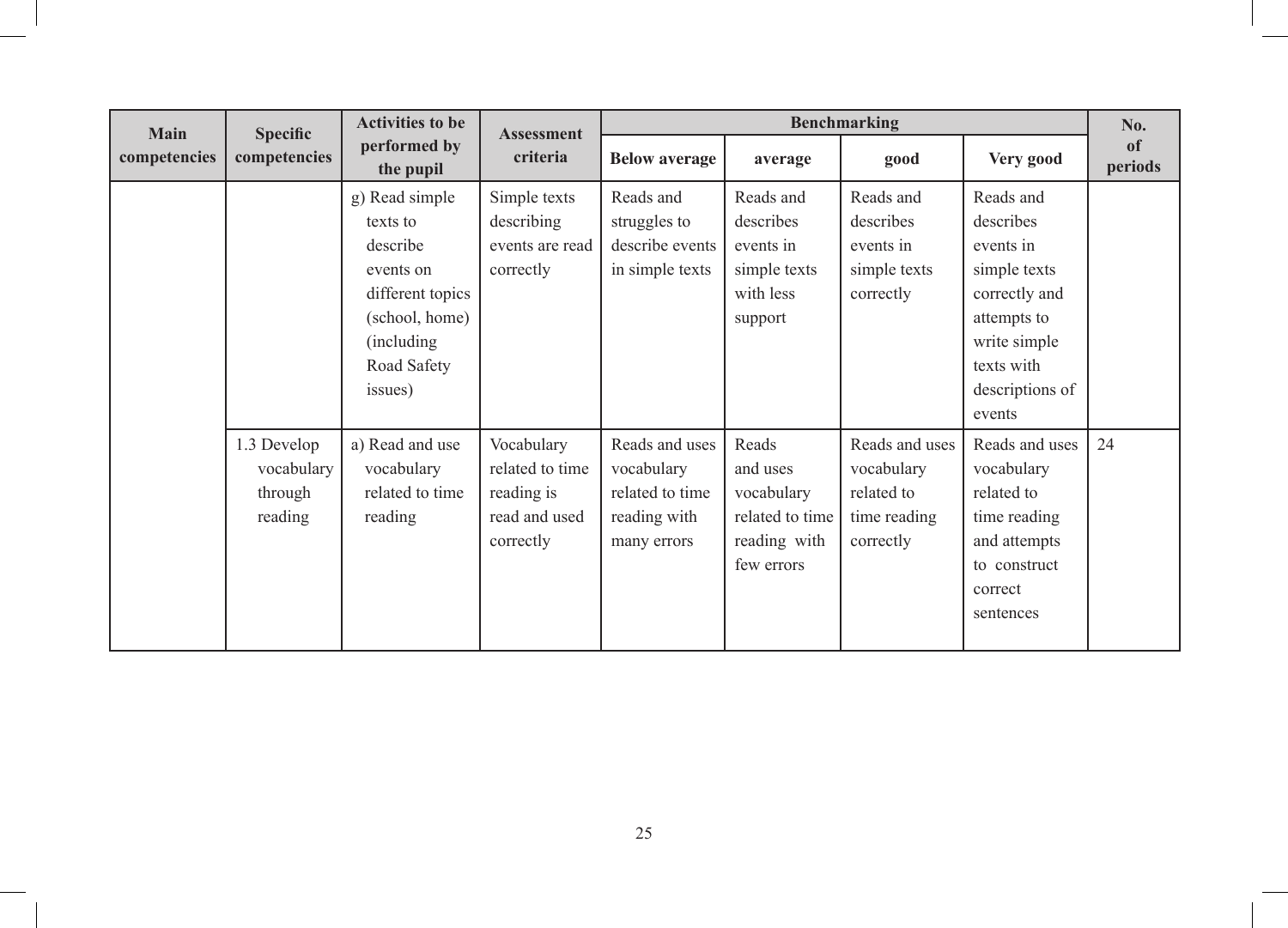| <b>Main</b>  |                                 | <b>Activities to be</b>         | <b>Assessment</b>                 | <b>Benchmarking</b>            |                  |                                  | No.                                                             |               |
|--------------|---------------------------------|---------------------------------|-----------------------------------|--------------------------------|------------------|----------------------------------|-----------------------------------------------------------------|---------------|
| competencies | <b>Specific</b><br>competencies | performed by the<br>pupil       | criteria                          | <b>Below</b><br>average        | Average          | Good                             | Very good                                                       | of<br>periods |
|              |                                 | b) Read and use                 | Familiar vocabulary               | Reads and uses                 | Reads and uses   | Reads and uses                   | Reads and uses                                                  |               |
|              |                                 | familiar vocab-                 | related to personal               | vocabulary                     | vocabulary       | vocabulary                       | more vocabulary                                                 |               |
|              |                                 | ulary related to                | letters, menu,                    | related to                     | related to       | related to                       | related to letters,                                             |               |
|              |                                 | personal letters,               | directions in                     | persona                        | personal         | personal                         | menu, directions                                                |               |
|              |                                 | menu, directions public places, |                                   | letters, menu,                 | letters, menu,   | letters, menu,                   | in public places,                                               |               |
|              |                                 | in public places,               | such as banks,                    | directions in                  | directions in    | directions in                    | such as banks,                                                  |               |
|              |                                 | such as banks,                  | hotels, hospital and              | public places,                 | public places,   | public places,                   | hotels, hospitals                                               |               |
|              |                                 | hotels, hospitals               | libraries, quantifiers            | such as banks,                 | such as banks,   | such as banks,                   | and libraries,                                                  |               |
|              |                                 | and libraries,                  | in written texts                  | hotels, hospital               | hotels, hospital | hotels, hospitals quantifiers in |                                                                 |               |
|              |                                 | quantifiers in                  | are read and used                 | and libraries,                 | and library,     | and libraries.                   | written texts                                                   |               |
|              |                                 | written texts                   | through reading                   | quantifiers in                 | quantifiers in   | quantifiers in                   | competently and                                                 |               |
|              |                                 | through reading                 | successfully                      | written texts                  | written texts    | written texts                    | creates more                                                    |               |
|              |                                 |                                 |                                   | with many                      | with less errors | successfully                     | vocabulary related                                              |               |
|              |                                 |                                 |                                   | errors                         |                  |                                  | to them                                                         |               |
|              |                                 | c) Read short                   | Short and simple                  |                                |                  |                                  | Reads short and Reads short and Reads short and Reads short and |               |
|              |                                 | and simple text                 | texts on occupations simple texts |                                | simple texts     | simple texts                     | simple texts                                                    |               |
|              |                                 | on occupations                  | are read to                       | on occupations                 | on occupations   | on occupations                   | on occupations                                                  |               |
|              |                                 | to acquire                      | acquire occupation                | and acquire                    | with less        | correctly and                    | correctly                                                       |               |
|              |                                 | occupation                      | related vocabulary                | occupation with difficult thus |                  | hence acquires                   | to acquire                                                      |               |
|              |                                 | related                         | correctly                         | much difficult                 | acquiring        | sufficient                       | occupation related                                              |               |
|              |                                 | vocabulary                      |                                   | thus acquiring                 | are a number     | occupation                       | vocabulary                                                      |               |
|              |                                 |                                 |                                   | minimal                        | occupations      | related                          | and attempts                                                    |               |
|              |                                 |                                 |                                   | vocabulary                     | related          | vocabulary                       | to read short                                                   |               |
|              |                                 |                                 |                                   | related to                     | vocabulary       |                                  | complex texts on                                                |               |
|              |                                 |                                 |                                   | occupations                    |                  |                                  | occupations                                                     |               |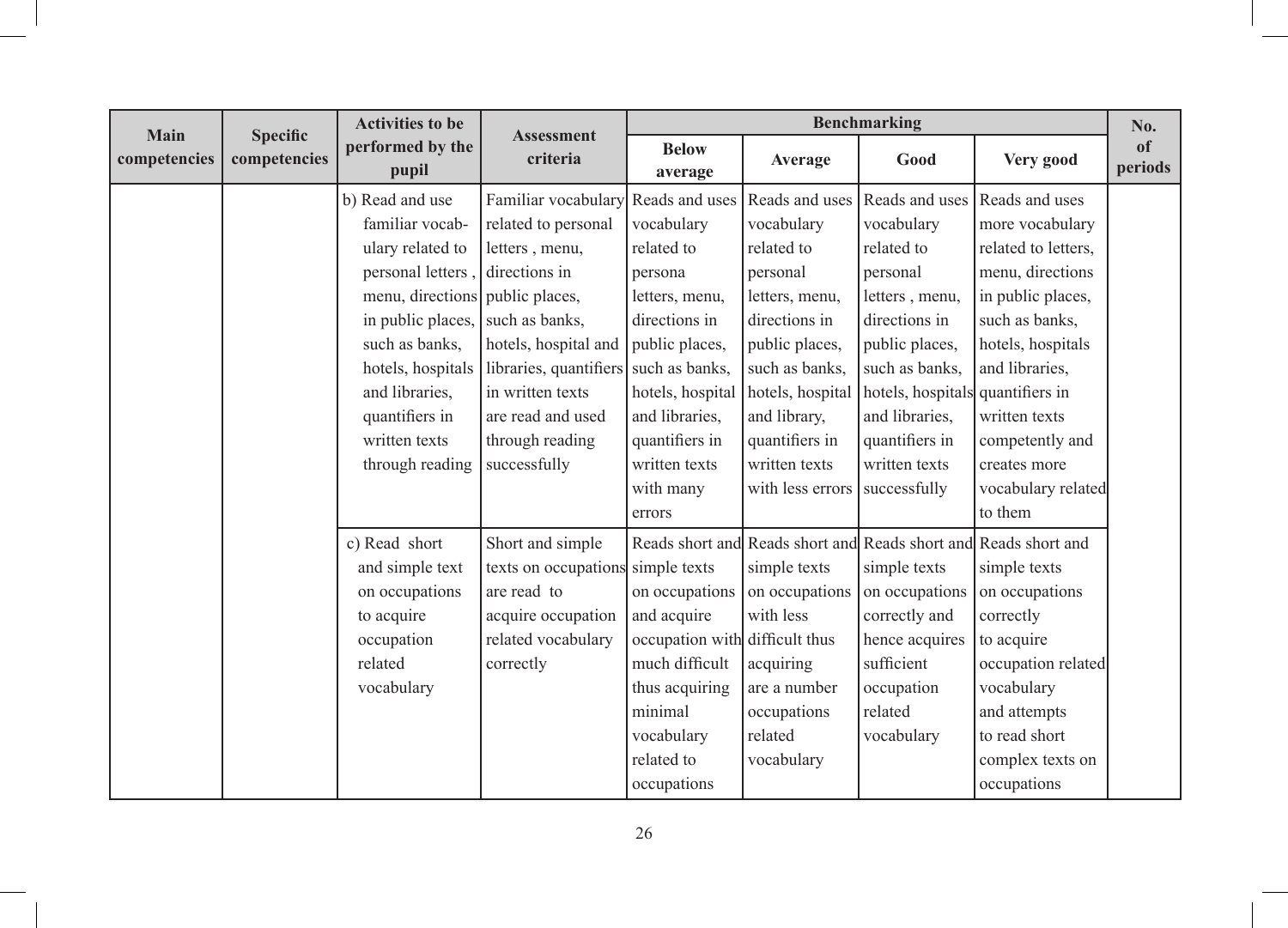| Main                                                     | <b>Specific</b>                                                | <b>Activities to be</b>                                                                                                                                                                                      | <b>Assessment</b>                                                                                                                                | <b>Benchmarking</b>                                                                                                |                                                                                                                      |                                                                                                             |                                                                                                      | No.                      |
|----------------------------------------------------------|----------------------------------------------------------------|--------------------------------------------------------------------------------------------------------------------------------------------------------------------------------------------------------------|--------------------------------------------------------------------------------------------------------------------------------------------------|--------------------------------------------------------------------------------------------------------------------|----------------------------------------------------------------------------------------------------------------------|-------------------------------------------------------------------------------------------------------------|------------------------------------------------------------------------------------------------------|--------------------------|
| competencies                                             | competencies                                                   | performed by the<br>pupil                                                                                                                                                                                    | criteria                                                                                                                                         | <b>Below</b><br>average                                                                                            | Average                                                                                                              | Good                                                                                                        | Very good                                                                                            | <sub>of</sub><br>periods |
| 2.0 Commu-<br>nicate<br>orally and<br>through<br>writing | 2.1 Communi-<br>cate<br>simple<br>ideas<br>through<br>speaking | a) Use conversa-<br>tion to make<br>invitations to<br>ceremonies,<br>apologies to<br>invitations<br>and to express<br>preferences                                                                            | Invitations to<br>ceremonies,<br>apologies to<br>invitations and<br>expression of<br>preferences<br>are made in<br>conversation<br>appropriately | Makes<br>invitations,<br>apologies to<br>invitations<br>and expresses<br>preferences<br>with many<br>errors        | Makes<br>invitations,<br>apologies to<br>invitations<br>and expresses<br>preferences<br>with less<br>errors          | Makes<br>invitations,<br>apologies to<br>invitations<br>and expresses<br>preferences<br>appropriately       | Attempts to<br>carry further;<br>the respective<br>conversation<br>and any other<br>familiar topics  | 24                       |
|                                                          |                                                                | b) Use<br>conversation<br>to talk about<br>familiar<br>topics, ask<br>and respond<br>to questions<br>about travel,<br>shopping and<br>eating, goods,<br>services,<br>(including)<br>Education of<br>Finance) | Familiar<br>topics are<br>talked about<br>and responded<br>to in<br>conversation<br>accurately                                                   | Talks about<br>familiar<br>topics, asks<br>and responds<br>to questions in<br>conversation<br>with much<br>support | Talks about<br>familiar<br>topics, asks<br>and responds<br>to questions<br>in conversa-<br>tion with less<br>support | Talks about<br>familiar<br>topics,<br>asks and<br>responds to<br>questions in<br>conversation<br>accurately | Attempts to<br>carry further;<br>the respective<br>conversation<br>and any other<br>familiar topics. |                          |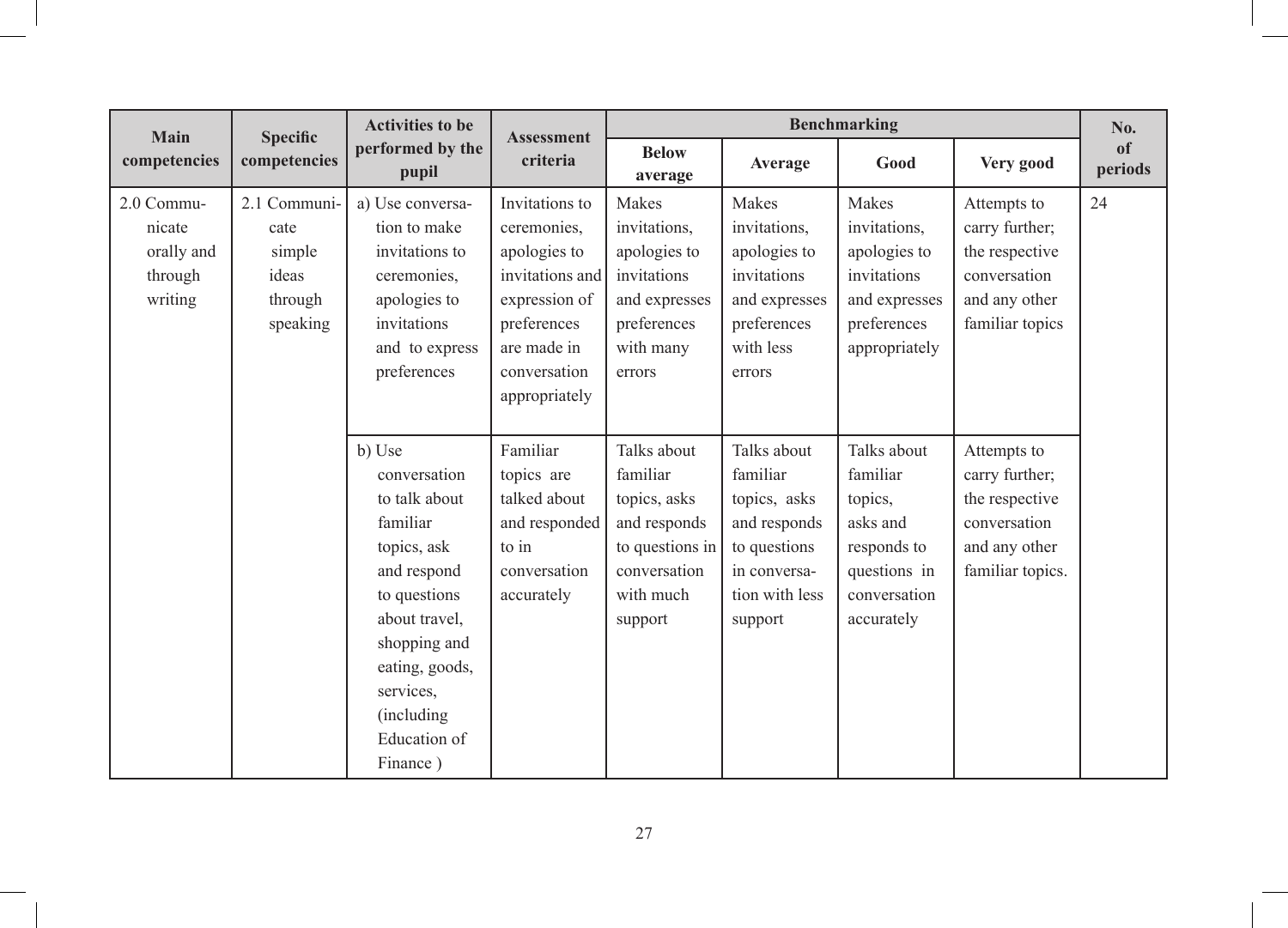| Main         | <b>Specific</b>                                                                 | <b>Activities to be</b>                                                                                                                                                         | <b>Assessment</b>                                                                  | <b>Benchmarking</b>                                                                                        |                                                                                              |                                                                                    |                                                                              | No.                      |
|--------------|---------------------------------------------------------------------------------|---------------------------------------------------------------------------------------------------------------------------------------------------------------------------------|------------------------------------------------------------------------------------|------------------------------------------------------------------------------------------------------------|----------------------------------------------------------------------------------------------|------------------------------------------------------------------------------------|------------------------------------------------------------------------------|--------------------------|
| competencies | competencies                                                                    | performed by<br>the pupil                                                                                                                                                       | criteria                                                                           | <b>Below</b><br>average                                                                                    | Average                                                                                      | Good                                                                               | Very good                                                                    | <sub>of</sub><br>periods |
|              |                                                                                 | Participate and<br>lc)<br>contribute points topics in life<br>in debate about<br>familiar topics<br>in life (include<br>child rights,<br>responsibilities<br>and drug<br>abuse) | Familiar<br>are debated<br>about with<br>contribution<br>of points<br>successfully | Contributes<br>points in<br>debates about<br>general topics<br>in life with<br>little success<br>unclearly | Contributes<br>points in<br>debates about<br>familiar topics<br>in life with<br>some clarity | Contributes<br>points in<br>debates about<br>familiar topics<br>in life clearly    | Attempts to<br>contribute points in<br>debates about less<br>familiar        |                          |
|              | 2.2 Develop<br>and use<br>vocabulary<br>through<br>listening<br>and<br>speaking | a) Use prefixes<br>and suffixes<br>orally in<br>different<br>situations to<br>form words                                                                                        | Prefixes<br>and suffixes<br>are used to<br>form words<br>correctly                 | Forms a few<br>words using<br>prefixes and<br>suffixes with<br>multiple errors                             | Forms a<br>narrow range<br>of correct<br>words using<br>prefixes and<br>suffixes             | Forms a wide<br>range of<br>correct words<br>using prefixes<br>and suffixes        | Forms a wider<br>range of correct<br>words using<br>prefixes and<br>suffixes | 24                       |
|              |                                                                                 | b) Use simple<br>words to<br>express<br>preferences                                                                                                                             | Simple words<br>that express<br>preferences<br>are created<br>correctly            | Creates<br>simple words<br>that express<br>preferences<br>with much<br>support                             | Creates<br>simple words<br>that express<br>preferences<br>with much<br>some support          | Creates<br>correct simple<br>words that<br>express<br>preferences<br>independently | Attempts to create<br>difficult words that<br>express preferences            |                          |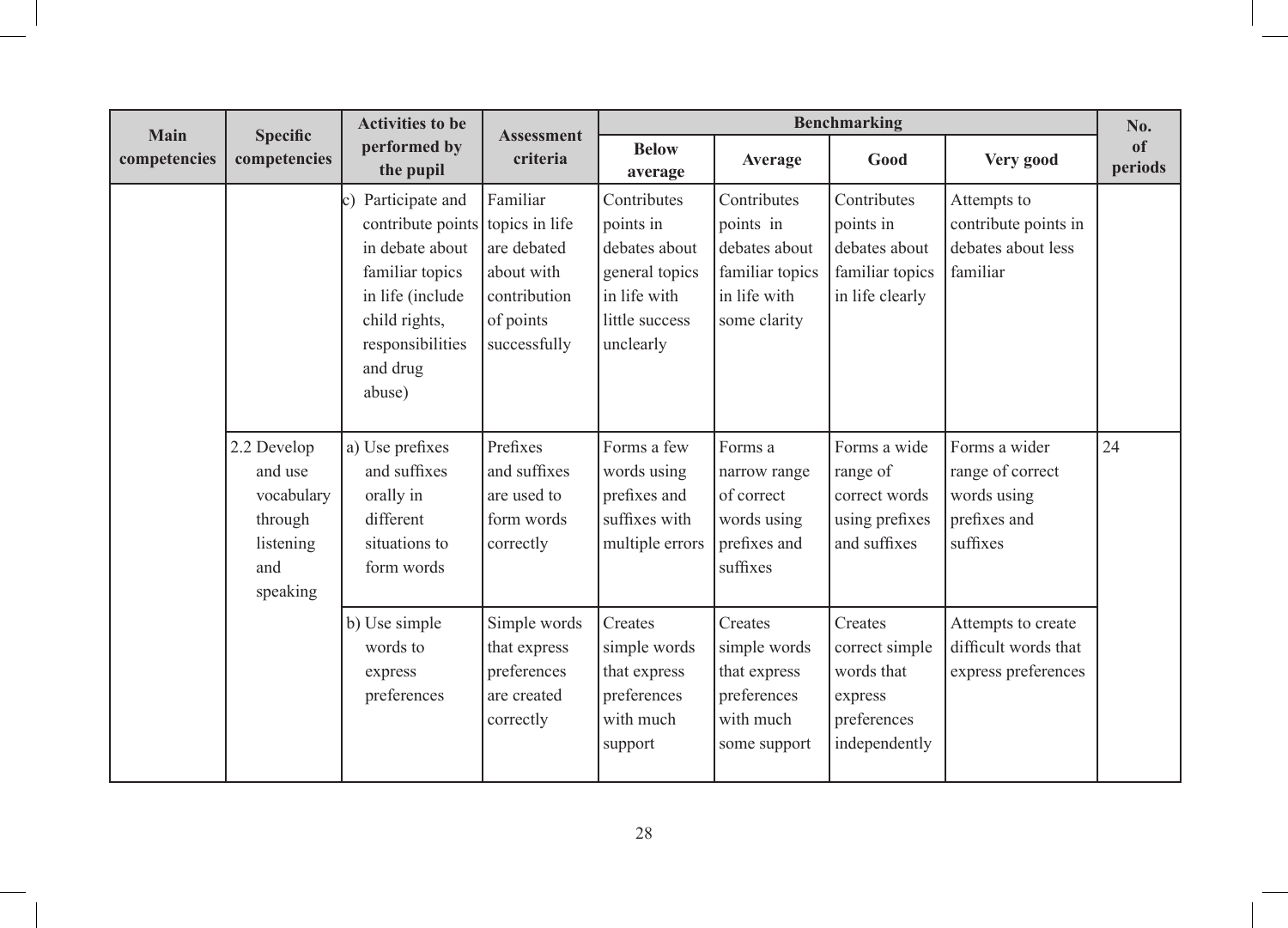| <b>Main</b>  |                                 | <b>Activities to be</b>   |                               | <b>Benchmarking</b>     |                  |               | No.                   |               |
|--------------|---------------------------------|---------------------------|-------------------------------|-------------------------|------------------|---------------|-----------------------|---------------|
| competencies | <b>Specific</b><br>competencies | performed by<br>the pupil | <b>Assessment</b><br>criteria | <b>Below</b><br>average | Average          | Good          | Very good             | of<br>periods |
|              |                                 | c) Use simple to          | Words related                 | Expresses               | Expresses        | Expresses     | Attempts to expresse  |               |
|              |                                 | words to express          | to apologies,                 | properly a              | properly a       | properly a    | complex words         |               |
|              |                                 | apologies,                | countable and                 | small number            | number of        | wide range    | related to apologies, |               |
|              |                                 | countable and             | non-countable                 | of words                | words related    | words         | countable and non     |               |
|              |                                 | non-countable             | nouns and                     | related to              | to apologies,    | related to    | countable nouns and   |               |
|              |                                 | nouns, and                | ceremonies                    | apologies,              | countable and    | apologies,    | ceremonies            |               |
|              |                                 | ceremonies                | are expressed                 | countable and           | non-countable    | countable     |                       |               |
|              |                                 |                           | properly                      | non-countable           | nouns and        | and non-      |                       |               |
|              |                                 |                           |                               | nouns and               | ceremonies       | countable     |                       |               |
|              |                                 |                           |                               | ceremonies              |                  | nouns and     |                       |               |
|              |                                 |                           |                               |                         |                  | ceremonies    |                       |               |
|              | 2.3 Communicate                 | a) Use picture            | Words/texts                   | Writes words/           | Writes words/    | Writes        | Writes well           | 24            |
|              | simple ideas                    | cards or visual           | related to                    | texts related to        | texts related to | words/texts   | organised texts       |               |
|              | through                         | support to                | picture cards                 | picture cards           | picture cards    | related to    | related to picture    |               |
|              | writing                         | write words/              | and visual                    | and visual              | and visual       | picture cards | cards and visual      |               |
|              |                                 | texts related to          | support                       | support with            | support with     | and visual    | support with more     |               |
|              |                                 | them                      | are written                   | many errors             | few errors       | support       | ideas                 |               |
|              |                                 |                           | correctly                     |                         |                  | correctly     |                       |               |
|              |                                 | b) Write simple           | Personal                      | Writes                  | Writes           | Writes        | Writes more accurate  |               |
|              |                                 | personal notes            | notes                         | personal                | personal notes   | personal      | and comprehensive     |               |
|              |                                 | expressing                | expressing                    | notes to                | to express       | notes to      | personal notes to     |               |
|              |                                 | various feelings          | various                       | express                 | various          | express       | express various       |               |
|              |                                 |                           | feelings                      | various                 | feelings         | various       | feelings              |               |
|              |                                 |                           | are written                   | feelings                | with some        | feelings      |                       |               |
|              |                                 |                           | accurately                    | inaccurately            | accuracy         | accurately    |                       |               |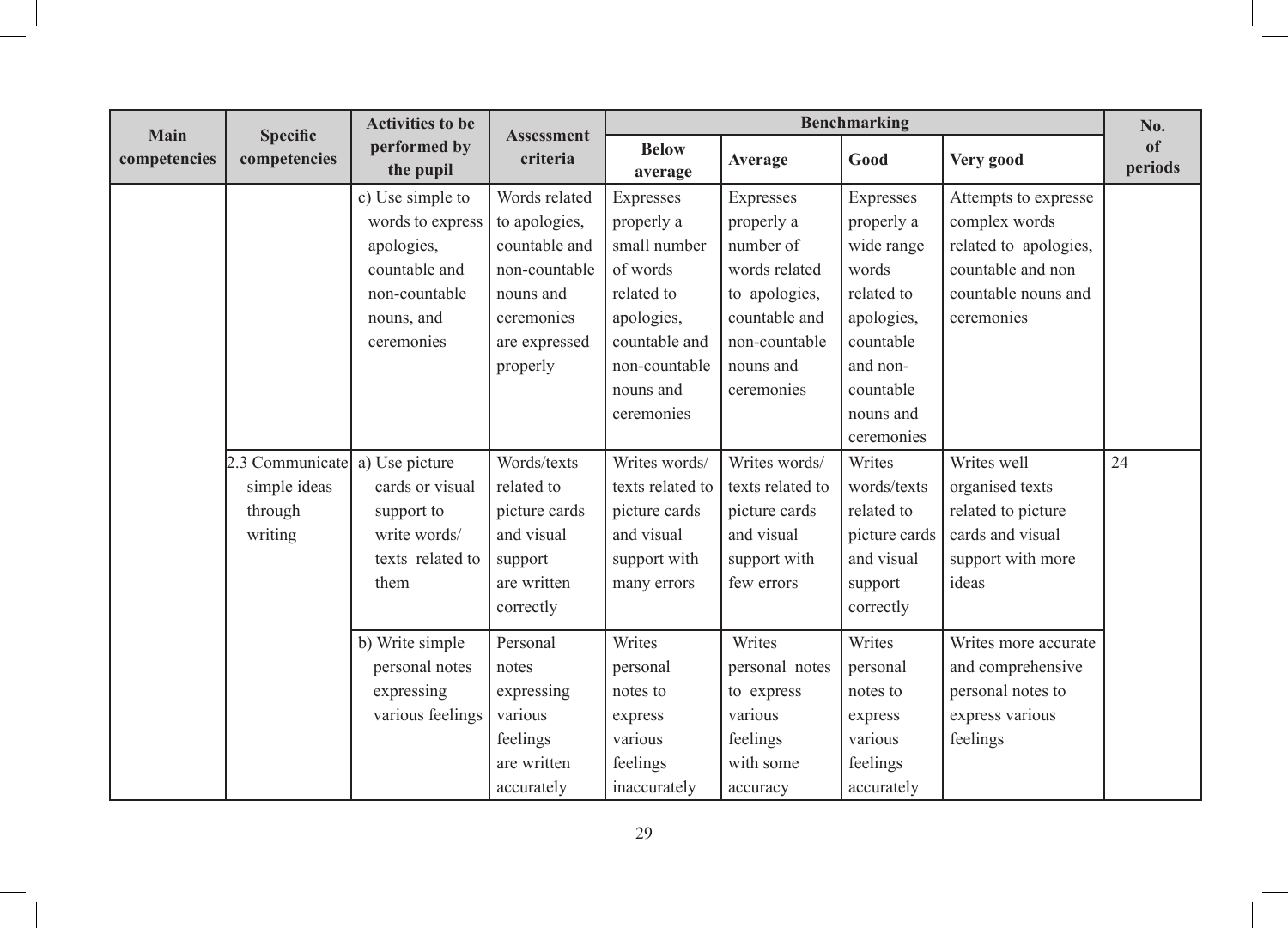| Main         | <b>Specific</b>                                         | <b>Activities to be</b><br><b>Assessment</b>                                                                                                   |                                                                                                         | <b>Benchmarking</b>                                                                                                   |                                                                                                                       |                                                                                                                |                                                                                                                             |                          |  |  |  |
|--------------|---------------------------------------------------------|------------------------------------------------------------------------------------------------------------------------------------------------|---------------------------------------------------------------------------------------------------------|-----------------------------------------------------------------------------------------------------------------------|-----------------------------------------------------------------------------------------------------------------------|----------------------------------------------------------------------------------------------------------------|-----------------------------------------------------------------------------------------------------------------------------|--------------------------|--|--|--|
| competencies | competencies                                            | performed by the<br>pupil                                                                                                                      | criteria                                                                                                | <b>Below</b><br>average                                                                                               | Average                                                                                                               | Good                                                                                                           | Very good                                                                                                                   | <sub>of</sub><br>periods |  |  |  |
|              |                                                         | c) Write simple<br>short texts<br>which explain<br>different events<br>in different<br>situations (using<br>instructed word<br>formations)     | Texts which<br>explain<br>different<br>events in<br>different<br>situations<br>are written<br>correctly | Writes simple<br>short texts<br>that explain<br>different<br>events in<br>different<br>situations with<br>many errors | Writes simple<br>short texts<br>that explain<br>different<br>events in<br>different<br>situations with<br>less errors | Writes simple<br>short texts<br>that explain<br>different<br>events in<br>different<br>situations<br>correctly | Writes<br>longer texts<br>that explain<br>different events<br>in different<br>situations using<br>more precise<br>words     |                          |  |  |  |
|              | 2.4 Use<br>appropriate<br>vocabulary<br>when<br>writing | a) Reads and<br>writes words<br>related to<br>quantifiers                                                                                      | Words related<br>to quantifiers<br>are read<br>and written<br>correctly                                 | Reads and<br>writes words<br>related to<br>quantifiers<br>with much<br>support                                        | Reads and<br>writes<br>vocabulary<br>related to<br>quantifiers<br>with less<br>support                                | Reads and<br>writes a good<br>number of<br>words related<br>to quantifiers<br>correctly                        | Reads and<br>writes many<br>words related<br>to quantifiers<br>independently<br>and attempts<br>to use them in<br>sentences | 24                       |  |  |  |
|              |                                                         | b) Use the verb<br>'to be' words<br>(positive/<br>negative) in short<br>and simple texts<br>through writing<br>(eg. is, am, are,<br>was. were) | Verb 'to<br>be' words<br>are used in<br>short and<br>simple texts<br>correctly                          | Struggles to<br>use verb 'to<br>be' words in<br>simple and<br>short texts                                             | Uses verb 'to<br>be' words<br>in simple and<br>short texts<br>with less<br>support                                    | Uses verb 'to<br>be' in simple<br>and short texts<br>correctly                                                 | Uses verb 'to<br>be' words in<br>simple and short<br>text correctly as<br>well as in long<br>and complex<br>texts           |                          |  |  |  |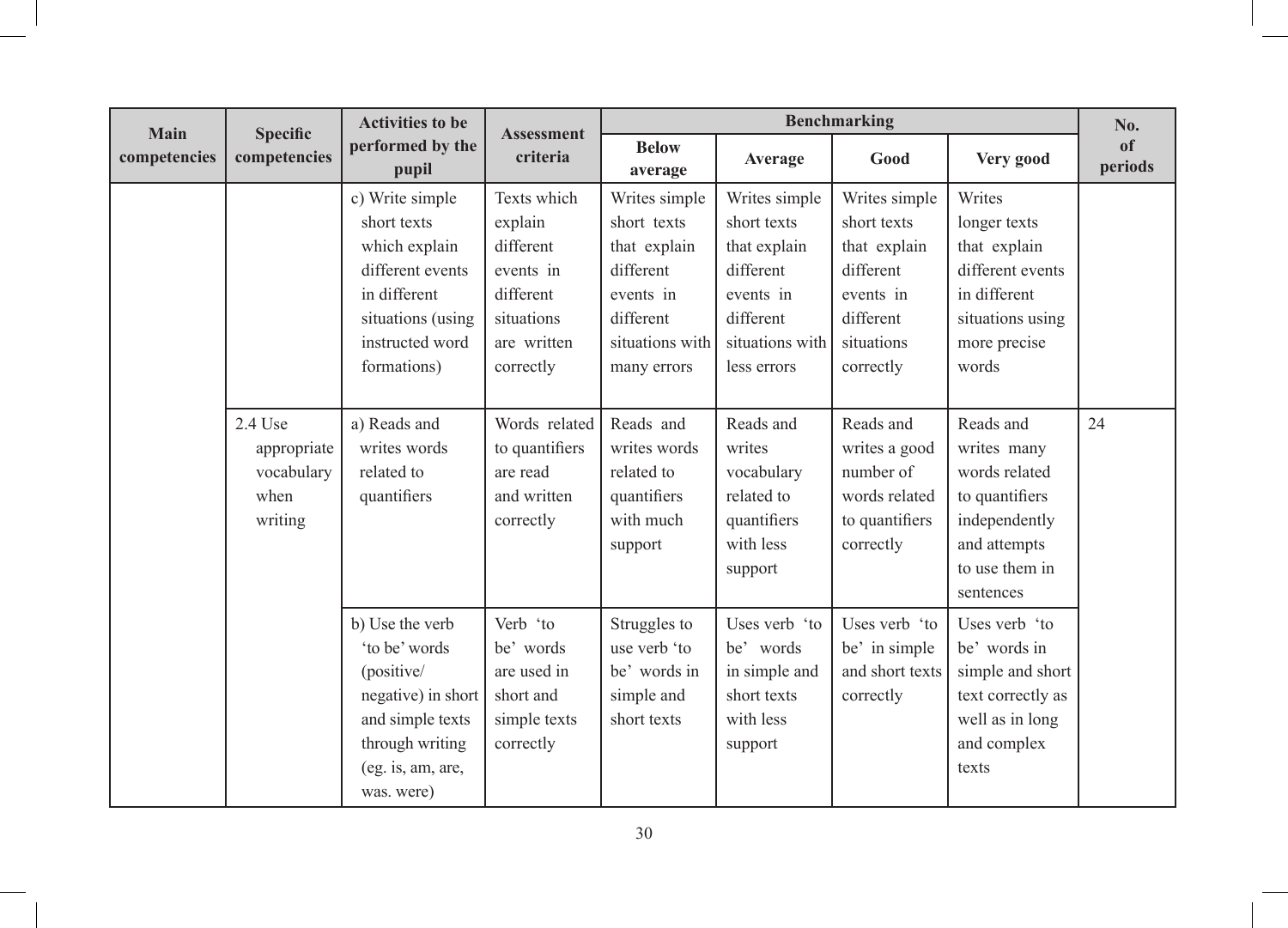| <b>Main</b>  | <b>Specific</b> | <b>Activities to</b>         |                               |                         |               | Benchmarking  |                | No.                      |
|--------------|-----------------|------------------------------|-------------------------------|-------------------------|---------------|---------------|----------------|--------------------------|
| competencies | competencies    | be performed<br>by the pupil | <b>Assessment</b><br>criteria | <b>Below</b><br>average | Average       | Good          | Very good      | <sub>of</sub><br>periods |
|              |                 | c) Write short               | Short and                     | Writes short            | Writes short  | Writes short  | Attempts to    |                          |
|              |                 | and simple                   | simple                        | and simple              | and simple    | and simple    | write long     |                          |
|              |                 | sentences                    | sentences                     | sentences               | sentences     | sentences     | and difficult  |                          |
|              |                 | which                        | which express                 | which express           | which express | which express | sentences/     |                          |
|              |                 | express                      | routines,                     | routines,               | routines,     | routines.     | texts which    |                          |
|              |                 | routines,                    | obligations                   | obligations             | obligations   | obligations   | express        |                          |
|              |                 | obligations                  | and apologies                 | and apologies           | and apologies | and apologies | routines,      |                          |
|              |                 | and                          | are written                   | with many               | with less     | correctly     | obligation and |                          |
|              |                 | apologies                    | correctly                     | errors                  | errors        |               | apologies      |                          |
|              |                 |                              |                               |                         |               |               |                |                          |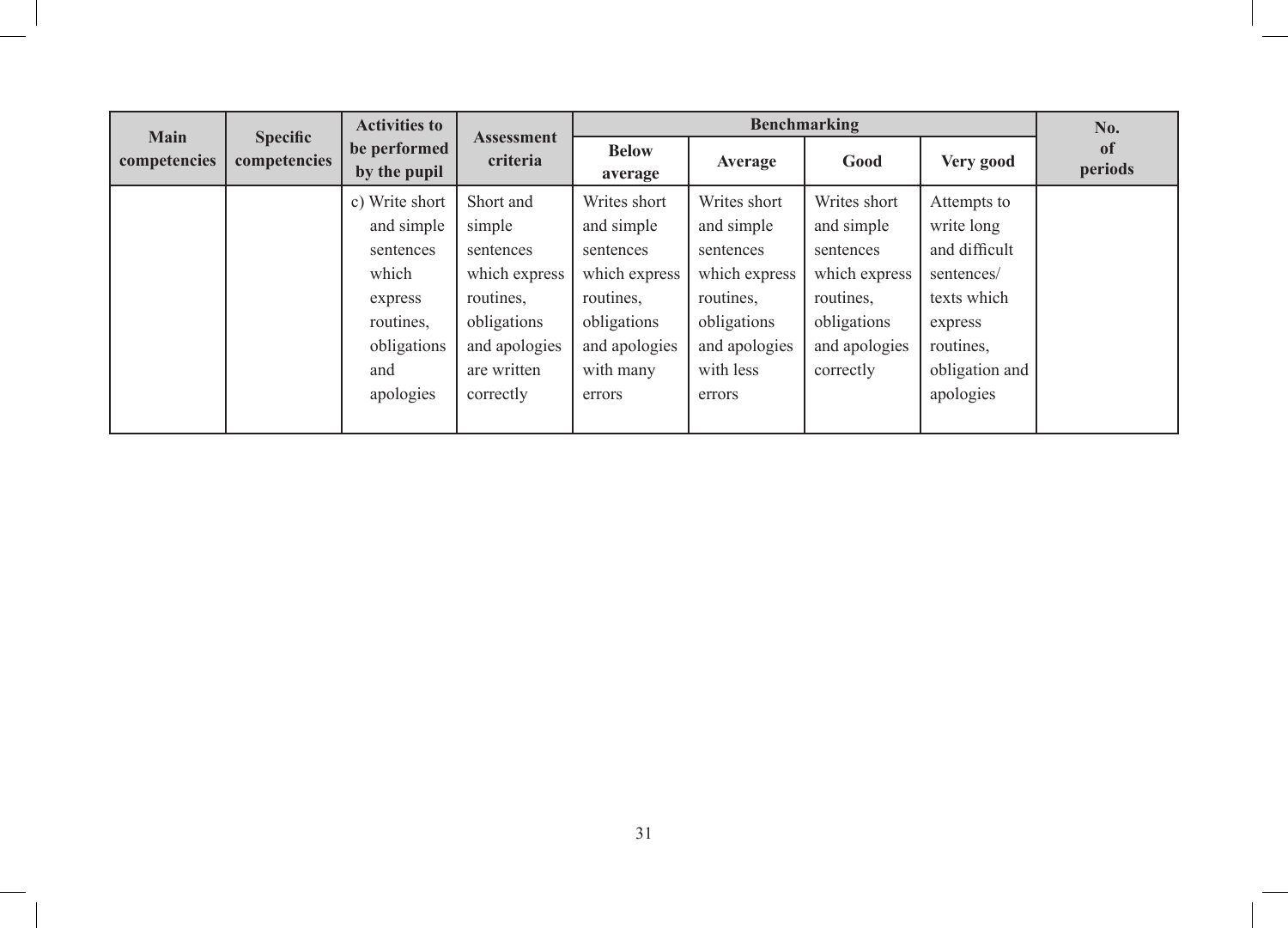### **3.9 Syllabus content for Standard V**

|    | <b>Main competencies</b>                                                                                    | <b>Specific competencies</b>                                                                                                                                          |
|----|-------------------------------------------------------------------------------------------------------------|-----------------------------------------------------------------------------------------------------------------------------------------------------------------------|
| I. | Comprehend oral and written information                                                                     | 1.1 Listen and comprehend information presented orally<br>1.2 Read and comprehend written information                                                                 |
| 2. | Communicate orally and through writing                                                                      | 2.1 Communicate simple ideas through speaking<br>2.2 Communicate simple ideas through writing                                                                         |
| 3. | Acquire and use vocabulary through the four lan-<br>guage skills (listening, speaking, reading and writing) | 3.1 Develop and use appropriate vocabulary through listening<br>and speaking<br>3.2 Develop vocabulary through reading<br>3.3 Use appropriate vocabulary when writing |

## **Table 7: The competencies to be developed by Standard V Pupil**

**Note:** Vocabulary in the teaching and learning process is embedded across all four language skills. The specific competencies 3.1, 3.2 and 3.3 of the main competency, "Develop and use vocabulary through the four language skills" are embedded within listening, speaking, reading and writing. The arrangement of the syllabus content shows the embedded feature.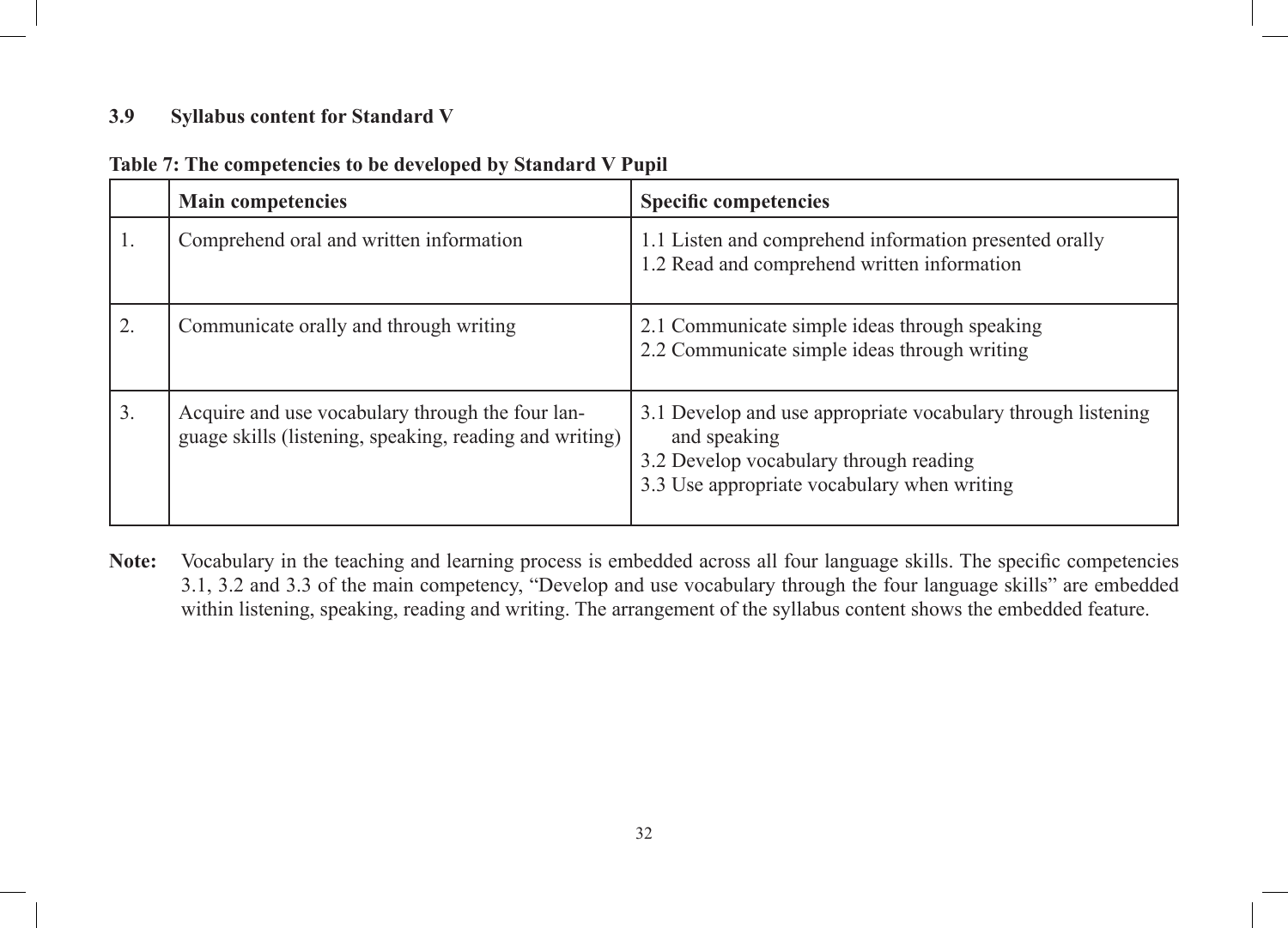**Table 8: Detailed syllabus content**

| Main                                                               | <b>Specific</b>                                  | <b>Activities to be</b>                                                                                                                                                                        |                                                                                                                                                                                                                   |                                                                                                                                                                         |                                                                                                                                                                                                                 | <b>Benchmarking</b>                                                                                                                                                                                     |                                                                                                                                                                                                                | No.           |
|--------------------------------------------------------------------|--------------------------------------------------|------------------------------------------------------------------------------------------------------------------------------------------------------------------------------------------------|-------------------------------------------------------------------------------------------------------------------------------------------------------------------------------------------------------------------|-------------------------------------------------------------------------------------------------------------------------------------------------------------------------|-----------------------------------------------------------------------------------------------------------------------------------------------------------------------------------------------------------------|---------------------------------------------------------------------------------------------------------------------------------------------------------------------------------------------------------|----------------------------------------------------------------------------------------------------------------------------------------------------------------------------------------------------------------|---------------|
| competencies                                                       | competencies                                     | performed by the<br>pupil                                                                                                                                                                      | <b>Assessment</b><br>criteria                                                                                                                                                                                     | <b>Below</b><br>average                                                                                                                                                 | Average                                                                                                                                                                                                         | Good                                                                                                                                                                                                    | Very good                                                                                                                                                                                                      | of<br>periods |
| 1. Comprehend 1.1 Listen and<br>oral and<br>written<br>information | comprehend<br>information<br>presented<br>orally | a) Listen to words<br>presented orally<br>in order to<br>pronounce them                                                                                                                        | Words<br>presented<br>orally are<br>listened to and<br>pronounced<br>correctly                                                                                                                                    | Struggles to<br>pronounce<br>presented<br>words                                                                                                                         | Pronounces<br>presented<br>words with<br>teacher's<br>support                                                                                                                                                   | Pronounces<br>presented<br>words correctly                                                                                                                                                              | Pronounces<br>presented<br>words correctly<br>and uses them<br>in sentences<br>coherently                                                                                                                      | 52            |
|                                                                    |                                                  | b) Listen to<br>recorded<br>materials, radio,<br>TV broadcast,<br>explanations,<br>orally presented<br>instructions<br>which require<br>demonstration<br>to interpret<br>important<br>messages | Important<br>messages<br>from recorded<br>materials,<br>radio, TV<br>broadcast<br>and orally<br>presented<br>instructions<br>which require<br>demonstration<br>are listened<br>to and<br>interpreted<br>correctly | Struggles<br>to interpret<br>important<br>messages<br>from recorded<br>materials,<br>radio, TV<br>broadcast,<br>explanations<br>and orally<br>presented<br>instructions | Interprets with<br>less support<br>important<br>messages<br>from recorded<br>materials.<br>radio, TV<br>broadcast,<br>explanations<br>and orally<br>presented<br>instructions<br>which require<br>demonstration | Interprets<br>correctly<br>important<br>messages<br>from recorded<br>materials.<br>radio,<br>TV broadcast,<br>explanations<br>and orally<br>presented<br>instructions<br>which require<br>demonstration | Attempts<br>to interpret<br>remotely<br>connected<br>messages<br>from recorded<br>materials, radio,<br>TV broadcast,<br>explanations and<br>orally presented<br>instructions<br>which require<br>demonstration |               |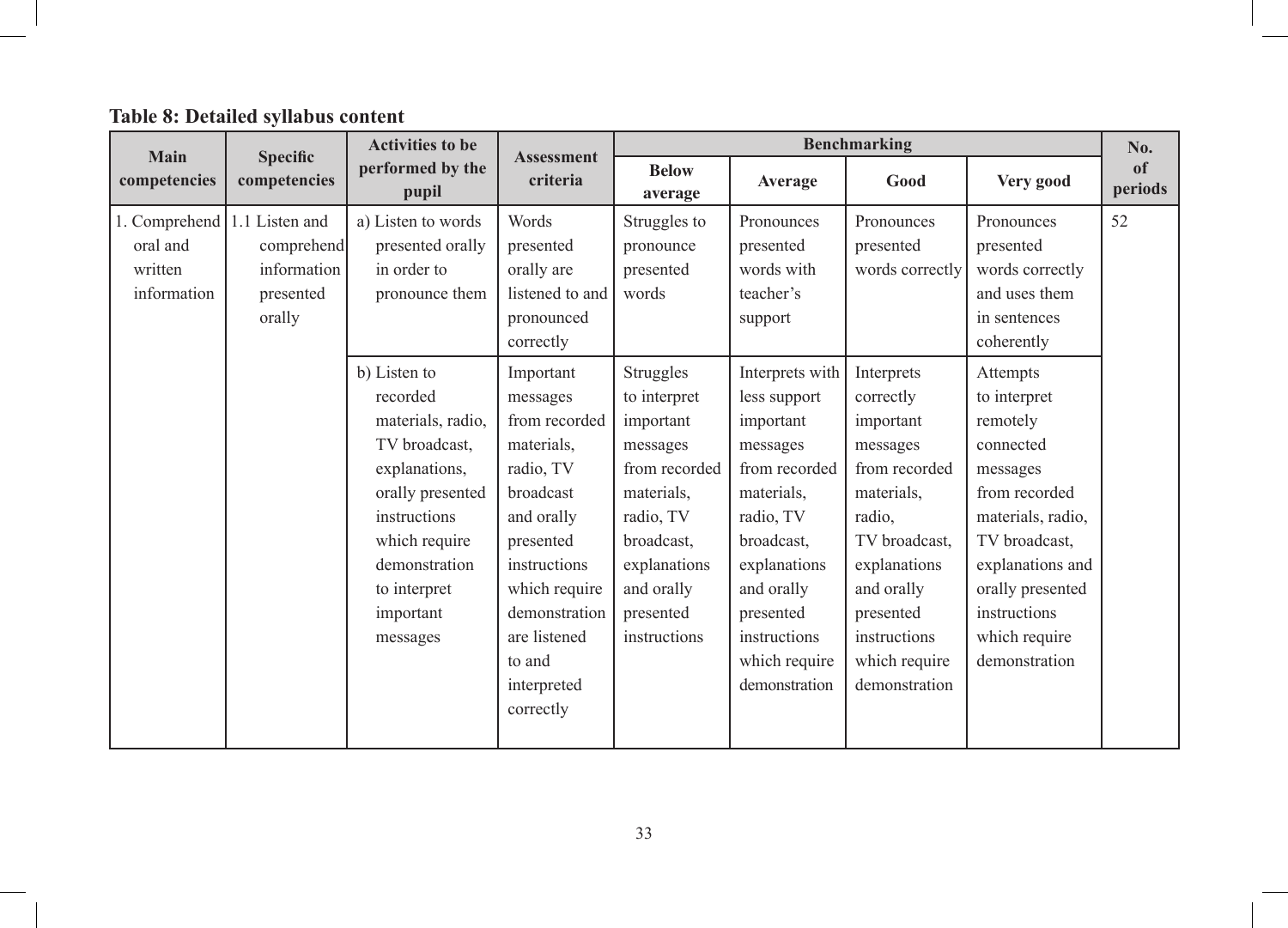| <b>Main</b>  |                                 | <b>Activities to be</b>   | <b>Assessment</b> |                         | <b>Benchmarking</b> |               |                   |                          |  |
|--------------|---------------------------------|---------------------------|-------------------|-------------------------|---------------------|---------------|-------------------|--------------------------|--|
| competencies | <b>Specific</b><br>competencies | performed by<br>the pupil | criteria          | <b>Below</b><br>average | Average             | Good          | Very good         | <sub>of</sub><br>periods |  |
|              |                                 | c) Listen to              | Processes of      | Describes               | Describes           | Describes     | Attempts to       |                          |  |
|              |                                 | explanation               | making and        | the process             | the process         | the process   | describe more     |                          |  |
|              |                                 | about the                 | operating         | of making               | of making           | of making     | equipments more   |                          |  |
|              |                                 | process of                | things are        | and operating           | and operating       | and operating | correctly         |                          |  |
|              |                                 | making and                | described         | things with             | things with         | things        |                   |                          |  |
|              |                                 | operating                 | correctly         | multiple                | few errors          | correctly     |                   |                          |  |
|              |                                 | things in order           |                   | errors                  |                     |               |                   |                          |  |
|              |                                 | to describe               |                   |                         |                     |               |                   |                          |  |
|              |                                 | the processes             |                   |                         |                     |               |                   |                          |  |
|              |                                 | (radio,                   |                   |                         |                     |               |                   |                          |  |
|              |                                 | phones, music             |                   |                         |                     |               |                   |                          |  |
|              |                                 | system, TV,               |                   |                         |                     |               |                   |                          |  |
|              |                                 | and kitchen               |                   |                         |                     |               |                   |                          |  |
|              |                                 | equipment)                |                   |                         |                     |               |                   |                          |  |
|              |                                 | d) Listen to              | Main ideas        | Struggles               | Listens to          | Listens to    | Listens to        |                          |  |
|              |                                 | dialogue on               | on common         | to listen to            | dialogue on         | dialogue on   | dialogue on       |                          |  |
|              |                                 | common                    | issues are        | dialogue on             | common              | common        | common issues     |                          |  |
|              |                                 | issues and                | listened to       | common                  | issues and          | issues and    | and identifies    |                          |  |
|              |                                 | identify main             | and identified    | issues and              | identifies          | identifies    | main ideas easily |                          |  |
|              |                                 | ideas (include            | correctly         | unable to               | main ideas          | main ideas    | and attempts      |                          |  |
|              |                                 | environmental             |                   | identify main           | with few            | correctly     | to listen and     |                          |  |
|              |                                 | issues)                   |                   | ideas                   | errors              |               | work on more      |                          |  |
|              |                                 |                           |                   |                         |                     |               | dialogue          |                          |  |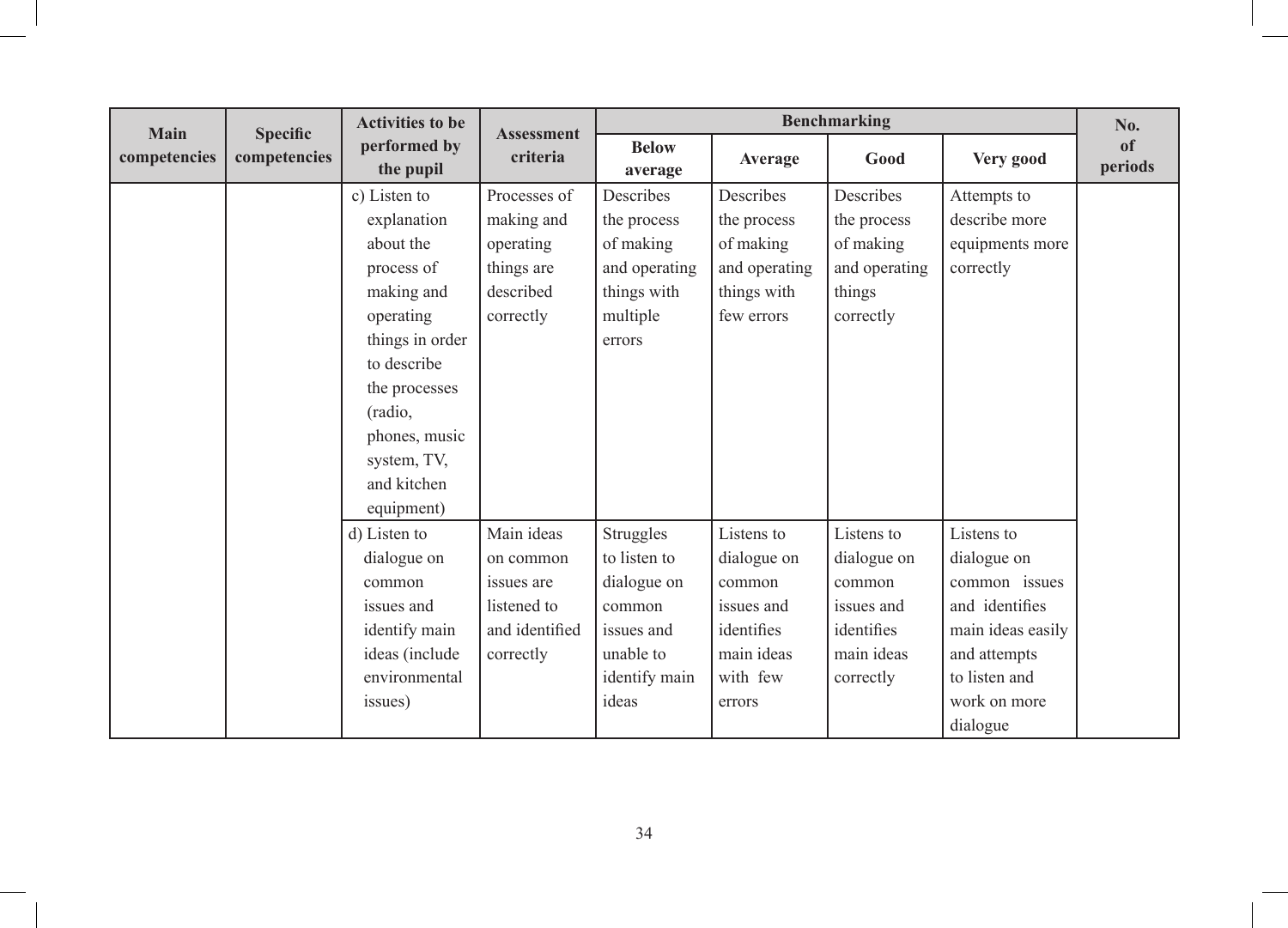| <b>Main</b>  |                                 | <b>Activities to be</b>                                                                                                           |                                                                                                                                                | <b>Benchmarking</b>                                                                                                                          |                                                                                                                                                   |                                                                                                        |                                                                                                                                    | No.           |
|--------------|---------------------------------|-----------------------------------------------------------------------------------------------------------------------------------|------------------------------------------------------------------------------------------------------------------------------------------------|----------------------------------------------------------------------------------------------------------------------------------------------|---------------------------------------------------------------------------------------------------------------------------------------------------|--------------------------------------------------------------------------------------------------------|------------------------------------------------------------------------------------------------------------------------------------|---------------|
| competencies | <b>Specific</b><br>competencies | performed by<br>the pupil                                                                                                         | <b>Assessment</b><br>criteria                                                                                                                  | <b>Below</b><br>average                                                                                                                      | Average                                                                                                                                           | Good                                                                                                   | Very good                                                                                                                          | of<br>periods |
|              |                                 | e) Listen to<br>recorded<br>discussion<br>on everyday<br>activities in<br>order to make<br>comments                               | Recorded<br>discussions<br>are listened to<br>and comments<br>about<br>everyday<br>activities<br>are made<br>correctly                         | Comments<br>on discussion<br>on everyday<br>activities with<br>much support                                                                  | Comments<br>on discussion<br>about<br>everyday<br>activities with<br>less support                                                                 | Comments on<br>discussion<br>about<br>everyday<br>activities<br>correctly                              | Can elaborate<br>correctly on<br>a range of<br>discussions<br>heard from<br>recorded<br>materials                                  |               |
|              |                                 | f) Listen to<br>recorded<br>conversation<br>in order to<br>learn sentence<br>constructions<br>and use in<br>different<br>contexts | Sentence<br>construction<br>and use in<br>different<br>contexts<br>are learnt<br>correctly<br>through<br>listening to<br>recorded<br>materials | Listens to<br>recorded<br>conversation<br>and struggles<br>to learn and<br>use sentences<br>in different<br>contexts with<br>multiple errors | Listens to<br>recorded<br>conversation<br>in order to<br>learn and<br>use sentence<br>construction<br>in different<br>contexts with<br>few errors | Listens to<br>recorded<br>conversation<br>and learns to<br>construct and<br>use sentences<br>correctly | Listens to<br>recorded<br>conversation<br>and attempts<br>to transfer<br>applications<br>of sentences<br>in many other<br>contexts |               |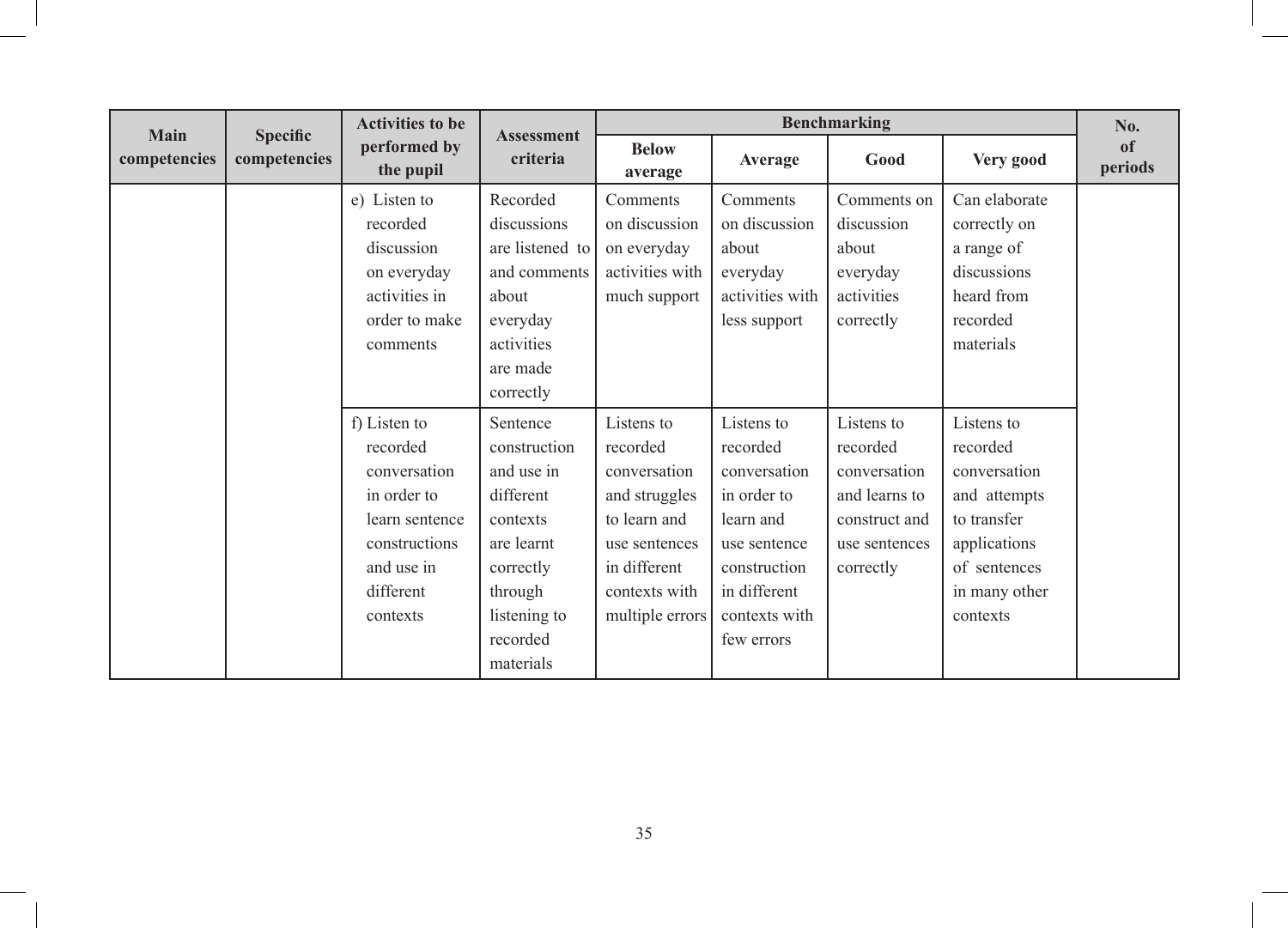| <b>Main</b>  | <b>Specific</b> | <b>Activities to be</b>                                                                                                          | <b>Assessment</b>                                                                                     | <b>Benchmarking</b>                                                               |                                                                                 |                                                                         |                                                                                                                  |               |
|--------------|-----------------|----------------------------------------------------------------------------------------------------------------------------------|-------------------------------------------------------------------------------------------------------|-----------------------------------------------------------------------------------|---------------------------------------------------------------------------------|-------------------------------------------------------------------------|------------------------------------------------------------------------------------------------------------------|---------------|
| competencies | competencies    | performed by the<br>pupil                                                                                                        | criteria                                                                                              | <b>Below</b><br>average                                                           | Average                                                                         | Good                                                                    | Very good                                                                                                        | of<br>periods |
|              |                 | g) Listen to<br>announcements,<br>messages<br>on concrete<br>topics to show<br>directions of<br>place and time<br>(prepositions) | Directions of<br>place and time<br>are shown<br>correctly<br>through<br>announcements<br>and messages | Comprehends<br>and shows<br>direction of<br>place and time<br>with many<br>errors | Comprehend<br>and shows<br>direction of<br>place and<br>time with few<br>errors | Comprehends<br>and shows<br>direction of<br>place and time<br>correctly | Attempts to<br>comprehend some<br>orally presented<br>abstract topics with<br>different directions<br>accurately |               |
|              |                 | h) Listen to a<br>speech on a<br>given topic to<br>identify main<br>ideas (include<br>road safety<br>issues)                     | Main ideas<br>from the<br>speech are<br>identified<br>correctly                                       | Struggles<br>to identify<br>main ideas<br>from speech<br>with minimal<br>success  | Listens to a<br>speech and<br>identifies<br>main ideas<br>with few<br>errors    | Listens to a<br>speech and<br>identifies<br>main ideas<br>correctly     | Attempts to<br>paraphrase<br>correctly the whole<br>speech                                                       |               |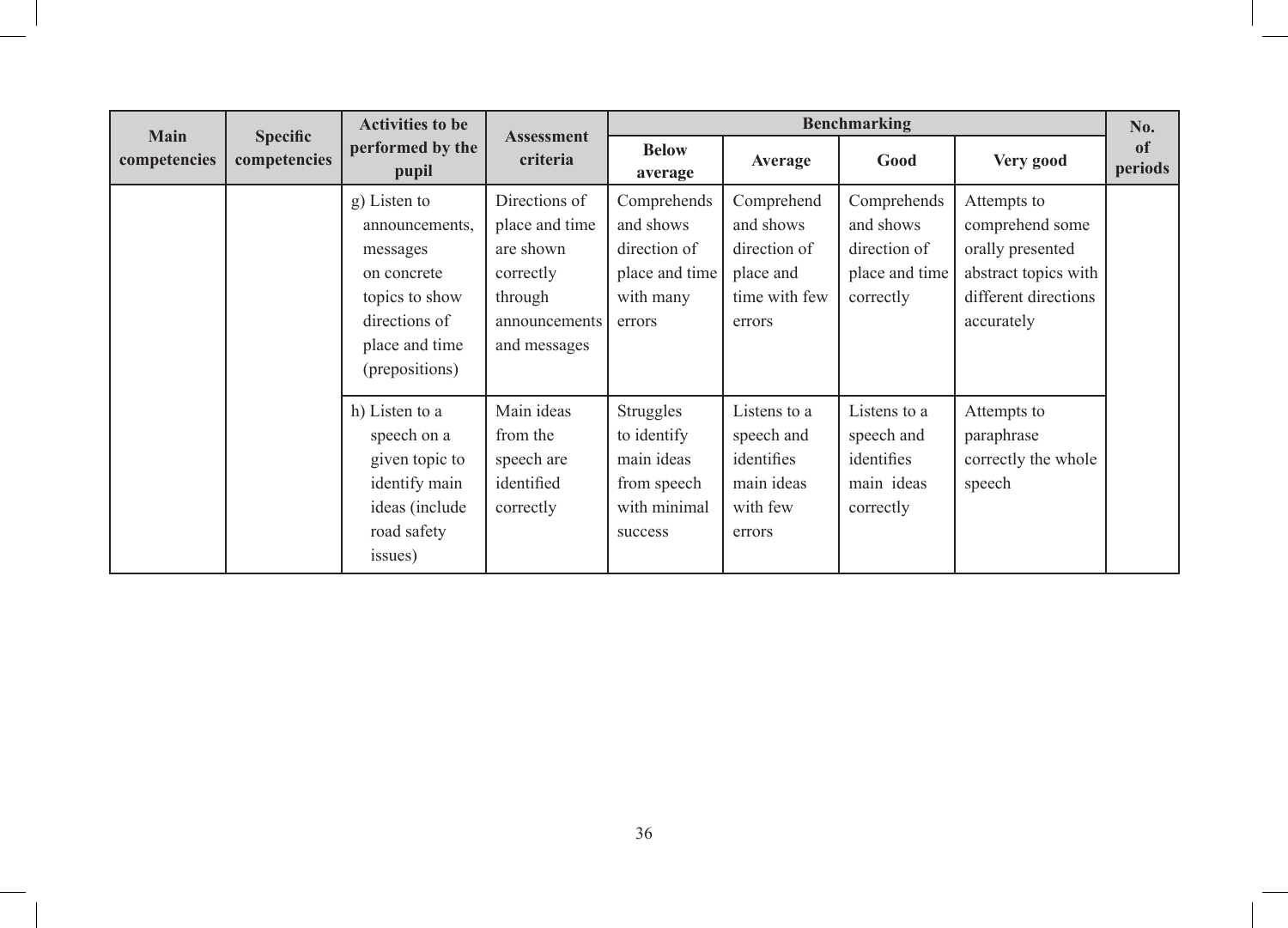| Main         | <b>Specific</b>                                      | <b>Activities to be</b>                                                                                                                                        | <b>Assessment</b>                                                                                                                 |                                                                                                                                                           | <b>Benchmarking</b>                                                                                                                                           |                                                                                                                                 |                                                                                            |               |  |
|--------------|------------------------------------------------------|----------------------------------------------------------------------------------------------------------------------------------------------------------------|-----------------------------------------------------------------------------------------------------------------------------------|-----------------------------------------------------------------------------------------------------------------------------------------------------------|---------------------------------------------------------------------------------------------------------------------------------------------------------------|---------------------------------------------------------------------------------------------------------------------------------|--------------------------------------------------------------------------------------------|---------------|--|
| competencies | competencies                                         | performed by<br>the pupil                                                                                                                                      | criteria                                                                                                                          | <b>Below</b><br>average                                                                                                                                   | Average                                                                                                                                                       | Good                                                                                                                            | Very good                                                                                  | of<br>periods |  |
|              | 1.2 Read and<br>comprehend<br>written<br>information | a) Read sentences<br>that tell about<br>present, past and<br>future events<br>to practice<br>language use                                                      | Sentences that tell Reads sentences<br>about present, past that tell about<br>and future events<br>are read correctly             | future events<br>with much<br>support                                                                                                                     | Reads sentences<br>that tell about<br>present, past and present, past and<br>future events<br>with much less<br>support                                       | Reads sentences<br>that tell about<br>present, past and texts that tell<br>future events<br>correctly                           | Attempts to read<br>more difficult<br>about present,<br>past and future<br>events fluently | 41            |  |
|              |                                                      | b) Read to get<br>announcements.<br>messages,<br>posters,<br>brochures and<br>texts which show get information<br>directions (to<br>home, market,<br>bus stop) | Announcements,<br>information from messages, posters,<br>brochures and<br>texts which show<br>directions are<br>read correctly to | Reads and get<br>information<br>from<br>announcements.<br>messages,<br>posters,<br>brochures and<br>texts which<br>show directions<br>with many<br>errors | Reads to get<br>information from information<br>announcements.<br>messages,<br>posters,<br>brochures and<br>texts which show<br>directions with<br>few errors | Reads to get<br>from<br>announcements.<br>messages,<br>posters,<br>brochures and<br>texts which<br>show directions<br>correctly | Attempts to read<br>and comprehend<br>more complex<br>work which show<br>directions        |               |  |
|              |                                                      | c) Read texts on<br>familiar issues<br>then answers<br>questions orally<br>(including)<br>corruption text)                                                     | Texts on familiar<br>issues are read<br>and questions<br>are answered<br>correctly, orally                                        | Reads texts<br>and answers<br>questions orally<br>with multiple<br>errors                                                                                 | Reads texts<br>and answers<br>questions orally<br>with few errors                                                                                             | Reads texts<br>and answers<br>questions orally<br>correctly                                                                     | Attempts to<br>explain the<br>contents of<br>the text on<br>familiar issues<br>competently |               |  |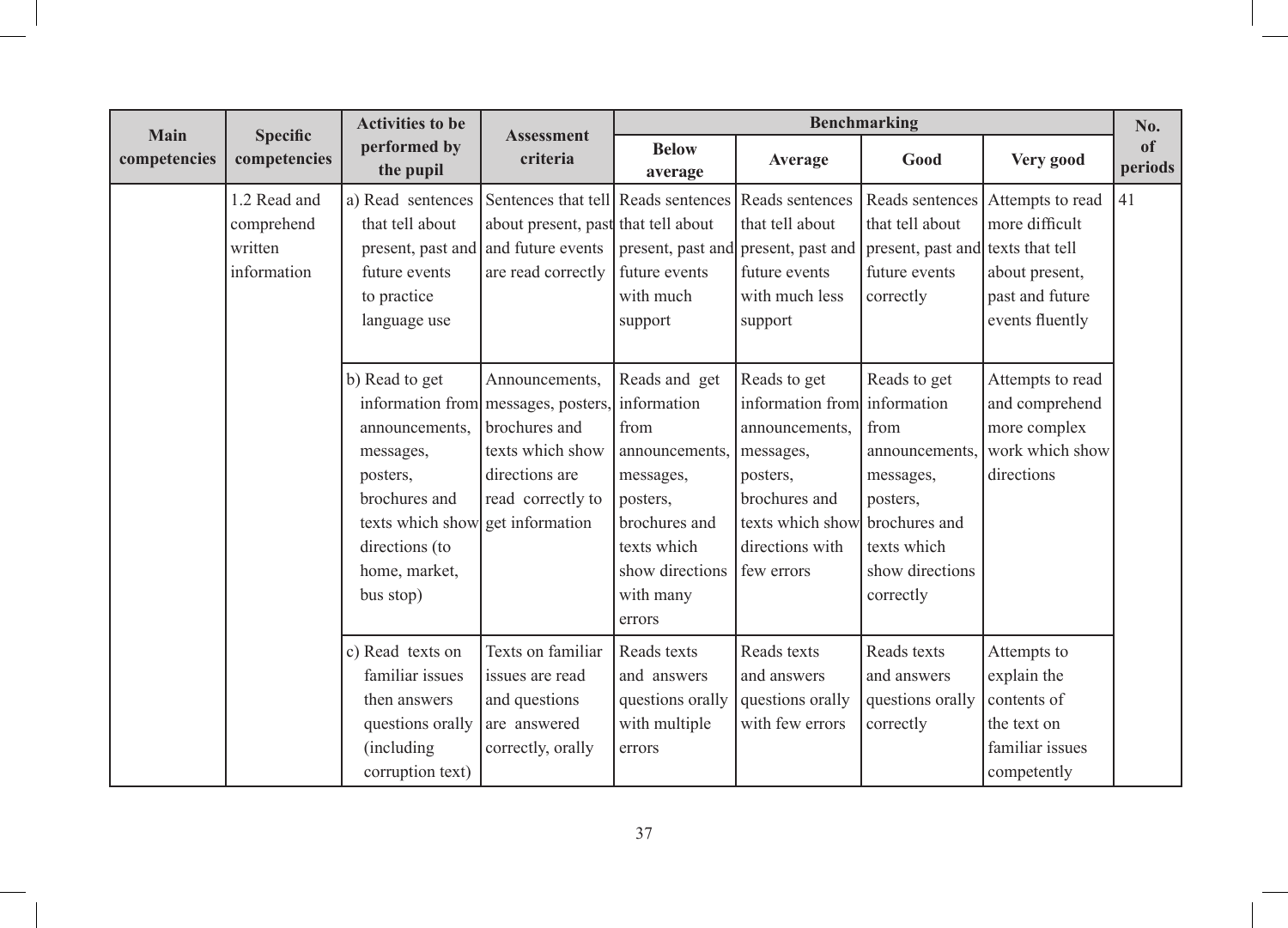| Main         | <b>Specific</b> | <b>Activities to be</b>                                                                                                                                                                                                                                                | <b>Assessment</b>                                                                                                                                                                                                   |                                                                                                                                                                                                                                  | <b>Benchmarking</b>                                                                                                                                                                                                                      |                                                                                                                                                                                                                             |                                                                                                                                                                                                 |                          |  |
|--------------|-----------------|------------------------------------------------------------------------------------------------------------------------------------------------------------------------------------------------------------------------------------------------------------------------|---------------------------------------------------------------------------------------------------------------------------------------------------------------------------------------------------------------------|----------------------------------------------------------------------------------------------------------------------------------------------------------------------------------------------------------------------------------|------------------------------------------------------------------------------------------------------------------------------------------------------------------------------------------------------------------------------------------|-----------------------------------------------------------------------------------------------------------------------------------------------------------------------------------------------------------------------------|-------------------------------------------------------------------------------------------------------------------------------------------------------------------------------------------------|--------------------------|--|
| competencies | competencies    | performed by the<br>pupil                                                                                                                                                                                                                                              | criteria                                                                                                                                                                                                            | <b>Below</b><br>average                                                                                                                                                                                                          | average                                                                                                                                                                                                                                  | Good                                                                                                                                                                                                                        | Very good                                                                                                                                                                                       | <sub>of</sub><br>periods |  |
|              |                 | d) Read and<br>summarise<br>description of<br>events, feelings,<br>wishes in<br>personal letters<br>in order to<br>correspond with<br>friends<br>e) Read factual<br>text, passages,<br>paragraph on<br>common school<br>subjects in<br>order to retell<br>the messages | Description<br>of events.<br>feelings,<br>wishes in<br>personal<br>letters are<br>read and<br>summarised<br>correctly<br>Factual text,<br>passages,<br>paragraph<br>on common<br>school<br>subjects are<br>read and | Reads and<br>summarises<br>description<br>of events.<br>feelings<br>and wishes<br>in personal<br>letters with<br>many errors<br>Reads<br>and retell<br>messages<br>from passages<br>and paragraph<br>related to<br>factual texts | Reads and<br>summarises<br>description<br>of events.<br>feelings<br>and wishes<br>in personal<br>letters with<br>less support<br>Reads and<br>somehow<br>retells clearly<br>the messages<br>from passages<br>and paragraph<br>related to | Reads and<br>summarises<br>description of<br>events, feelings<br>and wishes in<br>personal letters<br>correctly<br>Reads and<br>retells clearly<br>messages<br>from passages<br>and paragraph<br>related to<br>factual text | Attempts to<br>correspond with<br>friends in letters<br>written somehow<br>comprehensively<br>Reads and retells<br>very well the<br>messages from<br>passages with<br>details of the<br>subject |                          |  |
|              |                 | (include Child<br>Rights)                                                                                                                                                                                                                                              | messages are<br>retold clearly                                                                                                                                                                                      | and retells<br>the message<br>unclearly                                                                                                                                                                                          | factual text                                                                                                                                                                                                                             |                                                                                                                                                                                                                             |                                                                                                                                                                                                 |                          |  |
|              |                 | f) Read grade<br>appropriate texts<br>with accuracy<br>and speed<br>(leveled text)                                                                                                                                                                                     | Grade<br>appropriate<br>texts are read<br>with speed<br>and accuracy                                                                                                                                                | Reads grade<br>appropriate<br>texts<br>accurately but<br>with hesitation                                                                                                                                                         | Reads grade<br>appropriate<br>texts<br>accurately and<br>fluently                                                                                                                                                                        | Reads grade<br>appropriate<br>texts accurately<br>and with<br>speed,<br>completely                                                                                                                                          | Attempts to read<br>higher grade texts<br>fluently with<br>accuracy                                                                                                                             |                          |  |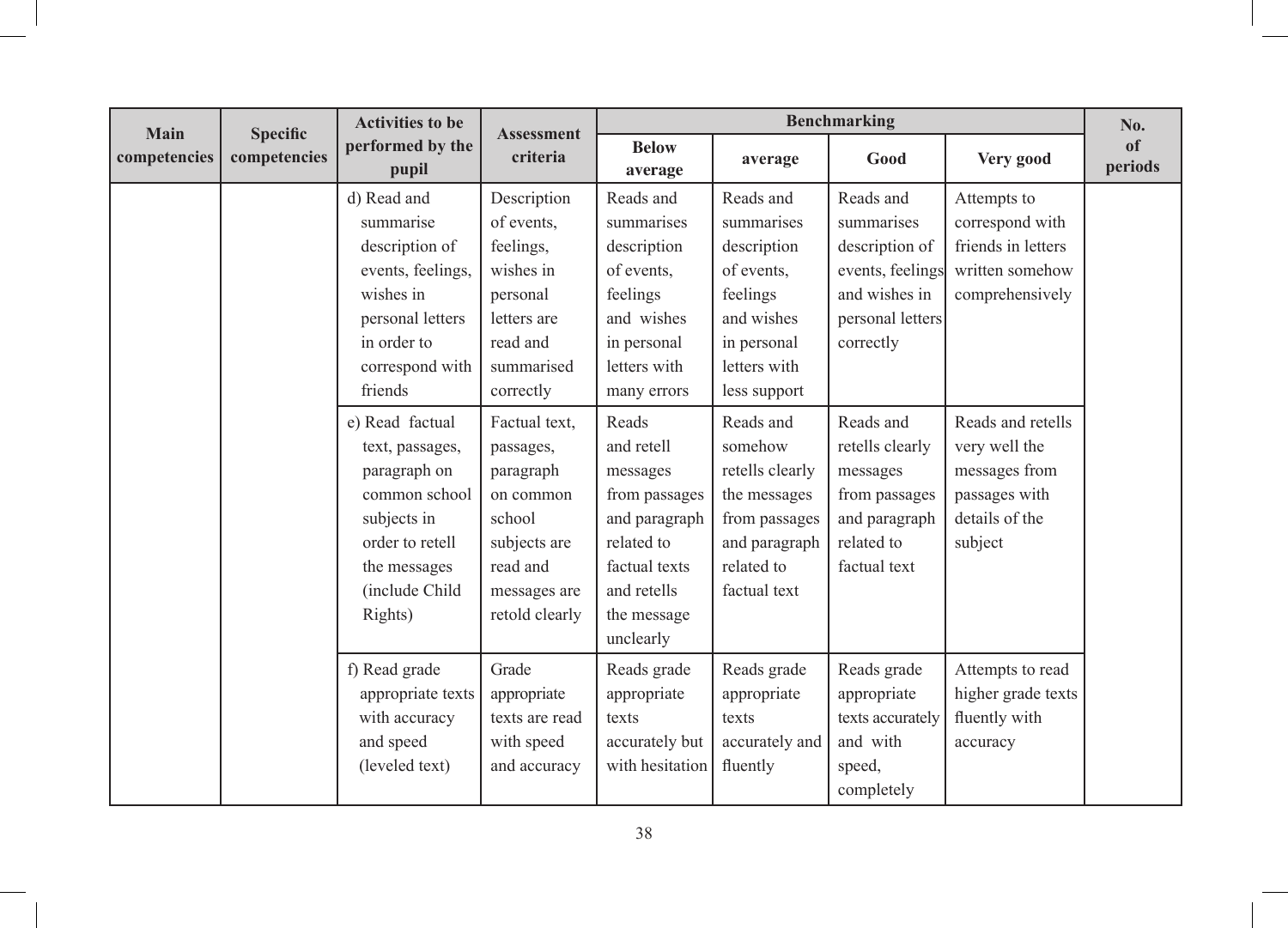| <b>Main</b>  | <b>Specific</b>                                 | <b>Activities to be</b>                                                                                                                                    | <b>Assessment</b>                                                      |                                                                            | No.                                                                         |                                                                                   |                                                                                                                  |               |
|--------------|-------------------------------------------------|------------------------------------------------------------------------------------------------------------------------------------------------------------|------------------------------------------------------------------------|----------------------------------------------------------------------------|-----------------------------------------------------------------------------|-----------------------------------------------------------------------------------|------------------------------------------------------------------------------------------------------------------|---------------|
| competencies | competencies                                    | performed by the<br>pupil                                                                                                                                  | criteria                                                               | <b>Below</b><br>average                                                    | <b>Average</b>                                                              | Good                                                                              | Very good                                                                                                        | of<br>periods |
|              |                                                 | Scan texts to<br>g)<br>pick the main<br>ideas in them<br>(Include<br>entrepreneurship<br>texts)<br>lexical,<br>syntactical,<br>semantic,<br>dictionary use | Texts are<br>scanned<br>and main<br>ideas picked<br>correctly          | Scans and<br>explains main<br>ideas in texts<br>with some<br>errors        | Scans and<br>explains main<br>ideas in texts<br>with few<br>errors          | Scans and<br>explains main<br>ideas in texts<br>correctly                         | Attempts to<br>add carefully<br>argued<br>comments in<br>the point of the<br>text                                |               |
|              |                                                 | Read texts for<br>h)<br>comprehension<br>to identify<br>specific<br>information                                                                            | Specific<br>information<br>is identified<br>correctly                  | Reads and<br>identifies<br>poorly specific<br>information<br>from the text | Reads and<br>identifies<br>better specific<br>information<br>from the texts | Reads and<br>identifies<br>correctly<br>specific<br>information<br>from the texts | Attempts to<br>elaborate about<br>the information<br>very well                                                   |               |
|              | 1.3 Develop<br>vocabulary<br>through<br>reading | Read the<br>a)<br>selected<br>synonyms and<br>antonyms                                                                                                     | Selected<br>synonyms and<br>antonyms of<br>words are read<br>correctly | Reads<br>synonyms<br>and antonyms<br>of words<br>with much<br>difficulty.  | Reads<br>synonyms and<br>antonyms of<br>words with<br>less difficulty       | Reads<br>synonyms<br>and antonyms<br>of words<br>correctly                        | Reads<br>synonyms<br>and antonyms<br>of words<br>correctly and<br>attempts to find<br>their multiple<br>meanings | 20            |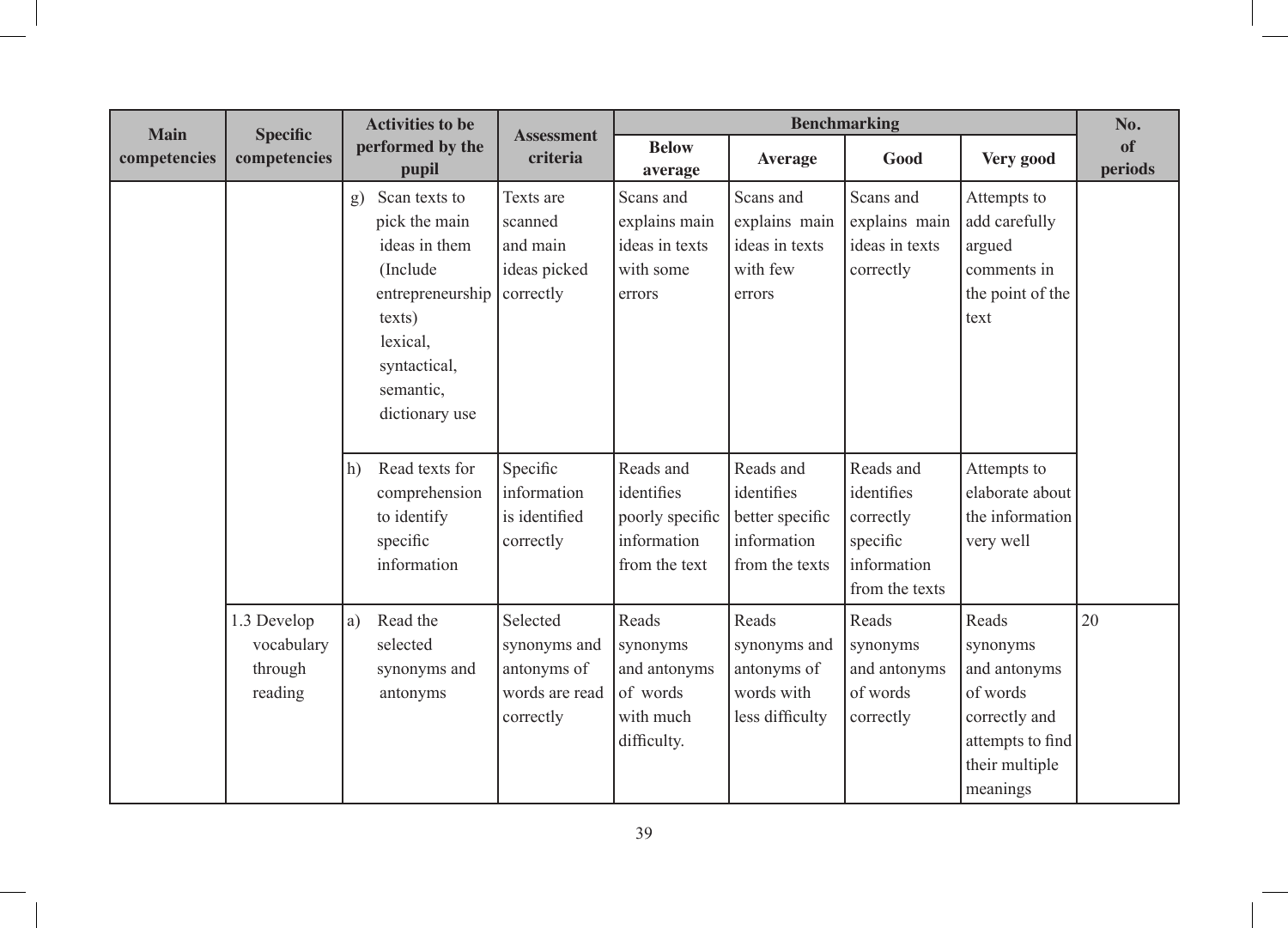| <b>Main</b>                   | <b>Specific</b>                                                        | <b>Activities to be</b>                                                                                                             | <b>Assessment</b>                                                                     | <b>Benchmarking</b>                                                                       |                                                                                                                              |                                                                                                                  |                                                                          |               |
|-------------------------------|------------------------------------------------------------------------|-------------------------------------------------------------------------------------------------------------------------------------|---------------------------------------------------------------------------------------|-------------------------------------------------------------------------------------------|------------------------------------------------------------------------------------------------------------------------------|------------------------------------------------------------------------------------------------------------------|--------------------------------------------------------------------------|---------------|
| competencies                  | competencies                                                           | performed by the<br>pupil                                                                                                           | criteria                                                                              | <b>Below average</b>                                                                      | <b>Average</b>                                                                                                               | Good                                                                                                             | Very good                                                                | of<br>periods |
|                               |                                                                        | b) Read and write<br>varieties of<br>words by using<br>word formation<br>strategies(simple<br>prefixes and<br>suffixes.<br>plurals) | Variety of<br>words are read<br>and written<br>correctly                              | Reads and<br>writes variety<br>of words with<br>multiple errors                           | Reads and<br>writes variety<br>of words with<br>few errors                                                                   | Reads and<br>writes variety<br>of words<br>correctly                                                             | Attempts to<br>form correct<br>sentences<br>independently                |               |
|                               |                                                                        | c) Read and write<br>words related to<br>selected subject<br>areas through<br>reading                                               | Words related<br>to selected<br>subject areas<br>are read<br>and written<br>correctly | Reads less<br>fluently and<br>writes few<br>words related to<br>selected subject<br>areas | Reads<br>somehow<br>fluently and<br>writes a range<br>of words<br>related to<br>selected subject<br>areas with few<br>errors | Reads a wide<br>range of words<br>and writes<br>many words<br>related to<br>selected subject<br>areas correctly. | Can read<br>simple<br>sentences<br>fluently and<br>write very<br>clearly |               |
| orally and<br>through writing | 2.0 Communicate 2.1 Communicate<br>simple ideas<br>through<br>speaking | a)Ask and answer<br>questions orally<br>in various<br>situation                                                                     | Questions<br>are asked<br>and answered<br>correctly                                   | Asks and<br>answers<br>questions<br>orally with less<br>relevance                         | Asks and<br>answers<br>questions orally<br>with some<br>relevance                                                            | Asks and<br>answers<br>questions orally<br>correctly                                                             | Attempts<br>to create<br>well argued<br>a simple<br>conversation         | 26            |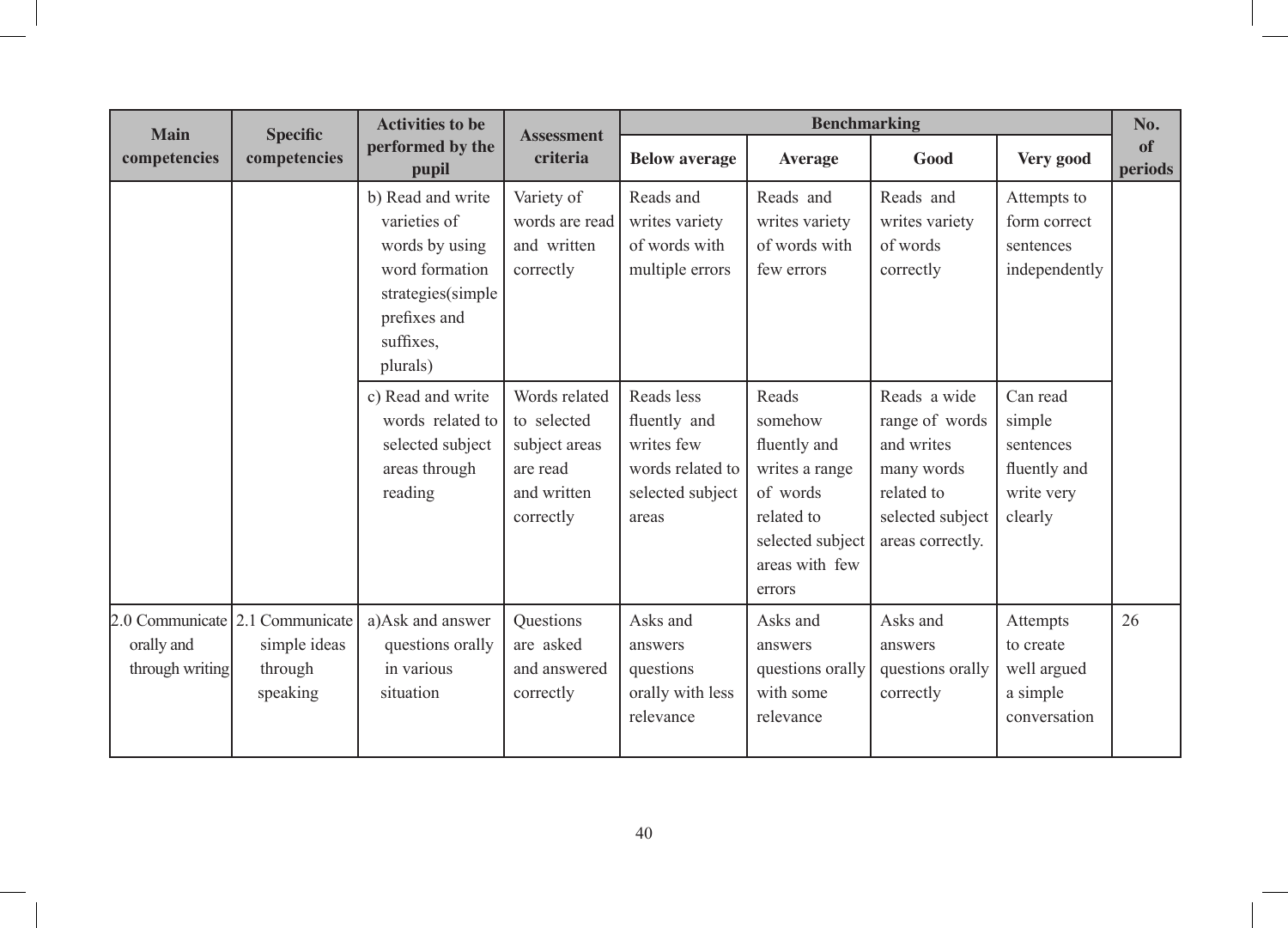| <b>Main</b>  | <b>Specific</b> | <b>Activities to be</b>                                                                                                                                                                           | <b>Assessment</b>                                                                                                                   |                                                                                                                                      | <b>Benchmarking</b>                                                                                                                        |                                                                                                                                  |                                                                                                                                                                                           |               |  |
|--------------|-----------------|---------------------------------------------------------------------------------------------------------------------------------------------------------------------------------------------------|-------------------------------------------------------------------------------------------------------------------------------------|--------------------------------------------------------------------------------------------------------------------------------------|--------------------------------------------------------------------------------------------------------------------------------------------|----------------------------------------------------------------------------------------------------------------------------------|-------------------------------------------------------------------------------------------------------------------------------------------------------------------------------------------|---------------|--|
| competencies | competencies    | performed by the<br>pupil                                                                                                                                                                         | criteria                                                                                                                            | <b>Below</b><br>average                                                                                                              | <b>Average</b>                                                                                                                             | Good                                                                                                                             | Very good                                                                                                                                                                                 | of<br>periods |  |
|              |                 | b) Use dialogue<br>in selected<br>contexts<br>to express<br>personal<br>views and<br>ideas                                                                                                        | Personal views<br>and ideas<br>in selected<br>contexts are<br>expressed<br>correctly                                                | Expresses<br>personal<br>views and<br>ideas in<br>selected<br>contexts in<br>isolated words<br>or phrases                            | Expresses<br>personal<br>views and<br>ideas in<br>selected<br>contexts in<br>poorly made<br>sentences                                      | Expresses<br>personal<br>views and<br>ideas in<br>selected<br>contexts<br>in clear<br>sentences                                  | Attempts<br>to express<br>personal views<br>and ideas<br>in selected<br>contexts<br>with clear<br>supporting<br>examples and<br>evidence in<br>dialogue                                   |               |  |
|              |                 | Debate on the<br>c)<br>common<br>matters<br>around the<br>school, home,<br>work places<br>in order to<br>identify main<br>ideas<br>(including)<br>Sex and<br>Reproduction<br>Health<br>Education) | Main ideas on<br>the common<br>matters<br>around the<br>school, home,<br>work places<br>are identified<br>clearly through<br>debate | Identifies<br>main ideas on<br>the common<br>matters<br>around the<br>school, home,<br>work places<br>through<br>debate<br>unclearly | Identifies<br>main ideas on<br>familiar<br>matters<br>around the<br>school, home,<br>work places<br>through<br>debate with<br>some clarity | Identifies<br>clearly<br>main ideas<br>on familiar<br>matters<br>around the<br>school, home,<br>work places<br>through<br>debate | Identifies<br>main ideas<br>on familiar<br>matters around<br>the<br>school, home,<br>work places<br>through debate<br>independently,<br>and attempts to<br>give very clear<br>explanation |               |  |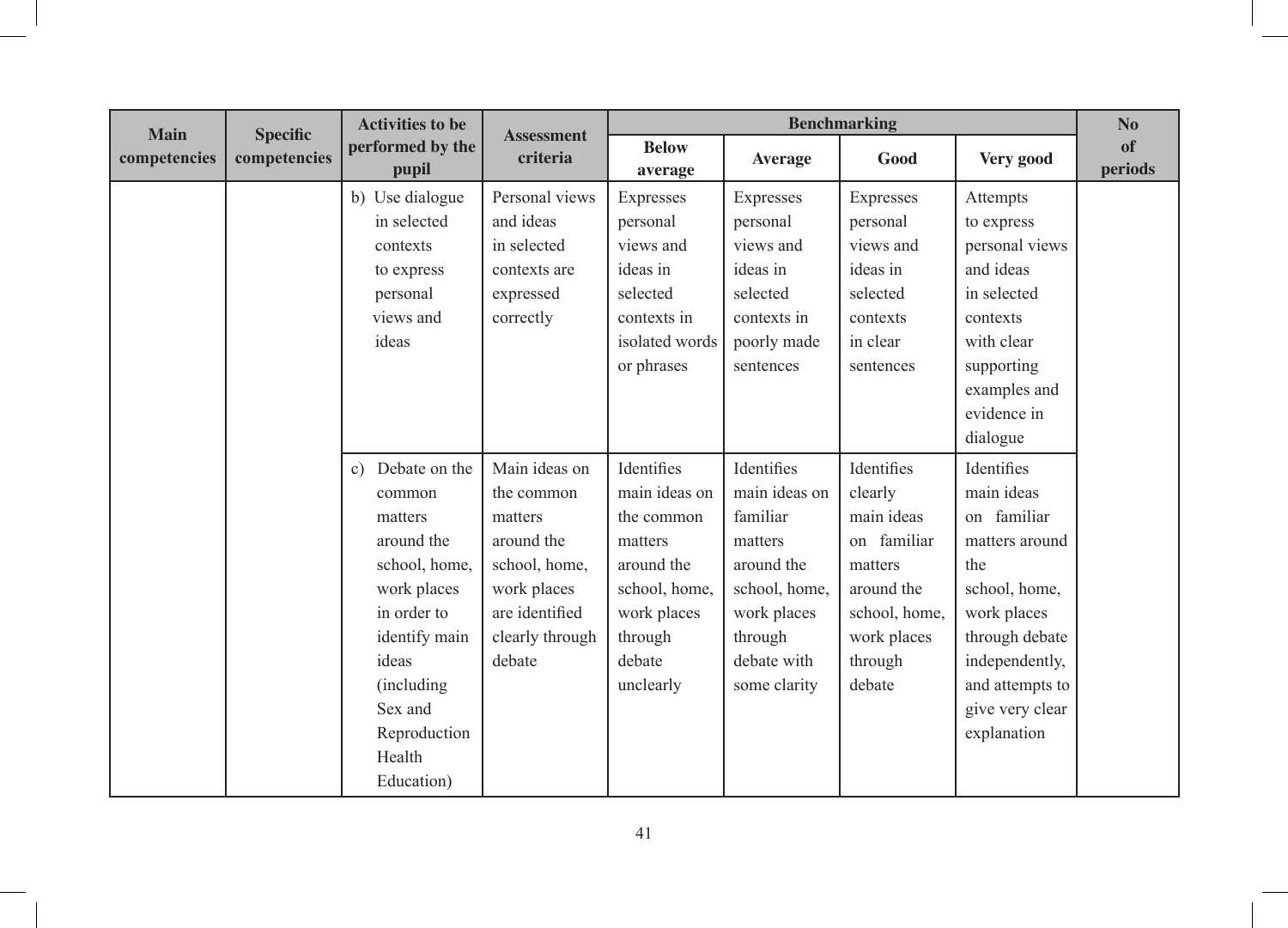| <b>Main</b>  | <b>Specific</b>                                                                             | <b>Activities to be</b>                                                                                                                              | <b>Assessment</b>                                                                                                       |                                                                                                                                     | <b>Benchmarking</b>                                                                                                                                                                |                                                                                                                       |                                                                                                                                            |               |  |
|--------------|---------------------------------------------------------------------------------------------|------------------------------------------------------------------------------------------------------------------------------------------------------|-------------------------------------------------------------------------------------------------------------------------|-------------------------------------------------------------------------------------------------------------------------------------|------------------------------------------------------------------------------------------------------------------------------------------------------------------------------------|-----------------------------------------------------------------------------------------------------------------------|--------------------------------------------------------------------------------------------------------------------------------------------|---------------|--|
| competencies | competencies                                                                                | performed by the<br>pupil                                                                                                                            | criteria                                                                                                                | <b>Below</b><br>average                                                                                                             | <b>Average</b>                                                                                                                                                                     | Good                                                                                                                  | Very good                                                                                                                                  | of<br>periods |  |
|              |                                                                                             | d) Re-tell stories<br>about past events past events are<br>(focus on words retold correctly events with<br>when/ while)                              | Stories about                                                                                                           | Retells stories<br>about past<br>many errors in<br>tenses                                                                           | Retells stories<br>about past<br>events with<br>errors in tenses                                                                                                                   | Retells stories<br>about past<br>events<br>correctly                                                                  | Retells stories<br>about past events<br>and attempts to<br>create own stories<br>combining past<br>and perfective<br>tense                 |               |  |
|              |                                                                                             | e) Use short<br>speech to<br>explain relevant<br>information<br>(include drug<br>abuse)                                                              | Relevant<br>information<br>is explained<br>clearly using a<br>short speech                                              | Explains<br>relevant<br>information<br>through<br>short speech<br>unclearly                                                         | Explains<br>relevant<br>information<br>through short<br>speech with<br>some clarity                                                                                                | Explains<br>relevant<br>information<br>clearly through speech<br>short speech                                         | Explains relevant<br>information very<br>clearly in long                                                                                   |               |  |
|              | 2.2 Develop<br>and use<br>appropriate<br>vocabulary<br>through<br>listening and<br>speaking | a) Read words<br>related to familiar to familiar<br>context to<br>express personal<br>experiences,<br>weather, season<br>and every day<br>activities | Words related<br>context<br>to express<br>personal<br>experiences,<br>and every day<br>activities are<br>read correctly | Reads words<br>related to<br>familiar context<br>to express<br>personal<br>experiences,<br>and every<br>day activities<br>unclearly | Reads words<br>related to<br>to express<br>personal<br>experiences,<br>weather, season weather, season weather, season<br>and every day<br>activities<br>with less clarity clearly | Reads words<br>related to<br>to express<br>personal<br>experiences,<br>weather season,<br>and every<br>day activities | Attempts to create $ 20\rangle$<br>stories using<br>familiar context familiar context words related to<br>familiar context<br>more clearly |               |  |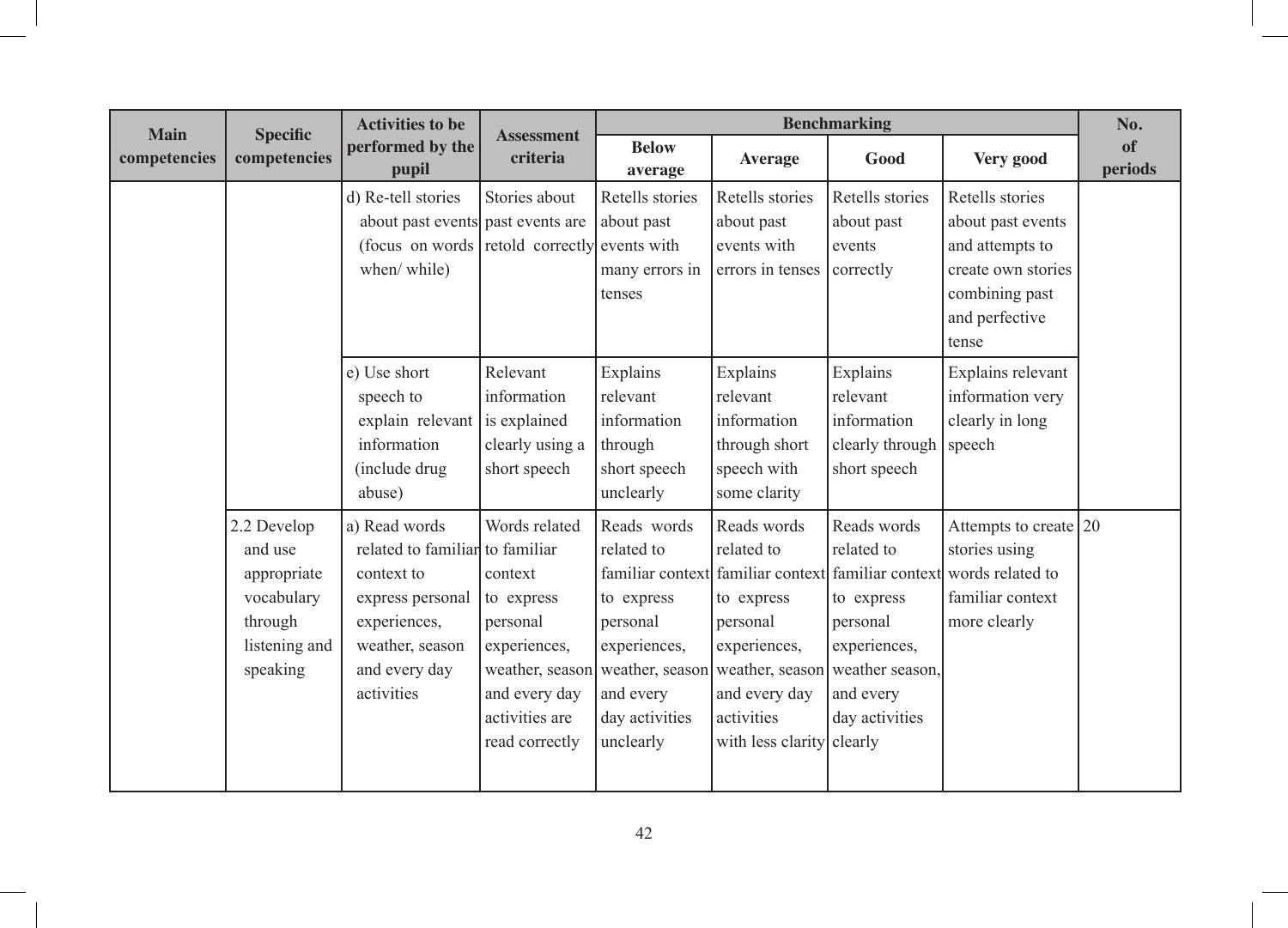| <b>Main</b>  | <b>Specific</b>                    | <b>Activities to be</b>                                                                                                                                                                                                                                | <b>Assessment</b>                                                                                            |                                                                                                         |                                                                                                | <b>Benchmarking</b>                                                                                              |                                                                                                         | No.                  |
|--------------|------------------------------------|--------------------------------------------------------------------------------------------------------------------------------------------------------------------------------------------------------------------------------------------------------|--------------------------------------------------------------------------------------------------------------|---------------------------------------------------------------------------------------------------------|------------------------------------------------------------------------------------------------|------------------------------------------------------------------------------------------------------------------|---------------------------------------------------------------------------------------------------------|----------------------|
| competencies | competencies                       | performed by the<br>pupil                                                                                                                                                                                                                              | criteria                                                                                                     | <b>Below</b><br>average                                                                                 | <b>Average</b>                                                                                 | Good                                                                                                             | Very good                                                                                               | of<br><b>Periods</b> |
|              |                                    | b) Read and use words<br>related to common<br>subject matters in<br>conversation                                                                                                                                                                       | Words related<br>to common<br>subject matters<br>in conversation to common<br>are read and<br>used correctly | Reads well<br>and uses<br>words related<br>subject matters<br>in conversation with some<br>inaccurately | Reads and uses<br>words related<br>to common<br>subject matters<br>in conversation<br>accurate | Reads and uses<br>words related<br>to common<br>subject matters<br>in conversation related to less<br>accurately | Can create<br>accurate own<br>conversation by<br>using words<br>common subject                          |                      |
|              | simple ideas<br>through<br>writing | 2.3 Communicate a) Write short texts<br>in selected subject<br>matters in given<br>contexts                                                                                                                                                            | Short texts in<br>selected subject short texts in<br>matters in<br>given contexts<br>are written<br>clearly  | Writes unclear<br>selected subject in selected<br>matters in<br>given contexts                          | Writes less<br>clear short texts short texts in<br>subject matters<br>in given<br>contexts     | Writes clear<br>selected subject long texts in<br>matters in<br>given contexts                                   | Attempts to write $\vert$ 55<br>more clear and<br>selected subject<br>matters in given<br>contexts      |                      |
|              |                                    | b) Write texts about<br>the impacts of the<br>selected subject<br>matters (include<br>environmental<br>degradation caused<br>by change of<br>weather around<br>the school, home,<br>travel, drug abuse,<br>corruption, culture<br>and traditions, etc) | Texts about<br>impacts of<br>selected subject impacts of<br>matters are<br>clearly written                   | Writes unclear<br>texts about<br>selected subject impacts of<br>matters                                 | Writes with<br>some clarity<br>texts about<br>selected subject matters<br>matters              | Writes clearly<br>texts about<br>impacts of the<br>selected subject                                              | Attempts to write<br>clearly about<br>impacts of a<br>range of subject<br>matter with vivid<br>examples |                      |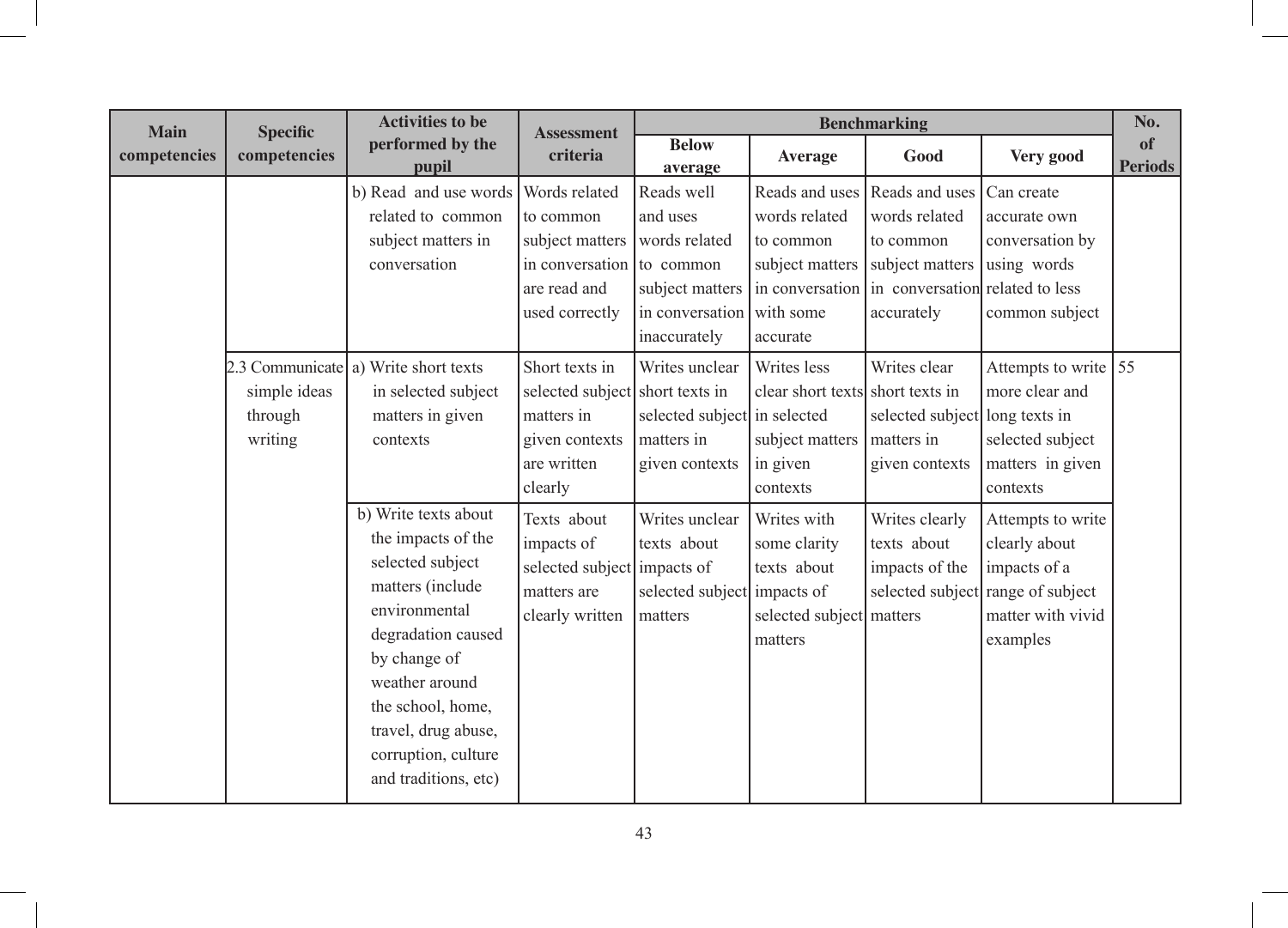|                             |                                 | <b>Activities to be</b>                                                                                                                    |                                                                                                     |                                                                                                                 |                                                                                                              | <b>Benchmarking</b>                                                                              |                                                                                                                                     | No.           |
|-----------------------------|---------------------------------|--------------------------------------------------------------------------------------------------------------------------------------------|-----------------------------------------------------------------------------------------------------|-----------------------------------------------------------------------------------------------------------------|--------------------------------------------------------------------------------------------------------------|--------------------------------------------------------------------------------------------------|-------------------------------------------------------------------------------------------------------------------------------------|---------------|
| <b>Main</b><br>competencies | <b>Specific</b><br>competencies | performed by the<br>pupil                                                                                                                  | <b>Assessment</b><br>criteria                                                                       | <b>Below</b><br>average                                                                                         | <b>Average</b>                                                                                               | Good                                                                                             | Very good                                                                                                                           | of<br>periods |
|                             |                                 | c) Write sentences<br>that express<br>present, past and<br>future events in<br>order to practice<br>language use                           | Sentences<br>that express<br>present, past<br>future events<br>are writte<br>correctly              | Writes<br>sentences<br>that express<br>present, past<br>and future<br>events with<br>many tense<br>errors       | Writes<br>sentences<br>that express<br>present, past<br>and future<br>events with<br>few tense<br>errors     | Writes<br>sentences<br>that express<br>present,<br>past and<br>future events<br>correctly        | Attempts to<br>write clearly a<br>short passage<br>expressed in<br>combination of<br>tenses                                         |               |
|                             |                                 | d) Write a personal<br>letter to a friend to<br>convey sad /happy<br>information                                                           | Personal letter<br>to a friend<br>conveying<br>sad /happy<br>information<br>is written<br>correctly | Writes a<br>personal<br>letter to<br>a friend<br>conveying<br>sad /happy<br>information<br>with much<br>support | Writes a<br>personal letter<br>to a friend<br>conveying<br>sad /happy<br>information<br>with less<br>support | Writes a<br>personal letter<br>to a friend<br>conveying<br>sad/happy<br>information<br>correctly | Attempts to write<br>a detailed personal<br>letter to a friend<br>conveying sad/<br>happy information<br>with more precise<br>words |               |
|                             |                                 | e) Write compositions<br>with specific<br>information about<br>school, travel,<br>home, festivals<br>(include Child<br>rights, Drug abuse) | Compositions<br>with specific<br>information<br>are written<br>clearly and<br>relevant              | Writes unclear<br>and irrelevant<br>a composition<br>with specific<br>information                               | Writes less<br>clearly and<br>irrelevantly<br>composition<br>with specific<br>information                    | Writes a<br>composition<br>with specific<br>information<br>clearly and<br>relevantly             | Attempts to<br>write clearly and<br>relevantly a detailed<br>composition with<br>specific information                               |               |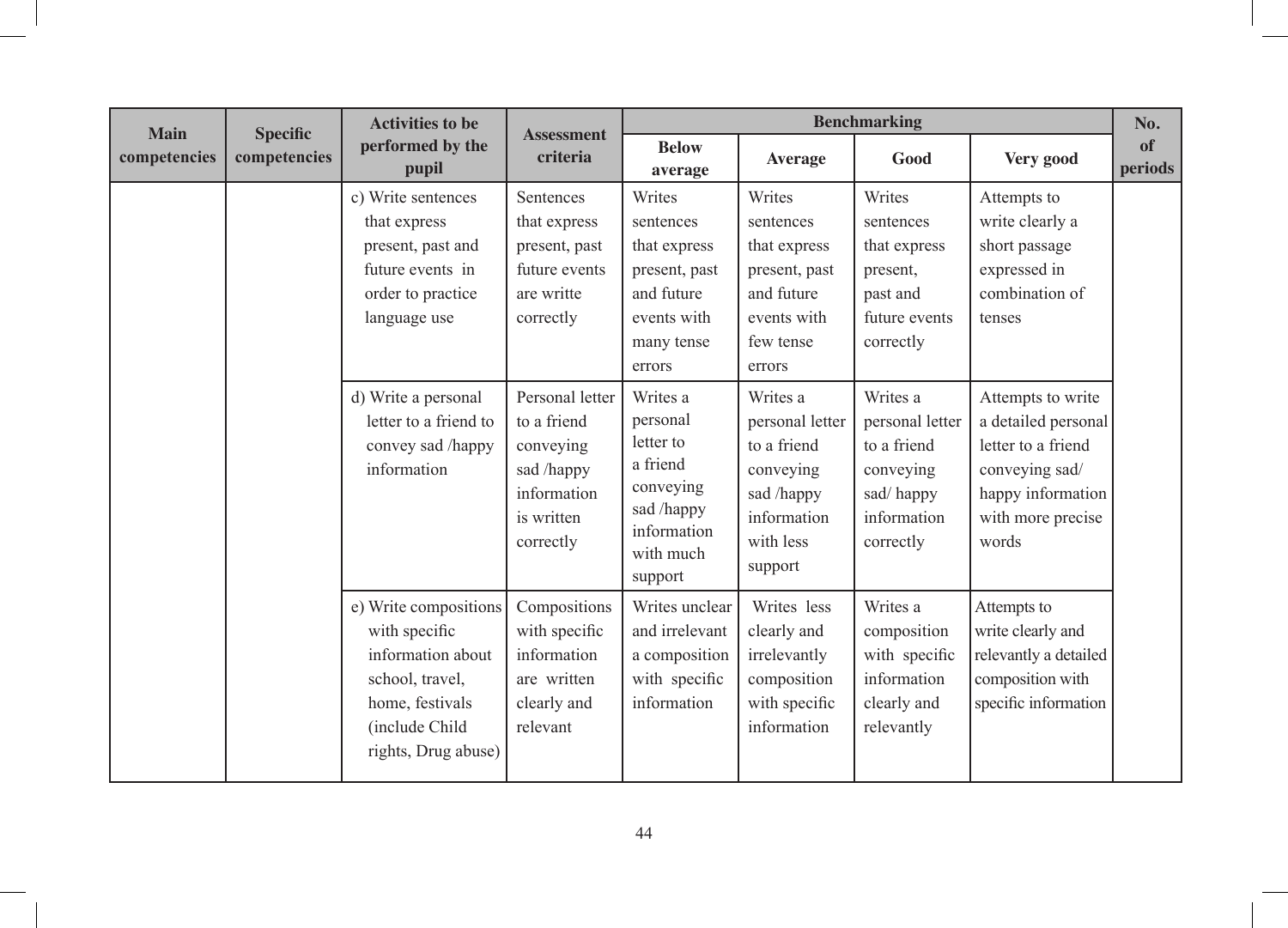| <b>Main</b>  | <b>Specific</b> | <b>Activities to be</b>                                                                                                                                       | <b>Assessment</b>                                                                          |                                                                                       |                                                                                      | <b>Benchmarking</b>                                                               |                                                                                                  | No.           |
|--------------|-----------------|---------------------------------------------------------------------------------------------------------------------------------------------------------------|--------------------------------------------------------------------------------------------|---------------------------------------------------------------------------------------|--------------------------------------------------------------------------------------|-----------------------------------------------------------------------------------|--------------------------------------------------------------------------------------------------|---------------|
| competencies | competencies    | performed by the<br>pupil                                                                                                                                     | criteria                                                                                   | <b>Below</b><br>average                                                               | <b>Average</b>                                                                       | Good                                                                              | Very good                                                                                        | of<br>periods |
|              |                 | f) Write stories<br>with suggested<br>endings: (Include<br>e.g. moral values<br>drug abuse etc)                                                               | <b>Stories</b><br>with given<br>endings are<br>written with<br>a matching<br>beginning     | Writes short<br>stories with<br>mismatching<br>beginning<br>to the given<br>endings   | Writes short<br>stories with<br>given endings<br>with less<br>matching<br>beginning  | Writes short<br>stories with<br>matching<br>beginnings<br>to the given<br>endings | Attempts to<br>write his/her<br>own attractive<br>stories with the<br>beginnings and<br>endings  |               |
|              |                 | g) Write short<br>stories to<br>describe<br>cultural matters<br>(festivals,<br>dances,<br>clothing, food,<br>language,<br>initiations)                        | Short stories<br>describing<br>cultural<br>matters are<br>written<br>correctly             | Writes<br>short stories<br>describing<br>cultural<br>matters.<br>incorrectly          | Writes short<br>stories<br>describing<br>cultural<br>matters with<br>some support    | Writes<br>short stories<br>describing<br>cultural<br>matters<br>correctly         | Attempts<br>to write<br>long stories<br>describing<br>cultural matters<br>with vivid<br>examples |               |
|              |                 | h) Write notes<br>conveying<br>simple personal<br>information (to<br>friends, service,<br>people, teachers<br>and others who<br>feature in every<br>day life) | <b>Notes</b><br>conveying<br>simple<br>personal<br>information<br>are written<br>correctly | Writes notes<br>conveying<br>simple<br>personal<br>information<br>with many<br>errors | Writes notes<br>conveying<br>simple<br>personal<br>information<br>with few<br>errors | Writes notes<br>conveying<br>simple<br>personal<br>information<br>correctly       | Can correspond<br>well about<br>personal<br>information                                          |               |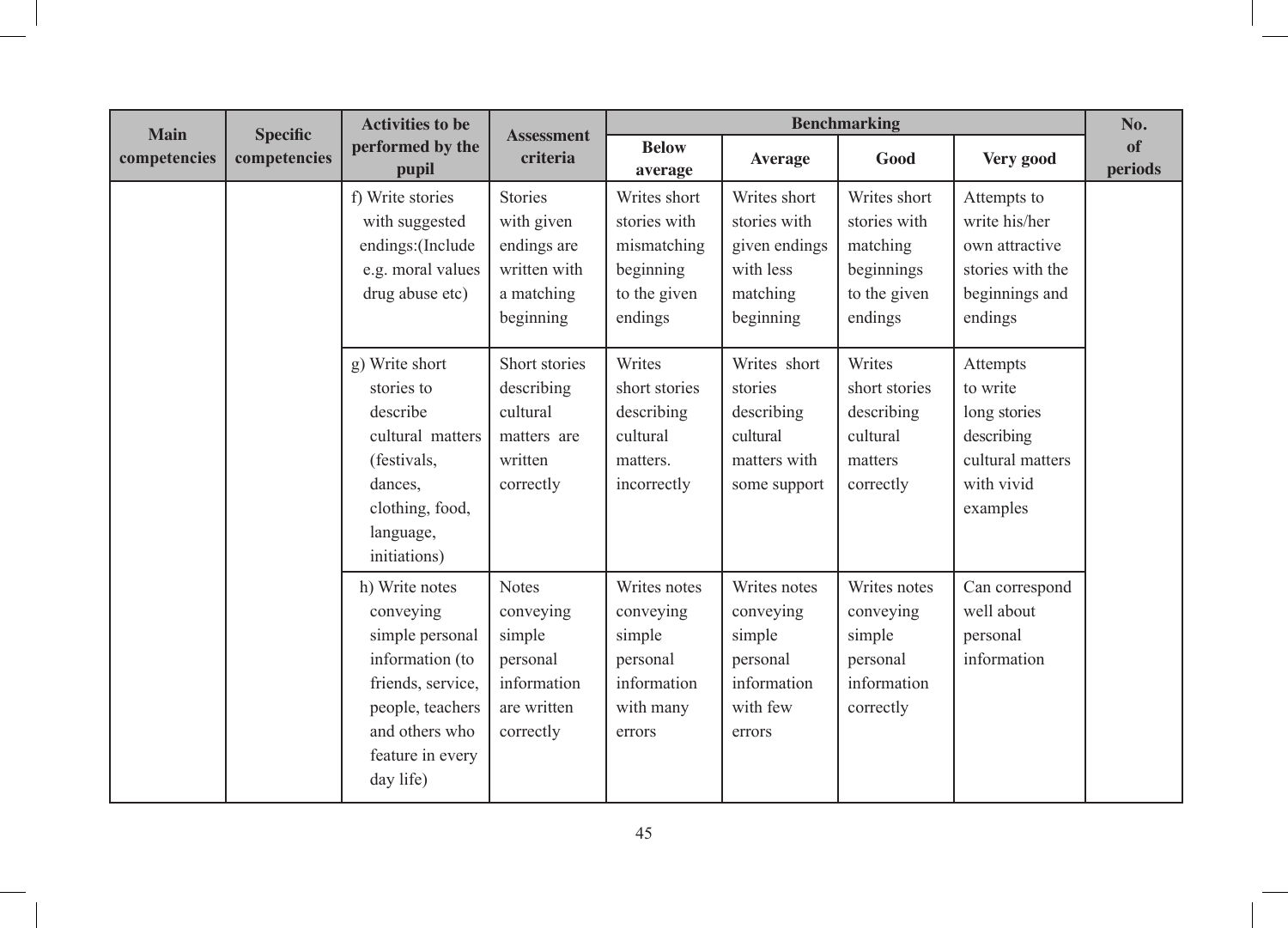| <b>Main</b>  | <b>Specific</b>                                         | <b>Activities to be</b>                                                                                                                                                                | <b>Assessment</b>                                                                                                                                                        |                                                                                         |                                                                                                                       | <b>Benchmarking</b>                                                                      |                                                                                                                                                   | No.           |
|--------------|---------------------------------------------------------|----------------------------------------------------------------------------------------------------------------------------------------------------------------------------------------|--------------------------------------------------------------------------------------------------------------------------------------------------------------------------|-----------------------------------------------------------------------------------------|-----------------------------------------------------------------------------------------------------------------------|------------------------------------------------------------------------------------------|---------------------------------------------------------------------------------------------------------------------------------------------------|---------------|
| competencies | competencies                                            | performed by the<br>pupil                                                                                                                                                              | criteria                                                                                                                                                                 | <b>Below</b><br>average                                                                 | <b>Average</b>                                                                                                        | Good                                                                                     | Very good                                                                                                                                         | of<br>periods |
|              |                                                         | i) Write guided texts<br>with proper use<br>of punctuations;<br>full stop, comma,<br>question mark, and<br>exclamation mark<br>(include women)<br>participation in<br>decision making) | Guided texts<br>with proper use texts with<br>of punctuation improper use<br>marks (full<br>stop, comma,<br>question<br>mark, and<br>exclamation<br>mark) are<br>written | Writes<br>of punctuation<br>marks                                                       | Writes texts<br>with less<br>proper use of<br>punctuation<br>marks                                                    | Writes texts<br>with proper use<br>of punctuation<br>marks                               | Attempts to use<br>more punctuation<br>and quotation<br>marks properly                                                                            |               |
|              |                                                         | i) Write summaries<br>of main ideas from<br>various leveled<br>texts                                                                                                                   | <b>Summaries</b><br>of main ideas<br>from various<br>leveled texts<br>are written<br>relevantly                                                                          | Writes<br>summaries<br>of main ideas<br>from various<br>leveled texts<br>irrelevantly   | Writes<br>summaries<br>of main ideas<br>from various<br>leveled texts<br>less relevantly                              | Writes<br>summaries<br>of main ideas<br>from various<br>leveled texts<br>relevantly      | Write summaries<br>of main ideas<br>from various<br>leveled texts by<br>using own words                                                           |               |
|              | 2.4 Use<br>appropriate<br>vocabulary<br>when<br>writing | a) Read and write<br>prefixes and<br>suffixes to acquire<br>grade appropriate<br>vocabulary e.g.<br>redo unable undo,<br>unlawful spoonful<br>invisible                                | Grade<br>appropriate<br>vocabulary<br>are read and<br>written using<br>prefixes<br>and suffixes<br>correctly                                                             | Reads and<br>write grade<br>appropriate<br>vocabulary<br>using prefixes<br>and suffixes | Reads and<br>writes grade<br>appropriate<br>vocabulary<br>using prefixes<br>and suffixes<br>with few errors correctly | Reads and<br>writes grade<br>appropriate<br>vocabulary<br>using prefixes<br>and suffixes | Reads and write<br>grade appropriate<br>vocabulary and<br>attempts to create<br>and to use words<br>with prefixes<br>and suffixes in<br>sentences | 20            |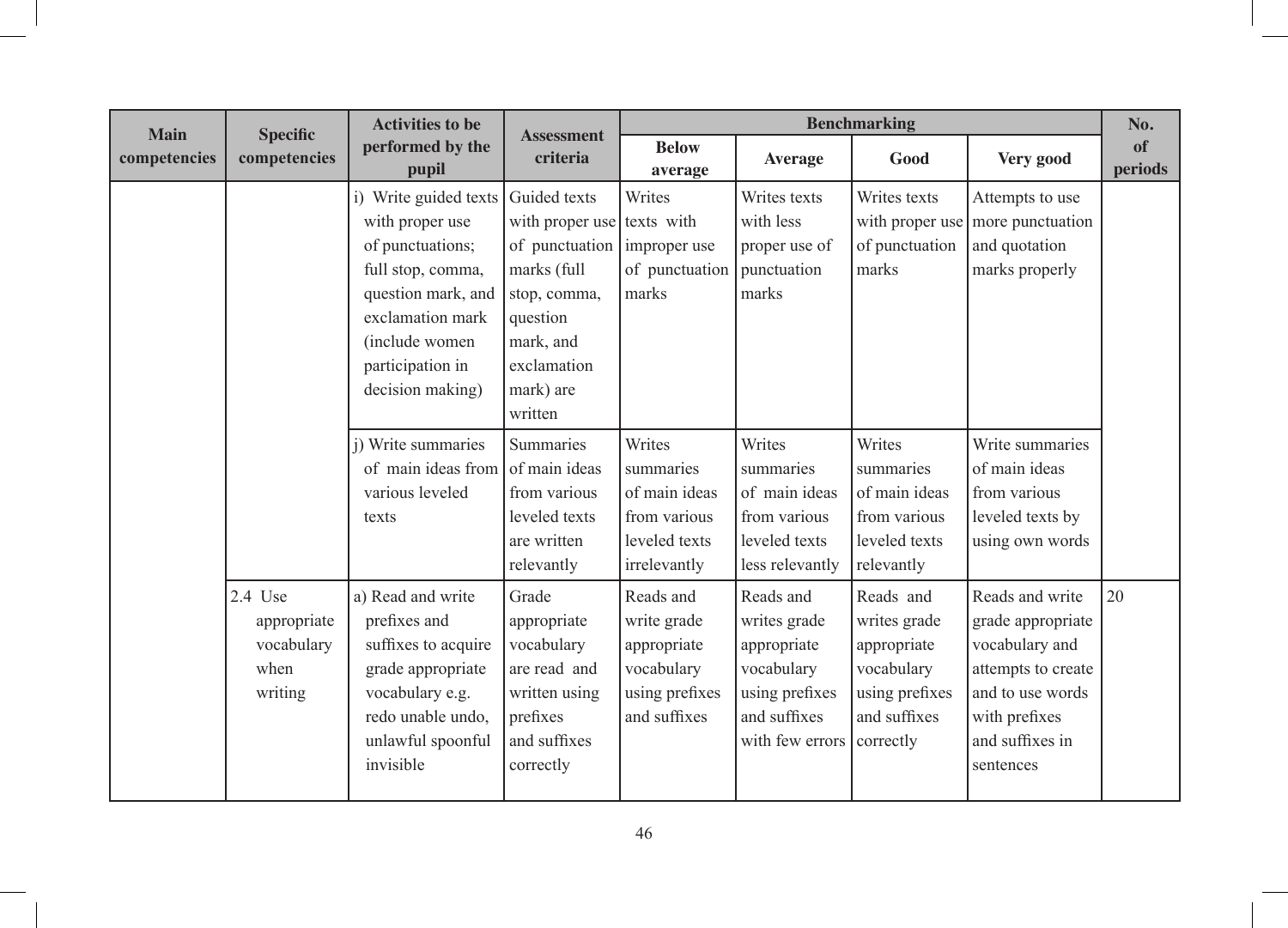| <b>Main</b>  | <b>Specific</b> | <b>Activities to be</b>                                                                                                 | <b>Assessment</b>                                                                       |                                                                                                          |                                                                                                                       | <b>Benchmarking</b>                                                                          |                                                                                                                                      | No.           |
|--------------|-----------------|-------------------------------------------------------------------------------------------------------------------------|-----------------------------------------------------------------------------------------|----------------------------------------------------------------------------------------------------------|-----------------------------------------------------------------------------------------------------------------------|----------------------------------------------------------------------------------------------|--------------------------------------------------------------------------------------------------------------------------------------|---------------|
| competencies | competencies    | performed by the<br>pupil                                                                                               | criteria                                                                                | <b>Below</b><br>average                                                                                  | <b>Average</b>                                                                                                        | Good                                                                                         | Very good                                                                                                                            | of<br>periods |
|              |                 | b) Read and write<br>appropriate<br>vocabulary<br>through plural<br>forms                                               | Appropriate<br>words in plural writes<br>forms are read<br>and written<br>correctly     | Reads and<br>appropriate<br>vocabulary in<br>plural forms                                                | Reads and<br>writes<br>appropriate<br>vocabulary in<br>plural forms<br>with teacher's<br>support                      | Reads and<br>writes<br>appropriate<br>vocabulary in<br>plural forms<br>correctly             | Reads and<br>writes more<br>appropriate<br>vocabulary in<br>plural forms                                                             |               |
|              |                 | c) Group words<br>into different<br>appropriate<br>classes                                                              | Words are<br>grouped into<br>appropriate<br>classes<br>correctly                        | Groups words<br>classes with<br>difficulty                                                               | Groups words<br>classes with<br>less support                                                                          | Groups words<br>into appropriate into appropriate into appropriate<br>classes correctly      | Groups words<br>into appropriate<br>classes<br>correctly and<br>attempts to<br>relate and<br>differentiate<br>the groups of<br>words |               |
|              |                 | d) Read and write<br>words of topic<br>related to public<br>services<br>(Schools,<br>hospitals, home,<br>and community) | Words of topic<br>related to<br>public services<br>are read<br>and written<br>correctly | Reads with<br>hesitation<br>and writes<br>incorrectly<br>words of topic<br>related to<br>public services | Reads with<br>less hesitation<br>and writes with<br>some errors<br>words of topic<br>related to<br>public<br>services | Reads and writes Reads fluently<br>words of topic<br>related to public<br>services correctly | and writes a<br>wide range of<br>words correctly<br>from other<br>fields besides<br>school, home,<br>hospital and<br>community       |               |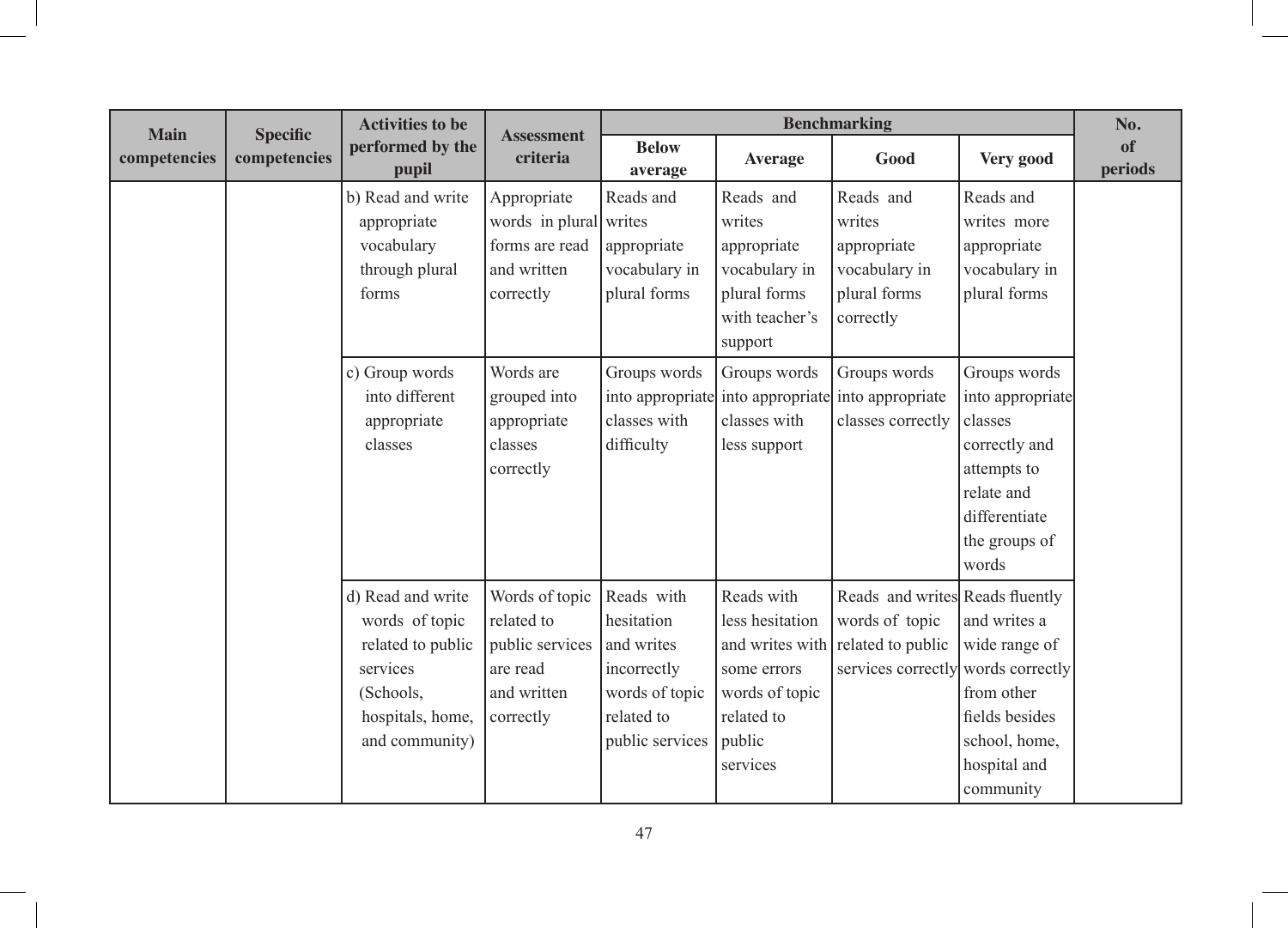## **3.10 Syllabus content for Standard VI**

|    | <b>Main Competencies</b>                                                                                     | <b>Specific competencies</b>                                                                                                                                          |
|----|--------------------------------------------------------------------------------------------------------------|-----------------------------------------------------------------------------------------------------------------------------------------------------------------------|
| 1. | Comprehend oral and written information                                                                      | 1.1 Listen and comprehend information presented orally<br>1.2 Read and comprehend written information                                                                 |
| 2. | Communicate orally and through writing                                                                       | 2.1 Communicate simple ideas through speaking<br>2.2 Communicate simple ideas through writing                                                                         |
| 3. | Acquire and use vocabulary through the four<br>language skills (listening, speaking, reading and<br>writing) | 3.1 Develop and use appropriate vocabulary through listening and<br>speaking<br>3.2 Develop vocabulary through reading<br>3.3 Use appropriate vocabulary when writing |

| Table 9: The Competencies to be developed by Standard VI Pupil |
|----------------------------------------------------------------|
|----------------------------------------------------------------|

**Note:** Vocabulary in the teaching and learning process is embedded across all four language skills. The specific competencies 3.1, 3.2 and 3.3 of the main competency, "Develop and use vocabulary through the four language skills" are embedded within listening, speaking, reading and writing. The arrangement of the syllabus content shows the embedded feature.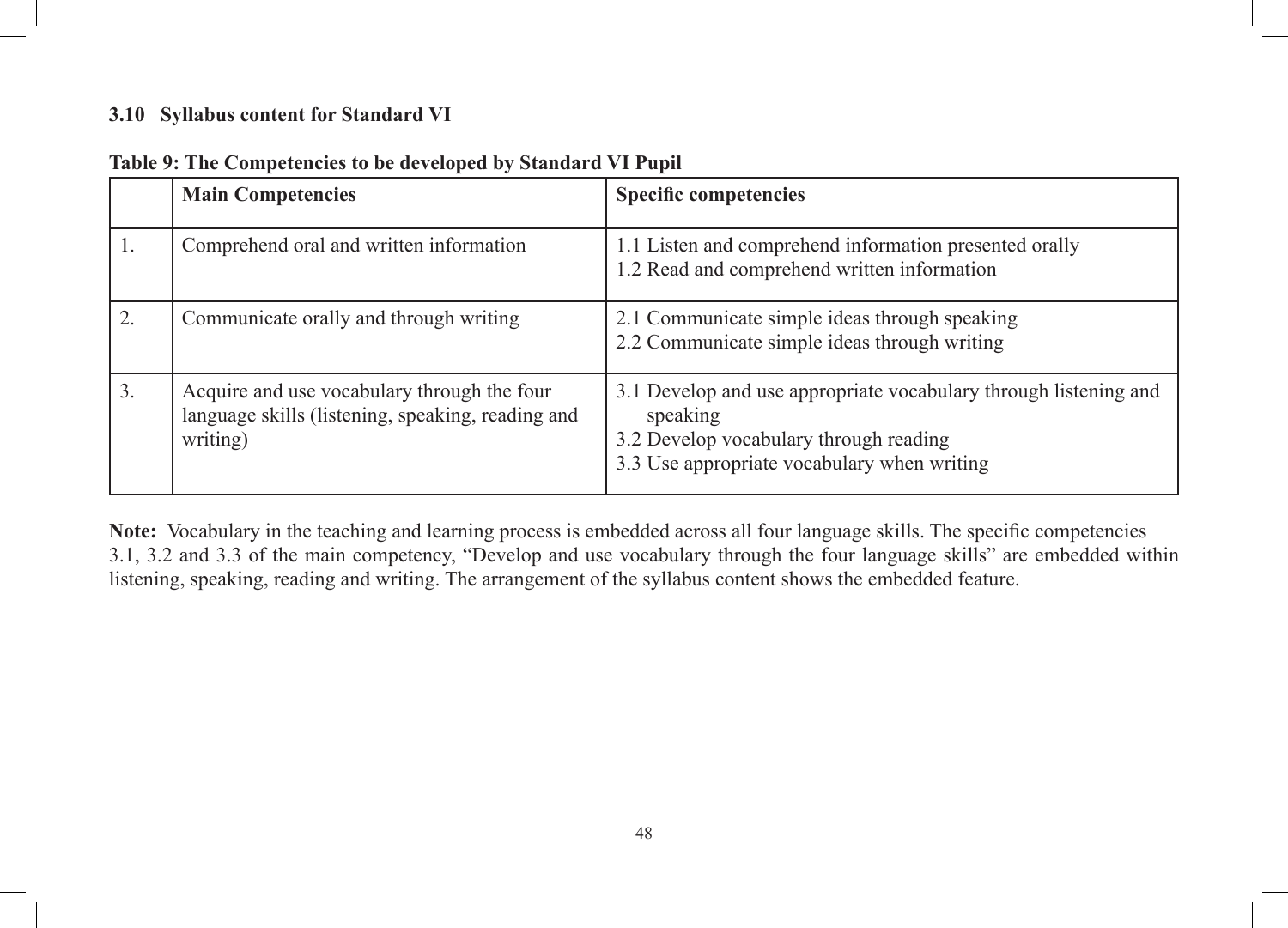# **Table 10: Detailed syllabus content**

| Main                                                 | <b>Specific</b>                                                    | <b>Activities to be</b>                                                                                                                                              | <b>Assessment</b>                                                                                       |                                                                                                                          |                                                                                                                             | <b>Benchmarking</b>                                                                                              |                                                                         | No.           |
|------------------------------------------------------|--------------------------------------------------------------------|----------------------------------------------------------------------------------------------------------------------------------------------------------------------|---------------------------------------------------------------------------------------------------------|--------------------------------------------------------------------------------------------------------------------------|-----------------------------------------------------------------------------------------------------------------------------|------------------------------------------------------------------------------------------------------------------|-------------------------------------------------------------------------|---------------|
| competencies                                         | competencies                                                       | performed by the<br>pupil                                                                                                                                            | criteria                                                                                                | <b>Below average</b>                                                                                                     | Average                                                                                                                     | Good                                                                                                             | Very good                                                               | of<br>periods |
| 1.0 Comprehend<br>oral and<br>written<br>information | 1.1 Listen and<br>comprehend<br>information<br>presented<br>orally | a) Listen to<br>recorded<br>materials about<br>common issues<br>and answer<br>questions orally<br>(related to<br>family planning<br>and surroundings<br>cleanliness) | Questions<br>related to<br>common issues<br>are answered<br>orally correctly                            | Answers orally<br>questions<br>related to<br>common issues<br>with many<br>errors                                        | Answers<br>orally<br>questions<br>related to<br>common<br>issues with<br>few errors                                         | Answers orally<br>questions<br>related to<br>common issues<br>correctly                                          | Asks questions<br>for more<br>clarification                             | 37            |
|                                                      |                                                                    | b) Listen to and<br>retell<br>information on<br>school<br>matters                                                                                                    | Information on<br>school matters<br>is<br>retold correctly                                              | Retells<br>information on<br>school matters<br>with much<br>support                                                      | Retells<br>information<br>on school<br>matters with<br>less support                                                         | Retells<br>information on<br>school matters<br>correctly                                                         | Can retell a range<br>of information<br>precisely                       |               |
|                                                      |                                                                    | c) Listen to<br>recorded<br>conversation<br>and identify<br>main ideas about<br>everyday matters                                                                     | Main ideas<br>about everyday<br>matters are<br>identified in<br>a recorded<br>conversation<br>correctly | Listens to<br>recorded<br>conversation<br>and identifies<br>main ideas<br>about everyday<br>matters with<br>much support | Listens to<br>recorded<br>conversation<br>and identifies<br>main ideas<br>about<br>everyday<br>matters with<br>less support | Listens to<br>recorded<br>conversation<br>and identifies<br>main ideas<br>about everyday<br>matters<br>correctly | Attempts to<br>make own<br>conversation<br>and makes a<br>summary of it |               |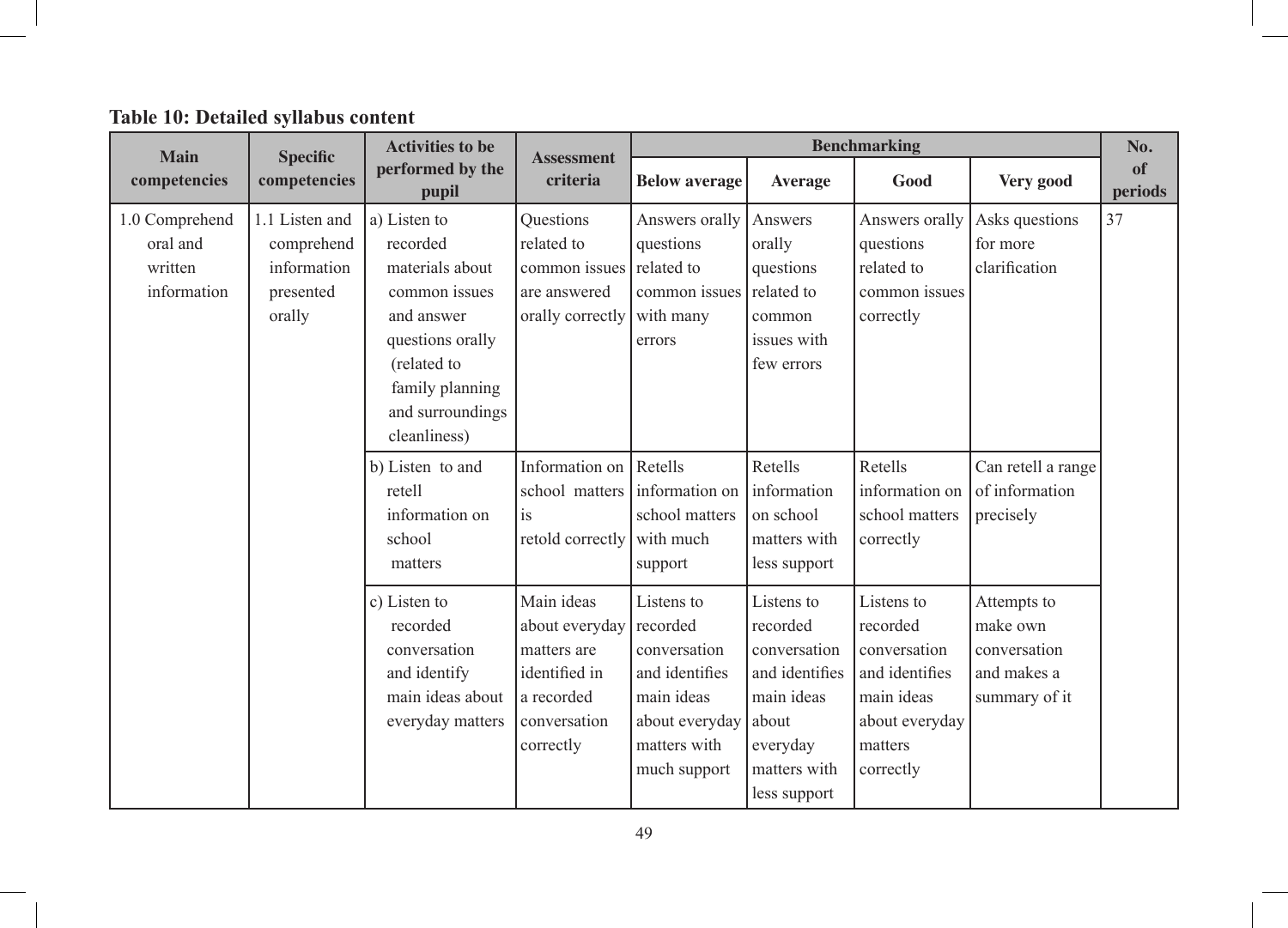| Main         | <b>Specific</b>                                      | <b>Activities to be</b>                                                                                                                                                                                                                 | <b>Assessment</b>                                                                                                                                                                                                                                        |                                                                                                         |                                                                                                          | <b>Benchmarking</b>                                                                              |                                                                                                 | No.           |
|--------------|------------------------------------------------------|-----------------------------------------------------------------------------------------------------------------------------------------------------------------------------------------------------------------------------------------|----------------------------------------------------------------------------------------------------------------------------------------------------------------------------------------------------------------------------------------------------------|---------------------------------------------------------------------------------------------------------|----------------------------------------------------------------------------------------------------------|--------------------------------------------------------------------------------------------------|-------------------------------------------------------------------------------------------------|---------------|
| competencies | competencies                                         | Performed by the<br>pupil                                                                                                                                                                                                               | criteria                                                                                                                                                                                                                                                 | <b>Below average</b>                                                                                    | Average                                                                                                  | Good                                                                                             | Very good                                                                                       | of<br>periods |
|              |                                                      | d) Listen to<br>announcements<br>and give personal<br>views<br>(Include)<br>environmental<br>conservation and<br>road safety<br>issues)                                                                                                 | Personal<br>views about<br>announcements<br>are given<br>correctly                                                                                                                                                                                       | Gives personal<br>views about<br>announcements<br>irrelevantly                                          | Gives personal<br>views about<br>announcements<br>with less<br>relevance                                 | Gives personal<br>views about<br>announcements<br>correctly                                      | Attempts using<br>his/her own<br>words to make<br>a wide range of<br>announcements              |               |
|              | 1.2 Read and<br>comprehend<br>written<br>information | a) Read and<br>comprehend<br>various texts<br>on familiar<br>topics (hunting<br>wild animals,<br>keeping<br>animals,<br>village<br>life, town<br>life, sports,<br>traveling,<br>disasters.<br>family issues<br>and personal<br>letters) | Various texts<br>on familiar<br>topics (hunting<br>wild animals,<br>keeping<br>animals, village<br>life, town<br>life, sports,<br>traveling,<br>disasters,<br>family issues<br>and personal<br>letters) are<br>read and<br>comprehended<br>appropriately | Reads<br>various texts<br>on familiar<br>topics but<br>comprehends<br>various topics<br>with difficulty | Reads various<br>texts on<br>familiar topics<br>comprehends<br>various topics<br>with less<br>difficulty | Reads various<br>texts on<br>familiar topics<br>comprehends<br>most of the text<br>appropriately | Reads various<br>texts on familiar<br>topics and<br>comprehends<br>about the texts<br>very well | 28            |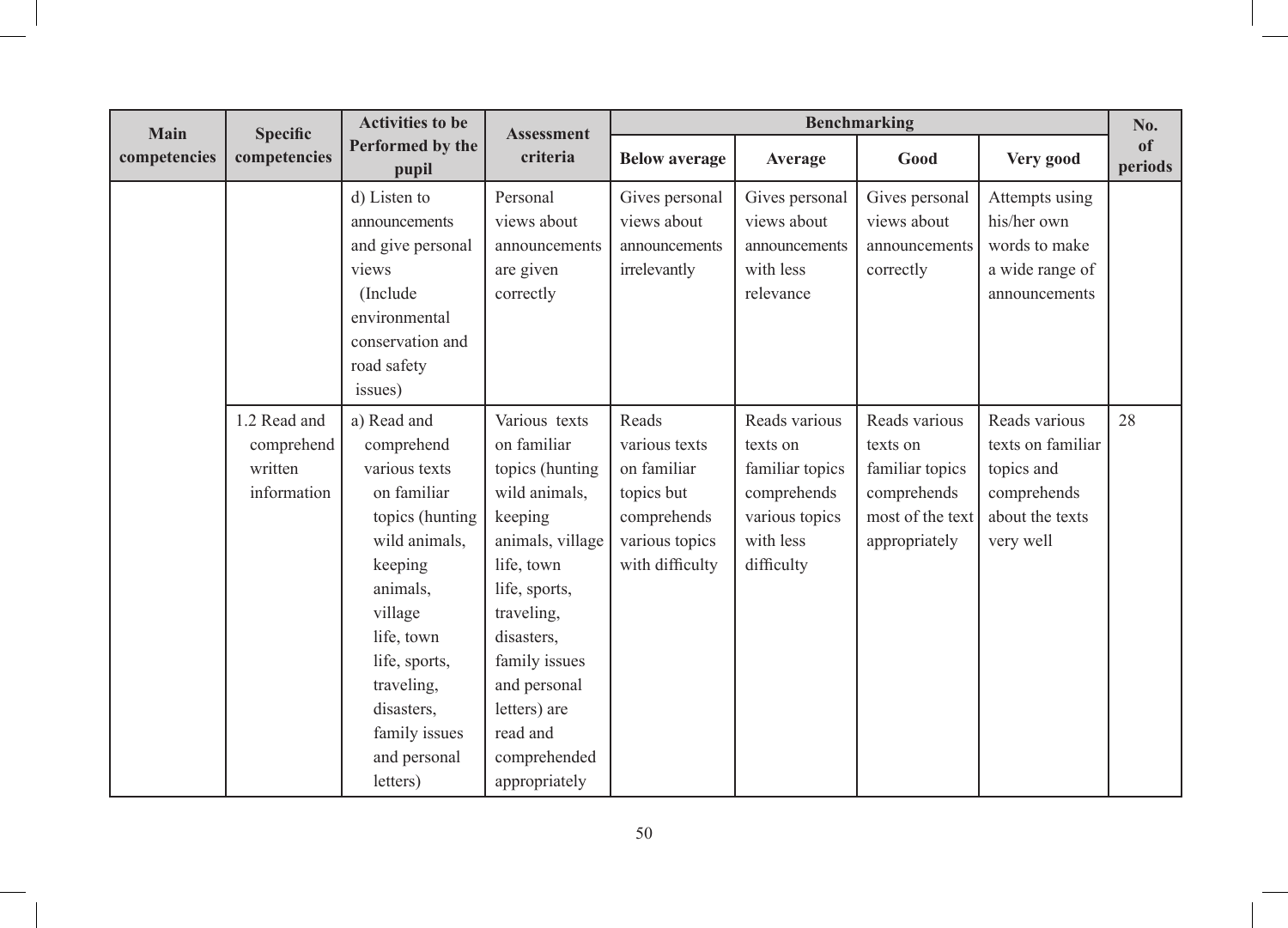| <b>Main</b><br><b>Specific</b> |              | <b>Activities to be</b>                                                                                                                  | <b>Assessment</b>                                                    | <b>Benchmarking</b>                                                      |                                                          |                                                            |                                                                                                   |                          |
|--------------------------------|--------------|------------------------------------------------------------------------------------------------------------------------------------------|----------------------------------------------------------------------|--------------------------------------------------------------------------|----------------------------------------------------------|------------------------------------------------------------|---------------------------------------------------------------------------------------------------|--------------------------|
| competencies                   | competencies | Performed by the<br>pupil                                                                                                                | criteria                                                             | <b>Below average</b>                                                     | Average                                                  | Good                                                       | Very good                                                                                         | <sub>of</sub><br>periods |
|                                |              | b) Scan texts and<br>explain relevant<br>ideas (include)<br>corruption<br>text, lexical,<br>syntactical,<br>semantic,<br>dictionary use) | Texts are<br>scanned and<br>relevant ideas<br>explained<br>correctly | Struggles to<br>scan texts and<br>misses out to<br>explain many<br>ideas | Scans texts and<br>misses out to<br>explain few<br>ideas | Scans texts<br>and explains<br>relevant ideas<br>correctly | Scans texts<br>and explains<br>relevant ideas<br>correctly and<br>gives opinion<br>about the text |                          |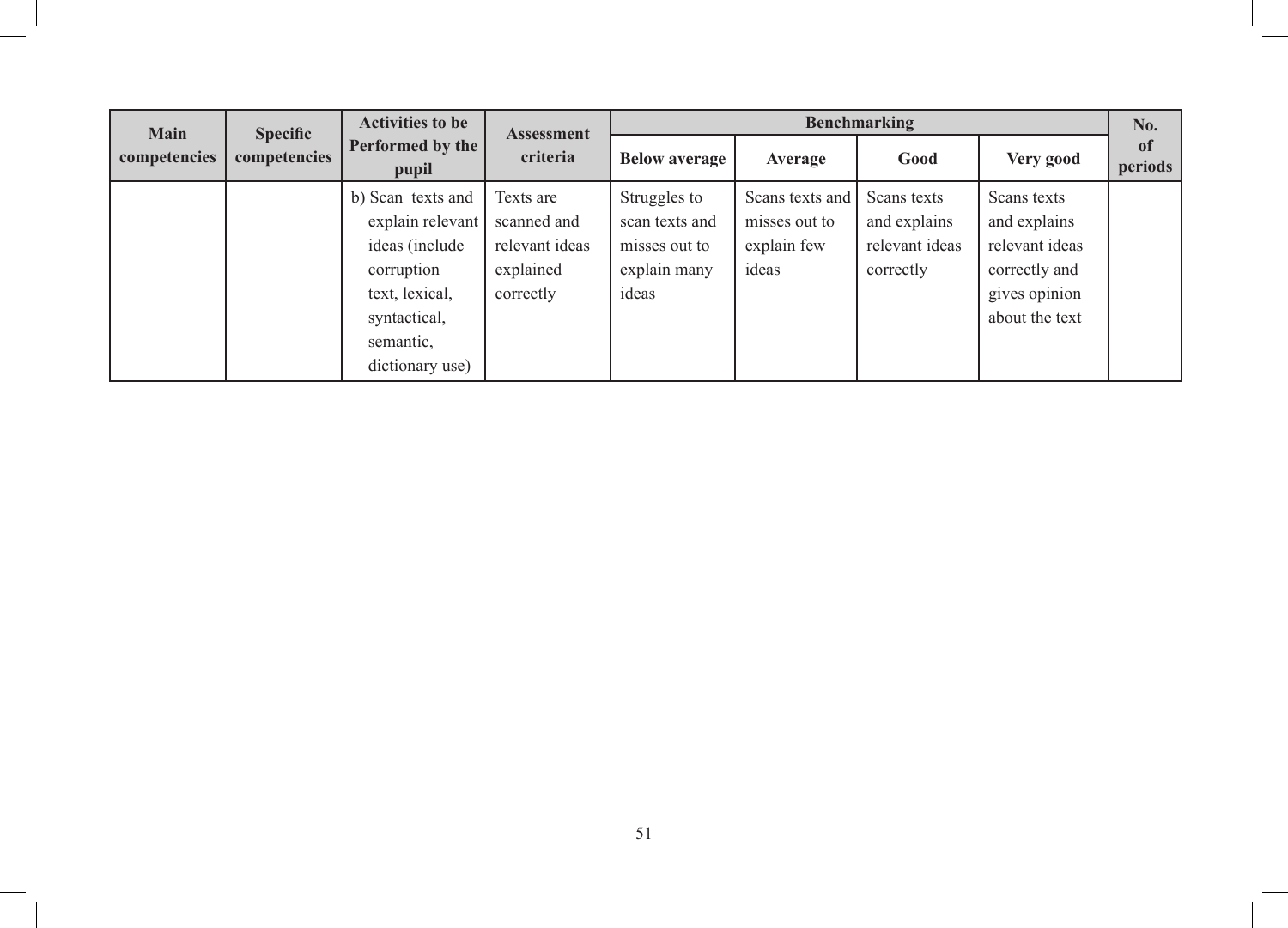|                             |                                                 | <b>Activities to be</b>                                                                    |                                                                                      |                                                                                              | <b>Benchmarking</b>                                                                          |                                                                                |                                                                                        |               |  |
|-----------------------------|-------------------------------------------------|--------------------------------------------------------------------------------------------|--------------------------------------------------------------------------------------|----------------------------------------------------------------------------------------------|----------------------------------------------------------------------------------------------|--------------------------------------------------------------------------------|----------------------------------------------------------------------------------------|---------------|--|
| <b>Main</b><br>competencies | <b>Specific</b><br>competencies                 | performed by the<br>pupil                                                                  | <b>Assessment</b><br>criteria                                                        | <b>Below average</b>                                                                         | <b>Average</b>                                                                               | Good                                                                           | Very good                                                                              | of<br>periods |  |
|                             | 1.3 Develop<br>vocabulary<br>through<br>reading | a) Read and<br>use selected<br>synonyms and<br>antonyms                                    | Selected<br>synonyms and<br>antonyms are<br>read and used<br>correctly               | Struggles to<br>read and use<br>synonyms and<br>antonyms                                     | Reads<br>and uses<br>synonyms and<br>antonyms with<br>few errors                             | Reads and<br>uses synonyms<br>and antonyms<br>correctly                        | Reads and<br>attempts to<br>identify the<br>synonyms and<br>antonyms in<br>other texts | 28            |  |
|                             |                                                 | b) Read and use<br>varieties of<br>words by using<br>word formation<br>(compound<br>words) | A variety of<br>words are<br>read and used<br>through word<br>formation<br>correctly | Reads and<br>uses a variety<br>of words<br>through word<br>formation<br>with much<br>support | Reads and<br>uses a variety<br>of words<br>through word<br>formation<br>with less<br>support | Reads and uses<br>a variety of<br>words through<br>word formation<br>correctly | Reads and uses<br>a variety of<br>words through<br>word formation<br>in sentences      |               |  |
|                             |                                                 | c)Read and use<br>multiple mean-<br>ing words                                              | Multiple<br>meaning words<br>are read and<br>used correctly                          | Reads and<br>uses multiple<br>meaning<br>words with<br>many errors                           | Reads and<br>uses multiple<br>meaning<br>words with<br>less errors                           | Reads and<br>uses multiple<br>meaning of<br>words correctly                    | Reads and<br>attempts to<br>use multiple<br>meaning words<br>in sentences              |               |  |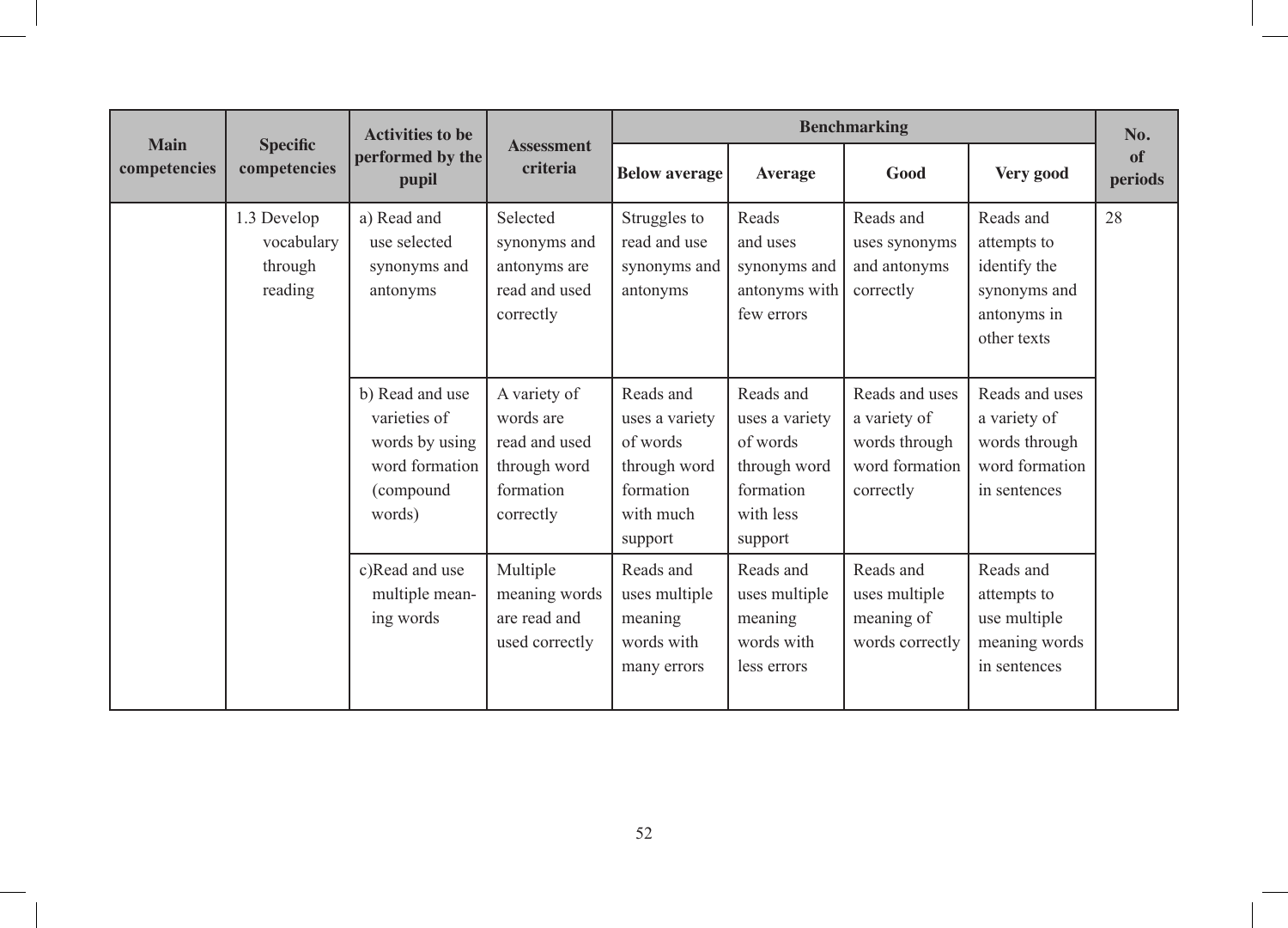| <b>Main</b>     | <b>Specific</b> | <b>Activities to be</b>   | <b>Assessment</b> |                      | <b>Benchmarking</b> |                 |                | No.           |
|-----------------|-----------------|---------------------------|-------------------|----------------------|---------------------|-----------------|----------------|---------------|
| competencies    | competencies    | performed by the<br>pupil | criteria          | <b>Below average</b> | <b>Average</b>      | Good            | Very good      | of<br>periods |
| 2.0 Communicate | 2.1 Communi-    | a) Use simple             | Different         | <b>Narrates</b>      | Narrates            | <b>Narrates</b> | Attempts to    | 28            |
| orally and      | cate simple     | conversation to           | events in         | different events     | different           | different       | narrate more   |               |
| through         | ideas           | narrate different         | various topics    | in various           | events in           | events in the   | events and     |               |
| writing         | through         | events in various         | are narrated      | topics, asks         | the various         | various         | asks extra     |               |
|                 | speaking        | topics, ask and           | in simple         | and answers          | topics, asks        | topics, asks    | questions on   |               |
|                 |                 | answer questions          | conversation,     | questions orally     | and answers         | and answers     | various topics |               |
|                 |                 | orally in order to        | questions are     | to exchange          | questions           | questions       |                |               |
|                 |                 | exchange personal         | asked and         | personal views       | orally to           | orally to       |                |               |
|                 |                 | views on various          | answered          | on the various       | exchange            | exchange        |                |               |
|                 |                 | topics such as            | orally on         | topics with          | personal            | personal        |                |               |
|                 |                 | traveling, festivals,     | various           | much support         | views on the        | views on        |                |               |
|                 |                 | games, football           | topics such       |                      | various topics      | various         |                |               |
|                 |                 | matches, school           | as traveling,     |                      | with less           | topics          |                |               |
|                 |                 | day, family day           | festivals,        |                      | support             | correctly       |                |               |
|                 |                 | (include cross)           | games, football   |                      |                     |                 |                |               |
|                 |                 | cutting issues            | matches,          |                      |                     |                 |                |               |
|                 |                 | e.g. corruption,          | school day,       |                      |                     |                 |                |               |
|                 |                 | drug abuse,               | family day, etc.  |                      |                     |                 |                |               |
|                 |                 | entrepreneurship          | appropriately     |                      |                     |                 |                |               |
|                 |                 | and environmental         |                   |                      |                     |                 |                |               |
|                 |                 | conservation.)            |                   |                      |                     |                 |                |               |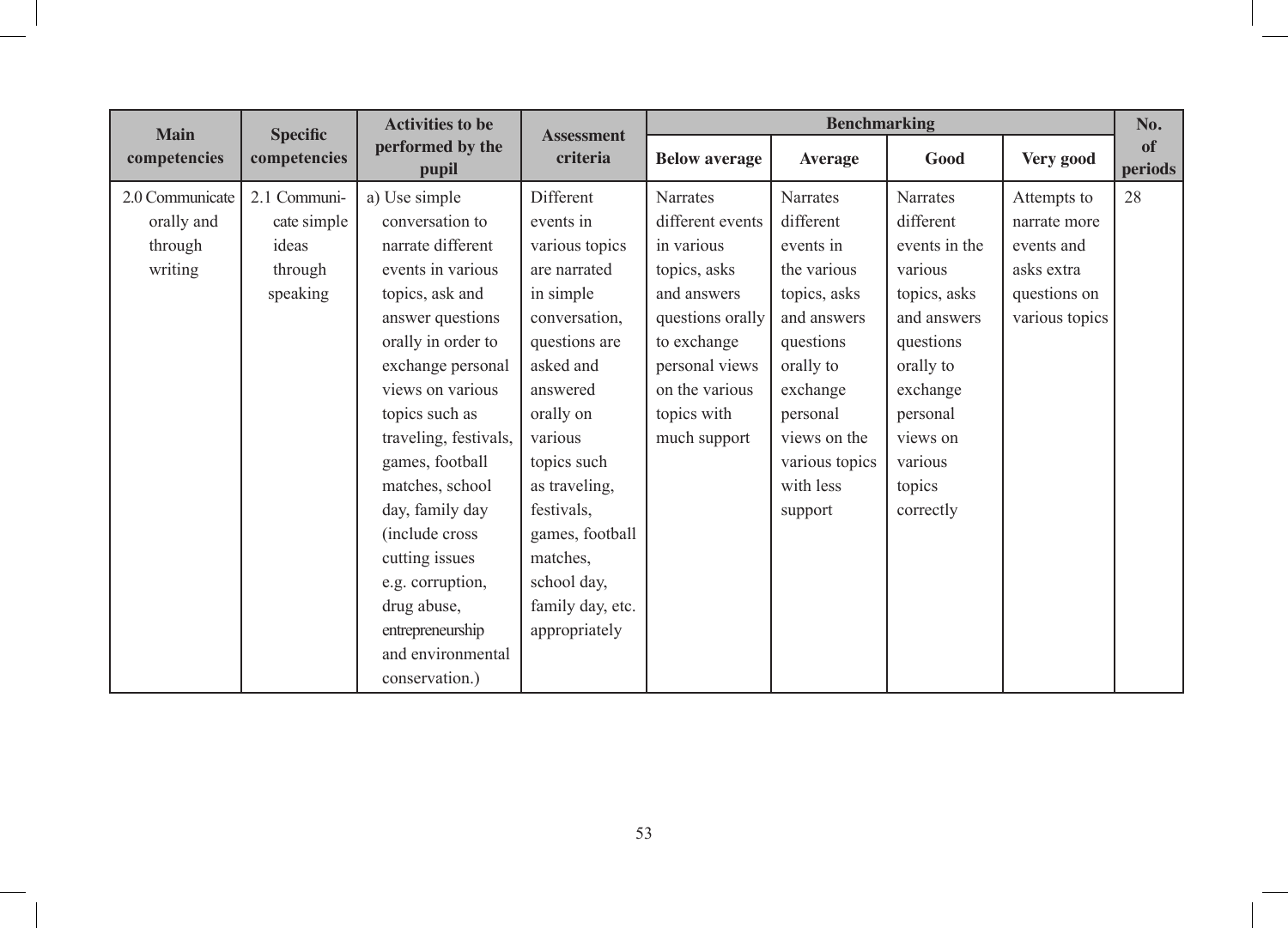| <b>Main</b>  | <b>Specific</b>                                                                 | <b>Activities to be</b>                                                                                                                                                     | <b>Assessment</b>                                                                                                                                                                           |                                                                                                                                                                                   |                                                                                                                                                                                | <b>Benchmarking</b>                                                                                                                                                                              |                                                                                                                                                       | No.           |
|--------------|---------------------------------------------------------------------------------|-----------------------------------------------------------------------------------------------------------------------------------------------------------------------------|---------------------------------------------------------------------------------------------------------------------------------------------------------------------------------------------|-----------------------------------------------------------------------------------------------------------------------------------------------------------------------------------|--------------------------------------------------------------------------------------------------------------------------------------------------------------------------------|--------------------------------------------------------------------------------------------------------------------------------------------------------------------------------------------------|-------------------------------------------------------------------------------------------------------------------------------------------------------|---------------|
| competencies | competencies                                                                    | performed by the<br>pupil                                                                                                                                                   | criteria                                                                                                                                                                                    | <b>Below average</b>                                                                                                                                                              | <b>Average</b>                                                                                                                                                                 | Good                                                                                                                                                                                             | Very good                                                                                                                                             | of<br>periods |
|              |                                                                                 | b) Participate in<br>conversations on<br>common topics<br>(include financial<br>management,<br>entrepreneurship,<br>hobbies, travel,<br>current events and<br>child labour) | Participation in<br>conversations<br>on common<br>topics is done<br>actively                                                                                                                | Participates in<br>conversations<br>on common<br>topics with<br>much support                                                                                                      | Participates in<br>conversations<br>on common<br>topics with<br>less support                                                                                                   | Participates in<br>conversations<br>on common<br>topics actively                                                                                                                                 | Participates in<br>conversations<br>on common<br>and less<br>familiar topics<br>actively and<br>attempts to<br>give views to<br>support ideas         |               |
|              | 2.2 Develop<br>and use<br>vocabulary<br>through<br>listening<br>and<br>speaking | a) Create and use<br>words related to<br>daily interactions,<br>personal events<br>and experiences,<br>objects found at<br>school, home,<br>hotels and<br>playground, etc   | Words related<br>to daily<br>interactions,<br>personal<br>events and<br>experiences,<br>objects found at<br>school, home,<br>hotels and<br>playground,<br>are created and<br>used correctly | Struggles to<br>use words<br>related<br>to daily<br>interactions,<br>personal<br>events and<br>experiences,<br>objects<br>found at<br>school, home,<br>hotels, and<br>playgrounds | Uses a range<br>of words<br>related to<br>daily<br>interactions.<br>personal<br>events and<br>experiences,<br>objects<br>found at<br>school, home,<br>hotels and<br>playground | Uses a wide<br>range of<br>words related<br>to daily<br>interactions,<br>personal<br>events and<br>experiences,<br>objects<br>found at<br>school, home,<br>hotels and<br>playground<br>correctly | Attempts to<br>use common<br>words related<br>to daily<br>interactions to<br>create a short<br>story with<br>demonstration<br>of higher<br>word power | 28            |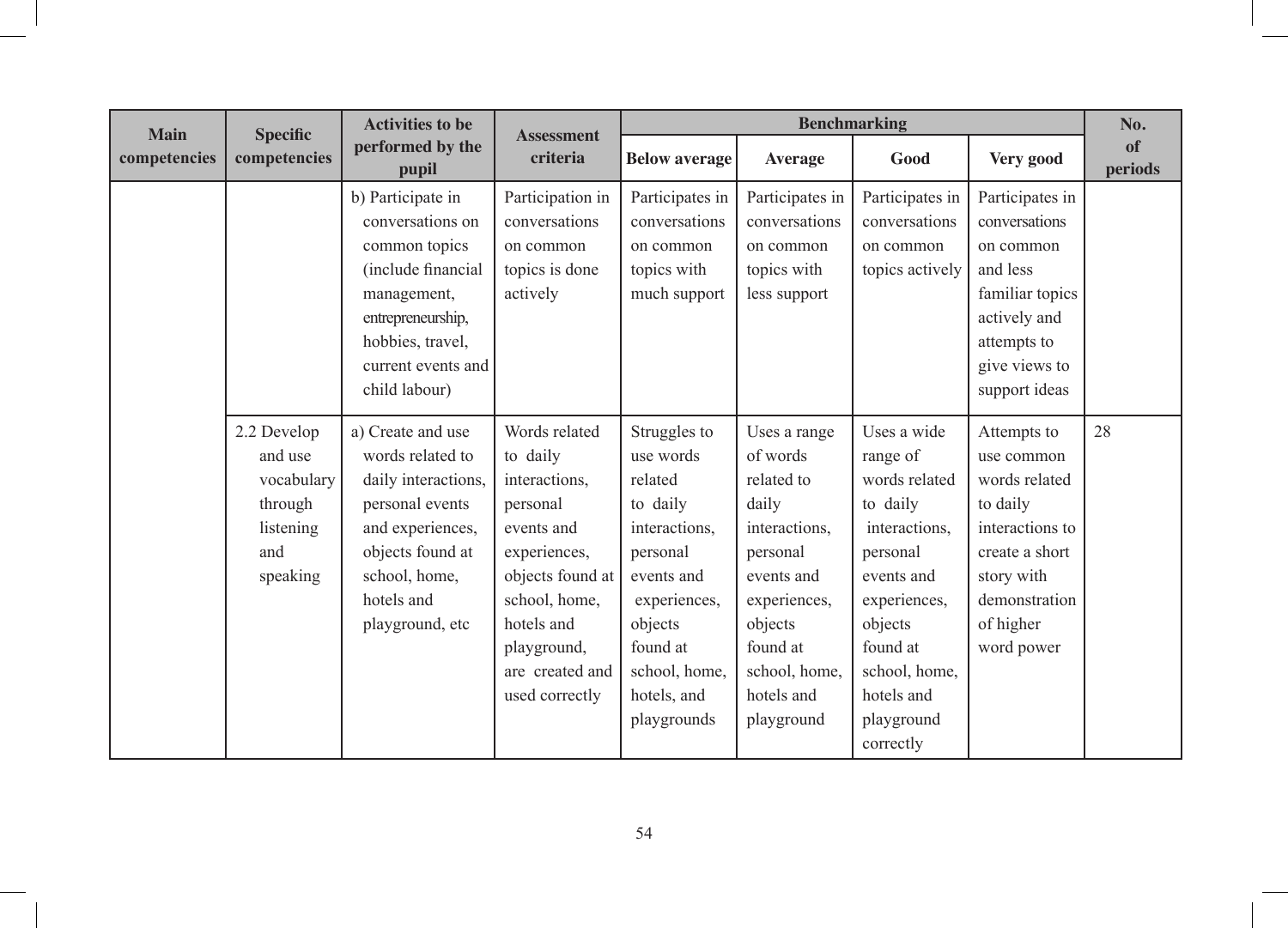|                             | <b>Benchmarking</b><br><b>Activities to be</b><br><b>Assessment</b> |                                                                                                                                                                                                                      | No.                                                                             |                                                                                  |                                                                                  |                                                                            |                                                                                                        |               |
|-----------------------------|---------------------------------------------------------------------|----------------------------------------------------------------------------------------------------------------------------------------------------------------------------------------------------------------------|---------------------------------------------------------------------------------|----------------------------------------------------------------------------------|----------------------------------------------------------------------------------|----------------------------------------------------------------------------|--------------------------------------------------------------------------------------------------------|---------------|
| <b>Main</b><br>competencies | <b>Specific</b><br>competencies                                     | performed by the<br>pupil                                                                                                                                                                                            | criteria                                                                        | <b>Below average</b>                                                             | <b>Average</b>                                                                   | Good                                                                       | Very good                                                                                              | of<br>periods |
|                             | 2.3 Communicate<br>simple ideas<br>through<br>writing               | a) Write to express<br>news and views<br>related to various<br>contexts                                                                                                                                              | News and<br>views related<br>to various<br>contexts<br>are written<br>correctly | Writes news<br>and views<br>related to<br>various context<br>with many<br>errors | Writes news<br>and views<br>related to<br>various<br>contexts with<br>few errors | Writes news<br>and views<br>related to<br>various<br>contexts<br>correctly | Attempts to<br>provide details<br>of the news<br>and writes<br>views related<br>to various<br>contexts | 56            |
|                             |                                                                     | b) Write an<br>official letter<br>with specific<br>purpose, notes<br>to immediate<br>people in order<br>to convey simple<br>information,<br>texts to inquire<br>for information<br>related to school<br>requirements | Official letter<br>with specific<br>purpose<br>is written<br>correctly          | Writes an<br>official letter<br>with specific<br>purpose with<br>many errors     | Writes an<br>official letter<br>with specific<br>purpose with<br>few errors      | Writes an<br>official letter<br>with specific<br>purpose<br>correctly      | Attempts to<br>write several<br>official letters<br>with various<br>specific<br>purposes               |               |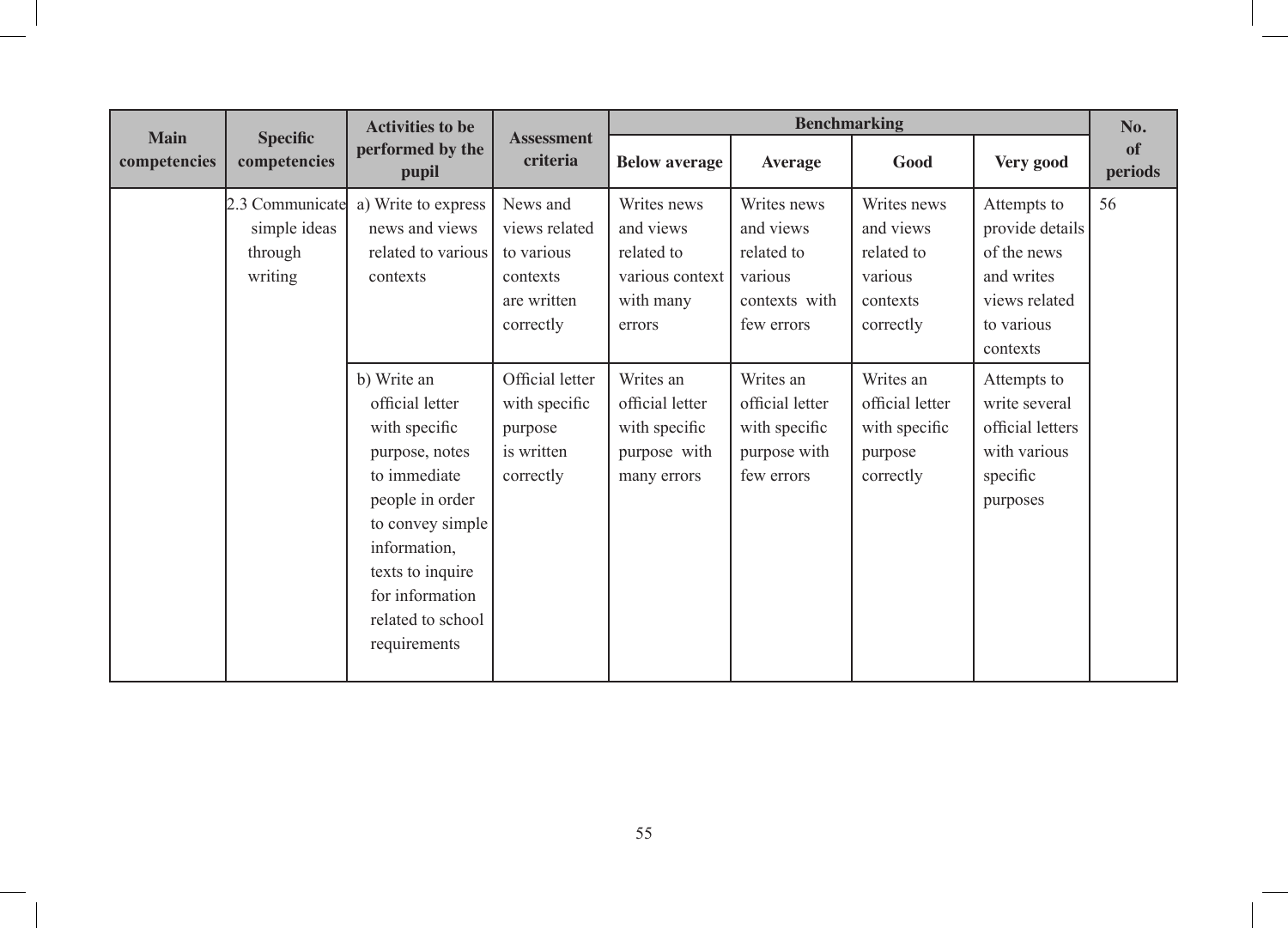| <b>Main</b>  | <b>Specific</b> | <b>Activities to be</b>                                                                                                                                                                                                                                             | <b>Assessment</b>                                                                                                                                                  | <b>Benchmarking</b>                                                                                                                                         |                                                                                                                                                                  |                                                                                                                                                                             |                                                                                                                                                                                                                                         | No.           |
|--------------|-----------------|---------------------------------------------------------------------------------------------------------------------------------------------------------------------------------------------------------------------------------------------------------------------|--------------------------------------------------------------------------------------------------------------------------------------------------------------------|-------------------------------------------------------------------------------------------------------------------------------------------------------------|------------------------------------------------------------------------------------------------------------------------------------------------------------------|-----------------------------------------------------------------------------------------------------------------------------------------------------------------------------|-----------------------------------------------------------------------------------------------------------------------------------------------------------------------------------------------------------------------------------------|---------------|
| competencies | competencies    | performed by the<br>pupil                                                                                                                                                                                                                                           | criteria                                                                                                                                                           | <b>Below average</b>                                                                                                                                        | <b>Average</b>                                                                                                                                                   | Good                                                                                                                                                                        | Very good                                                                                                                                                                                                                               | of<br>periods |
|              |                 | c) Write<br>paragraphs<br>with correct<br>flow of ideas<br>using<br>appropriate<br>punctuation<br>marks and<br>connectives.<br>(but., and,<br>also, $\dots$ ),<br>sequence<br>markers<br>(moreover,<br>in addition<br>to, critically,<br>above all.<br>lastly, etc) | Paragraphs<br>with correct<br>flow of<br>ideas using<br>appropriate<br>punctuation<br>marks,<br>connectives<br>and sequence<br>markers<br>are written<br>correctly | Writes a short<br>paragraphs<br>with the<br>correct flow<br>of ideas and<br>inappropriate<br>punctuation<br>marks<br>connectives<br>and sequence<br>markers | Writes<br>several short<br>paragraphs<br>with correct<br>flow of<br>ideas with<br>appropriate<br>punctuation<br>marks,<br>connectives<br>and sequence<br>markers | Writes a<br>number of<br>paragraphs<br>with correct<br>flow of<br>ideas with<br>appropriate<br>punctuation<br>marks,<br>connectives<br>and sequence<br>markers<br>correctly | Writes most<br>paragraphs with<br>correct flow<br>of ideas with<br>appropriate<br>punctuation<br>marks.<br>connectives and<br>sequence<br>markers and<br>attempts to use<br>other unfamiliar<br>punctuation<br>marks in a<br>paragraph, |               |
|              |                 | d) Write simple<br>short stories<br>to express<br>personal<br>feelings                                                                                                                                                                                              | Simple<br>short stories<br>to express<br>personal<br>feelings are<br>composed<br>correctly                                                                         | Writes simple<br>short stories<br>to express<br>personal<br>feelings with<br>much support                                                                   | Writes simple<br>short stories<br>to express<br>personal<br>feelings with<br>less support                                                                        | Writes simple<br>short stories<br>to express<br>personal<br>feelings<br>correctly and<br>independently                                                                      | Attempts to<br>write short<br>stories with<br>demonstration<br>of higher word<br>power                                                                                                                                                  |               |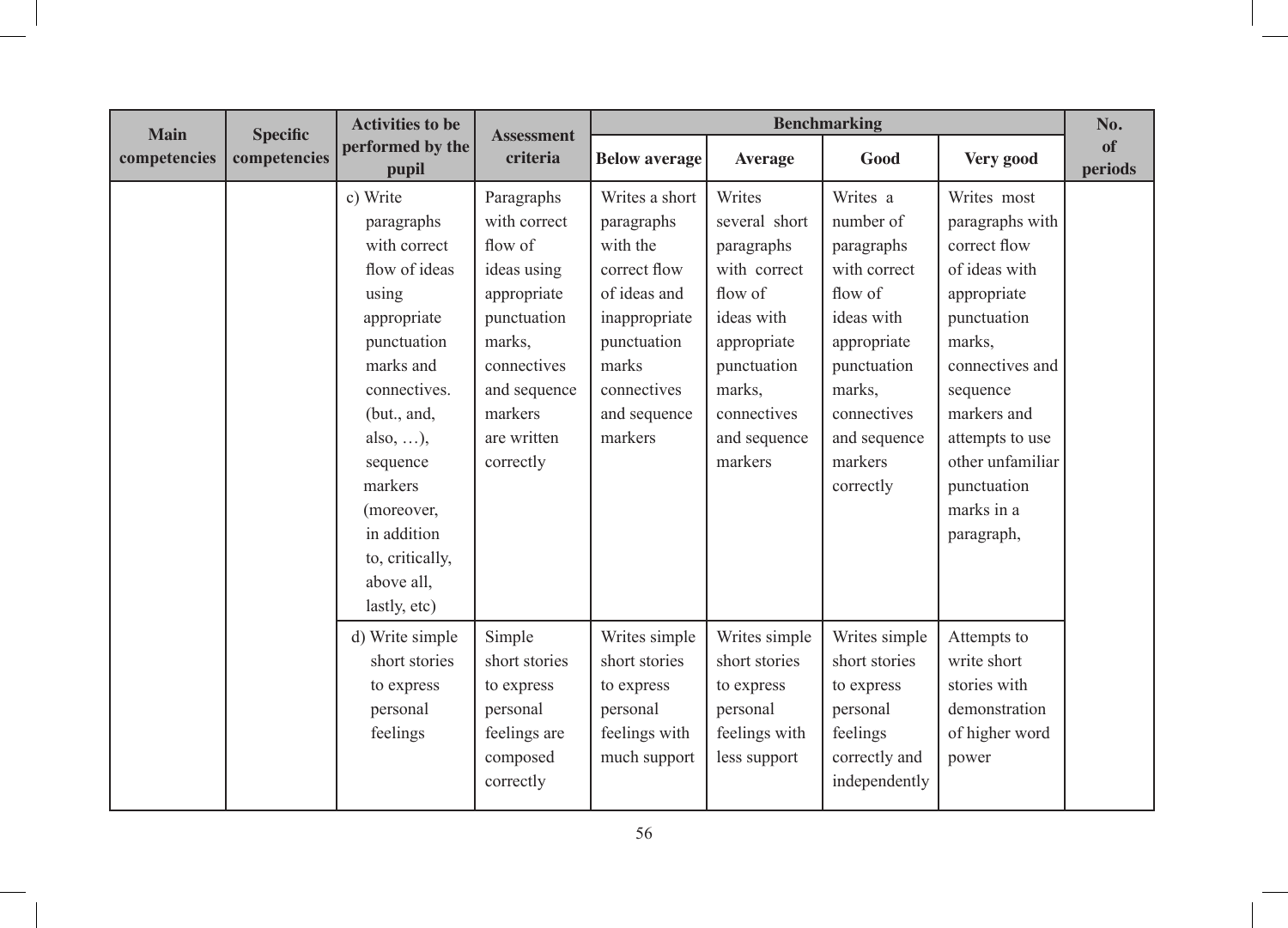| <b>Main</b>  | <b>Specific</b>                                           | <b>Activities to be</b>                                                                                                          | <b>Assessment</b>                                                                                                                                   |                                                                                                                          |                                                                                                                                  | <b>Benchmarking</b>                                                                                                                    |                                                                                                                                                                         | No.           |
|--------------|-----------------------------------------------------------|----------------------------------------------------------------------------------------------------------------------------------|-----------------------------------------------------------------------------------------------------------------------------------------------------|--------------------------------------------------------------------------------------------------------------------------|----------------------------------------------------------------------------------------------------------------------------------|----------------------------------------------------------------------------------------------------------------------------------------|-------------------------------------------------------------------------------------------------------------------------------------------------------------------------|---------------|
| competencies | competencies                                              | performed by<br>the pupil                                                                                                        | criteria                                                                                                                                            | <b>Below average</b>                                                                                                     | <b>Average</b>                                                                                                                   | Good                                                                                                                                   | Very good                                                                                                                                                               | of<br>periods |
|              | $2.4$ Use<br>appropriate<br>vocabulary<br>when<br>writing | a) Read and<br>write words<br>with suffixes<br>and prefixes<br>to enrich<br>acquisition of<br>grade<br>appropriate<br>vocabulary | Words with<br>suffixes and<br>prefixes are<br>read and<br>written to<br>enrich<br>acquisition of<br>grade<br>appropriate<br>vocabulary<br>correctly | Hardly use<br>words with<br>suffixes and<br>prefixes to<br>enrich acqui-<br>sition of grade<br>appropriate<br>vocabulary | Uses a num-<br>ber of words<br>with suffixes<br>and prefixes to<br>enrich acqui-<br>sition of grade<br>appropriate<br>vocabulary | Uses a wide<br>range of<br>words with<br>suffixes and<br>prefixes<br>to enrich<br>acquisition<br>of grade<br>appropriate<br>vocabulary | Uses a wide<br>range of<br>words with<br>suffixes and<br>prefixes to<br>enrich<br>acquisition of<br>grade<br>appropriate<br>vocabulary<br>and uses them<br>in sentences | 29            |
|              |                                                           | b) Group words<br>into different<br>classes/<br>categories<br>appropriate<br>for the grade<br>level                              | Words are<br>grouped into<br>different<br>classes/<br>categories<br>appropriately                                                                   | Groups words<br>into different<br>classes/<br>categories<br>with much<br>support                                         | Groups words<br>into different<br>classes/<br>categories<br>with less<br>support                                                 | Groups words<br>into different<br>classes/<br>categories<br>appropriately                                                              | Attempts<br>to make<br>sentences<br>using the<br>different<br>classes/<br>categories of<br>words                                                                        |               |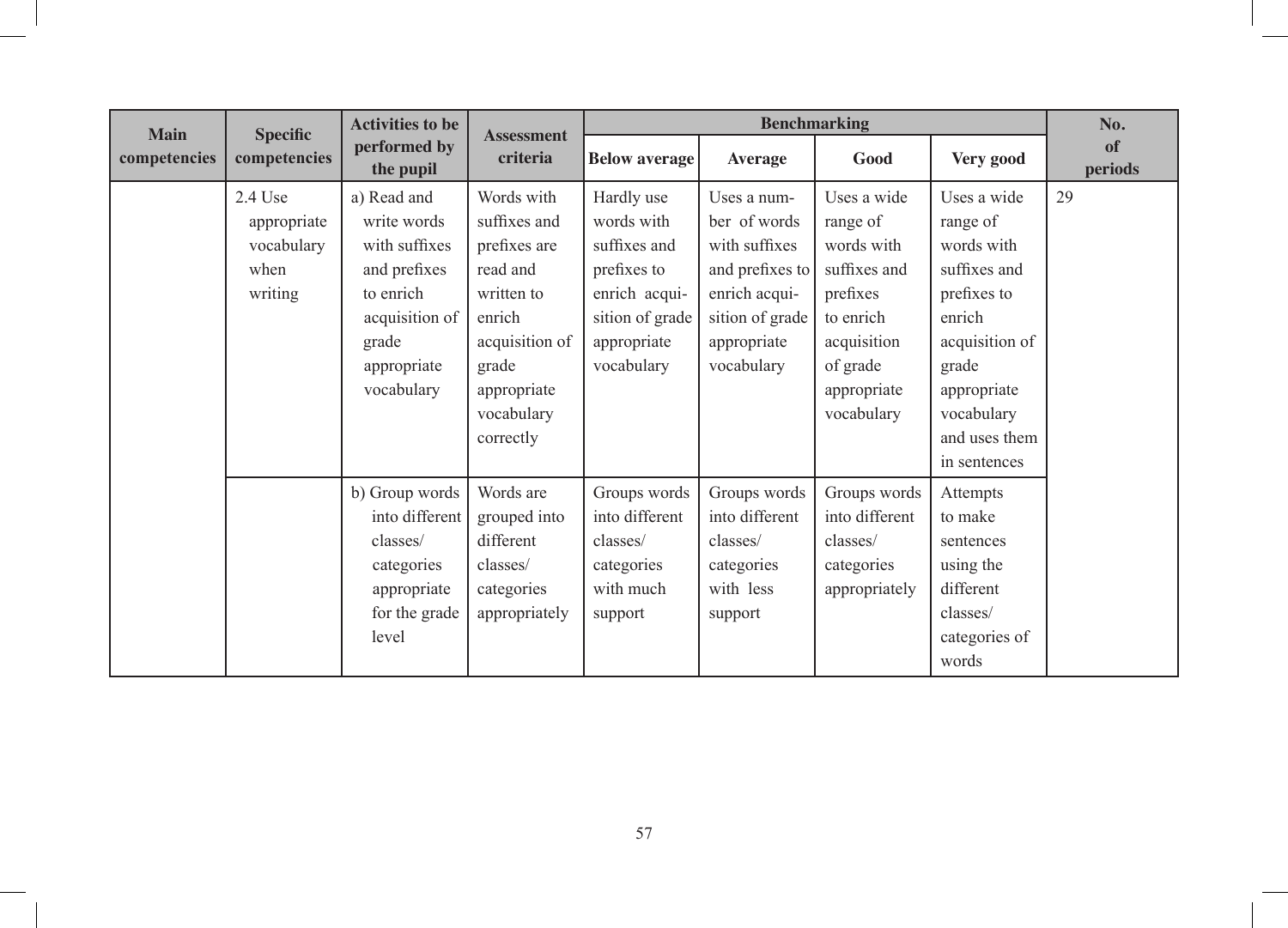| <b>Main</b>  | <b>Specific</b> | <b>Activities to be</b>                                                    | <b>Assessment</b>                                                                      |                                                                                                     |                                                                                                  | No.                                                                                                   |                                                                                                           |               |
|--------------|-----------------|----------------------------------------------------------------------------|----------------------------------------------------------------------------------------|-----------------------------------------------------------------------------------------------------|--------------------------------------------------------------------------------------------------|-------------------------------------------------------------------------------------------------------|-----------------------------------------------------------------------------------------------------------|---------------|
| competencies | competencies    | performed by<br>the pupil                                                  | criteria                                                                               | <b>Below average</b>                                                                                | Average                                                                                          | Good                                                                                                  | Very good                                                                                                 | of<br>periods |
|              |                 | c) Read and<br>write words<br>related<br>to school<br>and home<br>contexts | Words related<br>to school and<br>home context<br>are read<br>and written<br>correctly | Reads and<br>writes some<br>words related<br>to school and<br>home contexts<br>with much<br>support | Reads and<br>writes a range<br>of words<br>related to<br>school and<br>home context<br>with less | Reads and<br>writes a<br>wide range of<br>words related<br>to school and<br>home context<br>correctly | Reads and<br>writes a wider<br>range of<br>words related<br>to school and<br>home context<br>and attempts |               |
|              |                 |                                                                            |                                                                                        |                                                                                                     | support                                                                                          |                                                                                                       | to make<br>sentences                                                                                      |               |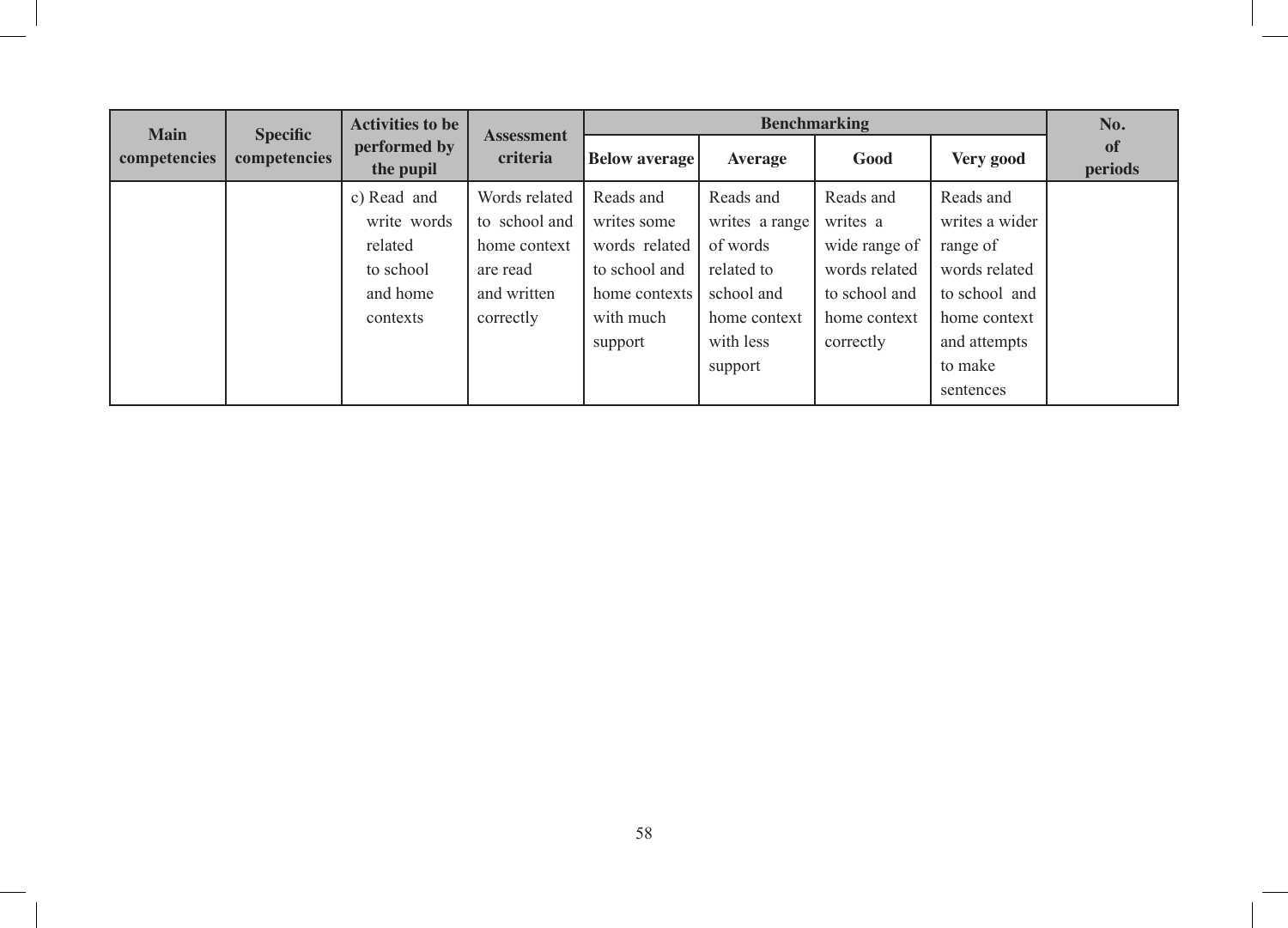### **3.11 Syllabus content for Standard VII**

| <b>SN</b> | <b>Main competencies</b>                                                                                     | <b>Specific competencies</b>                                                                                                                                          |
|-----------|--------------------------------------------------------------------------------------------------------------|-----------------------------------------------------------------------------------------------------------------------------------------------------------------------|
| 1.0       | Comprehend oral and written information                                                                      | 1.1 Listen and comprehend information presented orally<br>1.2 Read and comprehend written information                                                                 |
| 2.0       | Communicate orally and through writing                                                                       | 2.1 Communicate simple ideas through speaking<br>2.2 Communicate simple ideas through writing                                                                         |
| 3.0       | Acquire and use vocabulary through the four<br>language skills (Listening, speaking, reading<br>and writing) | 3.1 Develop and use appropriate vocabulary through listening and<br>speaking<br>3.2 Develop vocabulary through reading<br>3.3 Use appropriate vocabulary when writing |

| Table 11: Competencies to be developed by Standard VII pupil |  |  |  |  |  |
|--------------------------------------------------------------|--|--|--|--|--|
|--------------------------------------------------------------|--|--|--|--|--|

**Note:** Vocabulary in the teaching and learning process is embedded across all four language skills. The specific competencies 3.1, 3.2 and 3.3 of the main competency to "Acquire and use vocabulary through the four language skills'' are embedded within listening, speaking, reading and writing related activities. The arrangement of the syllabus content shows the embedded feature.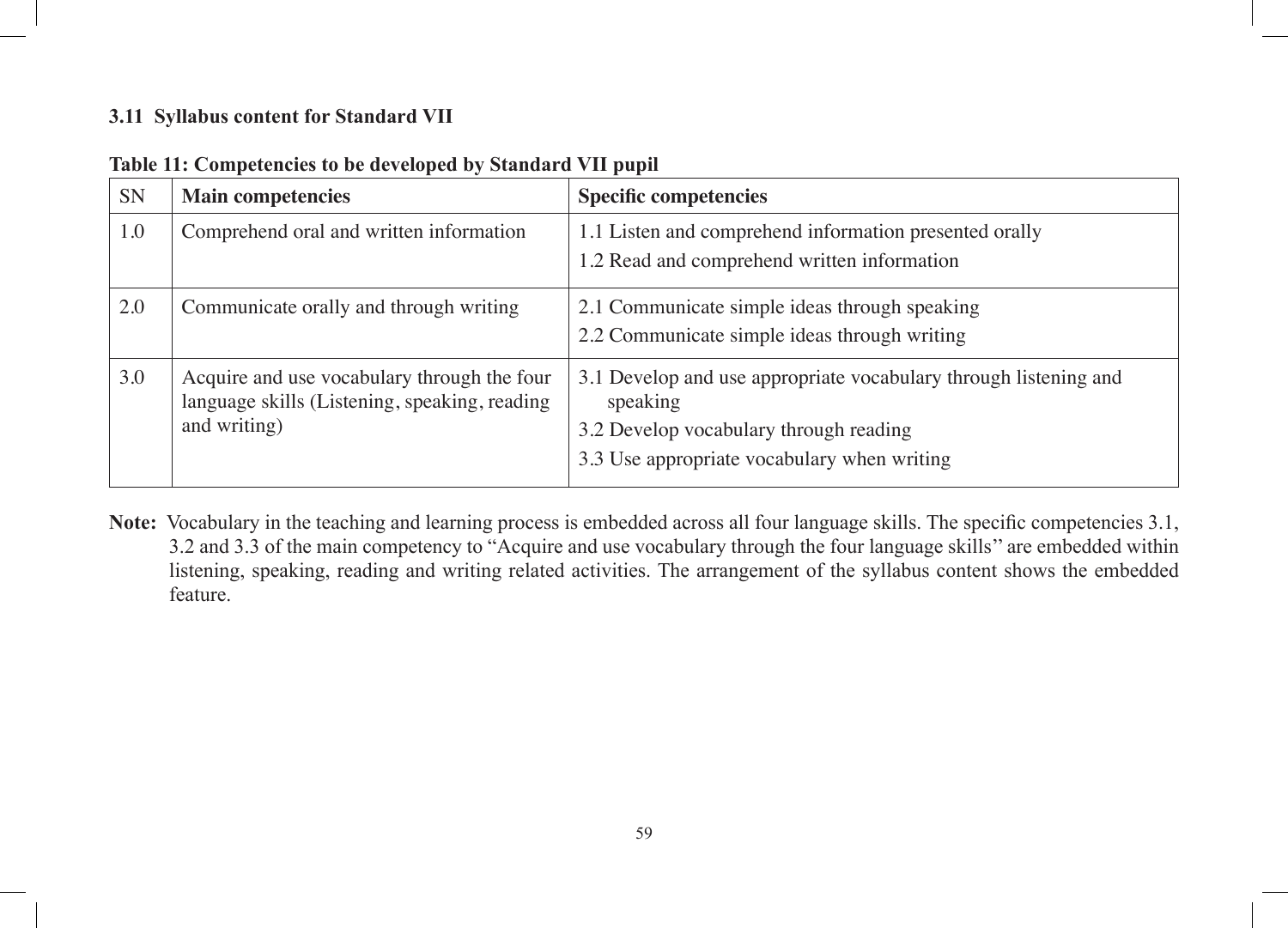| Table 12: Detailed syllabus content |  |  |
|-------------------------------------|--|--|
|-------------------------------------|--|--|

| <b>Main</b>                                                         | <b>Specific</b>                                  | <b>Activities to be</b>                                                                                                                                       | <b>Assessment</b>                                                                                                                                               |                                                                                                                                              |                                                                                                                                                                         | <b>Benchmarking</b>                                                                                                                                                    |                                                                                                                                                                       | No.           |
|---------------------------------------------------------------------|--------------------------------------------------|---------------------------------------------------------------------------------------------------------------------------------------------------------------|-----------------------------------------------------------------------------------------------------------------------------------------------------------------|----------------------------------------------------------------------------------------------------------------------------------------------|-------------------------------------------------------------------------------------------------------------------------------------------------------------------------|------------------------------------------------------------------------------------------------------------------------------------------------------------------------|-----------------------------------------------------------------------------------------------------------------------------------------------------------------------|---------------|
| competencies                                                        | competencies                                     | performed by the<br>pupil                                                                                                                                     | criteria                                                                                                                                                        | <b>Below average</b>                                                                                                                         | <b>Average</b>                                                                                                                                                          | Good                                                                                                                                                                   | Very good                                                                                                                                                             | of<br>periods |
| 1.0 Comprehend 1.1 Listen and<br>oral and<br>written<br>information | comprehend<br>information<br>presented<br>orally | a) Listen to oral<br>sentences.<br>identify<br>single word<br>coordinators<br>and use<br>them in oral<br>sentences<br>correctly<br>in different<br>situations | Oral sentences<br>are listened to,<br>single word<br>coordinators<br>are identified<br>and used in<br>oral sentences<br>correctly<br>in different<br>situations | Listens to<br>oral sentences<br>and identifies<br>single word<br>coordinators<br>and uses<br>them in oral<br>sentences with<br>difficulty    | Listens to<br>oral sentences<br>and identifies<br>single word<br>coordinators<br>and uses some<br>of them in<br>oral sentences<br>correctly<br>in limited<br>situations | Listens to oral<br>sentences,<br>identifies<br>single word<br>coordinators<br>and uses most<br>of them in<br>oral sentences<br>correctly<br>in different<br>situations | Listens to oral<br>sentences,<br>identifies<br>single word<br>coordinators<br>and uses all<br>of them in<br>oral sentences<br>correctly<br>in different<br>situations | 32            |
|                                                                     |                                                  | b) Listen to<br>oral stories<br>to identify<br>multi-word<br>coordinators<br>and use them<br>correctly in<br>oral sentences<br>in various<br>contexts         | Oral stories are<br>listened to and<br>multi-word<br>coordinators<br>are identified<br>and used<br>correctly in<br>oral sentences<br>in various<br>contexts     | Listens to<br>oral stories,<br>identifies<br>multi-word<br>coordinators<br>and uses a few<br>of them in oral<br>sentences with<br>difficulty | Listens to<br>oral stories,<br>identifies<br>multi-word<br>coordinators<br>and uses some<br>of them in<br>oral sentences<br>correctly in<br>given contexts              | Listens to<br>oral stories,<br>identifies<br>multi-word<br>coordinators<br>and uses most<br>of them in<br>oral sentences<br>correctly in<br>given<br>contexts          | Listens to<br>oral stories,<br>identifies<br>multi-word<br>coordinators<br>and uses<br>all of them<br>correctly in<br>oral sentences<br>in various<br>contexts        |               |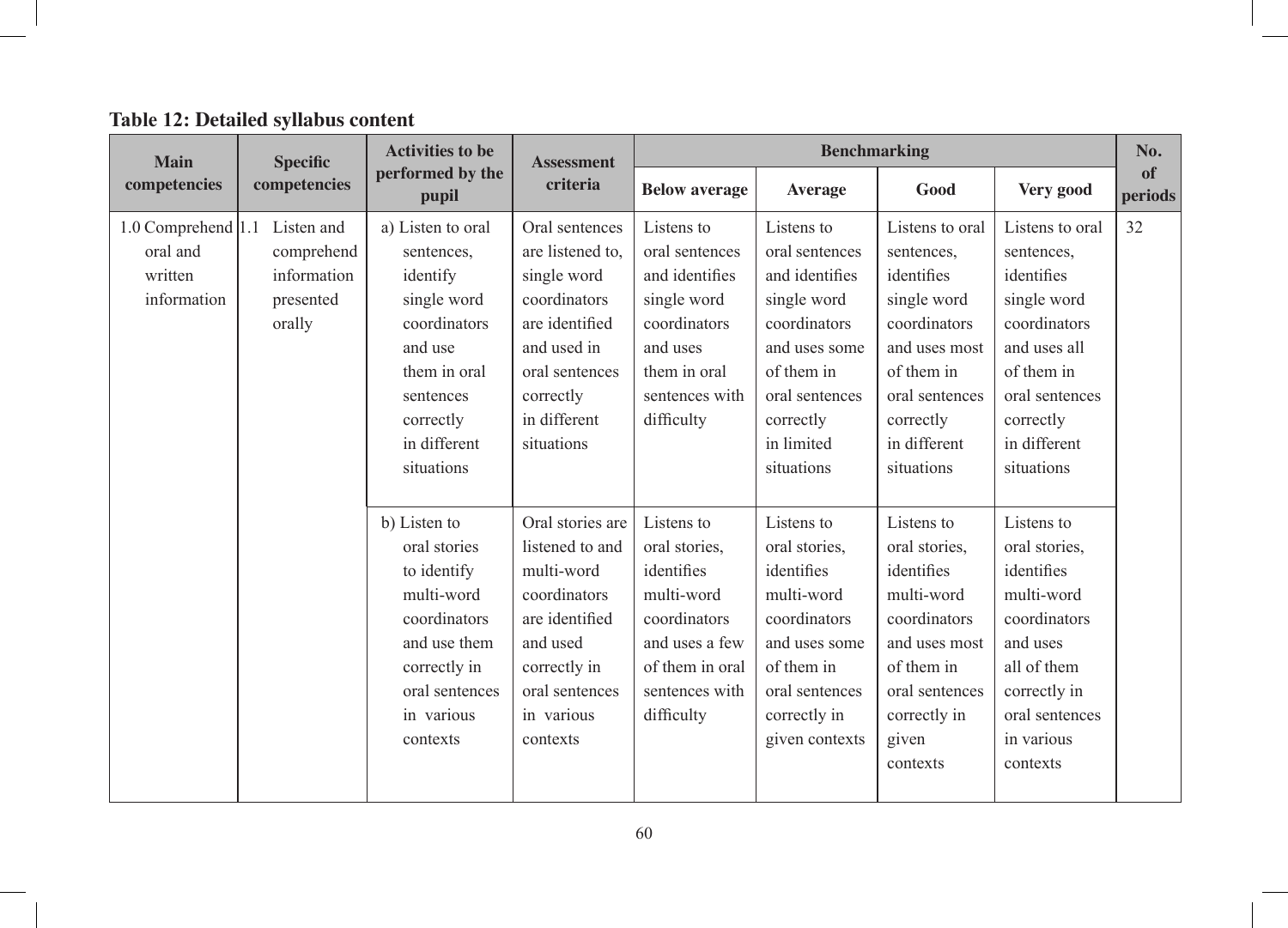| <b>Main</b>  | <b>Specific</b> | <b>Activities to be</b>   | <b>Assessment</b> | <b>Benchmarking</b>  |                |                 |               |               |
|--------------|-----------------|---------------------------|-------------------|----------------------|----------------|-----------------|---------------|---------------|
| competencies | competencies    | performed by the<br>pupil | criteria          | <b>Below average</b> | <b>Average</b> | Good            | Very good     | of<br>periods |
|              |                 | c) Listen to              | Dialogue with     | Listens to           | Listens to     | Listens to      | Listens to    |               |
|              |                 | dialogue,                 | expressions       | dialogue,            | dialogue,      | dialogue,       | dialogue,     |               |
|              |                 | identify                  | for seeking       | identifies           | identifies     | identifies      | identifies    |               |
|              |                 | expressions               | confirmation,     | expression           | expression     | expression      | expression    |               |
|              |                 | used to seek              | are listened      | for seeking          | for seeking    | for seeking     | for seeking   |               |
|              |                 | confirmation,             | to, questions     | confirmation         | confirmation,  | confirmation,   | confirmation, |               |
|              |                 | answer                    | are answered      | and answers a        | answers        | answers         | answers       |               |
|              |                 | questions                 | correctly and     | few questions,       | only some      | most of the     | questions     |               |
|              |                 | correctly                 | the expressions   | with difficulty      | questions      | questions       | correctly     |               |
|              |                 | and use the               | are used          | and uses the         | correctly      | correctly and   | and uses the  |               |
|              |                 | expressions               | correctly         | expressions          | and faces      | uses most of    | expressions   |               |
|              |                 | in different              | in different      | with mistakes        | challenges in  | the expressions | in different  |               |
|              |                 | communicative             | communicative     |                      | using some     | in different    | communicative |               |
|              |                 | situations                | situations        |                      | expressions    | communicative   | situations    |               |
|              |                 |                           |                   |                      | in different   | situations      |               |               |
|              |                 |                           |                   |                      | communicative  |                 |               |               |
|              |                 |                           |                   |                      | situations     |                 |               |               |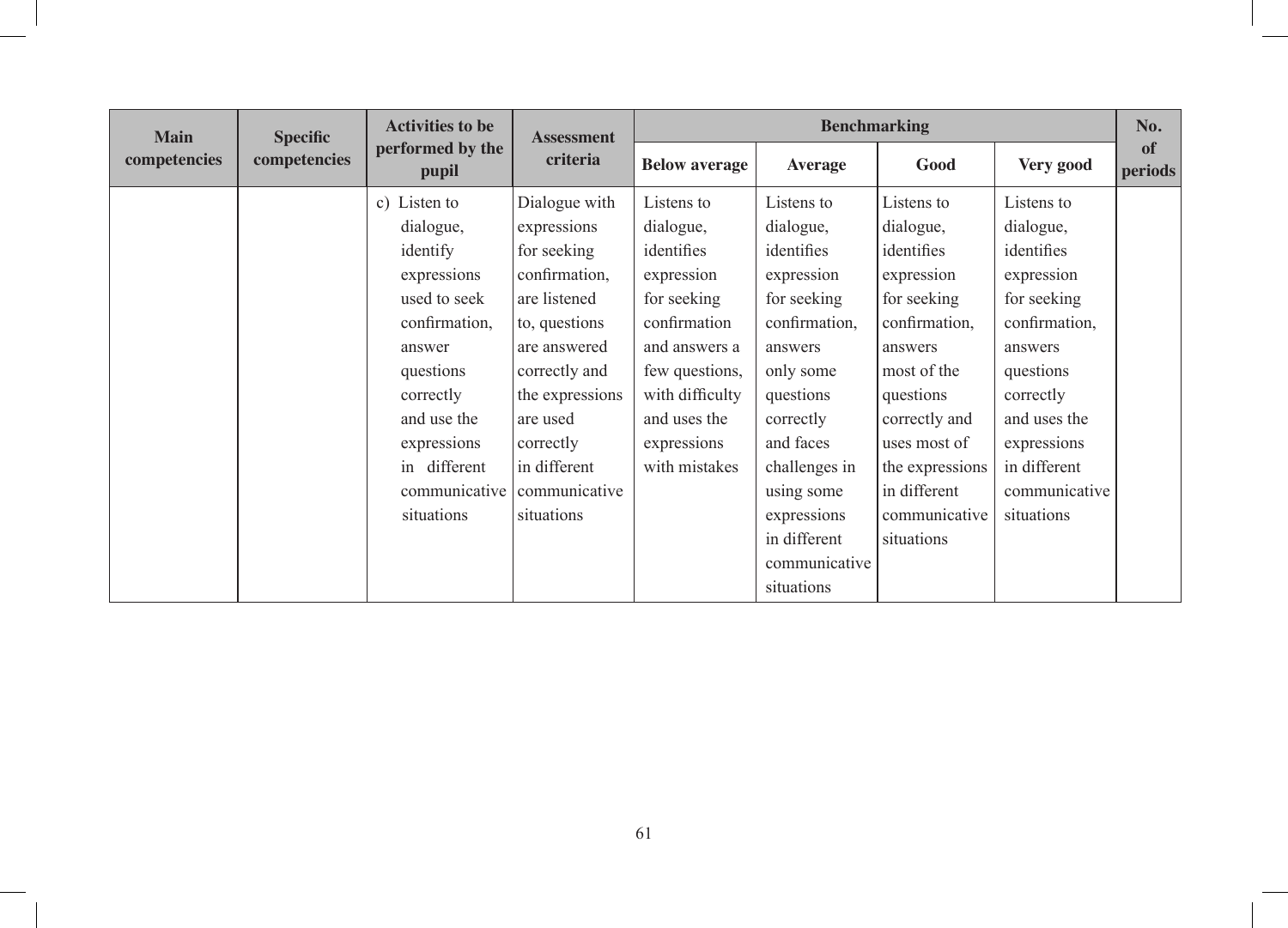| <b>Main</b>  | <b>Specific</b> | <b>Activities to be</b>   | <b>Assessment</b> | <b>Benchmarking</b>  |                |                 |                |               |
|--------------|-----------------|---------------------------|-------------------|----------------------|----------------|-----------------|----------------|---------------|
| competencies | competencies    | performed by the<br>pupil | criteria          | <b>Below average</b> | <b>Average</b> | Good            | Very good      | of<br>periods |
|              | 1.2 Read and    | a) Read written           | Written texts     | Reads written        | Reads written  | Reads written   | Reads written  | 42            |
|              | comprehend      | texts with                | with              | texts with           | texts with     | texts with      | texts with     |               |
|              | written         | expressions               | expressions       | expression           | expressions    | expressions     | expressions    |               |
|              | information     | used to seek              | used to seek      | for seeking          | used to seek   | used to seek    | used to seek   |               |
|              |                 | confirmation              | confirmation      | confirmation         | confirmation   | confirmation    | confirmation   |               |
|              |                 | with correct              | are read          | with                 | with a lot of  | with minimal    | with correct   |               |
|              |                 | pronunciation,            | with correct      | pronunciation        | pronunciation  | pronunciation   | pronunciation, |               |
|              |                 | identify the              | pronunciation,    | mistakes.            | challenges,    | challenges,     | identifies the |               |
|              |                 | expressions               | and the           | identifies the       | identifies the | identifies the  | expressions    |               |
|              |                 | used to seek              | expressions       | expressions          | expressions    | expressions     | in the texts,  |               |
|              |                 | confirmation,             | used to seek      | in the texts.        | in the texts,  | in the texts.   | answers        |               |
|              |                 | answer                    | confirmation      | answers only a       | answers some   | answers         | questions      |               |
|              |                 | questions                 | are identified    | few questions        | questions      | most of the     | and uses the   |               |
|              |                 | and use the               | from the texts,   | correctly            | correctly and  | questions       | expressions    |               |
|              |                 | expressions               | questions are     | and uses the         | uses a few     | correctly and,  | correctly      |               |
|              |                 | correctly                 | answered and      | expressions          | expressions    | uses most of    | in different   |               |
|              |                 | in different              | the expressions   | in given             | correctly      | the expressions | communicative  |               |
|              |                 | communicative             | are used          | communicative        | in some        | correctly       | situations     |               |
|              |                 | situations                | correctly         | situations with      | communicative  | in some         |                |               |
|              |                 |                           | in different      | difficulty           | situations     | communicative   |                |               |
|              |                 |                           | communicative     |                      |                | situations      |                |               |
|              |                 |                           | situations        |                      |                |                 |                |               |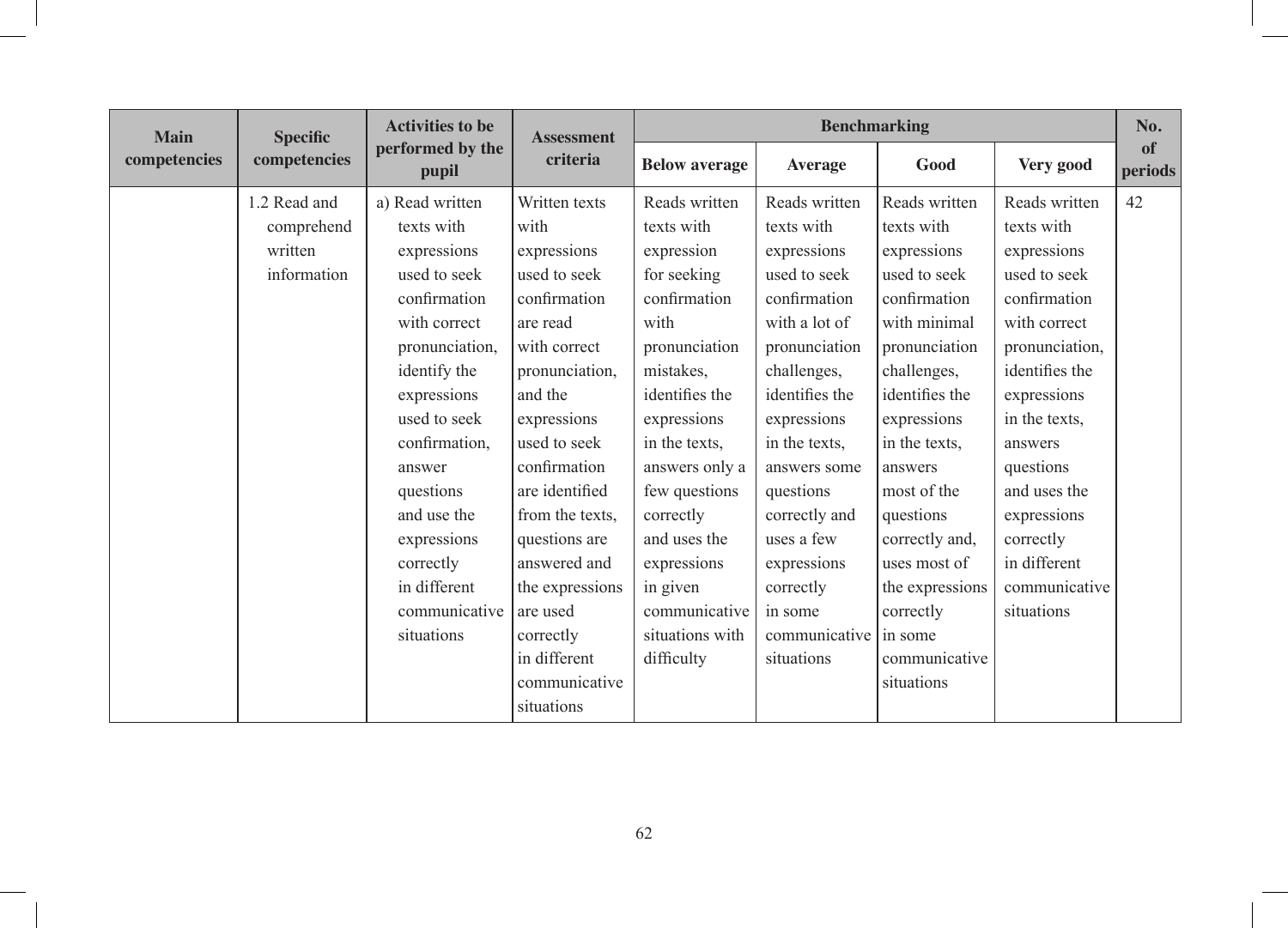|              | <b>Activities to be</b><br><b>Main</b><br><b>Specific</b> |                           |                   | <b>Benchmarking</b><br><b>Assessment</b> |                |                 |              |               |  |
|--------------|-----------------------------------------------------------|---------------------------|-------------------|------------------------------------------|----------------|-----------------|--------------|---------------|--|
| competencies | competencies                                              | performed by the<br>pupil | criteria          | <b>Below average</b>                     | <b>Average</b> | Good            | Very good    | of<br>periods |  |
|              |                                                           | b) Read simple            | Simple and        | Reads some                               | Reads simple   | Reads simple    | Reads simple |               |  |
|              |                                                           | and complex               | complex           | simple stories,                          | stories,       | and some        | and complex  |               |  |
|              |                                                           | stories, identify         | stories are read. | identifies                               | identifies and | complex         | stories,     |               |  |
|              |                                                           | and use                   | expressions       | and uses few                             | uses some      | stories,        | identifies   |               |  |
|              |                                                           | expressions               | for seeking       | expressions                              | expressions    | identifies and  | and uses     |               |  |
|              |                                                           | for seeking               | confirmation      | for seeking                              | for seeking    | uses most       | expressions  |               |  |
|              |                                                           | confirmation              | are identified    | confirmation,                            | confirmation,  | expressions     | for seeking  |               |  |
|              |                                                           | and answer                | and used, and     | answers few                              | answers some   | for seeking     | confirmation |               |  |
|              |                                                           | questions                 | questions         | questions with                           | questions with | confirmation,   | and answers  |               |  |
|              |                                                           | correctly                 | about them        | difficulty in                            | difficulty in  | answers         | questions    |               |  |
|              |                                                           | in different              | are answered      | some contexts                            | some contexts  | questions       | correctly    |               |  |
|              |                                                           | contexts                  | correctly         |                                          |                | correctly       | in different |               |  |
|              |                                                           |                           | in different      |                                          |                | in simple       | contexts     |               |  |
|              |                                                           |                           | contexts          |                                          |                | stories, with   |              |               |  |
|              |                                                           |                           |                   |                                          |                | difficulties in |              |               |  |
|              |                                                           |                           |                   |                                          |                | complex stories |              |               |  |
|              |                                                           |                           |                   |                                          |                | in different    |              |               |  |
|              |                                                           |                           |                   |                                          |                | contexts        |              |               |  |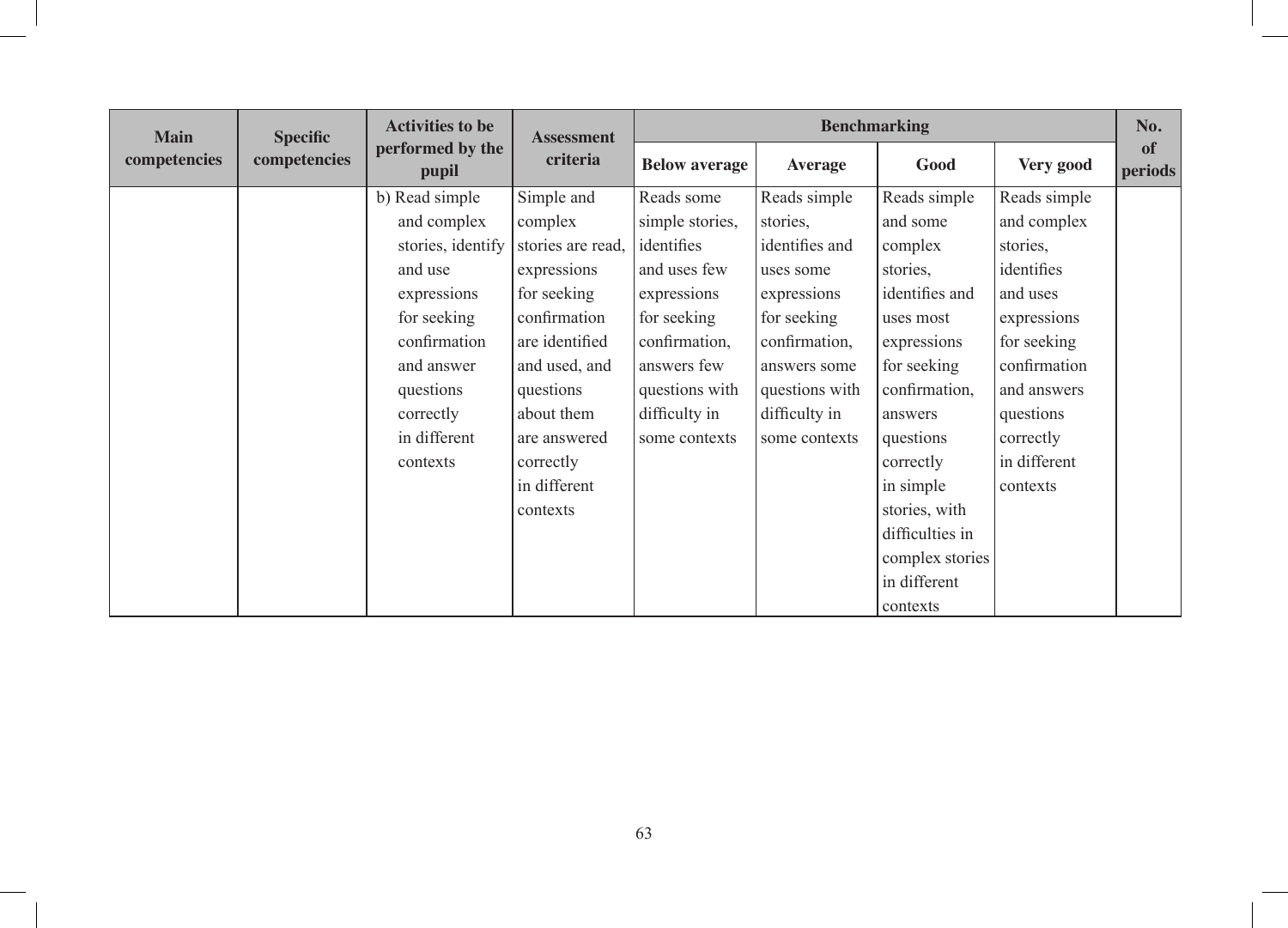| <b>Main</b><br><b>Specific</b><br>competencies |              | <b>Activities to be</b>                                                                                                                                                                                 | <b>Assessment</b><br>criteria                                                                                                                                                                                | <b>Benchmarking</b>                                                                                                                                                                 |                                                                                                                                                                                                        |                                                                                                                                                                                                           |                                                                                                                                                                                                               |               |
|------------------------------------------------|--------------|---------------------------------------------------------------------------------------------------------------------------------------------------------------------------------------------------------|--------------------------------------------------------------------------------------------------------------------------------------------------------------------------------------------------------------|-------------------------------------------------------------------------------------------------------------------------------------------------------------------------------------|--------------------------------------------------------------------------------------------------------------------------------------------------------------------------------------------------------|-----------------------------------------------------------------------------------------------------------------------------------------------------------------------------------------------------------|---------------------------------------------------------------------------------------------------------------------------------------------------------------------------------------------------------------|---------------|
|                                                | competencies | performed by the<br>pupil                                                                                                                                                                               |                                                                                                                                                                                                              | <b>Below average</b>                                                                                                                                                                | <b>Average</b>                                                                                                                                                                                         | Good                                                                                                                                                                                                      | Very good                                                                                                                                                                                                     | of<br>periods |
|                                                |              | c) Read different<br>texts, skim<br>for all general<br>ideas and<br>write a guided<br>summary using<br>expressions<br>for seeking<br>confirmation<br>correctly                                          | All the general<br>ideas from<br>different texts<br>are skimmed<br>and guided<br>summary using<br>expressions<br>for seeking<br>confirmation are for seeking<br>written correctly                            | Reads a few<br>texts, skims<br>the general<br>ideas with<br>difficulties, and<br>writes guided<br>summary using<br>expressions<br>confirmation<br>with a lot of<br>mistakes         | Reads different<br>texts, skims<br>some of the<br>general ideas,<br>writes guided<br>summary using<br>expressions<br>for seeking<br>confirmation<br>with some<br>mistakes                              | Reads different<br>texts, skims<br>most of the<br>general ideas<br>and writes<br>guided<br>summary using<br>expressions<br>for seeking<br>confirmation<br>with minimal<br>mistakes                        | Reads different<br>texts, skims<br>all the general<br>ideas and<br>writes guided<br>summary using<br>expressions<br>for seeking<br>confirmation<br>correctly                                                  |               |
|                                                |              | d) Read simple<br>and complex<br>selected class<br>library and<br>class readers<br>with required<br>proficiency for<br>comprehending<br>and developing<br>the required<br>independent<br>reading skills | All selected<br>simple and<br>complex class<br>library and class<br>readers are read<br>with required<br>proficiency for<br>comprehending<br>and developing<br>the required<br>independent<br>reading skills | Reads some<br>simple selected<br>class library and<br>class readers<br>with limited<br>proficiency to<br>comprehend<br>and develop<br>the required<br>independent<br>reading skills | Reads all simple<br>and some of<br>the complex<br>selected class<br>library and<br>class readers<br>with some<br>proficiency to<br>comprehend and<br>develop required<br>independent<br>reading skills | Reads all<br>simple and<br>complex<br>selected<br>class library<br>and class<br>readers with<br>considerable<br>proficiency to<br>comprehend<br>and develops<br>required<br>independent<br>reading skills | Reads all simple<br>and complex<br>selected class<br>library and class<br>readers with<br>the required<br>proficiency for<br>comprehending<br>and developing<br>the required<br>independent<br>reading skills |               |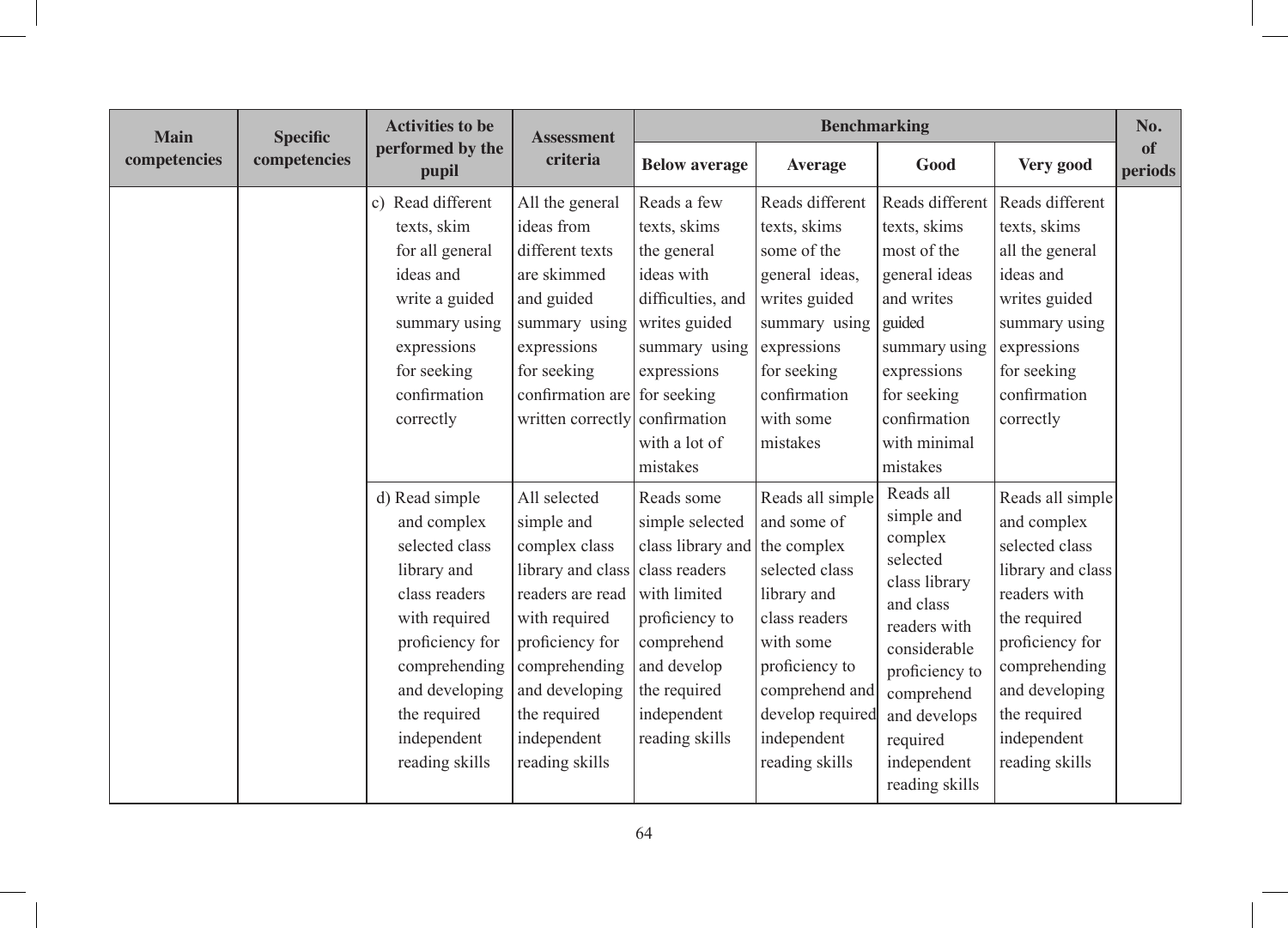| <b>Main</b><br>competencies | <b>Specific</b><br>competencies                                  | <b>Activities to be</b><br>performed by the<br>pupil                                                                                           | <b>Assessment</b><br>criteria                                                                                                                             | <b>Benchmarking</b>                                                                                              |                                                                                                                                   |                                                                                                                                              |                                                                                                                                                   |               |
|-----------------------------|------------------------------------------------------------------|------------------------------------------------------------------------------------------------------------------------------------------------|-----------------------------------------------------------------------------------------------------------------------------------------------------------|------------------------------------------------------------------------------------------------------------------|-----------------------------------------------------------------------------------------------------------------------------------|----------------------------------------------------------------------------------------------------------------------------------------------|---------------------------------------------------------------------------------------------------------------------------------------------------|---------------|
|                             |                                                                  |                                                                                                                                                |                                                                                                                                                           | <b>Below average</b>                                                                                             | <b>Average</b>                                                                                                                    | Good                                                                                                                                         | Very good                                                                                                                                         | of<br>periods |
|                             | 1.3 Develop<br>vocabulary<br>through<br>listening and<br>reading | a) Listen and<br>recite poems,<br>identify and<br>use figures<br>of speech<br>correctly in<br>sentences                                        | Poems are<br>listened to and<br>recited, figures<br>of speech are<br>identified and<br>used correctly<br>in sentences                                     | Listens and<br>recites poems,<br>identifies few<br>figures of<br>speech and<br>uses them<br>incorrectly          | Listens and<br>recites poems,<br>identifies some<br>figures of<br>speech, uses<br>some of them<br>in sentences<br>with difficulty | Listens and<br>recites poems,<br>identifies and<br>uses most of<br>the figures<br>of speech<br>correctly in<br>sentences                     | Listens and<br>recites poems,<br>identifies and<br>uses figures<br>of speech<br>correctly in<br>sentences                                         | 32            |
|                             |                                                                  | b) Read texts<br>and find the<br>meaning of<br>words by using<br>dictionaries<br>and use<br>the words<br>correctly<br>in different<br>contexts | Texts are read<br>and meaning of<br>the words are<br>found by using<br>dictionaries<br>and the<br>words are<br>correctly used<br>in different<br>contexts | Reads texts<br>and finds the<br>meaning of few<br>words by using<br>dictionaries<br>and uses them<br>incorrectly | Reads texts<br>and finds the<br>meaning of<br>some words<br>by using<br>dictionaries<br>and uses them<br>with difficulty          | Reads texts<br>and finds the<br>meaning of<br>most words<br>by using<br>dictionaries<br>and uses them<br>correctly<br>in limited<br>contexts | Reads texts<br>and finds the<br>meaning of<br>all the words<br>by using<br>dictionaries<br>and uses them<br>correctly<br>in different<br>contexts |               |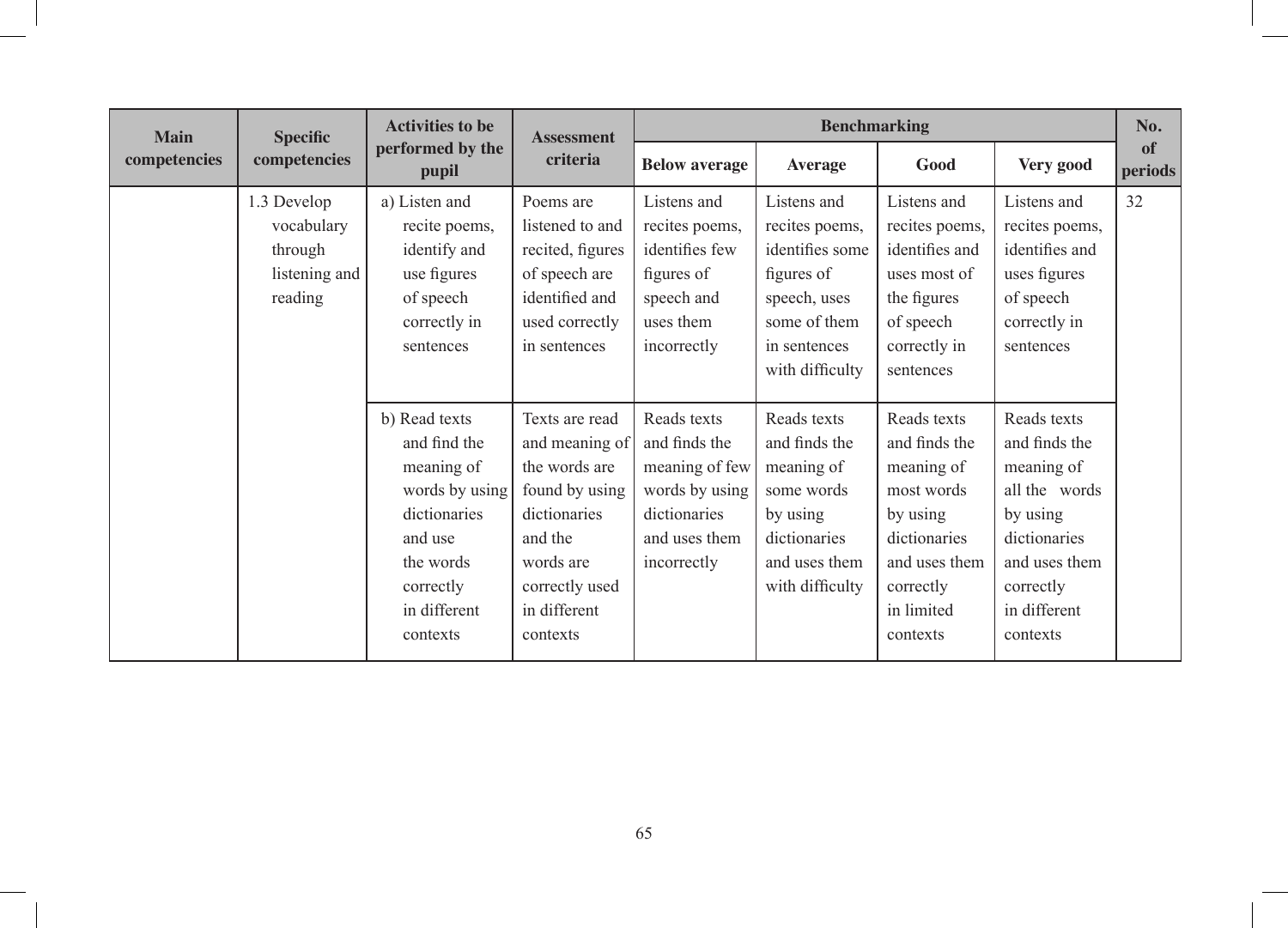| <b>Main</b><br>competencies | <b>Specific</b><br>competencies | <b>Activities to be</b><br>performed by the<br>pupil                                                                                                | <b>Assessment</b><br>criteria                                                                                                                                                  | <b>Benchmarking</b>                                                                                                                                                       |                                                                                                                                                                                  |                                                                                                                                                                            |                                                                                                                                                                               |                      |
|-----------------------------|---------------------------------|-----------------------------------------------------------------------------------------------------------------------------------------------------|--------------------------------------------------------------------------------------------------------------------------------------------------------------------------------|---------------------------------------------------------------------------------------------------------------------------------------------------------------------------|----------------------------------------------------------------------------------------------------------------------------------------------------------------------------------|----------------------------------------------------------------------------------------------------------------------------------------------------------------------------|-------------------------------------------------------------------------------------------------------------------------------------------------------------------------------|----------------------|
|                             |                                 |                                                                                                                                                     |                                                                                                                                                                                | <b>Below average</b>                                                                                                                                                      | <b>Average</b>                                                                                                                                                                   | Good                                                                                                                                                                       | Very good                                                                                                                                                                     | of<br><b>periods</b> |
|                             |                                 | c) Read texts to<br>identify and<br>use words<br>with similar<br>spellings<br>but different<br>meanings<br>(homographs)<br>in different<br>contexts | Texts are<br>read, words<br>with similar<br>spellings but<br>with different<br>meanings<br>(homographs)<br>are identified<br>and used<br>correctly in<br>different<br>contexts | Reads texts,<br>identifies<br>words with<br>similar<br>spellings<br>but different<br>meanings<br>(homographs),<br>uses few of<br>them correctly<br>in limited<br>contexts | Reads texts,<br>identifies<br>words with<br>similar<br>spellings<br>but different<br>meanings<br>(homographs)<br>and uses<br>some of them<br>correctly<br>in limited<br>contexts | Reads texts,<br>identifies<br>words with<br>similar<br>spellings<br>but different<br>meanings<br>(homographs)<br>and uses<br>most of them<br>correctly in<br>some contexts | Reads texts<br>identifies<br>words with<br>similar<br>spellings<br>but different<br>meanings<br>(homographs)<br>and uses all of<br>them correctly<br>in different<br>contexts |                      |
|                             | 2.0 Communicate 2.1 Communicate | a) Role play                                                                                                                                        | Chosen                                                                                                                                                                         | Role plays                                                                                                                                                                | Role plays                                                                                                                                                                       | Role plays                                                                                                                                                                 | Role plays                                                                                                                                                                    | 32                   |
| orally and                  | simple ideas                    | a chosen                                                                                                                                            | dialogue with                                                                                                                                                                  | a chosen                                                                                                                                                                  | the chosen                                                                                                                                                                       | the chosen                                                                                                                                                                 | the chosen                                                                                                                                                                    |                      |
| through                     | through                         | dialogue with                                                                                                                                       | prepositions of                                                                                                                                                                | dialogue with                                                                                                                                                             | dialogue with                                                                                                                                                                    | dialogue with                                                                                                                                                              | dialogue with                                                                                                                                                                 |                      |
| writing                     | speaking                        | prepositions                                                                                                                                        | movement are                                                                                                                                                                   | prepositions                                                                                                                                                              | prepositions                                                                                                                                                                     | prepositions                                                                                                                                                               | prepositions                                                                                                                                                                  |                      |
|                             |                                 | of movement.                                                                                                                                        | role played,                                                                                                                                                                   | of movement.                                                                                                                                                              | of movement,                                                                                                                                                                     | of movement.                                                                                                                                                               | of movement.                                                                                                                                                                  |                      |
|                             |                                 | identify the                                                                                                                                        | prepositions                                                                                                                                                                   | identifies the                                                                                                                                                            | identifies the                                                                                                                                                                   | identifies the                                                                                                                                                             | identifies the                                                                                                                                                                |                      |
|                             |                                 | prepositions                                                                                                                                        | of movement                                                                                                                                                                    | prepositions                                                                                                                                                              | prepositions                                                                                                                                                                     | prepositions                                                                                                                                                               | prepositions                                                                                                                                                                  |                      |
|                             |                                 | from the                                                                                                                                            | are identified                                                                                                                                                                 | from the                                                                                                                                                                  | from the                                                                                                                                                                         | and uses                                                                                                                                                                   | from the                                                                                                                                                                      |                      |
|                             |                                 | dialogue and                                                                                                                                        | from the                                                                                                                                                                       | dialogue and                                                                                                                                                              | dialogue and                                                                                                                                                                     | most of them                                                                                                                                                               | dialogue and                                                                                                                                                                  |                      |
|                             |                                 | use all of                                                                                                                                          | dialogue and                                                                                                                                                                   | uses a few of                                                                                                                                                             | uses some of                                                                                                                                                                     | correctly                                                                                                                                                                  | uses all of                                                                                                                                                                   |                      |
|                             |                                 | them correctly                                                                                                                                      | used correctly                                                                                                                                                                 | them corectly                                                                                                                                                             | them correctly                                                                                                                                                                   | in different                                                                                                                                                               | them correctly                                                                                                                                                                |                      |
|                             |                                 | in different                                                                                                                                        | in different                                                                                                                                                                   | in limited                                                                                                                                                                | in some                                                                                                                                                                          | communicative                                                                                                                                                              | in different                                                                                                                                                                  |                      |
|                             |                                 | communicative                                                                                                                                       | communicative                                                                                                                                                                  | communicative                                                                                                                                                             | communicative                                                                                                                                                                    | contexts                                                                                                                                                                   | communicative                                                                                                                                                                 |                      |
|                             |                                 | contexts                                                                                                                                            | contexts                                                                                                                                                                       | contexts                                                                                                                                                                  | contexts                                                                                                                                                                         |                                                                                                                                                                            | contexts                                                                                                                                                                      |                      |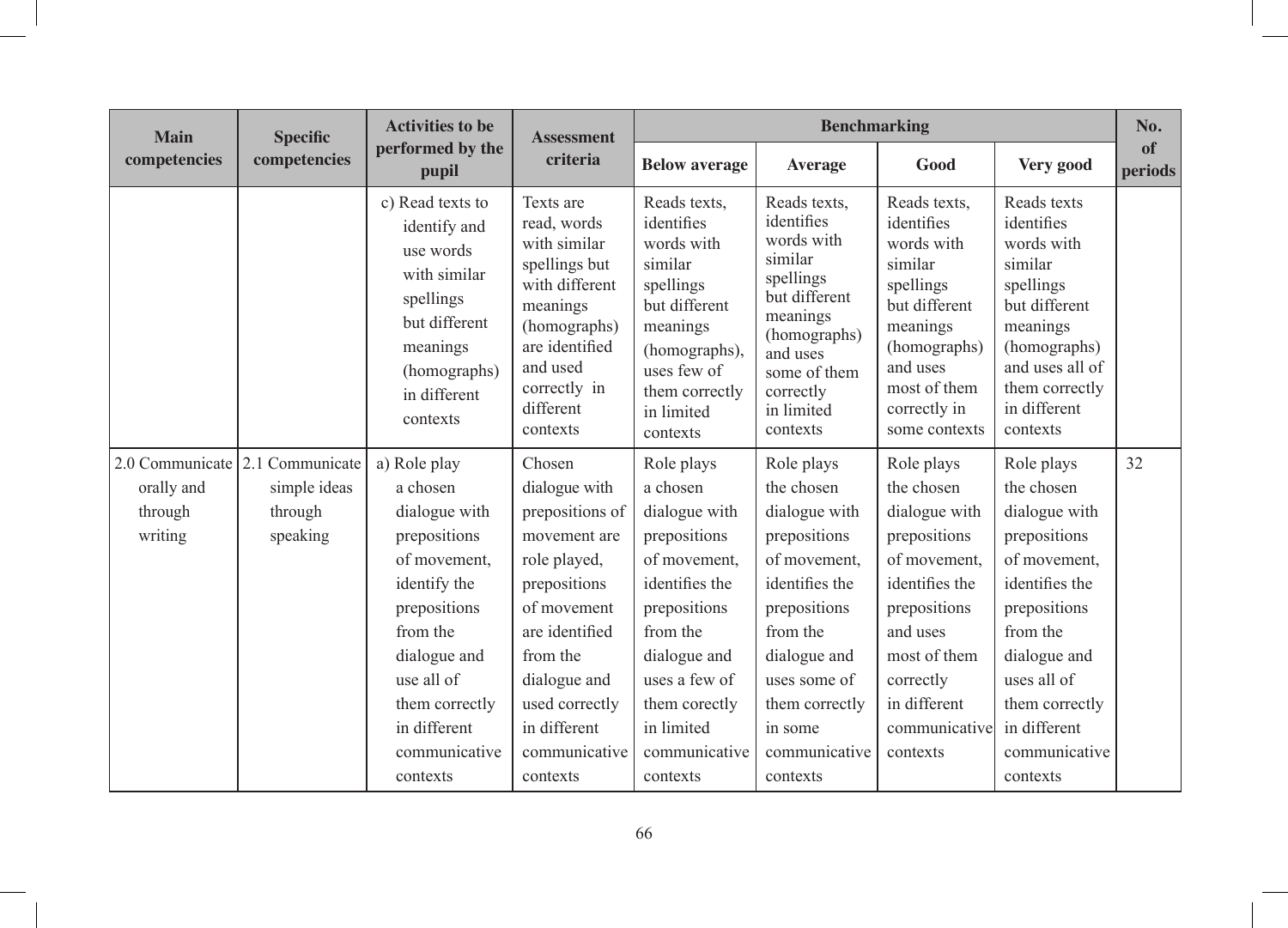| <b>Main</b>  |              | <b>Activities to be</b><br><b>Specific</b> |                 | <b>Assessment</b>    | <b>Benchmarking</b> |                  |                  |               |  |
|--------------|--------------|--------------------------------------------|-----------------|----------------------|---------------------|------------------|------------------|---------------|--|
| competencies | competencies | performed by the<br>pupil                  | criteria        | <b>Below average</b> | <b>Average</b>      | Good             | Very good        | of<br>periods |  |
|              |              | b) Role play the                           | Chosen          | Role plays           | Role plays          | Role plays       | Role plays       |               |  |
|              |              | chosen dialogue                            | dialogue        | the chosen           | the chosen          | the chosen       | the chosen       |               |  |
|              |              | showing                                    | showing         | dialogue             | dialogue            | dialogue         | dialogue         |               |  |
|              |              | directions by                              | directions by   | showing              | showing             | showing          | showing          |               |  |
|              |              | using cardinal                             | using cardinal  | directions by        | directions          | directions       | directions       |               |  |
|              |              | points, identify                           | points is       | using cardinal       | by using            | by using         | by using         |               |  |
|              |              | the cardinal                               | role played,    | points with          | cardinal points     | cardinal points, | cardinal points, |               |  |
|              |              | points correctly                           | cardinal points | difficulty,          | correctly,          | identifies       | identifies the   |               |  |
|              |              | and use them                               | are correctly   | identifies the       | identifies the      | the cardinal     | cardinal points  |               |  |
|              |              | to express                                 | identified      | cardinal points      | cardinal points     | points and       | and uses all of  |               |  |
|              |              | directions                                 | and used in     | correctly and        | correctly and       | uses most of     | them correctly   |               |  |
|              |              | in different                               | different       | uses few of          | uses some of        | them correctly   | to express       |               |  |
|              |              | communicative                              | communicative   | them to express      | them correctly      | to express       | directions       |               |  |
|              |              | contexts                                   | contexts        | directions           | to express          | directions       | in different     |               |  |
|              |              |                                            |                 | correctly            | directions          | in some          | communicative    |               |  |
|              |              |                                            |                 | in limited           | in limited          | communicative    | contexts         |               |  |
|              |              |                                            |                 | contexts             | communicative       | contexts         |                  |               |  |
|              |              |                                            |                 |                      | contexts            |                  |                  |               |  |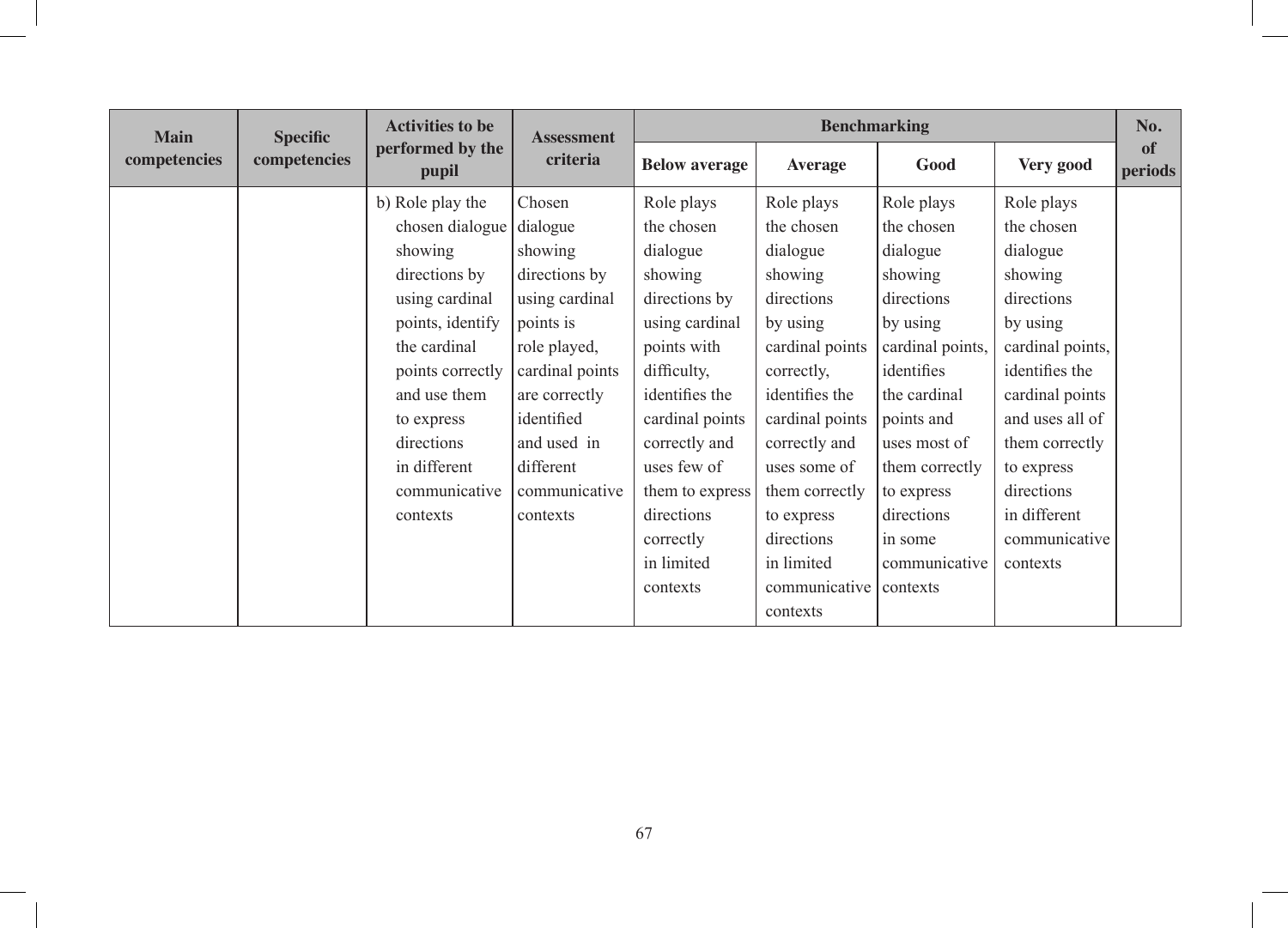| <b>Main</b>  | <b>Specific</b> | <b>Activities to be</b>                                                                                                                                                                                                                                                           |                                                                                                                                                                                                                               | <b>Benchmarking</b><br><b>Assessment</b>                                                                                                                                                                                           |                                                                                                                                                                                                                  |                                                                                                                                                                                                                 |                                                                                                                                                                                                     | No.           |
|--------------|-----------------|-----------------------------------------------------------------------------------------------------------------------------------------------------------------------------------------------------------------------------------------------------------------------------------|-------------------------------------------------------------------------------------------------------------------------------------------------------------------------------------------------------------------------------|------------------------------------------------------------------------------------------------------------------------------------------------------------------------------------------------------------------------------------|------------------------------------------------------------------------------------------------------------------------------------------------------------------------------------------------------------------|-----------------------------------------------------------------------------------------------------------------------------------------------------------------------------------------------------------------|-----------------------------------------------------------------------------------------------------------------------------------------------------------------------------------------------------|---------------|
| competencies | competencies    | performed by the<br>pupil                                                                                                                                                                                                                                                         | criteria                                                                                                                                                                                                                      | <b>Below average</b>                                                                                                                                                                                                               | <b>Average</b>                                                                                                                                                                                                   | Good                                                                                                                                                                                                            | Very good                                                                                                                                                                                           | of<br>periods |
|              |                 | c) Role play<br>the chosen<br>dialogue with<br>words that<br>show direction<br>(left, right,<br>centre, straight,<br>forward,<br>backward, turn<br>left, turn right)<br>using correct<br>pronunciation,<br>identify and use<br>them correctly<br>in a variety of<br>communicative | Dialogue with<br>words that<br>show direction<br>is role played<br>using correct<br>pronunciation,<br>words that<br>show direction<br>are identified<br>and used<br>correctly in<br>a variety of<br>communicative<br>contexts | Role plays<br>the dialogue<br>with words<br>that show<br>direction with<br>difficulty in<br>pronunciation,<br>identifies and<br>uses few<br>words in<br>sentences with<br>some mistakes<br>in limited<br>communicative<br>contexts | Role plays the<br>dialogue with<br>words that<br>show direction<br>with some<br>pronunciation<br>challenges,<br>identifies and<br>uses some<br>of the words<br>correctly<br>in some<br>communicative<br>contexts | Role plays the<br>dialogue with<br>words that<br>show direction<br>with minimal<br>pronunciation<br>challenges,<br>identifies and<br>uses most of<br>words correctly<br>in most of<br>communicative<br>contexts | Role plays the<br>dialogue with<br>words that<br>show direction<br>using correct<br>pronunciation,<br>identifies and<br>uses the words<br>correctly in<br>a variety of<br>communicative<br>contexts |               |
|              |                 | contexts                                                                                                                                                                                                                                                                          |                                                                                                                                                                                                                               |                                                                                                                                                                                                                                    |                                                                                                                                                                                                                  |                                                                                                                                                                                                                 |                                                                                                                                                                                                     |               |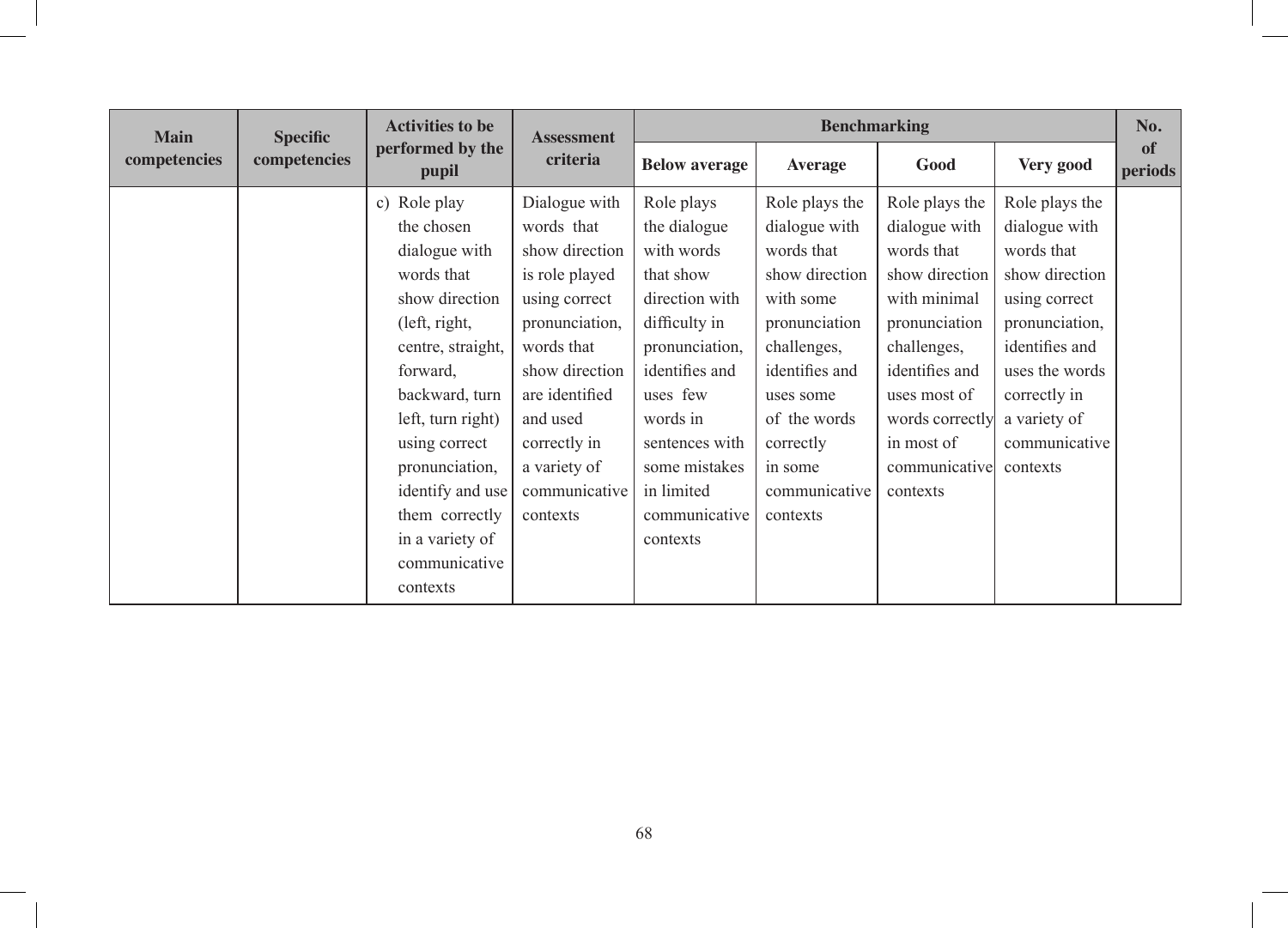| <b>Main</b>  |                                                       | <b>Activities to be</b><br><b>Specific</b>                                                                                                                                   | <b>Assessment</b>                                                                                                                                                      |                                                                                                                                                                                                           | <b>Benchmarking</b>                                                                                                                                                                                                   |                                                                                                                                                                                                                        |                                                                                                                                                                            |               |
|--------------|-------------------------------------------------------|------------------------------------------------------------------------------------------------------------------------------------------------------------------------------|------------------------------------------------------------------------------------------------------------------------------------------------------------------------|-----------------------------------------------------------------------------------------------------------------------------------------------------------------------------------------------------------|-----------------------------------------------------------------------------------------------------------------------------------------------------------------------------------------------------------------------|------------------------------------------------------------------------------------------------------------------------------------------------------------------------------------------------------------------------|----------------------------------------------------------------------------------------------------------------------------------------------------------------------------|---------------|
| competencies | competencies                                          | performed by the<br>pupil                                                                                                                                                    | criteria                                                                                                                                                               | <b>Below average</b>                                                                                                                                                                                      | <b>Average</b>                                                                                                                                                                                                        | Good                                                                                                                                                                                                                   | Very good                                                                                                                                                                  | of<br>periods |
|              | 2.2 Communicate<br>simple ideas<br>through<br>writing | a) Use relevant<br>correlative<br>conjunctions to<br>express results<br>in sentences<br>and in guided<br>composition<br>correctly<br>in various<br>communicative<br>contexts | Relevant<br>correlative<br>conjunctions<br>that express<br>results are used<br>in sentences<br>and in guided<br>composition<br>in various<br>communicative<br>contexts | Uses relevant<br>correlative<br>conjunctions to<br>express results<br>with difficulty<br>in sentences<br>and with many<br>mistakes<br>in guided<br>composition<br>in various<br>communicative<br>contexts | Uses relevant<br>correlative<br>conjunctions to<br>express results<br>in sentences<br>correctly<br>and uses the<br>words with<br>some mistakes<br>in guided<br>composition<br>in various<br>communicative<br>contexts | Uses relevant<br>correlative<br>conjunctions to<br>express results<br>in sentences<br>correctly<br>and uses the<br>words with a<br>few mistakes<br>in guided<br>composition<br>in various<br>communicative<br>contexts | Uses relevant<br>correlative<br>conjunctions to<br>express results<br>in sentences<br>and in guided<br>composition<br>correctly<br>in various<br>communicative<br>contexts | 32            |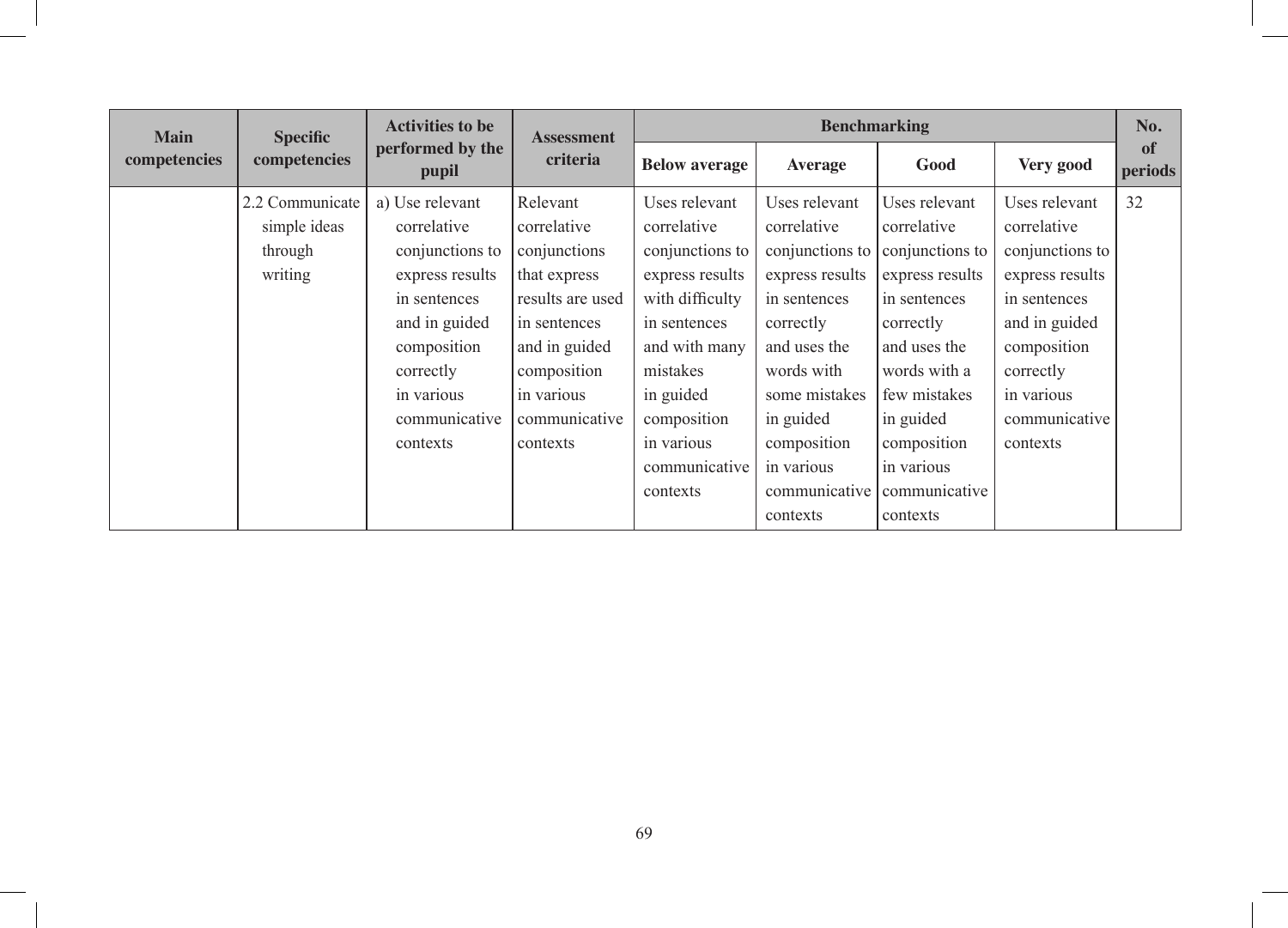| <b>Main</b>  |              | <b>Activities to be</b><br><b>Specific</b>                                                                                                                                     | <b>Assessment</b>                                                                                                                                                                                | <b>Benchmarking</b>                                                                                                                                                                       |                                                                                                                                                        |                                                                                                                                                                       |                                                                                                                                                                                                                |                      |
|--------------|--------------|--------------------------------------------------------------------------------------------------------------------------------------------------------------------------------|--------------------------------------------------------------------------------------------------------------------------------------------------------------------------------------------------|-------------------------------------------------------------------------------------------------------------------------------------------------------------------------------------------|--------------------------------------------------------------------------------------------------------------------------------------------------------|-----------------------------------------------------------------------------------------------------------------------------------------------------------------------|----------------------------------------------------------------------------------------------------------------------------------------------------------------------------------------------------------------|----------------------|
| competencies | competencies | performed by the<br>pupil                                                                                                                                                      | criteria                                                                                                                                                                                         | <b>Below average</b>                                                                                                                                                                      | <b>Average</b>                                                                                                                                         | Good                                                                                                                                                                  | Very good                                                                                                                                                                                                      | of<br><i>periods</i> |
|              |              | b) Identify and<br>use correlative<br>conjunctions to<br>express results<br>from<br>written texts<br>and use them<br>in writing<br>in different<br>situations<br>appropriately | Correlative<br>conjunctions<br>that express<br>results are<br>identified<br>from written<br>texts and used<br>appropriately<br>in a variety<br>of written<br>texts in<br>different<br>situations | Identifies<br>some<br>correlative<br>conjunctions<br>that express<br>results from<br>written texts<br>and uses<br>some of them<br>incorrectly<br>in writing<br>in different<br>situations | Identifies<br>correlative<br>conjunctions<br>that express<br>results and<br>uses some of<br>them correctly<br>in writing<br>in different<br>situations | Identifies<br>and uses<br>correlative<br>conjunctions<br>that express<br>results and<br>uses most<br>of them<br>correctly<br>in writing<br>in different<br>situations | Identifies<br>and uses<br>correlative<br>conjunctions<br>that express<br>results from<br>a variety of<br>written texts<br>and uses all<br>of them in<br>writing in<br>different<br>situations<br>appropriately |                      |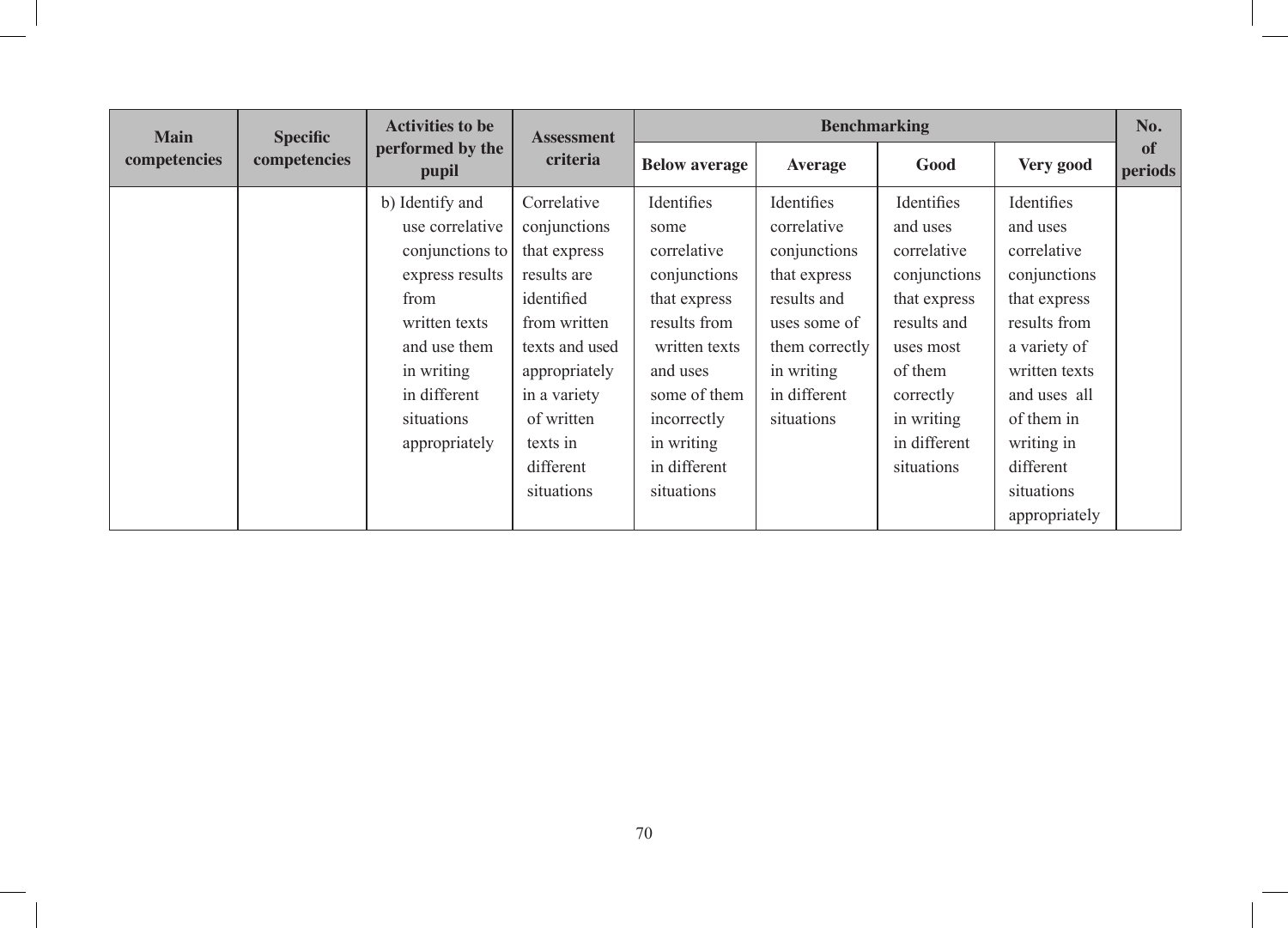| <b>Main</b>  | <b>Specific</b> | <b>Activities to be</b>                                                                                                                                                                 | <b>Assessment</b>                                                                                                                                                                          |                                                                                                                                                                                                                                            | <b>Benchmarking</b>                                                                                                                                                                                         |                                                                                                                                                                                                          |                                                                                                                                                                                          | No.                  |
|--------------|-----------------|-----------------------------------------------------------------------------------------------------------------------------------------------------------------------------------------|--------------------------------------------------------------------------------------------------------------------------------------------------------------------------------------------|--------------------------------------------------------------------------------------------------------------------------------------------------------------------------------------------------------------------------------------------|-------------------------------------------------------------------------------------------------------------------------------------------------------------------------------------------------------------|----------------------------------------------------------------------------------------------------------------------------------------------------------------------------------------------------------|------------------------------------------------------------------------------------------------------------------------------------------------------------------------------------------|----------------------|
| competencies | competencies    | performed by the<br>pupil                                                                                                                                                               | criteria                                                                                                                                                                                   | <b>Below average</b>                                                                                                                                                                                                                       | <b>Average</b>                                                                                                                                                                                              | Good                                                                                                                                                                                                     | Very good                                                                                                                                                                                | of<br><i>periods</i> |
|              |                 | c) Write<br>controlled<br>and guided<br>compositions<br>correctly using<br>possessive<br>pronouns to talk<br>about family<br>relationships<br>in different<br>communicative<br>contexts | Controlled<br>and guided<br>compositions<br>are written<br>correctly using<br>possessive<br>pronouns to talk<br>about family<br>relationships in<br>different<br>communicative<br>contexts | Writes<br>controlled<br>and guided<br>compositions<br>using possessive<br>pronouns to talk<br>about family<br>relationships<br>with difficulties<br>in the use of<br>possessive<br>pronouns in<br>most of the<br>communicative<br>contexts | Writes<br>controlled<br>and guided<br>composition<br>using<br>possessive<br>pronouns<br>in talking<br>about family<br>relationships<br>with some<br>mistakes in<br>some of the<br>communicative<br>contexts | Writes<br>controlled<br>and guided<br>compositions<br>using<br>possessive<br>pronouns<br>with minimal<br>mistakes<br>in talking<br>about family<br>relationships in<br>some<br>communicative<br>contexts | Writes<br>controlled<br>and guided<br>compositions<br>correctly using<br>possessive<br>pronouns to<br>talk about<br>family<br>relationships<br>in different<br>communicative<br>contexts |                      |
|              |                 | d) Write free<br>compositions<br>correctly with<br>logical flow<br>of ideas on<br>various topics<br>(short stories,<br>news, views,<br>emails, phone<br>messages,)                      | Free<br>compositions<br>with logical<br>flow of ideas<br>on various<br>topics are<br>written<br>correctly                                                                                  | Writes free<br>compositions<br>on various<br>topics with<br>flow of ideas<br>which are not<br>logical in most<br>of the topics                                                                                                             | Writes free<br>compositions<br>on various<br>topics with<br>logical flow<br>of ideas to<br>some extent<br>on few topics                                                                                     | Writes free<br>compositions<br>with some<br>logical flow<br>of ideas on<br>most of the<br>topics                                                                                                         | Writes free<br>compositions<br>correctly with<br>logical flow<br>of ideas on<br>various topics                                                                                           |                      |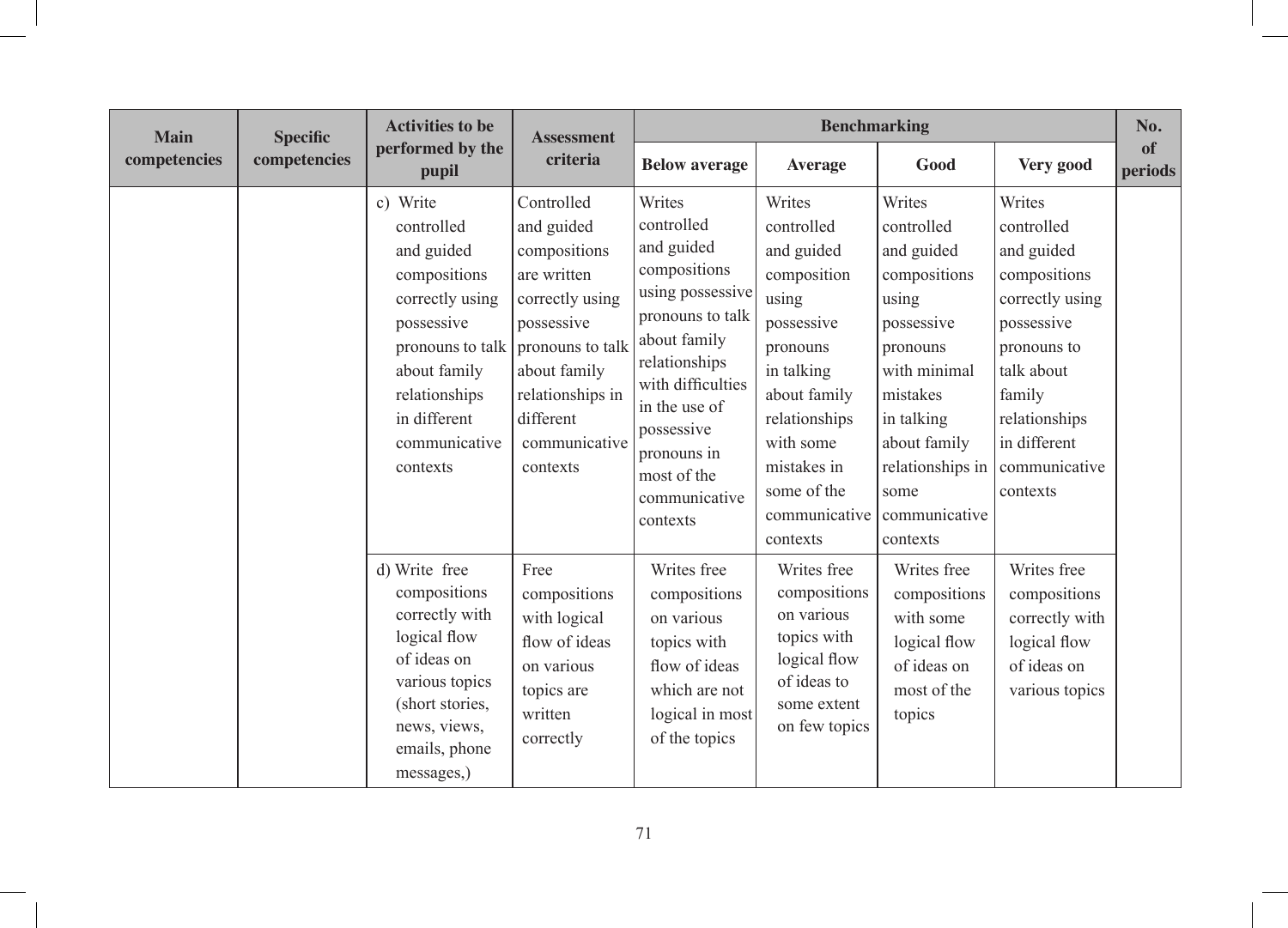| <b>Main</b>  | <b>Specific</b> | <b>Activities to be</b>   | <b>Benchmarking</b><br><b>Assessment</b> |                      |                 |                |                | No.           |
|--------------|-----------------|---------------------------|------------------------------------------|----------------------|-----------------|----------------|----------------|---------------|
| competencies | competencies    | performed by the<br>pupil | criteria                                 | <b>Below average</b> | <b>Average</b>  | Good           | Very good      | of<br>periods |
|              | 2.3 Develop     | a) Read                   | Vocabulary                               | Reads                | Reads           | Reads          | Reads          | 32            |
|              | and use         | vocabulary in             | in chosen                                | vocabulary in        | vocabulary in   | vocabulary in  | vocabulary in  |               |
|              | vocabulary      | chosen texts              | texts are read                           | chosen texts         | chosen texts    | chosen texts   | chosen texts   |               |
|              | through         | using correct             | using correct                            | using incorrect      | with some       | with minimal   | using correct  |               |
|              | speaking        | pronunciation,            | pronunciation,                           | pronunciation,       | difficulties in | pronunciation  | pronunciation, |               |
|              | and             | develop new               | new                                      | develops new         | pronunciation,  | challenges,    | develops new   |               |
|              | writing         | vocabulary                | vocabulary                               | vocabulary           | develops and    | develops new   | vocabulary     |               |
|              |                 | by providing              | is developed                             | with difficulty      | uses new        | vocabulary     | by providing   |               |
|              |                 | words with                | by providing                             | and uses them        | vocabulary      | by providing   | words with     |               |
|              |                 | opposite and              | words with                               | wrongly in           | with some       | words with     | opposite       |               |
|              |                 | similar meanings          | similar and                              | oral sentences       | mistakes in     | opposite       | and similar    |               |
|              |                 | (antonyms and             | opposite                                 | and in guided        | oral sentences  | and similar    | meanings       |               |
|              |                 | synonyms), use            | meaning, the                             | writing              | and in guided   | meanings,      | and uses the   |               |
|              |                 | the developed             | developed                                |                      | writing         | and uses the   | developed      |               |
|              |                 | vocabulary                | vocabulary is                            |                      |                 | developed      | vocabulary     |               |
|              |                 | correctly in oral         | correctly used                           |                      |                 | vocabulary     | correctly in   |               |
|              |                 | sentences and in          | to make oral                             |                      |                 | with minimal   | oral sentences |               |
|              |                 | guided writing            | sentences in                             |                      |                 | mistakes in    | and in guided  |               |
|              |                 |                           | guided writing                           |                      |                 | oral sentences | writing        |               |
|              |                 |                           | correctly                                |                      |                 | and in guided  |                |               |
|              |                 |                           |                                          |                      |                 | writing        |                |               |
|              |                 |                           |                                          |                      |                 |                |                |               |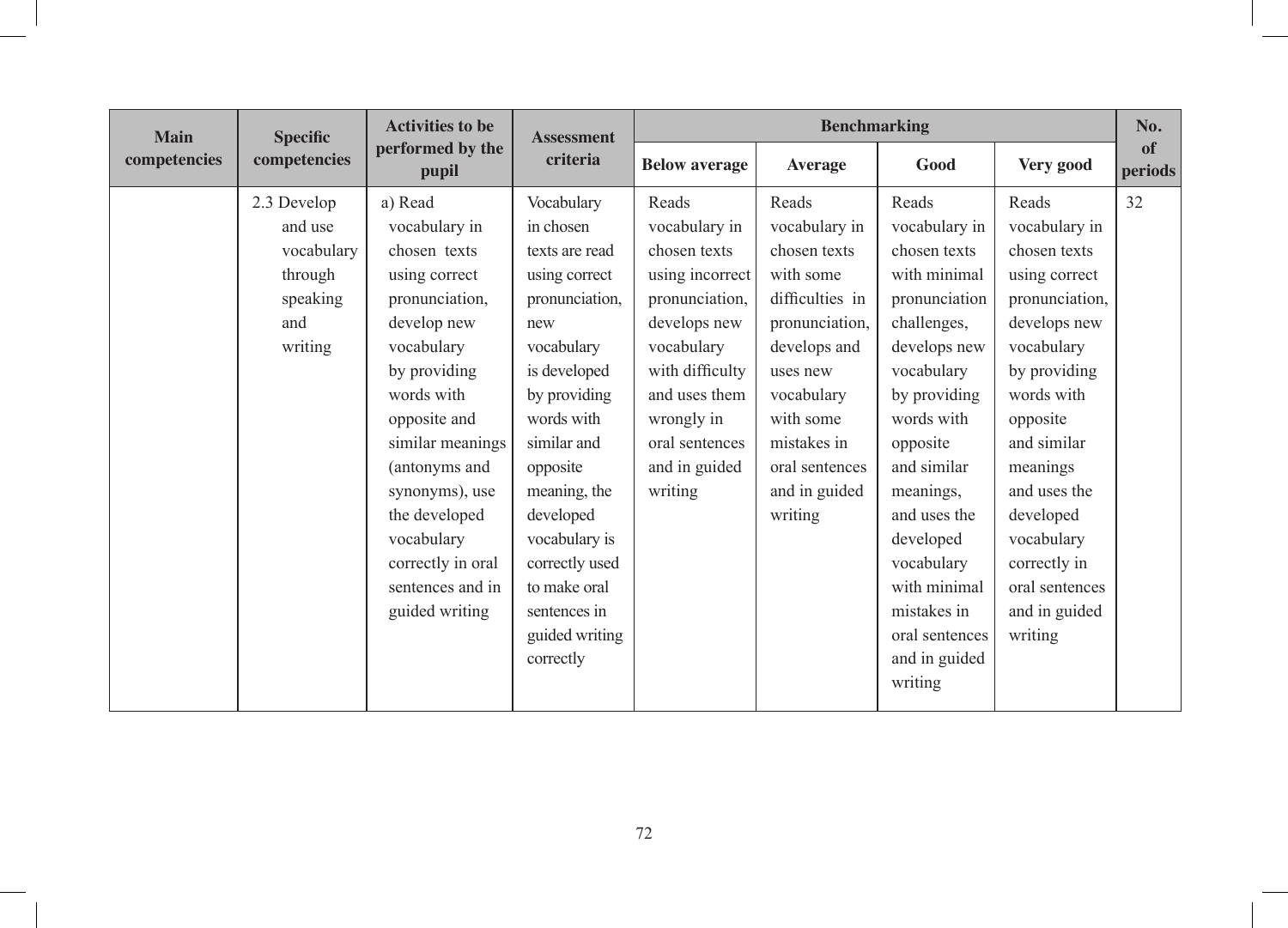| <b>Main</b>  | <b>Specific</b> | <b>Activities to be</b>               | <b>Assessment</b> |                      | <b>Benchmarking</b> |                |                | No.           |
|--------------|-----------------|---------------------------------------|-------------------|----------------------|---------------------|----------------|----------------|---------------|
| competencies | competencies    | performed by the<br>criteria<br>pupil |                   | <b>Below average</b> | <b>Average</b>      | Good           | Very good      | of<br>periods |
|              |                 | b) Read texts                         | Texts with        | Reads texts          | Reads texts         | Reads texts    | Reads texts    |               |
|              |                 | with words                            | words that        | with words           | with words          | with words     | with words     |               |
|              |                 | that express                          | express           | that express         | that express        | that express   | that express   |               |
|              |                 | quantity,                             | quantity are      | quantity,            | quantity,           | quantity,      | quantity,      |               |
|              |                 | identify and                          | read and          | identifies the       | identifies          | identifies and | identifies and |               |
|              |                 | use them                              | identified,       | words from           | and uses            | uses them      | uses them      |               |
|              |                 | to make                               | used to make      | the texts and        | some of them        | to make        | to make        |               |
|              |                 | sentences and                         | sentences and     | uses them with       | incorrectly in      | sentences      | sentences and  |               |
|              |                 | apply them to                         | applied in        | difficulties         | sentences and       | correctly and  | applies them   |               |
|              |                 | complete short                        | completing        | in making            | applies them        | applies them   | in completing  |               |
|              |                 | texts correctly                       | short texts       | sentences and        | in completing       | in completing  | short texts    |               |
|              |                 | in different                          | in different      | in completing        | short texts         | short texts    | correctly      |               |
|              |                 | contexts                              | contexts          | short texts in a     | with some           | with minimal   | in different   |               |
|              |                 |                                       |                   | given                | mistakes in a       | mistakes       | contexts       |               |
|              |                 |                                       |                   | contexts             | given               | in different   |                |               |
|              |                 |                                       |                   |                      | contexts            | contexts       |                |               |